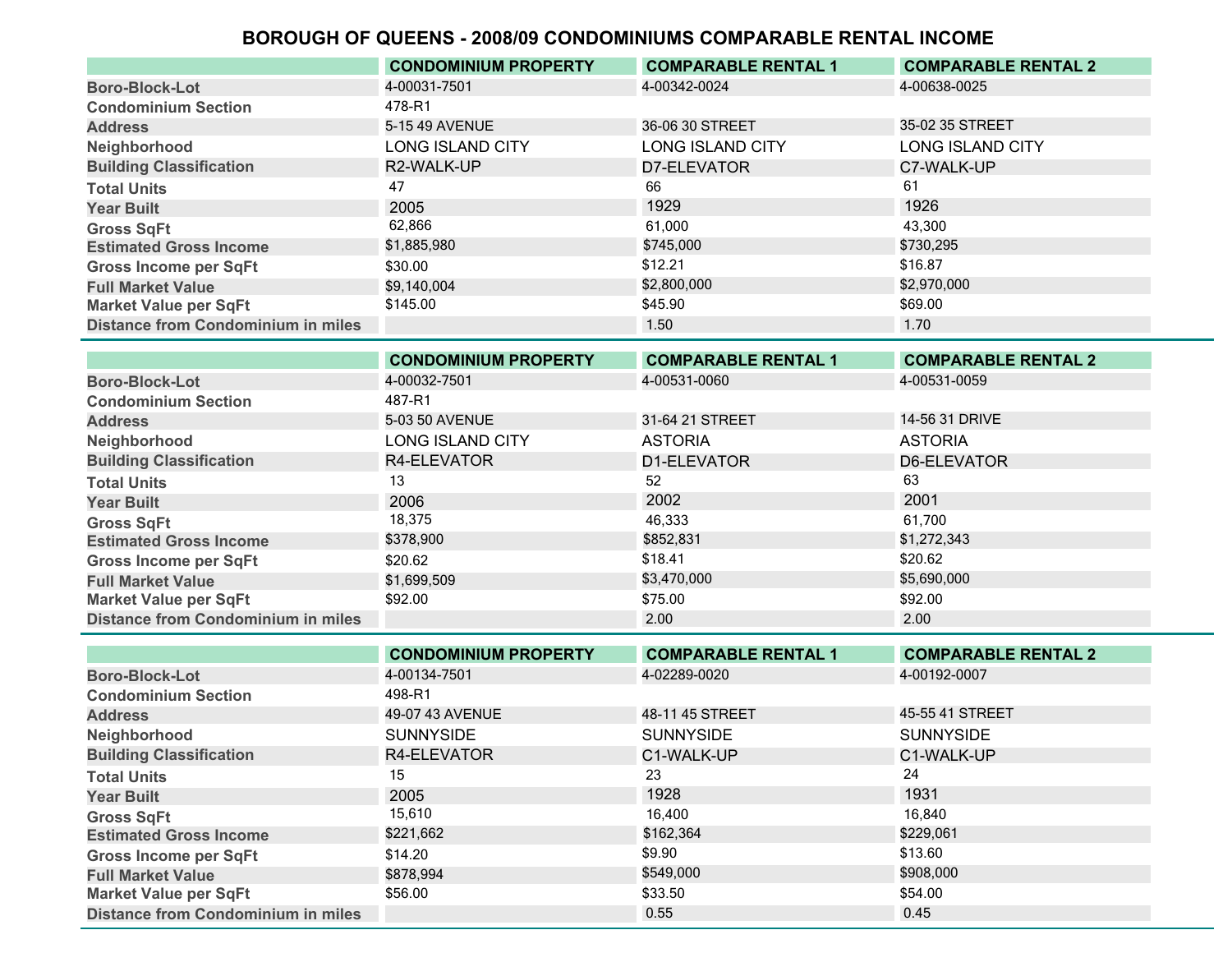|                                           | <b>CONDOMINIUM PROPERTY</b> | <b>COMPARABLE RENTAL 1</b> | <b>COMPARABLE RENTAL 2</b> |
|-------------------------------------------|-----------------------------|----------------------------|----------------------------|
| <b>Boro-Block-Lot</b>                     | 4-00159-7501                | 4-00184-0023               | 4-00184-0029               |
| <b>Condominium Section</b>                | 93-R1                       |                            |                            |
| <b>Address</b>                            | 41-21 42 STREET             | 41-08 42 STREET            | 41-22 42 STREET            |
| Neighborhood                              | <b>SUNNYSIDE</b>            | <b>SUNNYSIDE</b>           | <b>SUNNYSIDE</b>           |
| <b>Building Classification</b>            | R4-ELEVATOR                 | D1-ELEVATOR                | D1-ELEVATOR                |
| <b>Total Units</b>                        | 52                          | 60                         | 60                         |
| <b>Year Built</b>                         | 1936                        | 1937                       | 1937                       |
| <b>Gross SqFt</b>                         | 54,986                      | 64,505                     | 61.770                     |
| <b>Estimated Gross Income</b>             | \$588,350                   | \$647.986                  | \$775,703                  |
| <b>Gross Income per SqFt</b>              | \$10.70                     | \$10.05                    | \$12.56                    |
| <b>Full Market Value</b>                  | \$1,990,002                 | \$2,190,000                | \$2,920,000                |
| <b>Market Value per SqFt</b>              | \$36.20                     | \$34.00                    | \$47.30                    |
| <b>Distance from Condominium in miles</b> |                             | 0.05                       | 0.05                       |

|                                           | <b>CONDOMINIUM PROPERTY</b> | <b>COMPARABLE RENTAL 1</b> | <b>COMPARABLE RENTAL 2</b> |
|-------------------------------------------|-----------------------------|----------------------------|----------------------------|
| <b>Boro-Block-Lot</b>                     | 4-00159-7502                | 4-00163-0014               |                            |
| <b>Condominium Section</b>                | 92-R1                       |                            |                            |
| <b>Address</b>                            | 41-07 42 STREET             | 43-23 42 STREET            |                            |
| Neighborhood                              | <b>SUNNYSIDE</b>            | <b>SUNNYSIDE</b>           |                            |
| <b>Building Classification</b>            | R4-ELEVATOR                 | D1-ELEVATOR                |                            |
| <b>Total Units</b>                        | 60                          | 60                         |                            |
| <b>Year Built</b>                         | 1936                        | 1942                       |                            |
| <b>Gross SqFt</b>                         | 58,926                      | 61,320                     |                            |
| <b>Estimated Gross Income</b>             | \$618,723                   | \$975,601                  |                            |
| <b>Gross Income per SqFt</b>              | \$10.50                     | \$15.91                    |                            |
| <b>Full Market Value</b>                  | \$2,089,999                 | \$3,970,000                |                            |
| <b>Market Value per SqFt</b>              | \$35.50                     | \$65.00                    |                            |
| <b>Distance from Condominium in miles</b> |                             | 0.10                       |                            |

|                                           | <b>CONDOMINIUM PROPERTY</b> | <b>COMPARABLE RENTAL 1</b> | <b>COMPARABLE RENTAL 2</b> |
|-------------------------------------------|-----------------------------|----------------------------|----------------------------|
| <b>Boro-Block-Lot</b>                     | 4-00160-7501                | 4-00184-0029               | 4-00189-0019               |
| <b>Condominium Section</b>                | 308-R1                      |                            |                            |
| <b>Address</b>                            | 43-30 BEACH 46 STREET       | 41-22 42 STREET            | 43-09 40 STREET            |
| Neighborhood                              | <b>SUNNYSIDE</b>            | <b>SUNNYSIDE</b>           | <b>SUNNYSIDE</b>           |
| <b>Building Classification</b>            | R4-ELEVATOR                 | D1-ELEVATOR                | D1-ELEVATOR                |
| <b>Total Units</b>                        | 93                          | 60                         | 77                         |
| <b>Year Built</b>                         | 1930                        | 1937                       | 1932                       |
| <b>Gross SqFt</b>                         | 69,337                      | 61.770                     | 66.714                     |
| <b>Estimated Gross Income</b>             | \$870,179                   | \$775,703                  | \$913,858                  |
| <b>Gross Income per SqFt</b>              | \$12.55                     | \$12.56                    | \$13.70                    |
| <b>Full Market Value</b>                  | \$3,269,994                 | \$2,920,000                | \$3,440,000                |
| <b>Market Value per SqFt</b>              | \$47.20                     | \$47.30                    | \$52.00                    |
| <b>Distance from Condominium in miles</b> |                             | 0.25                       | 0.25                       |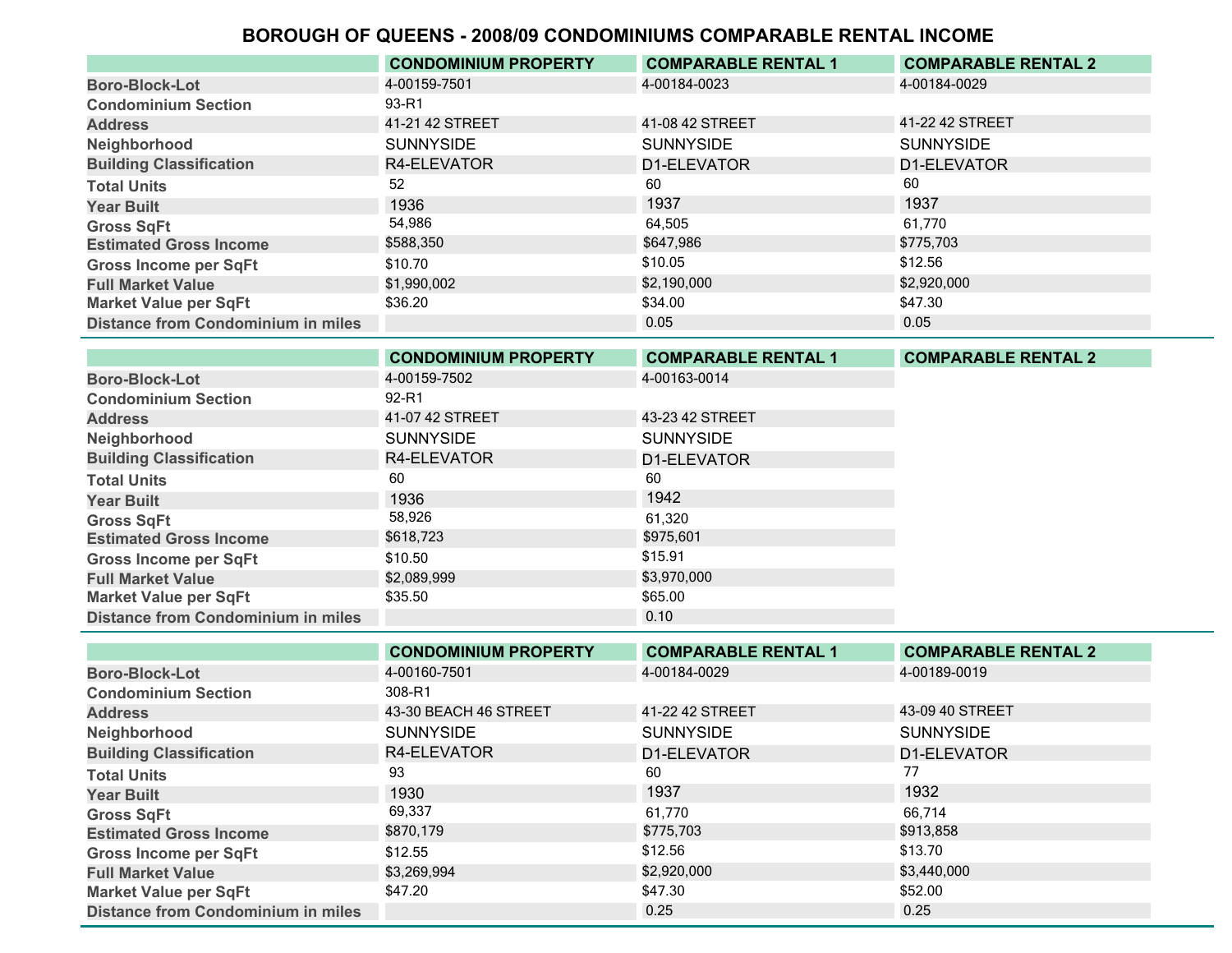|                                           | <b>CONDOMINIUM PROPERTY</b> | <b>COMPARABLE RENTAL 1</b> | <b>COMPARABLE RENTAL 2</b> |
|-------------------------------------------|-----------------------------|----------------------------|----------------------------|
| <b>Boro-Block-Lot</b>                     | 4-00184-7501                | 4-00134-0001               | 4-00189-0019               |
| <b>Condominium Section</b>                | 167-R1                      |                            |                            |
| <b>Address</b>                            | 41-09 41 STREET             | 41-46 43 AVENUE            | 43-09 40 STREET            |
| Neighborhood                              | <b>SUNNYSIDE</b>            | <b>SUNNYSIDE</b>           | <b>SUNNYSIDE</b>           |
| <b>Building Classification</b>            | R4-ELEVATOR                 | D7-ELEVATOR                | D1-ELEVATOR                |
| <b>Total Units</b>                        | 64                          | 62                         | 77                         |
| <b>Year Built</b>                         | 1938                        | 1932                       | 1932                       |
| <b>Gross SqFt</b>                         | 59,920                      | 45.900                     | 66.714                     |
| <b>Estimated Gross Income</b>             | \$805,924                   | \$597.626                  | \$913,858                  |
| <b>Gross Income per SqFt</b>              | \$13.45                     | \$13.02                    | \$13.70                    |
| <b>Full Market Value</b>                  | \$3,030,005                 | \$2,250,000                | \$3,440,000                |
| <b>Market Value per SqFt</b>              | \$51.00                     | \$49.00                    | \$52.00                    |
| <b>Distance from Condominium in miles</b> |                             | 0.40                       | 0.10                       |

|                                           | <b>CONDOMINIUM PROPERTY</b> | <b>COMPARABLE RENTAL 1</b> | <b>COMPARABLE RENTAL 2</b> |
|-------------------------------------------|-----------------------------|----------------------------|----------------------------|
| <b>Boro-Block-Lot</b>                     | 4-00196-7501                | 4-02225-0030               | 4-03166-0067               |
| <b>Condominium Section</b>                | 286-R1                      |                            |                            |
| <b>Address</b>                            | 47-35 41 STREET             | 109-19 72 AVENUE           | 68-12 AUSTIN STREET        |
| Neighborhood                              | <b>SUNNYSIDE</b>            | <b>FOREST HILLS</b>        | <b>REGO PARK</b>           |
| <b>Building Classification</b>            | R4-ELEVATOR                 | D7-ELEVATOR                | D7-ELEVATOR                |
| <b>Total Units</b>                        | 30                          | 18                         |                            |
| <b>Year Built</b>                         | 1988                        | 1986                       | 1998                       |
| <b>Gross SqFt</b>                         | 27,636                      | 18.700                     | 16.949                     |
| <b>Estimated Gross Income</b>             | \$632,864                   | \$301,631                  | \$323,846                  |
| <b>Gross Income per SqFt</b>              | \$22.90                     | \$16.13                    | \$19.11                    |
| <b>Full Market Value</b>                  | \$2,830,001                 | \$1,230,000                | \$1,450,000                |
| <b>Market Value per SqFt</b>              | \$102.00                    | \$66.00                    | \$86.00                    |
| <b>Distance from Condominium in miles</b> |                             | 4.50                       | 3.85                       |

|                                           | <b>CONDOMINIUM PROPERTY</b> | <b>COMPARABLE RENTAL 1</b> | <b>COMPARABLE RENTAL 2</b> |
|-------------------------------------------|-----------------------------|----------------------------|----------------------------|
| <b>Boro-Block-Lot</b>                     | 4-00199-7501                | 4-00193-0055               | 4-00199-0052               |
| <b>Condominium Section</b>                | 97-R1                       |                            |                            |
| <b>Address</b>                            | 47-55 39 PLACE              | 45-54 41 STREET            | 47-46 40 STREET            |
| Neighborhood                              | <b>SUNNYSIDE</b>            | <b>SUNNYSIDE</b>           | <b>SUNNYSIDE</b>           |
| <b>Building Classification</b>            | R4-ELEVATOR                 | D1-ELEVATOR                | D1-ELEVATOR                |
| <b>Total Units</b>                        | 47                          | 49                         | 55                         |
| <b>Year Built</b>                         | 1939                        | 1936                       | 1939                       |
| <b>Gross SqFt</b>                         | 42,000                      | 43.600                     | 50.400                     |
| <b>Estimated Gross Income</b>             | \$550,200                   | \$573,062                  | \$596,316                  |
| <b>Gross Income per SqFt</b>              | \$13.10                     | \$13.14                    | \$11.83                    |
| <b>Full Market Value</b>                  | \$2,070,003                 | \$2,150,000                | \$2,100,000                |
| <b>Market Value per SqFt</b>              | \$49.30                     | \$49.30                    | \$41.70                    |
| <b>Distance from Condominium in miles</b> |                             | 0.15                       | 0.00                       |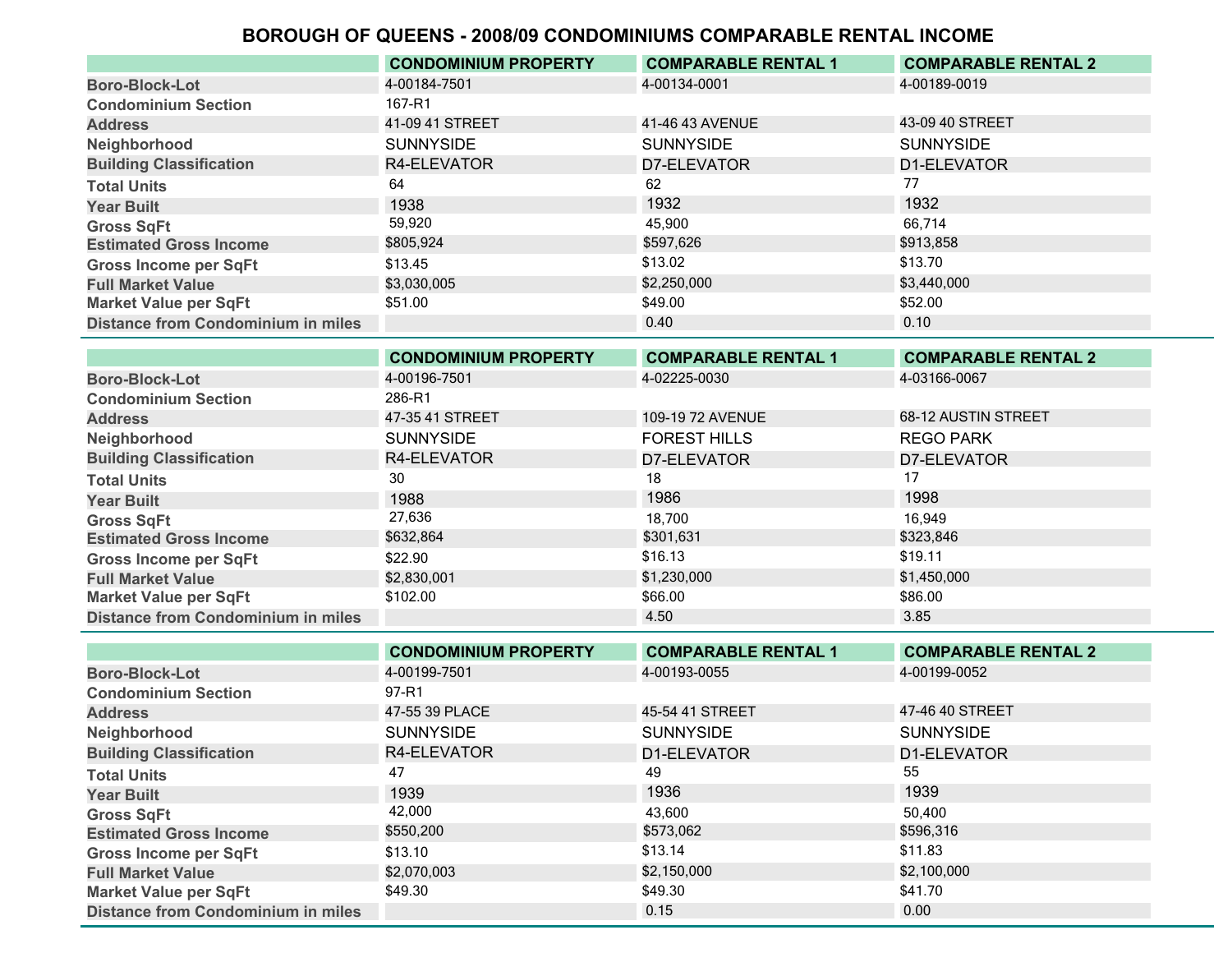|                                           | <b>CONDOMINIUM PROPERTY</b> | <b>COMPARABLE RENTAL 1</b> | <b>COMPARABLE RENTAL 2</b> |
|-------------------------------------------|-----------------------------|----------------------------|----------------------------|
| <b>Boro-Block-Lot</b>                     | 4-00415-7501                | 4-00343-0024               | 4-00342-0018               |
| <b>Condominium Section</b>                | 475-R2                      |                            |                            |
| <b>Address</b>                            | 41-26 27 STREET             | 28-20 36 AVENUE            | 29-02 29 STREET            |
| Neighborhood                              | <b>LONG ISLAND CITY</b>     | <b>LONG ISLAND CITY</b>    | <b>LONG ISLAND CITY</b>    |
| <b>Building Classification</b>            | R4-ELEVATOR                 | D1-ELEVATOR                | D7-ELEVATOR                |
| <b>Total Units</b>                        | 35                          | 72                         | 77                         |
| <b>Year Built</b>                         | $\Omega$                    | 1929                       | 1929                       |
| <b>Gross SqFt</b>                         | 785                         | 78,660                     | 70.000                     |
| <b>Estimated Gross Income</b>             | \$0                         | \$745,344                  | \$967,959                  |
| <b>Gross Income per SqFt</b>              | \$0.00                      | \$9.48                     | \$13.83                    |
| <b>Full Market Value</b>                  | \$16,660                    | \$2,460,000                | \$3,840,000                |
| <b>Market Value per SqFt</b>              | \$21.22                     | \$31.30                    | \$55.00                    |
| <b>Distance from Condominium in miles</b> |                             | 0.50                       | 0.55                       |

|                                           | <b>CONDOMINIUM PROPERTY</b> | <b>COMPARABLE RENTAL 1</b> | <b>COMPARABLE RENTAL 2</b> |
|-------------------------------------------|-----------------------------|----------------------------|----------------------------|
| <b>Boro-Block-Lot</b>                     | 4-00432-7501                | 4-00531-0060               | 4-00531-0059               |
| <b>Condominium Section</b>                | 513-R1                      |                            |                            |
| <b>Address</b>                            | 42-51 HUNTER STREET         | 31-64 21 STREET            | 14-56 31 DRIVE             |
| Neighborhood                              | LONG ISLAND CITY            | <b>ASTORIA</b>             | <b>ASTORIA</b>             |
| <b>Building Classification</b>            | R4-ELEVATOR                 | D1-ELEVATOR                | D6-ELEVATOR                |
| <b>Total Units</b>                        | 25                          | 52                         | 63                         |
| <b>Year Built</b>                         | 2007                        | 2002                       | 2001                       |
| <b>Gross SqFt</b>                         | 40,529                      | 46,333                     | 61,700                     |
| <b>Estimated Gross Income</b>             | \$835,710                   | \$852,831                  | \$1,272,343                |
| <b>Gross Income per SqFt</b>              | \$20.62                     | \$18.41                    | \$20.62                    |
| <b>Full Market Value</b>                  | \$3,729,984                 | \$3,470,000                | \$5,690,000                |
| <b>Market Value per SqFt</b>              | \$92.00                     | \$75.00                    | \$92.00                    |
| <b>Distance from Condominium in miles</b> |                             | 1.30                       | 1.30                       |

|                                           | <b>CONDOMINIUM PROPERTY</b> | <b>COMPARABLE RENTAL 1</b> | <b>COMPARABLE RENTAL 2</b> |
|-------------------------------------------|-----------------------------|----------------------------|----------------------------|
| <b>Boro-Block-Lot</b>                     | 4-00504-7501                | 4-00884-0012               | 4-00673-0042               |
| <b>Condominium Section</b>                | 466-R1                      |                            |                            |
| <b>Address</b>                            | 30-85 VERNON BOULEVARD      | 25-63 22 STREET            | 34-50 41 STREET            |
| Neighborhood                              | <b>ASTORIA</b>              | <b>ASTORIA</b>             | <b>ASTORIA</b>             |
| <b>Building Classification</b>            | R4-ELEVATOR                 | D1-ELEVATOR                | C7-WALK-UP                 |
| <b>Total Units</b>                        | 73                          | 73                         | 79                         |
| <b>Year Built</b>                         | 2006                        | 1991                       | 1918                       |
| <b>Gross SqFt</b>                         | 71,589                      | 72.000                     | 72.625                     |
| <b>Estimated Gross Income</b>             | \$1,106,050                 | \$1,327,680                | \$931,135                  |
| <b>Gross Income per SqFt</b>              | \$15.45                     | \$18.44                    | \$12.82                    |
| <b>Full Market Value</b>                  | \$4,500,006                 | \$3,750,000                | \$3,500,000                |
| <b>Market Value per SqFt</b>              | \$63.00                     | \$52.00                    | \$48.20                    |
| <b>Distance from Condominium in miles</b> |                             | 0.55                       | 1.15                       |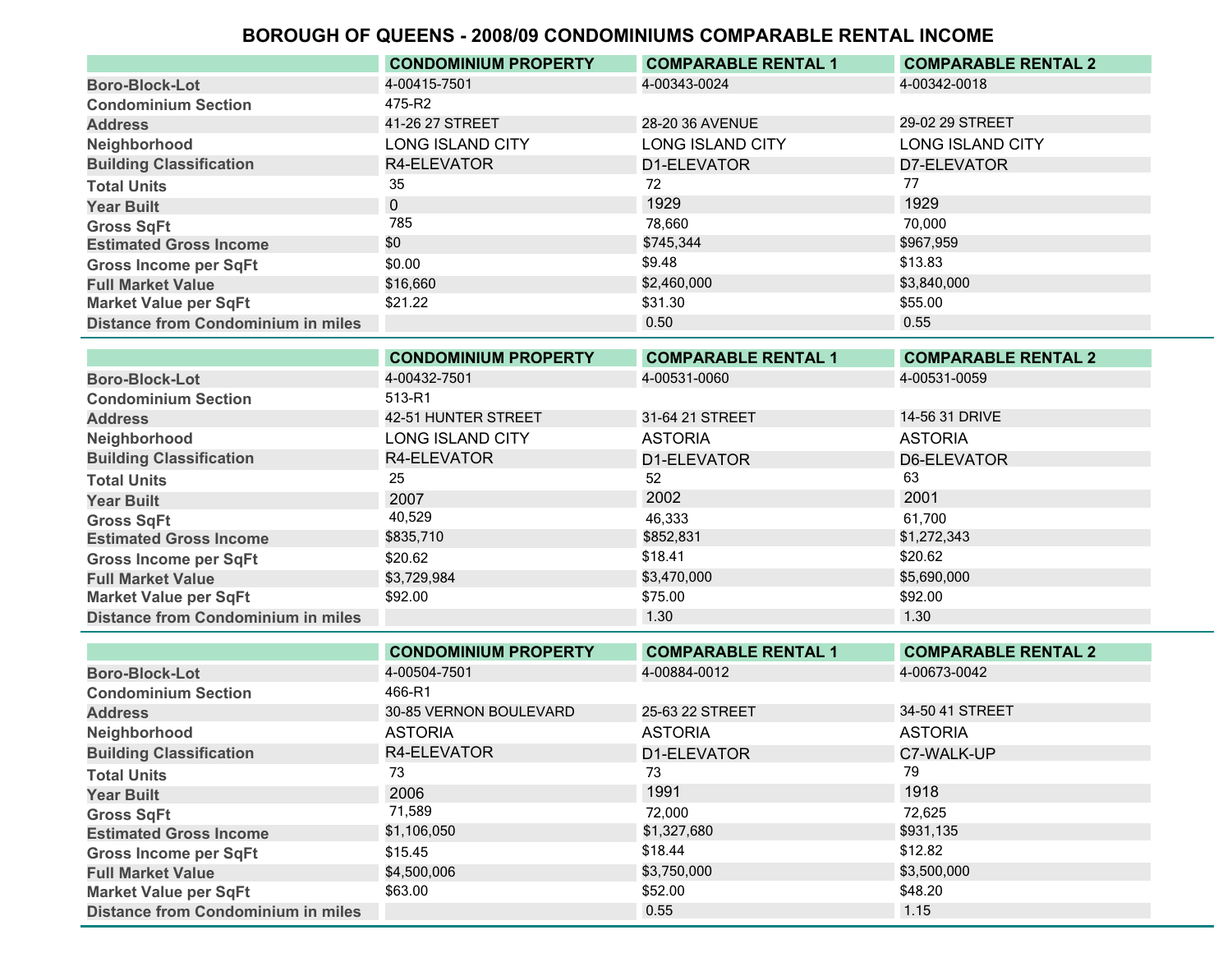|                                           | <b>CONDOMINIUM PROPERTY</b> | <b>COMPARABLE RENTAL 1</b> | <b>COMPARABLE RENTAL 2</b> |
|-------------------------------------------|-----------------------------|----------------------------|----------------------------|
| <b>Boro-Block-Lot</b>                     | 4-00539-7501                | 4-00624-0046               | 4-00624-0050               |
| <b>Condominium Section</b>                | 448-R1                      |                            |                            |
| <b>Address</b>                            | 14-43 28 AVENUE             | 31-14 35 STREET            | 31-18 35 STREET            |
| Neighborhood                              | <b>ASTORIA</b>              | <b>ASTORIA</b>             | <b>ASTORIA</b>             |
| <b>Building Classification</b>            | R4-ELEVATOR                 | C1-WALK-UP                 | C1-WALK-UP                 |
| <b>Total Units</b>                        | 57                          | 35                         | 35                         |
| <b>Year Built</b>                         | 2006                        | 1923                       | 1923                       |
| <b>Gross SqFt</b>                         | 23,008                      | 21.500                     | 21.500                     |
| <b>Estimated Gross Income</b>             | \$326,714                   | \$369,330                  | \$280,949                  |
| <b>Gross Income per SqFt</b>              | \$14.20                     | \$17.18                    | \$13.07                    |
| <b>Full Market Value</b>                  | \$1,300,005                 | \$1,500,000                | \$1,060,000                |
| <b>Market Value per SqFt</b>              | \$57.00                     | \$70.00                    | \$49.30                    |
| <b>Distance from Condominium in miles</b> |                             | 0.75                       | 0.75                       |

|                                           | <b>CONDOMINIUM PROPERTY</b> | <b>COMPARABLE RENTAL 1</b> | <b>COMPARABLE RENTAL 2</b> |
|-------------------------------------------|-----------------------------|----------------------------|----------------------------|
| <b>Boro-Block-Lot</b>                     | 4-00571-7501                | 4-00577-0056               | 4-00544-0019               |
| <b>Condominium Section</b>                | 198-R1                      |                            |                            |
| <b>Address</b>                            | 23-22 30 ROAD               | 30-60 29 STREET            | 23-30 NEWTOWN AVENUE       |
| Neighborhood                              | <b>ASTORIA</b>              | <b>ASTORIA</b>             | <b>ASTORIA</b>             |
| <b>Building Classification</b>            | R4-ELEVATOR                 | D1-ELEVATOR                | D7-ELEVATOR                |
| <b>Total Units</b>                        | 85                          | 76                         | 78                         |
| <b>Year Built</b>                         | 1932                        | 1929                       | 1928                       |
| <b>Gross SqFt</b>                         | 61,600                      | 55,375                     | 57,000                     |
| <b>Estimated Gross Income</b>             | \$1,071,840                 | \$964,399                  | \$827,299                  |
| <b>Gross Income per SqFt</b>              | \$17.40                     | \$17.42                    | \$14.51                    |
| <b>Full Market Value</b>                  | \$4,359,997                 | \$3,920,000                | \$3,280,000                |
| <b>Market Value per SqFt</b>              | \$71.00                     | \$71.00                    | \$58.00                    |
| <b>Distance from Condominium in miles</b> |                             | 0.10                       | 0.25                       |

|                                           | <b>CONDOMINIUM PROPERTY</b> | <b>COMPARABLE RENTAL 1</b> | <b>COMPARABLE RENTAL 2</b> |
|-------------------------------------------|-----------------------------|----------------------------|----------------------------|
| <b>Boro-Block-Lot</b>                     | 4-00577-7501                | 4-00567-0007               | 4-00908-0001               |
| <b>Condominium Section</b>                | 87-R1                       |                            |                            |
| <b>Address</b>                            | 30-44 29 STREET             | 23-35 BROADWAY             | 8-15 27 AVENUE             |
| Neighborhood                              | <b>ASTORIA</b>              | <b>ASTORIA</b>             | <b>ASTORIA</b>             |
| <b>Building Classification</b>            | R4-ELEVATOR                 | D9-ELEVATOR                | D1-ELEVATOR                |
| <b>Total Units</b>                        | 125                         | 74                         | 128                        |
| <b>Year Built</b>                         | 1963                        | 1963                       | 1969                       |
| <b>Gross SqFt</b>                         | 99,600                      | 79.950                     | 112,482                    |
| <b>Estimated Gross Income</b>             | \$1,623,480                 | \$1,302,992                | \$1,824,123                |
| <b>Gross Income per SqFt</b>              | \$16.30                     | \$16.30                    | \$16.22                    |
| <b>Full Market Value</b>                  | \$6,599,974                 | \$5,300,000                | \$5,150,000                |
| <b>Market Value per SqFt</b>              | \$66.00                     | \$66.00                    | \$45.80                    |
| <b>Distance from Condominium in miles</b> |                             | 0.30                       | 0.65                       |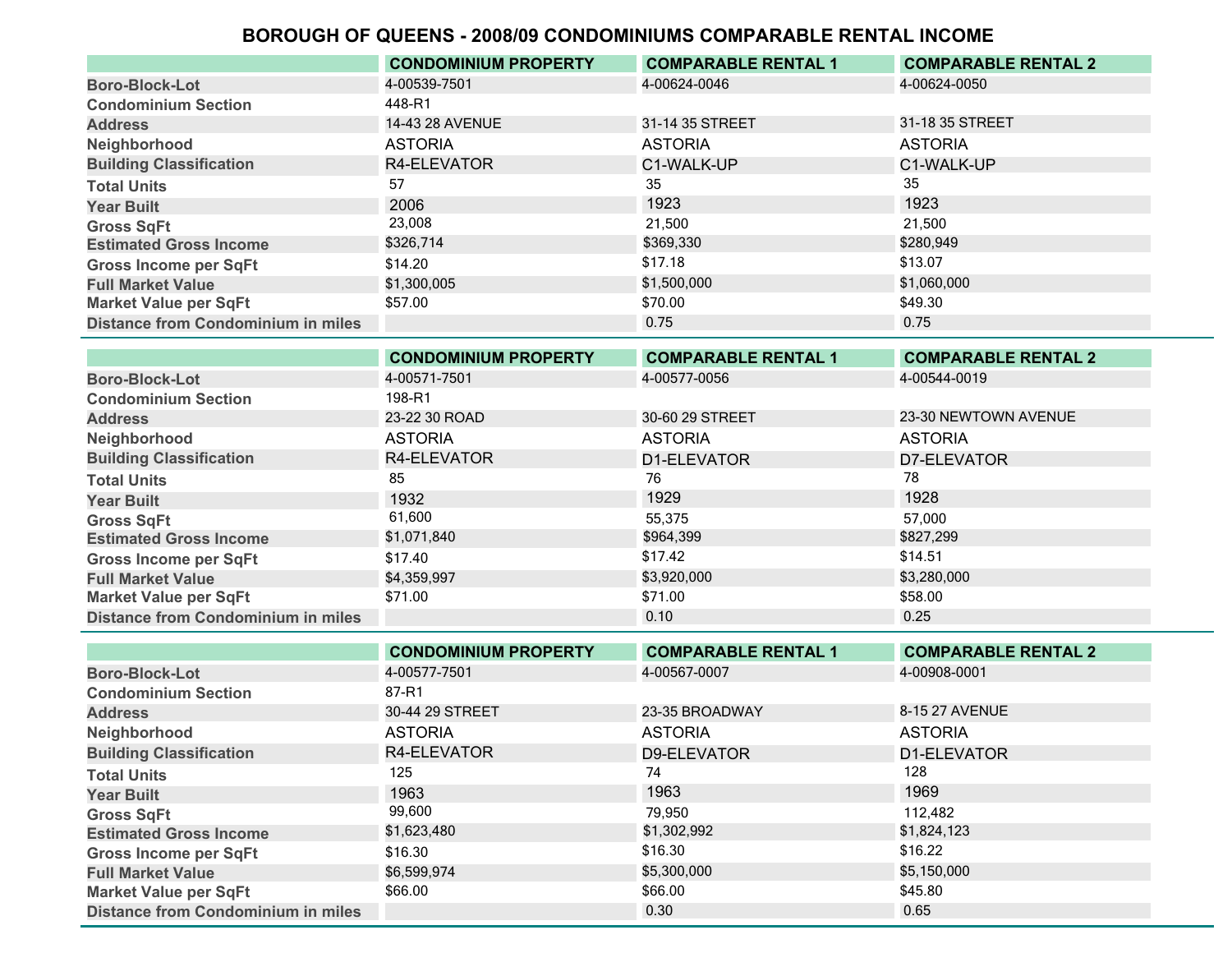|                                           | <b>CONDOMINIUM PROPERTY</b> | <b>COMPARABLE RENTAL 1</b> | <b>COMPARABLE RENTAL 2</b> |
|-------------------------------------------|-----------------------------|----------------------------|----------------------------|
| <b>Boro-Block-Lot</b>                     | 4-00579-7502                | 4-00576-0036               |                            |
| <b>Condominium Section</b>                | 224-R1                      |                            |                            |
| <b>Address</b>                            | 25-10 31 AVENUE             | 27-10 30 AVENUE            |                            |
| Neighborhood                              | <b>ASTORIA</b>              | <b>ASTORIA</b>             |                            |
| <b>Building Classification</b>            | R4-ELEVATOR                 | D1-ELEVATOR                |                            |
| <b>Total Units</b>                        | 74                          | 66                         |                            |
| <b>Year Built</b>                         | 1950                        | 1963                       |                            |
| <b>Gross SqFt</b>                         | 55,000                      | 50,850                     |                            |
| <b>Estimated Gross Income</b>             | \$742,500                   | \$710,578                  |                            |
| <b>Gross Income per SqFt</b>              | \$13.50                     | \$13.97                    |                            |
| <b>Full Market Value</b>                  | \$2,790,000                 | \$2,820,000                |                            |
| <b>Market Value per SqFt</b>              | \$51.00                     | \$55.00                    |                            |
| <b>Distance from Condominium in miles</b> |                             | 0.30                       |                            |

|                                           | <b>CONDOMINIUM PROPERTY</b> | <b>COMPARABLE RENTAL 1</b> | <b>COMPARABLE RENTAL 2</b> |
|-------------------------------------------|-----------------------------|----------------------------|----------------------------|
| <b>Boro-Block-Lot</b>                     | 4-00807-7501                | 4-00573-0046               | 4-00565-0023               |
| <b>Condominium Section</b>                | 358-R1                      |                            |                            |
| <b>Address</b>                            | 21-81 38 STREET             | 27-10 ASTORIA BOULEVARD    | 33-02 CRESCENT STREET      |
| Neighborhood                              | <b>ASTORIA</b>              | <b>ASTORIA</b>             | <b>ASTORIA</b>             |
| <b>Building Classification</b>            | R9-CONDOPS                  | D7-ELEVATOR                | C1-WALK-UP                 |
| <b>Total Units</b>                        | 32                          | 27                         | 33                         |
| <b>Year Built</b>                         | $\mathbf{0}$                | 2004                       | 1929                       |
| <b>Gross SqFt</b>                         | 34,650                      | 25,920                     | 25,204                     |
| <b>Estimated Gross Income</b>             | \$528,412                   | \$515,860                  | \$335,000                  |
| <b>Gross Income per SqFt</b>              | \$15.25                     | \$19.90                    | \$13.29                    |
| <b>Full Market Value</b>                  | \$2,150,000                 | \$2,310,000                | \$1,260,000                |
| <b>Market Value per SqFt</b>              | \$62.00                     | \$89.00                    | \$50.00                    |
| <b>Distance from Condominium in miles</b> |                             | 0.95                       | 1.50                       |

|                                           | <b>CONDOMINIUM PROPERTY</b> | <b>COMPARABLE RENTAL 1</b> | <b>COMPARABLE RENTAL 2</b> |
|-------------------------------------------|-----------------------------|----------------------------|----------------------------|
| <b>Boro-Block-Lot</b>                     | 4-00830-7501                | 4-00568-0012               |                            |
| <b>Condominium Section</b>                | 197-R1                      |                            |                            |
| <b>Address</b>                            | 21-05 33 STREET             | 31-41 23 STREET            |                            |
| Neighborhood                              | <b>ASTORIA</b>              | <b>ASTORIA</b>             |                            |
| <b>Building Classification</b>            | R9-CONDOPS                  | D9-ELEVATOR                |                            |
| <b>Total Units</b>                        | 618                         | 241                        |                            |
| <b>Year Built</b>                         | 1932                        | 1979                       |                            |
| <b>Gross SqFt</b>                         | 430,000                     | 202.800                    |                            |
| <b>Estimated Gross Income</b>             | \$6,407,000                 | \$3,047,471                |                            |
| <b>Gross Income per SqFt</b>              | \$14.90                     | \$15.03                    |                            |
| <b>Full Market Value</b>                  | \$25,400,000                | \$8,610,000                |                            |
| <b>Market Value per SqFt</b>              | \$59.00                     | \$42.50                    |                            |
| <b>Distance from Condominium in miles</b> |                             | 1.30                       |                            |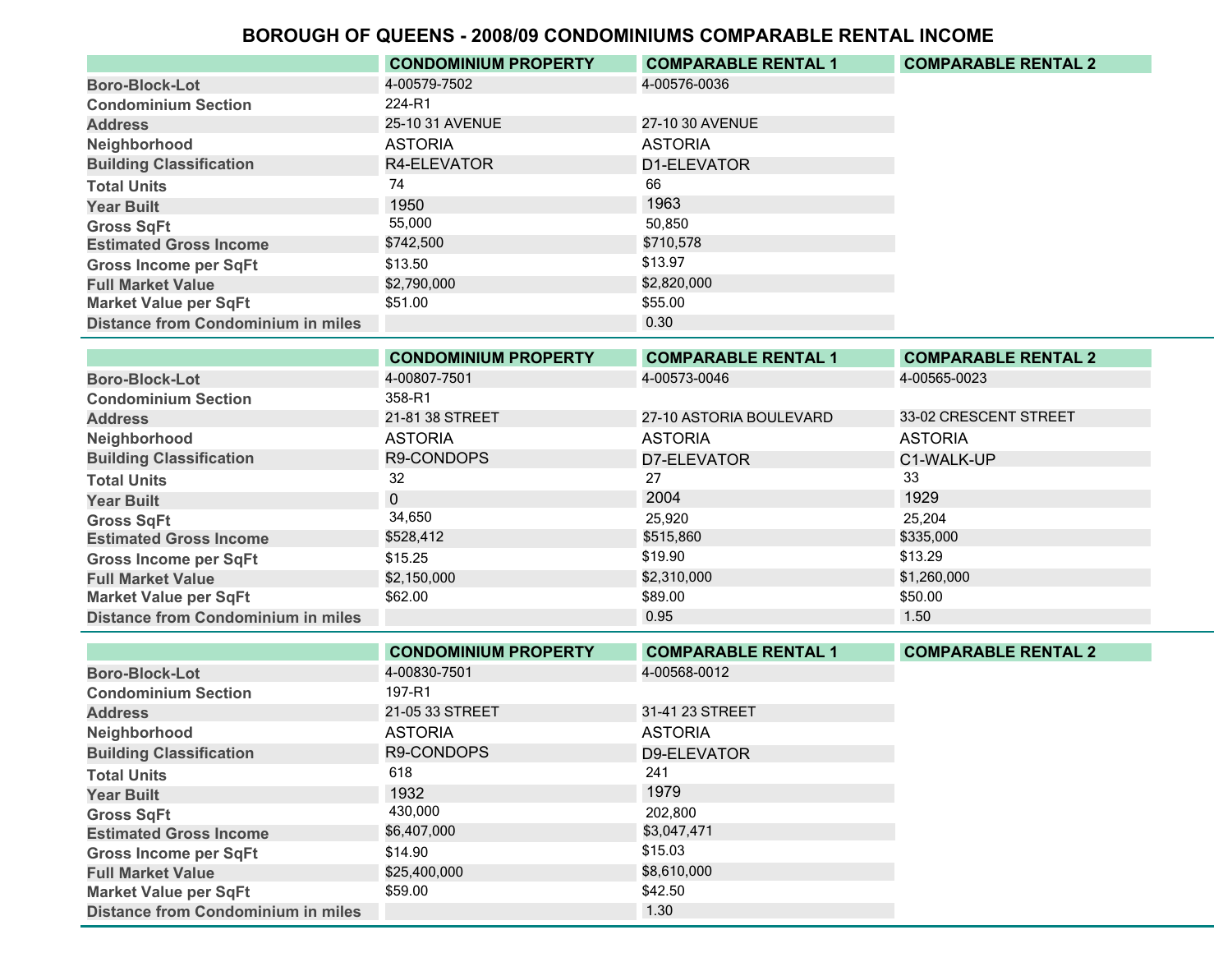|                                           | <b>CONDOMINIUM PROPERTY</b> | <b>COMPARABLE RENTAL 1</b> | <b>COMPARABLE RENTAL 2</b> |
|-------------------------------------------|-----------------------------|----------------------------|----------------------------|
| <b>Boro-Block-Lot</b>                     | 4-00904-7501                | 4-00573-0046               | 4-00565-0023               |
| <b>Condominium Section</b>                | 375-R1                      |                            |                            |
| <b>Address</b>                            | 25-54 12 STREET             | 27-10 ASTORIA BOULEVARD    | 33-02 CRESCENT STREET      |
| Neighborhood                              | <b>ASTORIA</b>              | <b>ASTORIA</b>             | <b>ASTORIA</b>             |
| <b>Building Classification</b>            | R4-ELEVATOR                 | D7-ELEVATOR                | C1-WALK-UP                 |
| <b>Total Units</b>                        | 32                          | 27                         | 33                         |
| <b>Year Built</b>                         | $\mathbf{0}$                | 2004                       | 1929                       |
| <b>Gross SqFt</b>                         | 17,250                      | 25,920                     | 25,204                     |
| <b>Estimated Gross Income</b>             | \$960,652                   | \$515,860                  | \$335,000                  |
| <b>Gross Income per SqFt</b>              | \$56.00                     | \$19.90                    | \$13.29                    |
| <b>Full Market Value</b>                  | \$4,830,011                 | \$2,310,000                | \$1,260,000                |
| <b>Market Value per SqFt</b>              | \$280.00                    | \$89.00                    | \$50.00                    |
| <b>Distance from Condominium in miles</b> |                             | 0.50                       | 0.85                       |

|                                           | <b>CONDOMINIUM PROPERTY</b> | <b>COMPARABLE RENTAL 1</b> | <b>COMPARABLE RENTAL 2</b> |
|-------------------------------------------|-----------------------------|----------------------------|----------------------------|
| <b>Boro-Block-Lot</b>                     | 4-00905-7501                | 4-00908-0001               | 4-00577-0023               |
| <b>Condominium Section</b>                | 319-R1                      |                            |                            |
| <b>Address</b>                            | 25-40 SHORE BOULEVARD       | 8-15 27 AVENUE             | 25-10 30 ROAD              |
| Neighborhood                              | <b>ASTORIA</b>              | <b>ASTORIA</b>             | <b>ASTORIA</b>             |
| <b>Building Classification</b>            | R4-ELEVATOR                 | D1-ELEVATOR                | D1-ELEVATOR                |
| <b>Total Units</b>                        | 405                         | 128                        | 120                        |
| <b>Year Built</b>                         | $\mathbf{0}$                | 1969                       | 1935                       |
| <b>Gross SqFt</b>                         | 372,700                     | 112,482                    | 114,000                    |
| <b>Estimated Gross Income</b>             | \$5,963,200                 | \$1,824,123                | \$1,408,606                |
| <b>Gross Income per SqFt</b>              | \$16.00                     | \$16.22                    | \$12.36                    |
| <b>Full Market Value</b>                  | \$24,300,003                | \$5,150,000                | \$5,290,000                |
| <b>Market Value per SqFt</b>              | \$65.00                     | \$45.80                    | \$46.40                    |
| <b>Distance from Condominium in miles</b> |                             | 0.10                       | 0.65                       |

|                                           | <b>CONDOMINIUM PROPERTY</b> | <b>COMPARABLE RENTAL 1</b> | <b>COMPARABLE RENTAL 2</b> |
|-------------------------------------------|-----------------------------|----------------------------|----------------------------|
| <b>Boro-Block-Lot</b>                     | 4-00946-7501                | 4-01273-0001               |                            |
| <b>Condominium Section</b>                | 100-R1                      |                            |                            |
| <b>Address</b>                            | 19-90 78 STREET             | 73-12 35 AVENUE            |                            |
| Neighborhood                              | <b>JACKSON HEIGHTS</b>      | <b>JACKSON HEIGHTS</b>     |                            |
| <b>Building Classification</b>            | R2-WALK-UP                  | D1-ELEVATOR                |                            |
| <b>Total Units</b>                        | 16                          | 195                        |                            |
| <b>Year Built</b>                         | 1929                        | 1940                       |                            |
| <b>Gross SqFt</b>                         | 14,361                      | 194.450                    |                            |
| <b>Estimated Gross Income</b>             | \$185,256                   | \$2,509,015                |                            |
| <b>Gross Income per SqFt</b>              | \$12.90                     | \$12.90                    |                            |
| <b>Full Market Value</b>                  | \$695,996                   | \$9,430,000                |                            |
| <b>Market Value per SqFt</b>              | \$48.50                     | \$48.50                    |                            |
| <b>Distance from Condominium in miles</b> |                             | 1.50                       |                            |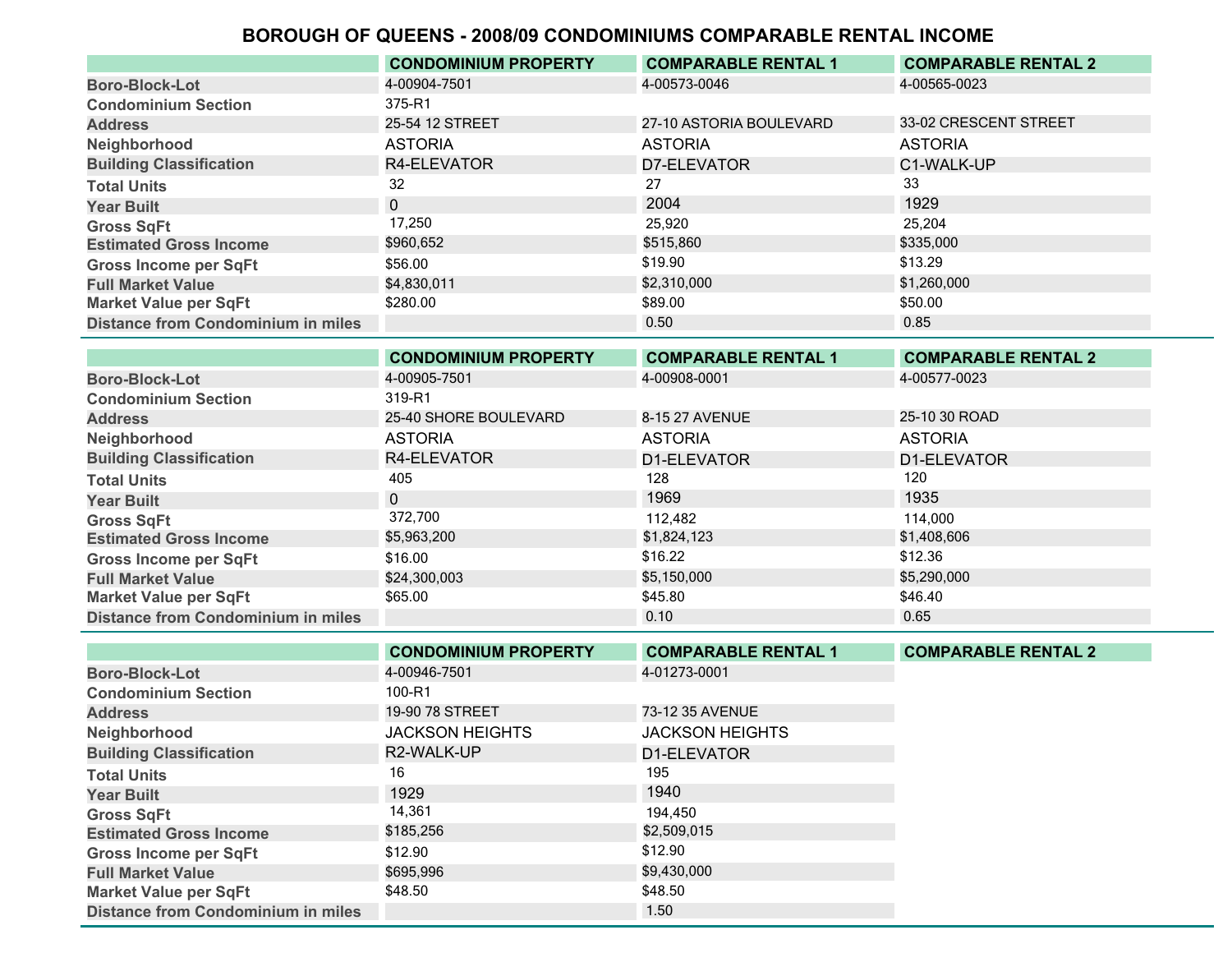|                                           | <b>CONDOMINIUM PROPERTY</b> | <b>COMPARABLE RENTAL 1</b> | <b>COMPARABLE RENTAL 2</b> |
|-------------------------------------------|-----------------------------|----------------------------|----------------------------|
| <b>Boro-Block-Lot</b>                     | 4-00946-7501                | 4-01273-0001               |                            |
| <b>Condominium Section</b>                | 100-R2                      |                            |                            |
| <b>Address</b>                            | 78-03 19 DRIVE              | 73-12 35 AVENUE            |                            |
| Neighborhood                              | <b>JACKSON HEIGHTS</b>      | <b>JACKSON HEIGHTS</b>     |                            |
| <b>Building Classification</b>            | R2-WALK-UP                  | D1-ELEVATOR                |                            |
| <b>Total Units</b>                        | 150                         | 195                        |                            |
| <b>Year Built</b>                         | 1929                        | 1940                       |                            |
| <b>Gross SqFt</b>                         | 134,944                     | 194.450                    |                            |
| <b>Estimated Gross Income</b>             | \$1,740,777                 | \$2,509,015                |                            |
| <b>Gross Income per SqFt</b>              | \$12.90                     | \$12.90                    |                            |
| <b>Full Market Value</b>                  | \$6,541,177                 | \$9,430,000                |                            |
| <b>Market Value per SqFt</b>              | \$48.50                     | \$48.50                    |                            |
| <b>Distance from Condominium in miles</b> |                             | 1.50                       |                            |

|                                           | <b>CONDOMINIUM PROPERTY</b> | <b>COMPARABLE RENTAL 1</b> | <b>COMPARABLE RENTAL 2</b> |
|-------------------------------------------|-----------------------------|----------------------------|----------------------------|
| <b>Boro-Block-Lot</b>                     | 4-00946-7501                | 4-01273-0001               |                            |
| <b>Condominium Section</b>                | 100-R3                      |                            |                            |
| <b>Address</b>                            | 19-69 79 STREET             | 73-12 35 AVENUE            |                            |
| Neighborhood                              | <b>JACKSON HEIGHTS</b>      | <b>JACKSON HEIGHTS</b>     |                            |
| <b>Building Classification</b>            | R2-WALK-UP                  | D1-ELEVATOR                |                            |
| <b>Total Units</b>                        | 70                          | 195                        |                            |
| <b>Year Built</b>                         | 1929                        | 1940                       |                            |
| <b>Gross SqFt</b>                         | 63,140                      | 194.450                    |                            |
| <b>Estimated Gross Income</b>             | \$814,506                   | \$2,509,015                |                            |
| <b>Gross Income per SqFt</b>              | \$12.90                     | \$12.90                    |                            |
| <b>Full Market Value</b>                  | \$3,059,982                 | \$9,430,000                |                            |
| Market Value per SqFt                     | \$48.50                     | \$48.50                    |                            |
| <b>Distance from Condominium in miles</b> |                             | 1.50 <sub>1</sub>          |                            |

|                                           | <b>CONDOMINIUM PROPERTY</b> | <b>COMPARABLE RENTAL 1</b> | <b>COMPARABLE RENTAL 2</b> |
|-------------------------------------------|-----------------------------|----------------------------|----------------------------|
| <b>Boro-Block-Lot</b>                     | 4-00946-7501                | 4-01273-0001               |                            |
| <b>Condominium Section</b>                | 100-R4                      |                            |                            |
| <b>Address</b>                            | 19-35 80 STREET             | 73-12 35 AVENUE            |                            |
| Neighborhood                              | AIRPORT LA GUARDIA          | <b>JACKSON HEIGHTS</b>     |                            |
| <b>Building Classification</b>            | R2-WALK-UP                  | D1-ELEVATOR                |                            |
| <b>Total Units</b>                        | 34                          | 195                        |                            |
| <b>Year Built</b>                         | 1929                        | 1940                       |                            |
| <b>Gross SqFt</b>                         | 31,445                      | 194.450                    |                            |
| <b>Estimated Gross Income</b>             | \$405,640                   | \$2,509,015                |                            |
| <b>Gross Income per SqFt</b>              | \$12.90                     | \$12.90                    |                            |
| <b>Full Market Value</b>                  | \$1,520,000                 | \$9,430,000                |                            |
| <b>Market Value per SqFt</b>              | \$48.30                     | \$48.50                    |                            |
| <b>Distance from Condominium in miles</b> |                             | 1.55                       |                            |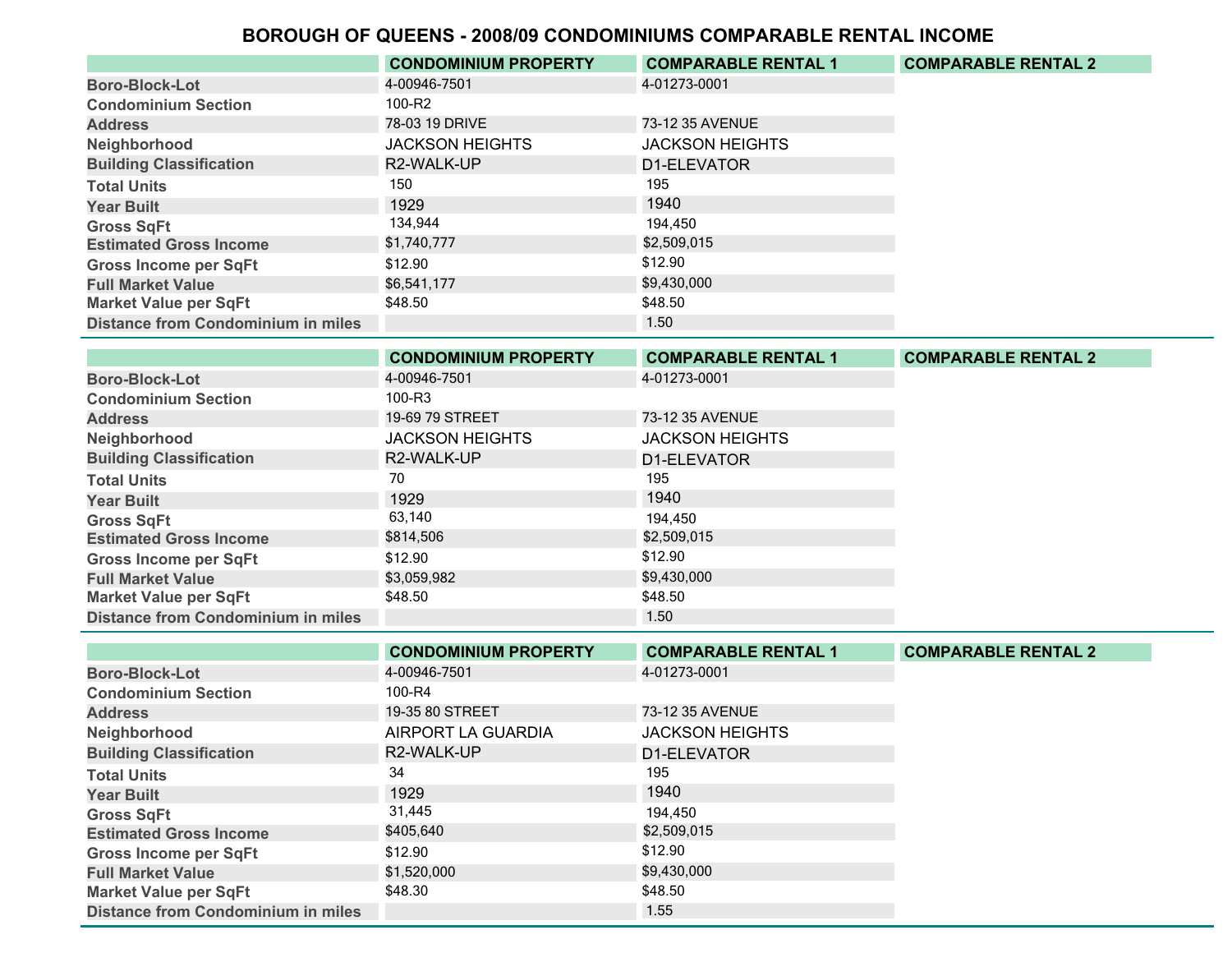|                                           | <b>CONDOMINIUM PROPERTY</b> | <b>COMPARABLE RENTAL 1</b> | <b>COMPARABLE RENTAL 2</b> |
|-------------------------------------------|-----------------------------|----------------------------|----------------------------|
| <b>Boro-Block-Lot</b>                     | 4-00946-7501                | 4-01273-0001               |                            |
| <b>Condominium Section</b>                | 100-R5                      |                            |                            |
| <b>Address</b>                            | 76-03 DITMARS BOULEVARD     | 73-12 35 AVENUE            |                            |
| Neighborhood                              | <b>JACKSON HEIGHTS</b>      | <b>JACKSON HEIGHTS</b>     |                            |
| <b>Building Classification</b>            | R2-WALK-UP                  | D1-ELEVATOR                |                            |
| <b>Total Units</b>                        | 48                          | 195                        |                            |
| <b>Year Built</b>                         | 1929                        | 1940                       |                            |
| <b>Gross SqFt</b>                         | 39,804                      | 194.450                    |                            |
| <b>Estimated Gross Income</b>             | \$513,471                   | \$2,509,015                |                            |
| <b>Gross Income per SqFt</b>              | \$12.90                     | \$12.90                    |                            |
| <b>Full Market Value</b>                  | \$1,929,996                 | \$9,430,000                |                            |
| <b>Market Value per SqFt</b>              | \$48.50                     | \$48.50                    |                            |
| <b>Distance from Condominium in miles</b> |                             | 1.35                       |                            |

|                                           | <b>CONDOMINIUM PROPERTY</b> | <b>COMPARABLE RENTAL 1</b> | <b>COMPARABLE RENTAL 2</b> |
|-------------------------------------------|-----------------------------|----------------------------|----------------------------|
| <b>Boro-Block-Lot</b>                     | 4-00946-7501                | 4-01273-0001               |                            |
| <b>Condominium Section</b>                | 100-R6                      |                            |                            |
| <b>Address</b>                            | 77-03 DITMARS BOULEVARD     | 73-12 35 AVENUE            |                            |
| Neighborhood                              | <b>JACKSON HEIGHTS</b>      | <b>JACKSON HEIGHTS</b>     |                            |
| <b>Building Classification</b>            | R2-WALK-UP                  | D1-ELEVATOR                |                            |
| <b>Total Units</b>                        | 92                          | 195                        |                            |
| <b>Year Built</b>                         | 1929                        | 1940                       |                            |
| <b>Gross SqFt</b>                         | 83,680                      | 194.450                    |                            |
| <b>Estimated Gross Income</b>             | \$1,079,472                 | \$2,509,015                |                            |
| <b>Gross Income per SqFt</b>              | \$12.90                     | \$12.90                    |                            |
| <b>Full Market Value</b>                  | \$4,059,984                 | \$9,430,000                |                            |
| <b>Market Value per SqFt</b>              | \$48.50                     | \$48.50                    |                            |
| <b>Distance from Condominium in miles</b> |                             | 1.35                       |                            |

|                                           | <b>CONDOMINIUM PROPERTY</b> | <b>COMPARABLE RENTAL 1</b> | <b>COMPARABLE RENTAL 2</b> |
|-------------------------------------------|-----------------------------|----------------------------|----------------------------|
| <b>Boro-Block-Lot</b>                     | 4-00946-7501                | 4-01273-0001               |                            |
| <b>Condominium Section</b>                | 100-R8                      |                            |                            |
| <b>Address</b>                            | 22-35 75 STREET             | 73-12 35 AVENUE            |                            |
| Neighborhood                              | <b>JACKSON HEIGHTS</b>      | <b>JACKSON HEIGHTS</b>     |                            |
| <b>Building Classification</b>            | R2-WALK-UP                  | D1-ELEVATOR                |                            |
| <b>Total Units</b>                        | 75                          | 195                        |                            |
| <b>Year Built</b>                         | 1929                        | 1940                       |                            |
| <b>Gross SqFt</b>                         | 64,422                      | 194.450                    |                            |
| <b>Estimated Gross Income</b>             | \$831,043                   | \$2,509,015                |                            |
| <b>Gross Income per SqFt</b>              | \$12.90                     | \$12.90                    |                            |
| <b>Full Market Value</b>                  | \$3,120,005                 | \$9,430,000                |                            |
| <b>Market Value per SqFt</b>              | \$48.40                     | \$48.50                    |                            |
| <b>Distance from Condominium in miles</b> |                             | 1.20                       |                            |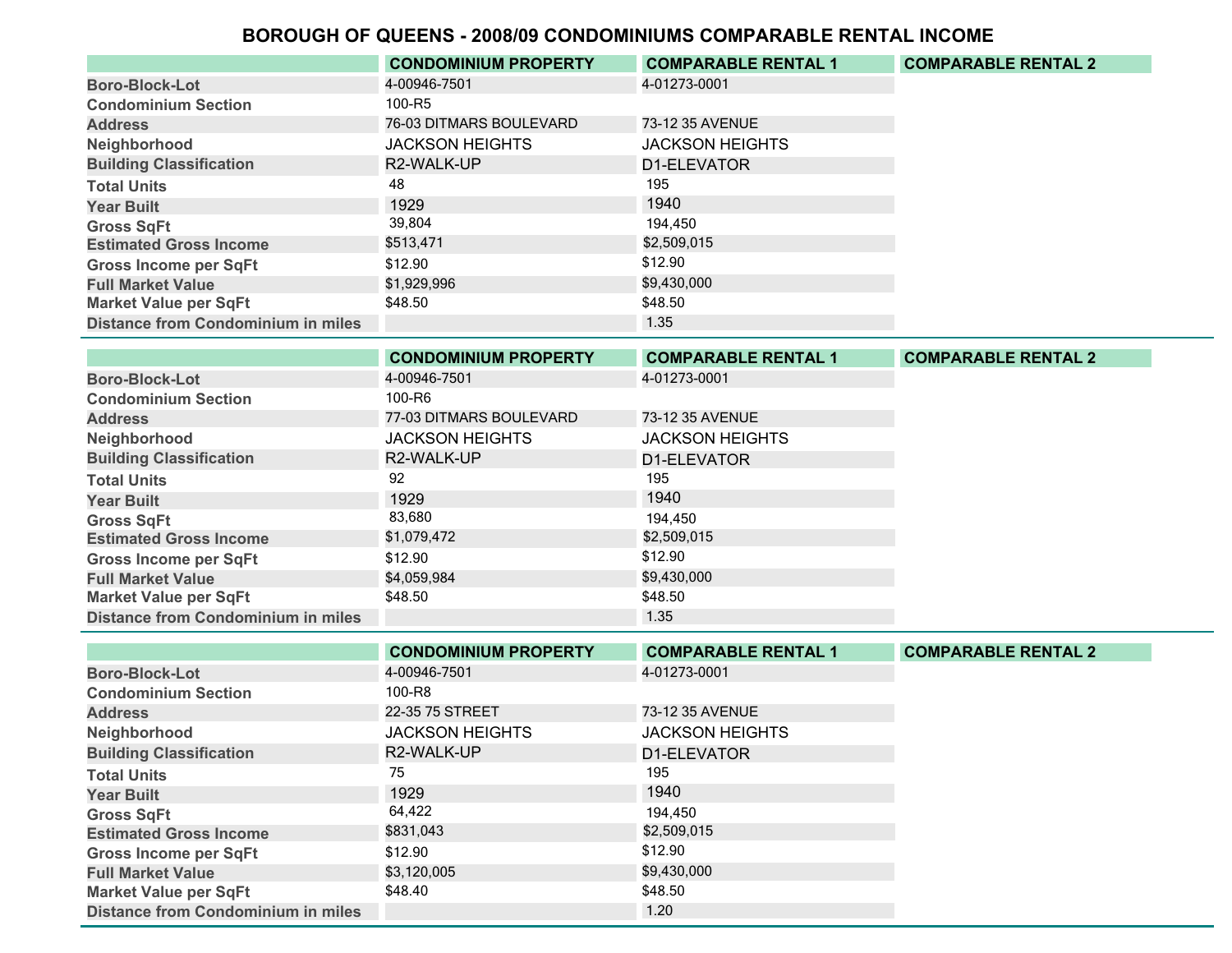|                                           | <b>CONDOMINIUM PROPERTY</b> | <b>COMPARABLE RENTAL 1</b> | <b>COMPARABLE RENTAL 2</b> |
|-------------------------------------------|-----------------------------|----------------------------|----------------------------|
| <b>Boro-Block-Lot</b>                     | 4-00946-7501                | 4-01273-0001               |                            |
| <b>Condominium Section</b>                | 100-R9                      |                            |                            |
| <b>Address</b>                            | 22-31 76 STREET             | 73-12 35 AVENUE            |                            |
| Neighborhood                              | <b>JACKSON HEIGHTS</b>      | <b>JACKSON HEIGHTS</b>     |                            |
| <b>Building Classification</b>            | R2-WALK-UP                  | D1-ELEVATOR                |                            |
| <b>Total Units</b>                        | 204                         | 195                        |                            |
| <b>Year Built</b>                         | 1929                        | 1940                       |                            |
| <b>Gross SqFt</b>                         | 174,093                     | 194.450                    |                            |
| <b>Estimated Gross Income</b>             | \$2,245,799                 | \$2,509,015                |                            |
| <b>Gross Income per SqFt</b>              | \$12.90                     | \$12.90                    |                            |
| <b>Full Market Value</b>                  | \$8.440.930                 | \$9,430,000                |                            |
| <b>Market Value per SqFt</b>              | \$48.50                     | \$48.50                    |                            |
| <b>Distance from Condominium in miles</b> |                             | 1.20                       |                            |

|                                           | <b>CONDOMINIUM PROPERTY</b> | <b>COMPARABLE RENTAL 1</b> | <b>COMPARABLE RENTAL 2</b> |
|-------------------------------------------|-----------------------------|----------------------------|----------------------------|
| <b>Boro-Block-Lot</b>                     | 4-01010-7501                | 4-05146-0036               | 4-08401-0600               |
| <b>Condominium Section</b>                | 73-R1                       |                            |                            |
| <b>Address</b>                            | 22-10 79 STREET             | 37-60 45 AVENUE            | 245-10 GRND CNTRL PARKWAY  |
| Neighborhood                              | <b>JACKSON HEIGHTS</b>      | <b>FLUSHING-NORTH</b>      | <b>GLEN OAKS</b>           |
| <b>Building Classification</b>            | R2-WALK-UP                  | D1-ELEVATOR                | D3-ELEVATOR                |
| <b>Total Units</b>                        | 257                         | 256                        | 240                        |
| <b>Year Built</b>                         | 1952                        | 1955                       | 1966                       |
| <b>Gross SqFt</b>                         | 254,910                     | 261.919                    | 243.883                    |
| <b>Estimated Gross Income</b>             | \$3,122,647                 | \$2,691,386                | \$3,359,693                |
| <b>Gross Income per SqFt</b>              | \$12.25                     | \$10.28                    | \$13.78                    |
| <b>Full Market Value</b>                  | \$11,700,035                | \$9,090,000                | \$13,300,000               |
| <b>Market Value per SqFt</b>              | \$45.90                     | \$34.70                    | \$55.00                    |
| <b>Distance from Condominium in miles</b> |                             | 3.75                       | 8.80                       |

|                                           | <b>CONDOMINIUM PROPERTY</b> | <b>COMPARABLE RENTAL 1</b> | <b>COMPARABLE RENTAL 2</b> |
|-------------------------------------------|-----------------------------|----------------------------|----------------------------|
| <b>Boro-Block-Lot</b>                     | 4-01263-7501                | 4-01261-0035               | 4-01468-0001               |
| <b>Condominium Section</b>                | 96-R1                       |                            |                            |
| <b>Address</b>                            | 76-15 35 AVENUE             | 74-15 35 AVENUE            | 94-02 35 AVENUE            |
| Neighborhood                              | <b>JACKSON HEIGHTS</b>      | <b>JACKSON HEIGHTS</b>     | <b>JACKSON HEIGHTS</b>     |
| <b>Building Classification</b>            | R4-ELEVATOR                 | D1-ELEVATOR                | D1-ELEVATOR                |
| <b>Total Units</b>                        | 96                          | 97                         | 144                        |
| <b>Year Built</b>                         | 1939                        | 1935                       | 1934                       |
| <b>Gross SqFt</b>                         | 128,050                     | 97.170                     | 111.648                    |
| <b>Estimated Gross Income</b>             | \$1,703,065                 | \$994,431                  | \$1,480,910                |
| <b>Gross Income per SqFt</b>              | \$13.30                     | \$10.23                    | \$13.26                    |
| <b>Full Market Value</b>                  | \$6,399,992                 | \$3,360,000                | \$5,570,000                |
| <b>Market Value per SqFt</b>              | \$50.00                     | \$34.60                    | \$49.90                    |
| <b>Distance from Condominium in miles</b> |                             | 0.10                       | 0.90                       |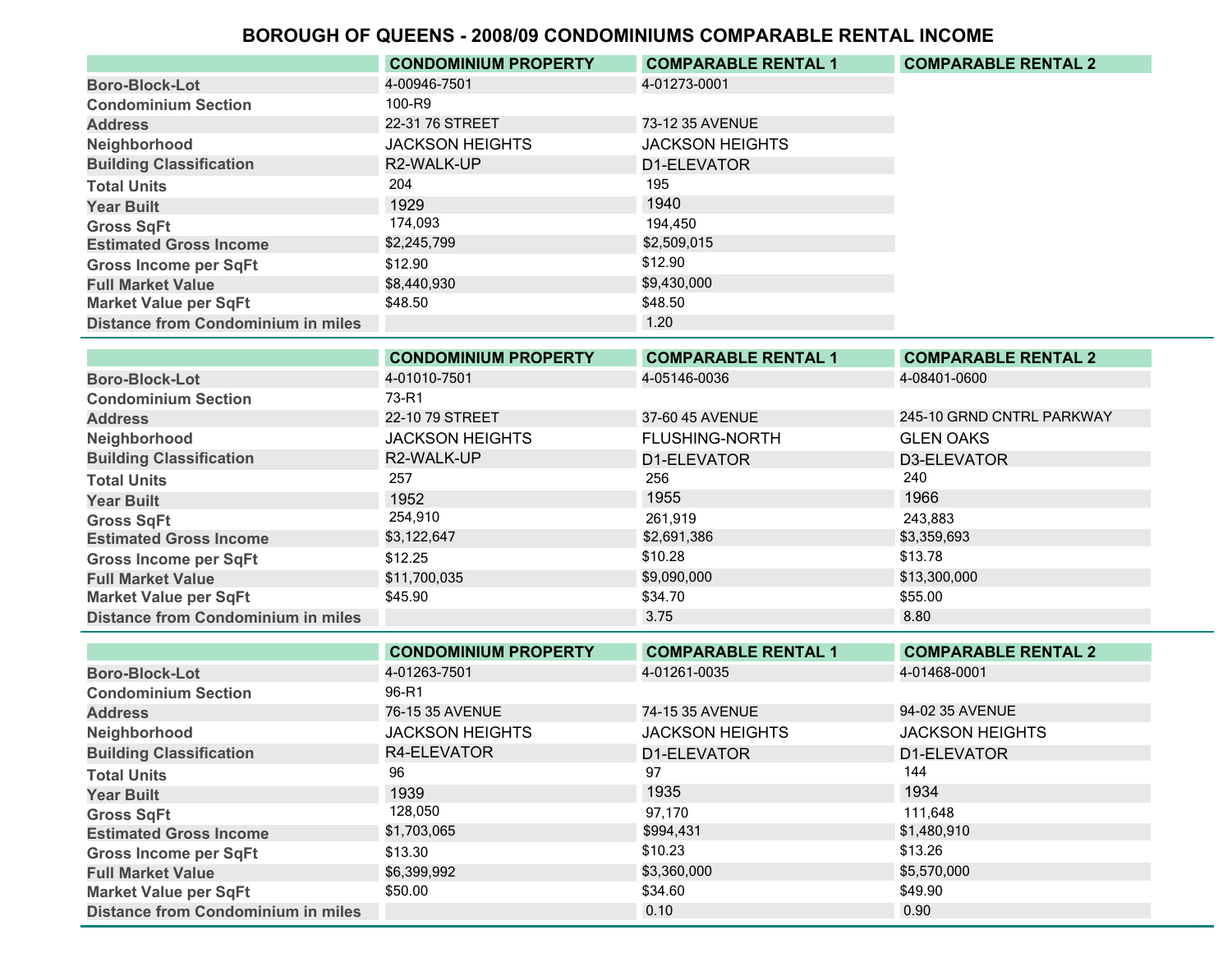| <b>Distance from Condominium in miles</b> |                             | 0.25                       | 0.30                       |
|-------------------------------------------|-----------------------------|----------------------------|----------------------------|
| <b>Market Value per SqFt</b>              | \$39.80                     | \$40.00                    | \$29.40                    |
| <b>Full Market Value</b>                  | \$2,030,004                 | \$2,400,000                | \$1,570,000                |
| <b>Gross Income per SqFt</b>              | \$11.30                     | \$11.33                    | \$8.91                     |
| <b>Estimated Gross Income</b>             | \$576,254                   | \$680,016                  | \$475,671                  |
| <b>Gross SqFt</b>                         | 50,996                      | 60.000                     | 53,400                     |
| <b>Year Built</b>                         | 1939                        | 1939                       | 1932                       |
| <b>Total Units</b>                        | 41                          | 59                         | 48                         |
| <b>Building Classification</b>            | R4-ELEVATOR                 | D1-ELEVATOR                | D1-ELEVATOR                |
| Neighborhood                              | <b>JACKSON HEIGHTS</b>      | <b>JACKSON HEIGHTS</b>     | <b>JACKSON HEIGHTS</b>     |
| <b>Address</b>                            | 79-15 35 AVENUE             | 35-15 75 STREET            | 33-51 84 STREET            |
| <b>Condominium Section</b>                | 95-R1                       |                            |                            |
| <b>Boro-Block-Lot</b>                     | 4-01266-7501                | 4-01275-0061               | 4-01432-0039               |
|                                           | <b>CONDOMINIUM PROPERTY</b> | <b>COMPARABLE RENTAL 1</b> | <b>COMPARABLE RENTAL 2</b> |

|                                           | <b>CONDOMINIUM PROPERTY</b> | <b>COMPARABLE RENTAL 1</b> | <b>COMPARABLE RENTAL 2</b> |
|-------------------------------------------|-----------------------------|----------------------------|----------------------------|
| <b>Boro-Block-Lot</b>                     | 4-01268-7501                | 4-01260-0016               | 4-01275-0061               |
| <b>Condominium Section</b>                | 126-R1                      |                            |                            |
| <b>Address</b>                            | 34-44 82 STREET             | 34-20 74 STREET            | 35-15 75 STREET            |
| Neighborhood                              | <b>JACKSON HEIGHTS</b>      | <b>JACKSON HEIGHTS</b>     | <b>JACKSON HEIGHTS</b>     |
| <b>Building Classification</b>            | R4-ELEVATOR                 | D1-ELEVATOR                | D1-ELEVATOR                |
| <b>Total Units</b>                        | 52                          | 65                         | 59                         |
| <b>Year Built</b>                         | 1937                        | 1937                       | 1939                       |
| <b>Gross SqFt</b>                         | 66,083                      | 66.138                     | 60.000                     |
| <b>Estimated Gross Income</b>             | \$991,245                   | \$843,116                  | \$680,016                  |
| <b>Gross Income per SqFt</b>              | \$15.00                     | \$12.75                    | \$11.33                    |
| <b>Full Market Value</b>                  | \$3,929,999                 | \$3,170,000                | \$2,400,000                |
| <b>Market Value per SqFt</b>              | \$59.00                     | \$47.90                    | \$40.00                    |
| <b>Distance from Condominium in miles</b> |                             | 0.40                       | 0.35                       |

|                                           | <b>CONDOMINIUM PROPERTY</b> | <b>COMPARABLE RENTAL 1</b> | <b>COMPARABLE RENTAL 2</b> |
|-------------------------------------------|-----------------------------|----------------------------|----------------------------|
| <b>Boro-Block-Lot</b>                     | 4-01270-7501                | 4-06797-0054               | 4-09814-0006               |
| <b>Condominium Section</b>                | 83-R1                       |                            |                            |
| <b>Address</b>                            | 35-20 LEVERICH STREET       | 159-10 71 AVENUE           | 88-35 164 STREET           |
| Neighborhood                              | <b>JACKSON HEIGHTS</b>      | <b>FLUSHING-SOUTH</b>      | <b>JAMAICA</b>             |
| <b>Building Classification</b>            | R4-ELEVATOR                 | D6-ELEVATOR                | D1-ELEVATOR                |
| <b>Total Units</b>                        | 214                         | 142                        | 162                        |
| <b>Year Built</b>                         | 1964                        | 2000                       | 1962                       |
| <b>Gross SqFt</b>                         | 214,300                     | 209.525                    | 156.240                    |
| <b>Estimated Gross Income</b>             | \$3,000,200                 | \$5,430,133                | \$1,600,000                |
| <b>Gross Income per SqFt</b>              | \$14.00                     | \$25.90                    | \$10.24                    |
| <b>Full Market Value</b>                  | \$11,900,013                | \$26,300,000               | \$5,410,000                |
| <b>Market Value per SqFt</b>              | \$56.00                     | \$126.00                   | \$34.60                    |
| <b>Distance from Condominium in miles</b> |                             | 4.70                       | 5.90                       |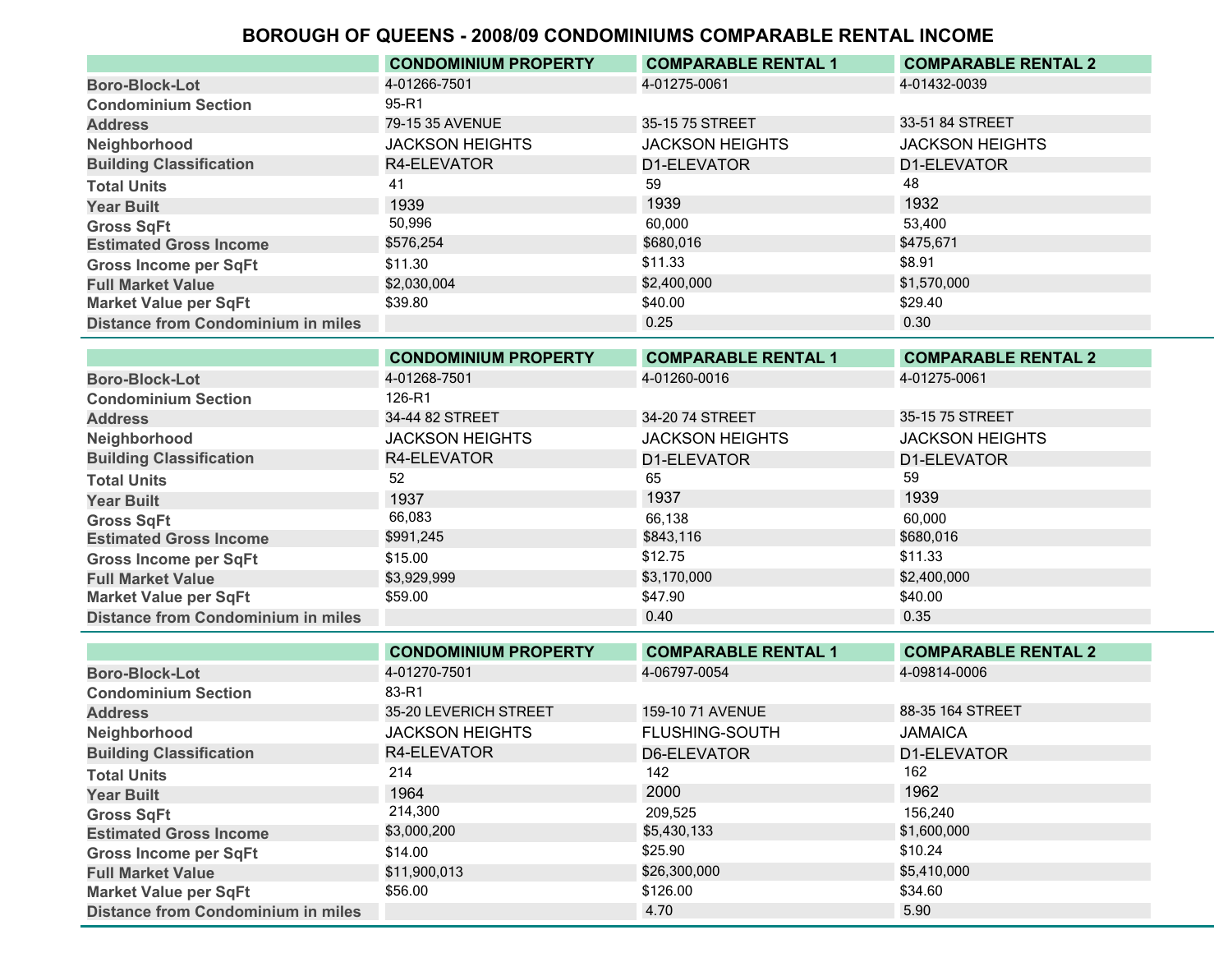|                                           | <b>CONDOMINIUM PROPERTY</b> | <b>COMPARABLE RENTAL 1</b> | <b>COMPARABLE RENTAL 2</b> |
|-------------------------------------------|-----------------------------|----------------------------|----------------------------|
| <b>Boro-Block-Lot</b>                     | 4-01277-7501                | 4-01275-0061               | 4-02214-0040               |
| <b>Condominium Section</b>                | 66-R1                       |                            |                            |
| <b>Address</b>                            | 35-50 78 STREET             | 35-15 75 STREET            | 107-19 70 AVENUE           |
| Neighborhood                              | <b>JACKSON HEIGHTS</b>      | <b>JACKSON HEIGHTS</b>     | <b>FOREST HILLS</b>        |
| <b>Building Classification</b>            | R4-ELEVATOR                 | D1-ELEVATOR                | D1-ELEVATOR                |
| <b>Total Units</b>                        | 57                          | 59                         | 67                         |
| <b>Year Built</b>                         | 1937                        | 1939                       | 1938                       |
| <b>Gross SqFt</b>                         | 64,010                      | 60.000                     | 61.700                     |
| <b>Estimated Gross Income</b>             | \$1,024,160                 | \$680,016                  | \$746,224                  |
| <b>Gross Income per SqFt</b>              | \$16.00                     | \$11.33                    | \$12.09                    |
| <b>Full Market Value</b>                  | \$4,169,989                 | \$2,400,000                | \$2,630,000                |
| <b>Market Value per SqFt</b>              | \$65.00                     | \$40.00                    | \$42.60                    |
| <b>Distance from Condominium in miles</b> |                             | 0.10                       | 2.95                       |

|                                           | <b>CONDOMINIUM PROPERTY</b> | <b>COMPARABLE RENTAL 1</b> | <b>COMPARABLE RENTAL 2</b> |
|-------------------------------------------|-----------------------------|----------------------------|----------------------------|
| <b>Boro-Block-Lot</b>                     | 4-01307-7501                | 4-01307-0018               | 4-01317-0074               |
| <b>Condominium Section</b>                | 279-R1                      |                            |                            |
| <b>Address</b>                            | 41-14 68 STREET             | 41-01 67 STREET            | 54-01 ROOSEVELT AVENUE     |
| Neighborhood                              | <b>WOODSIDE</b>             | <b>WOODSIDE</b>            | <b>WOODSIDE</b>            |
| <b>Building Classification</b>            | R2-WALK-UP                  | C1-WALK-UP                 | C7-WALK-UP                 |
| <b>Total Units</b>                        | 16                          | 21                         | 15                         |
| <b>Year Built</b>                         | 1986                        | 1927                       | 1961                       |
| <b>Gross SqFt</b>                         | 15,633                      | 13,672                     | 9.800                      |
| <b>Estimated Gross Income</b>             | \$258,726                   | \$226,262                  | \$266,861                  |
| <b>Gross Income per SqFt</b>              | \$16.55                     | \$16.55                    | \$27.20                    |
| <b>Full Market Value</b>                  | \$1,050,002                 | \$920,000                  | \$1,290,000                |
| <b>Market Value per SqFt</b>              | \$67.00                     | \$67.00                    | \$132.00                   |
| <b>Distance from Condominium in miles</b> |                             | 0.00                       | 0.65                       |

|                                           | <b>CONDOMINIUM PROPERTY</b> | <b>COMPARABLE RENTAL 1</b> | <b>COMPARABLE RENTAL 2</b> |
|-------------------------------------------|-----------------------------|----------------------------|----------------------------|
| <b>Boro-Block-Lot</b>                     | 4-01310-7501                | 4-01505-0076               |                            |
| <b>Condominium Section</b>                | 211-R1                      |                            |                            |
| <b>Address</b>                            | 41-28 71 STREET             | 40-23 ITHACA STREET        |                            |
| Neighborhood                              | <b>ELMHURST</b>             | <b>ELMHURST</b>            |                            |
| <b>Building Classification</b>            | R2-WALK-UP                  | D1-ELEVATOR                |                            |
| <b>Total Units</b>                        | 16                          | 21                         |                            |
| <b>Year Built</b>                         | 1988                        | 1991                       |                            |
| <b>Gross SqFt</b>                         | 12,682                      | 19.250                     |                            |
| <b>Estimated Gross Income</b>             | \$142,038                   | \$241,090                  |                            |
| <b>Gross Income per SqFt</b>              | \$11.20                     | \$12.52                    |                            |
| <b>Full Market Value</b>                  | \$501,001                   | \$906,000                  |                            |
| <b>Market Value per SqFt</b>              | \$39.50                     | \$47.10                    |                            |
| <b>Distance from Condominium in miles</b> |                             | 0.70                       |                            |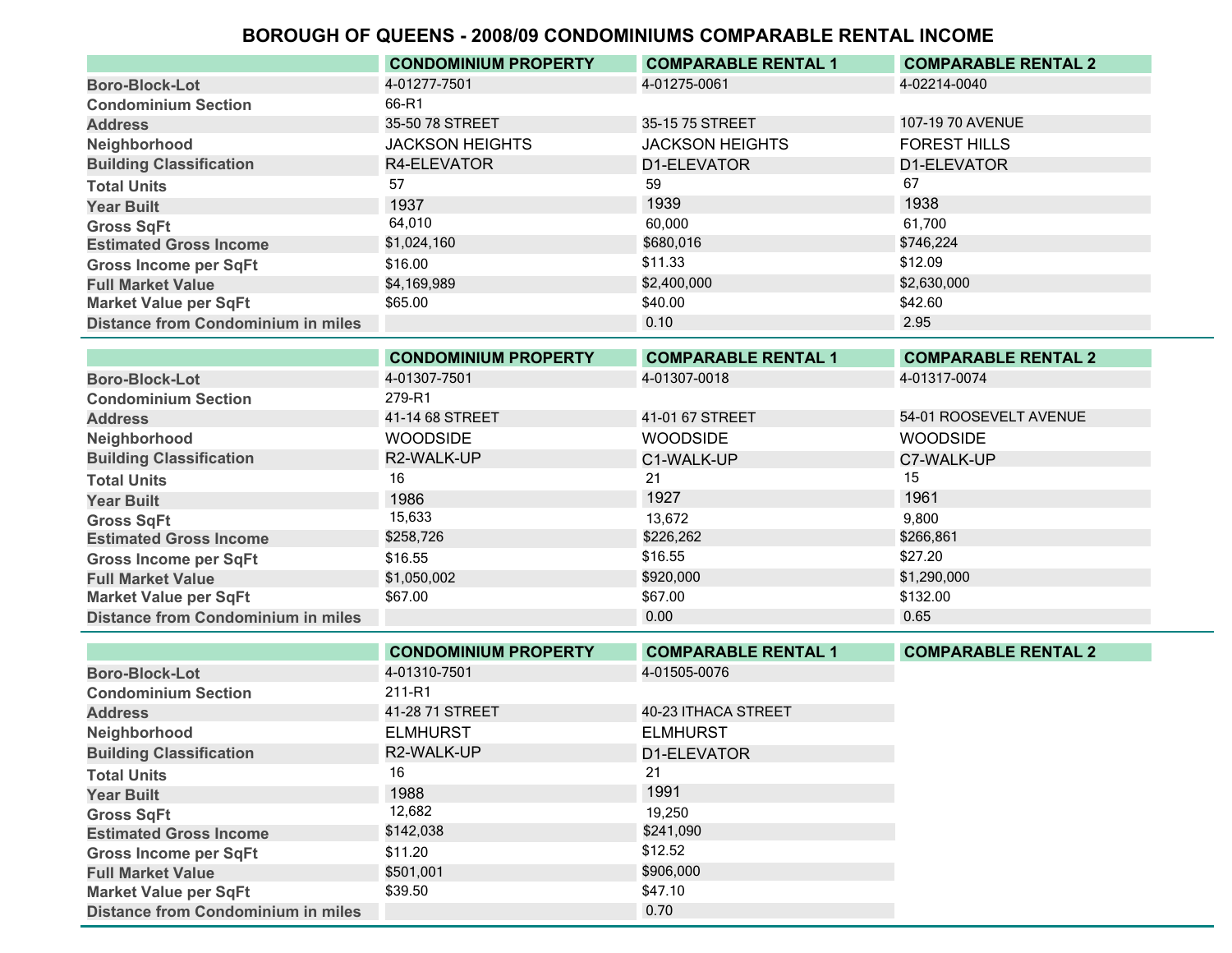|                                           | <b>CONDOMINIUM PROPERTY</b> | <b>COMPARABLE RENTAL 1</b> | <b>COMPARABLE RENTAL 2</b> |
|-------------------------------------------|-----------------------------|----------------------------|----------------------------|
| <b>Boro-Block-Lot</b>                     | 4-01310-7503                | 4-01505-0076               | 4-01518-0047               |
| <b>Condominium Section</b>                | 387-R1                      |                            |                            |
| <b>Address</b>                            | 41-58 71 STREET             | 40-23 ITHACA STREET        | 85-11 ELMHURST AVENUE      |
| Neighborhood                              | <b>ELMHURST</b>             | <b>ELMHURST</b>            | <b>ELMHURST</b>            |
| <b>Building Classification</b>            | R4-ELEVATOR                 | D1-ELEVATOR                | D1-ELEVATOR                |
| <b>Total Units</b>                        | 20                          | 21                         | 21                         |
| <b>Year Built</b>                         | 1991                        | 1991                       | 1992                       |
| <b>Gross SqFt</b>                         | 16,000                      | 19.250                     | 16.101                     |
| <b>Estimated Gross Income</b>             | \$208,000                   | \$241,090                  | \$254,501                  |
| <b>Gross Income per SqFt</b>              | \$13.00                     | \$12.52                    | \$15.81                    |
| <b>Full Market Value</b>                  | \$781.999                   | \$906,000                  | \$1,040,000                |
| <b>Market Value per SqFt</b>              | \$48.90                     | \$47.10                    | \$65.00                    |
| <b>Distance from Condominium in miles</b> |                             | 0.70                       | 0.75                       |

|                                           | <b>CONDOMINIUM PROPERTY</b> | <b>COMPARABLE RENTAL 1</b> | <b>COMPARABLE RENTAL 2</b> |
|-------------------------------------------|-----------------------------|----------------------------|----------------------------|
| <b>Boro-Block-Lot</b>                     | 4-01312-7501                | 4-01505-0076               | 4-01518-0047               |
| <b>Condominium Section</b>                | 287-R1                      |                            |                            |
| <b>Address</b>                            | 41-58 73 STREET             | 40-23 ITHACA STREET        | 85-11 ELMHURST AVENUE      |
| Neighborhood                              | <b>ELMHURST</b>             | <b>ELMHURST</b>            | <b>ELMHURST</b>            |
| <b>Building Classification</b>            | R2-WALK-UP                  | D1-ELEVATOR                | D1-ELEVATOR                |
| <b>Total Units</b>                        | 12                          | 21                         | 21                         |
| <b>Year Built</b>                         | 1987                        | 1991                       | 1992                       |
| <b>Gross SqFt</b>                         | 7,591                       | 19,250                     | 16,101                     |
| <b>Estimated Gross Income</b>             | \$110,069                   | \$241,090                  | \$254,501                  |
| <b>Gross Income per SqFt</b>              | \$14.50                     | \$12.52                    | \$15.81                    |
| <b>Full Market Value</b>                  | \$436,003                   | \$906,000                  | \$1,040,000                |
| <b>Market Value per SqFt</b>              | \$57.00                     | \$47.10                    | \$65.00                    |
| <b>Distance from Condominium in miles</b> |                             | 0.60                       | 0.65                       |

|                                           | <b>CONDOMINIUM PROPERTY</b> | <b>COMPARABLE RENTAL 1</b> | <b>COMPARABLE RENTAL 2</b> |
|-------------------------------------------|-----------------------------|----------------------------|----------------------------|
| <b>Boro-Block-Lot</b>                     | 4-01336-7501                | 4-01336-0032               | 4-01336-0052               |
| <b>Condominium Section</b>                | 344-R1                      |                            |                            |
| <b>Address</b>                            | 61-20 WOODSIDE AVENUE       | 40-15 61 STREET            | 40-14 62 STREET            |
| Neighborhood                              | <b>WOODSIDE</b>             | <b>WOODSIDE</b>            | <b>WOODSIDE</b>            |
| <b>Building Classification</b>            | R2-WALK-UP                  | D1-ELEVATOR                | D1-ELEVATOR                |
| <b>Total Units</b>                        | 68                          | 56                         | 56                         |
| <b>Year Built</b>                         | $\mathbf{0}$                | 1963                       | 1963                       |
| <b>Gross SqFt</b>                         | 45,000                      | 42.924                     | 42,924                     |
| <b>Estimated Gross Income</b>             | \$652,500                   | \$632,139                  | \$609,191                  |
| <b>Gross Income per SqFt</b>              | \$14.50                     | \$14.73                    | \$14.19                    |
| <b>Full Market Value</b>                  | \$2,590,001                 | \$2,510,000                | \$2,410,000                |
| <b>Market Value per SqFt</b>              | \$58.00                     | \$58.00                    | \$56.00                    |
| <b>Distance from Condominium in miles</b> |                             | 0.00                       | 0.00                       |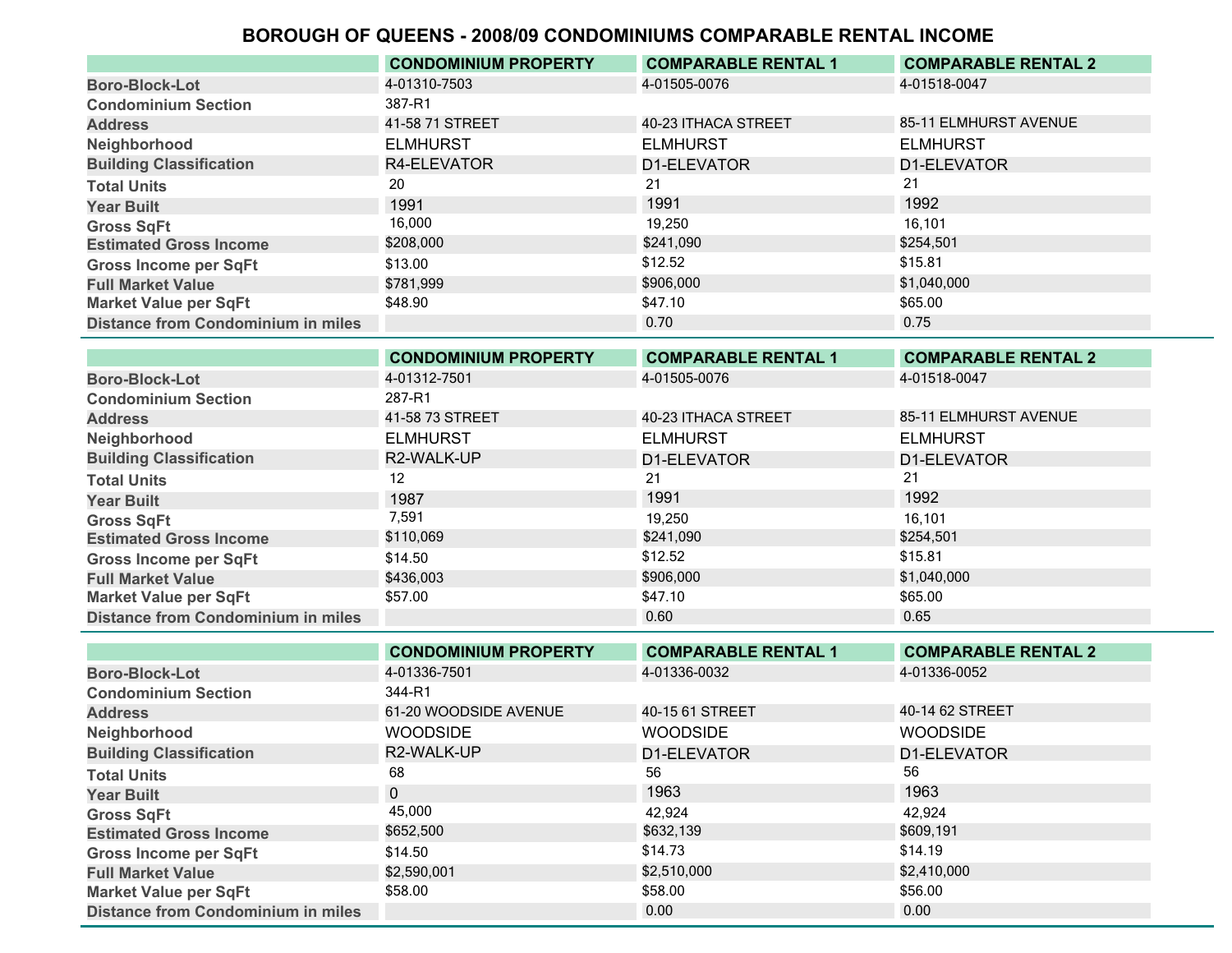|                                           | <b>CONDOMINIUM PROPERTY</b> | <b>COMPARABLE RENTAL 1</b> | <b>COMPARABLE RENTAL 2</b> |
|-------------------------------------------|-----------------------------|----------------------------|----------------------------|
| <b>Boro-Block-Lot</b>                     | 4-01337-7501                | 4-02324-0035               | 4-01286-0058               |
| <b>Condominium Section</b>                | 116-R1                      |                            |                            |
| <b>Address</b>                            | 62-10 WOODSIDE AVENUE       | 44-20 63 STREET            | 37-50 76 STREET            |
| Neighborhood                              | <b>WOODSIDE</b>             | <b>WOODSIDE</b>            | <b>JACKSON HEIGHTS</b>     |
| <b>Building Classification</b>            | R4-ELEVATOR                 | D9-ELEVATOR                | D7-ELEVATOR                |
| <b>Total Units</b>                        | 63                          | 78                         | 64                         |
| <b>Year Built</b>                         | 1986                        | 1982                       | 1974                       |
| <b>Gross SqFt</b>                         | 62,254                      | 58.000                     | 47.392                     |
| <b>Estimated Gross Income</b>             | \$1,058,318                 | \$1,254,510                | \$587,317                  |
| <b>Gross Income per SqFt</b>              | \$17.00                     | \$21.63                    | \$12.39                    |
| <b>Full Market Value</b>                  | \$4,299,987                 | \$3,540,000                | \$2,210,000                |
| <b>Market Value per SqFt</b>              | \$69.00                     | \$61.00                    | \$46.60                    |
| <b>Distance from Condominium in miles</b> |                             | 0.25                       | 0.70                       |

|                                           | <b>CONDOMINIUM PROPERTY</b> | <b>COMPARABLE RENTAL 1</b> | <b>COMPARABLE RENTAL 2</b> |
|-------------------------------------------|-----------------------------|----------------------------|----------------------------|
| <b>Boro-Block-Lot</b>                     | 4-01337-7502                | 4-01327-0008               | 4-01216-0025               |
| <b>Condominium Section</b>                | 483-R1                      |                            |                            |
| <b>Address</b>                            | 41-52 63 STREET             | 41-47 56 STREET            | 37-33 61 STREET            |
| Neighborhood                              | <b>WOODSIDE</b>             | <b>WOODSIDE</b>            | <b>WOODSIDE</b>            |
| <b>Building Classification</b>            | R4-ELEVATOR                 | C1-WALK-UP                 | C1-WALK-UP                 |
| <b>Total Units</b>                        | 24                          | 30                         | 31                         |
| <b>Year Built</b>                         | 2005                        | 1930                       | 1929                       |
| <b>Gross SqFt</b>                         | 22,003                      | 27,492                     | 23,948                     |
| <b>Estimated Gross Income</b>             | \$297,041                   | \$283,705                  | \$299,350                  |
| <b>Gross Income per SqFt</b>              | \$13.50                     | \$10.32                    | \$12.50                    |
| <b>Full Market Value</b>                  | \$1,120,000                 | \$959,000                  | \$1,130,000                |
| <b>Market Value per SqFt</b>              | \$51.00                     | \$34.90                    | \$47.20                    |
| <b>Distance from Condominium in miles</b> |                             | 0.35                       | 0.35                       |

|                                           | <b>CONDOMINIUM PROPERTY</b> | <b>COMPARABLE RENTAL 1</b> | <b>COMPARABLE RENTAL 2</b> |
|-------------------------------------------|-----------------------------|----------------------------|----------------------------|
| <b>Boro-Block-Lot</b>                     | 4-01337-7503                | 4-00659-0079               | 4-00648-0009               |
| <b>Condominium Section</b>                | 504-R1                      |                            |                            |
| <b>Address</b>                            | 40 BEACH 62 STREET          | 30-78 38 STREET            | 31-79 35 STREET            |
| Neighborhood                              | <b>WOODSIDE</b>             | <b>ASTORIA</b>             | <b>ASTORIA</b>             |
| <b>Building Classification</b>            | R4-ELEVATOR                 | C1-WALK-UP                 | C1-WALK-UP                 |
| <b>Total Units</b>                        | 28                          | 20                         | 22                         |
| <b>Year Built</b>                         | 2005                        | 1921                       | 1921                       |
| <b>Gross SqFt</b>                         | 19,625                      | 16,123                     | 14.600                     |
| <b>Estimated Gross Income</b>             | \$314,000                   | \$258,612                  | \$199,226                  |
| <b>Gross Income per SqFt</b>              | \$16.00                     | \$16.04                    | \$13.65                    |
| <b>Full Market Value</b>                  | \$1,280,003                 | \$1,050,000                | \$790,000                  |
| <b>Market Value per SqFt</b>              | \$65.00                     | \$65.00                    | \$54.00                    |
| <b>Distance from Condominium in miles</b> |                             | 1.55                       | 1.60                       |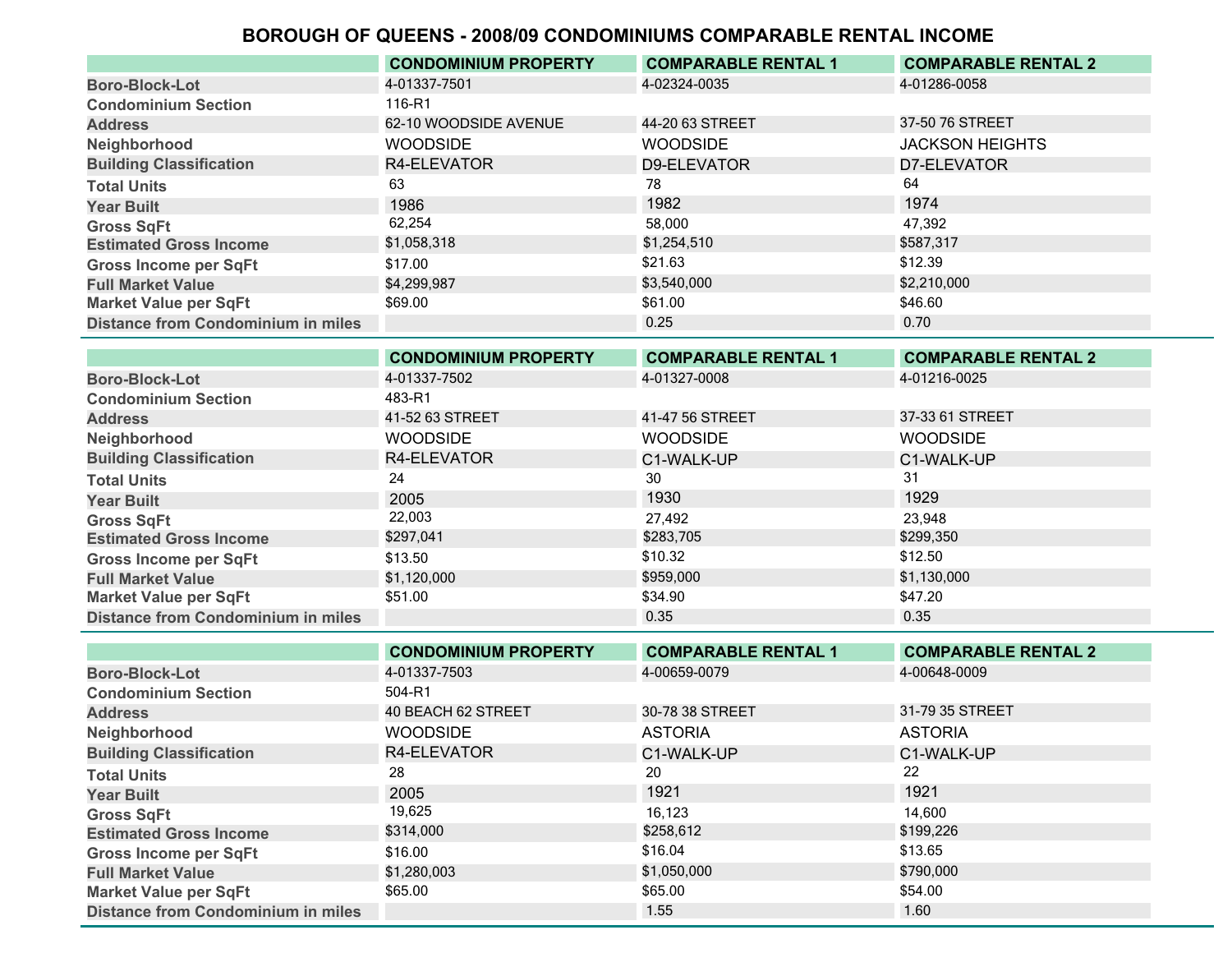|                                           | <b>CONDOMINIUM PROPERTY</b> | <b>COMPARABLE RENTAL 1</b> | <b>COMPARABLE RENTAL 2</b> |
|-------------------------------------------|-----------------------------|----------------------------|----------------------------|
| <b>Boro-Block-Lot</b>                     | 4-01433-7501                | 4-02093-0133               | 4-05023-0001               |
| <b>Condominium Section</b>                | 64-R1                       |                            |                            |
| <b>Address</b>                            | 85-11 34 AVENUE             | 62-10 99 STREET            | 143-01 41 AVENUE           |
| Neighborhood                              | <b>JACKSON HEIGHTS</b>      | <b>REGO PARK</b>           | <b>FLUSHING-NORTH</b>      |
| <b>Building Classification</b>            | R4-ELEVATOR                 | D1-ELEVATOR                | D1-ELEVATOR                |
| <b>Total Units</b>                        | 89                          | 85                         | 88                         |
| <b>Year Built</b>                         | 1951                        | 1968                       | 1962                       |
| <b>Gross SqFt</b>                         | 73,800                      | 75,570                     | 74.032                     |
| <b>Estimated Gross Income</b>             | \$959,400                   | \$1,047,826                | \$932,434                  |
| <b>Gross Income per SqFt</b>              | \$13.00                     | \$13.87                    | \$12.60                    |
| <b>Full Market Value</b>                  | \$3,610,000                 | \$4,150,000                | \$3,510,000                |
| <b>Market Value per SqFt</b>              | \$48.90                     | \$55.00                    | \$47.40                    |
| <b>Distance from Condominium in miles</b> |                             | 1.85                       | 3.10                       |

|                                           | <b>CONDOMINIUM PROPERTY</b> | <b>COMPARABLE RENTAL 1</b> | <b>COMPARABLE RENTAL 2</b> |
|-------------------------------------------|-----------------------------|----------------------------|----------------------------|
| <b>Boro-Block-Lot</b>                     | 4-01443-7501                | 4-01273-0001               | 4-01443-0040               |
| <b>Condominium Section</b>                | 99-R1                       |                            |                            |
| <b>Address</b>                            | 34-20 83 STREET             | 73-12 35 AVENUE            | 34-57 82 STREET            |
| Neighborhood                              | <b>JACKSON HEIGHTS</b>      | <b>JACKSON HEIGHTS</b>     | <b>JACKSON HEIGHTS</b>     |
| <b>Building Classification</b>            | R4-ELEVATOR                 | D1-ELEVATOR                | D1-ELEVATOR                |
| <b>Total Units</b>                        | 52                          | 195                        | 46                         |
| <b>Year Built</b>                         | 1929                        | 1940                       | 1936                       |
| <b>Gross SqFt</b>                         | 60,900                      | 194.450                    | 51.872                     |
| <b>Estimated Gross Income</b>             | \$749,070                   | \$2,509,015                | \$584,000                  |
| <b>Gross Income per SqFt</b>              | \$12.30                     | \$12.90                    | \$11.26                    |
| <b>Full Market Value</b>                  | \$2,819,999                 | \$9,430,000                | \$2,060,000                |
| <b>Market Value per SqFt</b>              | \$46.30                     | \$48.50                    | \$39.70                    |
| <b>Distance from Condominium in miles</b> |                             | 0.45                       | 0.00                       |

|                                           | <b>CONDOMINIUM PROPERTY</b> | <b>COMPARABLE RENTAL 1</b> | <b>COMPARABLE RENTAL 2</b> |
|-------------------------------------------|-----------------------------|----------------------------|----------------------------|
| <b>Boro-Block-Lot</b>                     | 4-01452-7501                | 4-01455-0055               | 4-01455-0060               |
| <b>Condominium Section</b>                | 219-R1                      |                            |                            |
| <b>Address</b>                            | 90-10 34 AVENUE             | 94-06 34 ROAD              | 94-16 34 ROAD              |
| Neighborhood                              | <b>JACKSON HEIGHTS</b>      | <b>JACKSON HEIGHTS</b>     | <b>JACKSON HEIGHTS</b>     |
| <b>Building Classification</b>            | R4-ELEVATOR                 | D1-ELEVATOR                | D1-ELEVATOR                |
| <b>Total Units</b>                        | 60                          | 59                         | 43                         |
| <b>Year Built</b>                         | 1928                        | 1928                       | 1928                       |
| <b>Gross SqFt</b>                         | 49,392                      | 46,662                     | 41.712                     |
| <b>Estimated Gross Income</b>             | \$612,461                   | \$577,779                  | \$374,666                  |
| <b>Gross Income per SqFt</b>              | \$12.40                     | \$12.38                    | \$8.98                     |
| <b>Full Market Value</b>                  | \$2,299,998                 | \$2,170,000                | \$1,230,000                |
| <b>Market Value per SqFt</b>              | \$46.60                     | \$46.50                    | \$29.50                    |
| <b>Distance from Condominium in miles</b> |                             | 0.15                       | 0.15                       |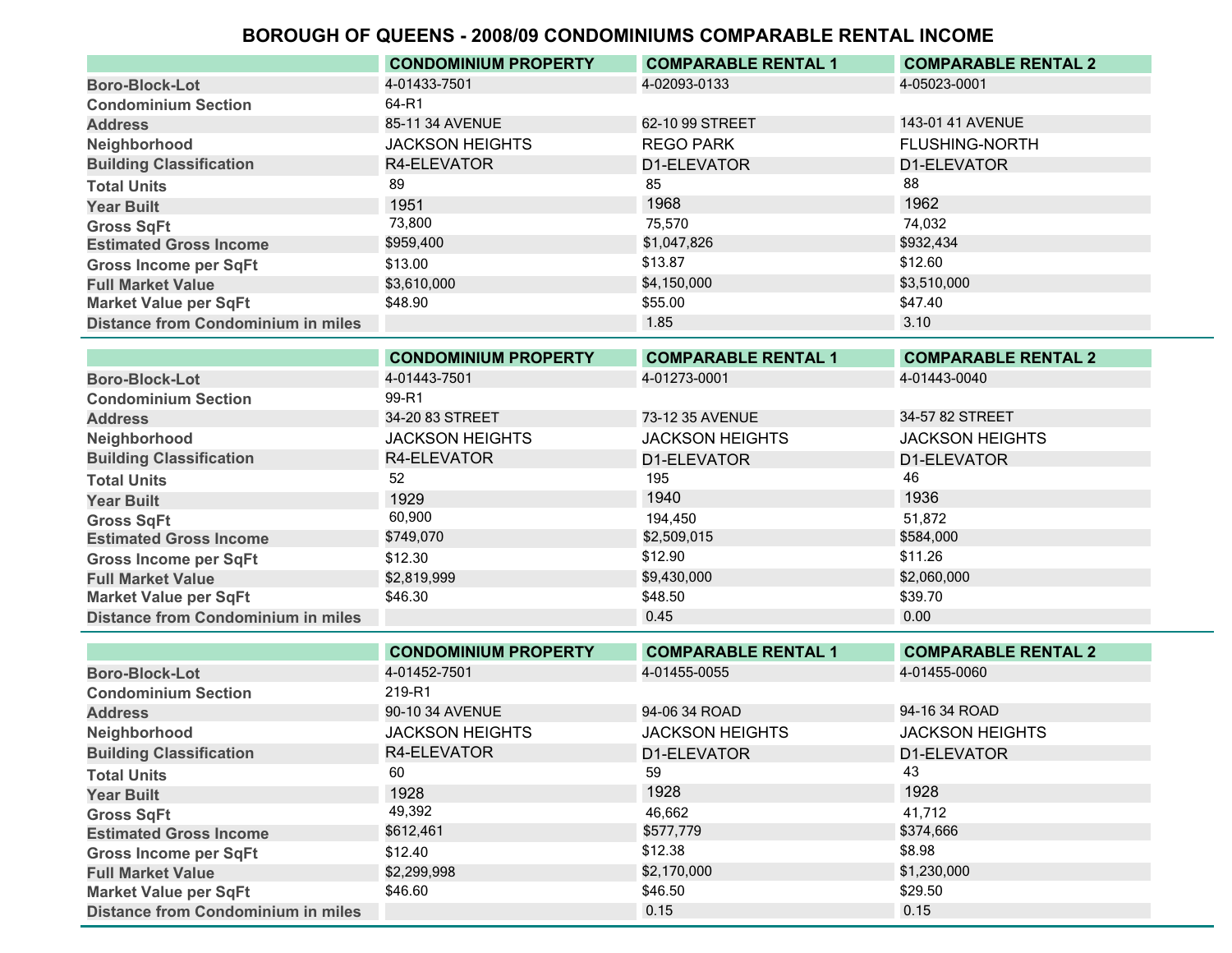|                                           | <b>CONDOMINIUM PROPERTY</b> | <b>COMPARABLE RENTAL 1</b> | <b>COMPARABLE RENTAL 2</b> |
|-------------------------------------------|-----------------------------|----------------------------|----------------------------|
| <b>Boro-Block-Lot</b>                     | 4-01462-7501                | 4-01451-0012               | 4-01437-0032               |
| <b>Condominium Section</b>                | 223-R1                      |                            |                            |
| <b>Address</b>                            | 35-64 89 STREET             | 34-18 91 STREET            | 89-07 34 AVENUE            |
| Neighborhood                              | <b>JACKSON HEIGHTS</b>      | <b>JACKSON HEIGHTS</b>     | <b>JACKSON HEIGHTS</b>     |
| <b>Building Classification</b>            | R4-ELEVATOR                 | D1-ELEVATOR                | D1-ELEVATOR                |
| <b>Total Units</b>                        | 88                          | 162                        | 132                        |
| <b>Year Built</b>                         | 1927                        | 1927                       | 1930                       |
| <b>Gross SqFt</b>                         | 82,000                      | 95,904                     | 90,000                     |
| <b>Estimated Gross Income</b>             | \$1,180,800                 | \$1,381,453                | \$865,082                  |
| <b>Gross Income per SqFt</b>              | \$14.40                     | \$14.40                    | \$9.61                     |
| <b>Full Market Value</b>                  | \$4.680.000                 | \$5,480,000                | \$2,920,000                |
| <b>Market Value per SqFt</b>              | \$57.00                     | \$57.00                    | \$32.40                    |
| <b>Distance from Condominium in miles</b> |                             | 0.15                       | 0.30                       |

|                                           | <b>CONDOMINIUM PROPERTY</b> | <b>COMPARABLE RENTAL 1</b> | <b>COMPARABLE RENTAL 2</b> |
|-------------------------------------------|-----------------------------|----------------------------|----------------------------|
| <b>Boro-Block-Lot</b>                     | 4-01469-7501                | 4-04977-0017               | 4-00531-0059               |
| <b>Condominium Section</b>                | 499-R1                      |                            |                            |
| <b>Address</b>                            | 35-38 JUNCTION BOULEVARD    | 136-14 NORTHERN BOULEVARD  | 14-56 31 DRIVE             |
| Neighborhood                              | <b>JACKSON HEIGHTS</b>      | <b>FLUSHING-NORTH</b>      | <b>ASTORIA</b>             |
| <b>Building Classification</b>            | R4-ELEVATOR                 | D6-ELEVATOR                | D6-ELEVATOR                |
| <b>Total Units</b>                        | 62                          | 63                         | 63                         |
| <b>Year Built</b>                         | 2006                        | 2000                       | 2001                       |
| <b>Gross SqFt</b>                         | 46,128                      | 52,477                     | 61.700                     |
| <b>Estimated Gross Income</b>             | \$1,056,331                 | \$1,220,725                | \$1,272,343                |
| <b>Gross Income per SqFt</b>              | \$22.90                     | \$23.26                    | \$20.62                    |
| <b>Full Market Value</b>                  | \$4,720,001                 | \$5,460,000                | \$5,690,000                |
| <b>Market Value per SqFt</b>              | \$102.00                    | \$104.00                   | \$92.00                    |
| <b>Distance from Condominium in miles</b> |                             | 2.35                       | 3.30                       |

|                                           | <b>CONDOMINIUM PROPERTY</b> | <b>COMPARABLE RENTAL 1</b> | <b>COMPARABLE RENTAL 2</b> |
|-------------------------------------------|-----------------------------|----------------------------|----------------------------|
| <b>Boro-Block-Lot</b>                     | 4-01486-7501                | 4-04977-0017               | 4-00531-0059               |
| <b>Condominium Section</b>                | 503-R1                      |                            |                            |
| <b>Address</b>                            | 40-24 76 STREET             | 136-14 NORTHERN BOULEVARD  | 14-56 31 DRIVE             |
| Neighborhood                              | <b>ELMHURST</b>             | <b>FLUSHING-NORTH</b>      | <b>ASTORIA</b>             |
| <b>Building Classification</b>            | R4-ELEVATOR                 | D6-ELEVATOR                | D6-ELEVATOR                |
| <b>Total Units</b>                        | 12                          | 63                         | 63                         |
| <b>Year Built</b>                         | 2004                        | 2000                       | 2001                       |
| <b>Gross SqFt</b>                         | 22,574                      | 52.477                     | 61.700                     |
| <b>Estimated Gross Income</b>             | \$496,628                   | \$1,220,725                | \$1,272,343                |
| <b>Gross Income per SqFt</b>              | \$22.00                     | \$23.26                    | \$20.62                    |
| <b>Full Market Value</b>                  | \$2,220,003                 | \$5,460,000                | \$5,690,000                |
| <b>Market Value per SqFt</b>              | \$98.00                     | \$104.00                   | \$92.00                    |
| <b>Distance from Condominium in miles</b> |                             | 3.35                       | 2.60                       |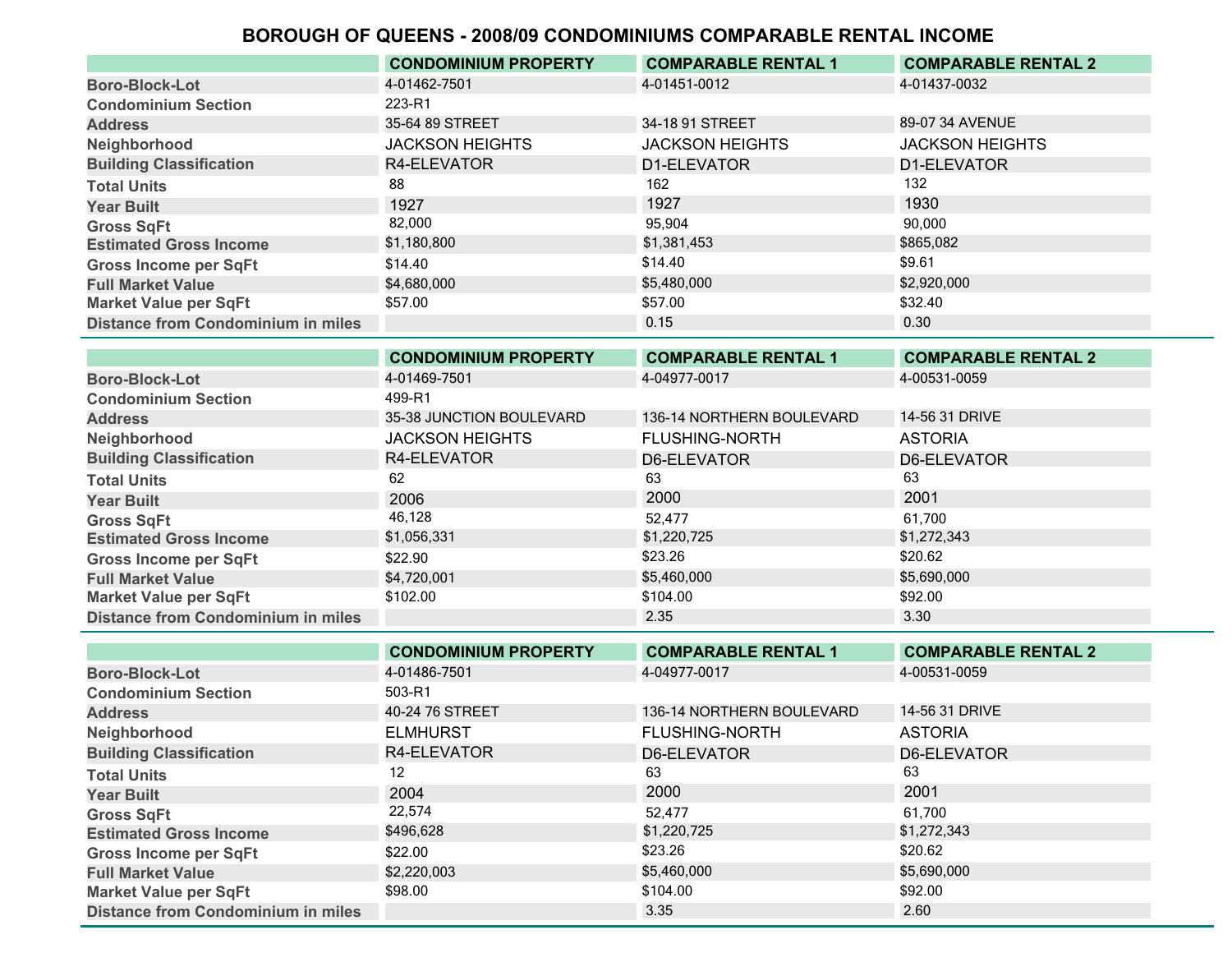|                                           | <b>CONDOMINIUM PROPERTY</b> | <b>COMPARABLE RENTAL 1</b> | <b>COMPARABLE RENTAL 2</b> |
|-------------------------------------------|-----------------------------|----------------------------|----------------------------|
| <b>Boro-Block-Lot</b>                     | 4-01492-7501                | 4-01505-0076               | 4-01518-0047               |
| <b>Condominium Section</b>                | 185-R1                      |                            |                            |
| <b>Address</b>                            | 81-09 41 AVENUE             | 40-23 ITHACA STREET        | 85-11 ELMHURST AVENUE      |
| Neighborhood                              | <b>ELMHURST</b>             | <b>ELMHURST</b>            | <b>ELMHURST</b>            |
| <b>Building Classification</b>            | R4-ELEVATOR                 | D1-ELEVATOR                | D1-ELEVATOR                |
| <b>Total Units</b>                        | 22                          | 21                         | 21                         |
| <b>Year Built</b>                         | 1987                        | 1991                       | 1992                       |
| <b>Gross SqFt</b>                         | 20,652                      | 19,250                     | 16.101                     |
| <b>Estimated Gross Income</b>             | \$326,302                   | \$241,090                  | \$254,501                  |
| <b>Gross Income per SqFt</b>              | \$15.80                     | \$12.52                    | \$15.81                    |
| <b>Full Market Value</b>                  | \$1,329,996                 | \$906,000                  | \$1,040,000                |
| <b>Market Value per SqFt</b>              | \$64.00                     | \$47.10                    | \$65.00                    |
| <b>Distance from Condominium in miles</b> |                             | 0.15                       | 0.30                       |

|                                           | <b>CONDOMINIUM PROPERTY</b> | <b>COMPARABLE RENTAL 1</b> | <b>COMPARABLE RENTAL 2</b> |
|-------------------------------------------|-----------------------------|----------------------------|----------------------------|
| <b>Boro-Block-Lot</b>                     | 4-01505-7501                | 4-01504-0074               |                            |
| <b>Condominium Section</b>                | 291-R1                      |                            |                            |
| <b>Address</b>                            | 40-35 ITHACA STREET         | 40-25 HAMPTON STREET       |                            |
| Neighborhood                              | <b>ELMHURST</b>             | <b>ELMHURST</b>            |                            |
| <b>Building Classification</b>            | R4-ELEVATOR                 | D1-ELEVATOR                |                            |
| <b>Total Units</b>                        | 65                          | 60                         |                            |
| <b>Year Built</b>                         | 1937                        | 1939                       |                            |
| <b>Gross SqFt</b>                         | 51,890                      | 57,000                     |                            |
| <b>Estimated Gross Income</b>             | \$721,271                   | \$794,990                  |                            |
| <b>Gross Income per SqFt</b>              | \$13.90                     | \$13.95                    |                            |
| <b>Full Market Value</b>                  | \$2,859,993                 | \$3,150,000                |                            |
| <b>Market Value per SqFt</b>              | \$55.00                     | \$55.00                    |                            |
| <b>Distance from Condominium in miles</b> |                             | 0.05                       |                            |

|                                           | <b>CONDOMINIUM PROPERTY</b> | <b>COMPARABLE RENTAL 1</b> | <b>COMPARABLE RENTAL 2</b> |
|-------------------------------------------|-----------------------------|----------------------------|----------------------------|
| <b>Boro-Block-Lot</b>                     | 4-01509-7501                | 4-00168-0036               |                            |
| <b>Condominium Section</b>                | 147-R1                      |                            |                            |
| <b>Address</b>                            | 82-01 BRITTON AVENUE        | 45-16 44 STREET            |                            |
| Neighborhood                              | <b>ELMHURST</b>             | <b>SUNNYSIDE</b>           |                            |
| <b>Building Classification</b>            | R4-ELEVATOR                 | D1-ELEVATOR                |                            |
| <b>Total Units</b>                        | 82                          | 46                         |                            |
| <b>Year Built</b>                         | 1939                        | 1928                       |                            |
| <b>Gross SqFt</b>                         | 84,057                      | 41,574                     |                            |
| <b>Estimated Gross Income</b>             | \$1,000,278                 | \$496,600                  |                            |
| <b>Gross Income per SqFt</b>              | \$11.90                     | \$11.94                    |                            |
| <b>Full Market Value</b>                  | \$3,530,008                 | \$1,750,000                |                            |
| <b>Market Value per SqFt</b>              | \$42.00                     | \$42.10                    |                            |
| <b>Distance from Condominium in miles</b> |                             | 2.00                       |                            |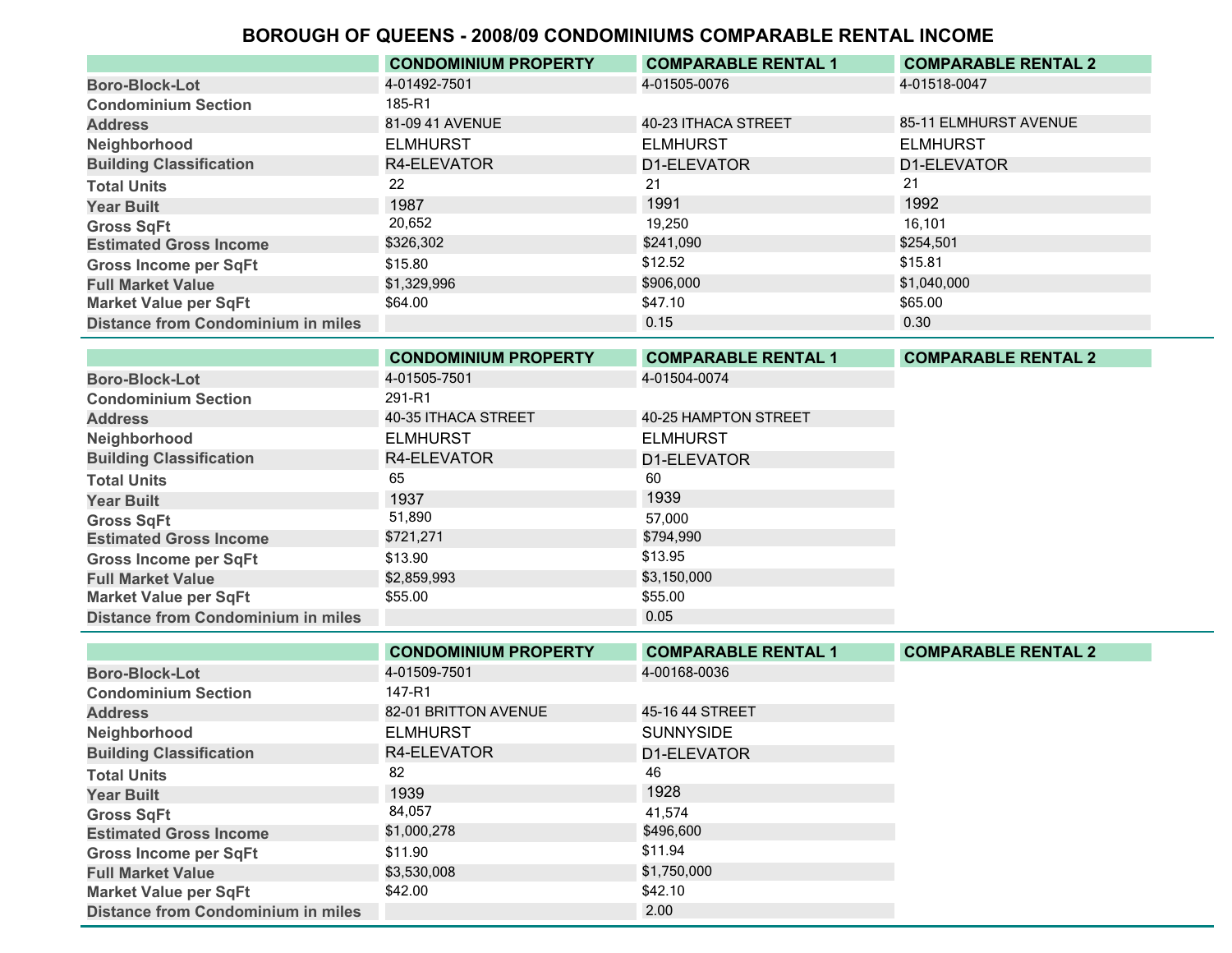|                                           | <b>CONDOMINIUM PROPERTY</b> | <b>COMPARABLE RENTAL 1</b> | <b>COMPARABLE RENTAL 2</b> |
|-------------------------------------------|-----------------------------|----------------------------|----------------------------|
| <b>Boro-Block-Lot</b>                     | 4-01518-7501                | 4-01525-0030               | 4-01581-0001               |
| <b>Condominium Section</b>                | 89-R1                       |                            |                            |
| <b>Address</b>                            | 84-25 ELMHURST AVENUE       | 42-42 80 STREET            | 83-45 BROADWAY             |
| Neighborhood                              | <b>ELMHURST</b>             | <b>ELMHURST</b>            | <b>ELMHURST</b>            |
| <b>Building Classification</b>            | R4-ELEVATOR                 | D1-ELEVATOR                | D1-ELEVATOR                |
| <b>Total Units</b>                        | 144                         | 136                        | 194                        |
| <b>Year Built</b>                         | 1954                        | 1955                       | 1956                       |
| <b>Gross SqFt</b>                         | 144,300                     | 106.500                    | 172.494                    |
| <b>Estimated Gross Income</b>             | \$1,976,910                 | \$1,453,700                | \$2,240,993                |
| <b>Gross Income per SqFt</b>              | \$13.70                     | \$13.65                    | \$12.99                    |
| <b>Full Market Value</b>                  | \$7,840,008                 | \$5,760,000                | \$8,420,000                |
| <b>Market Value per SqFt</b>              | \$54.00                     | \$54.00                    | \$48.80                    |
| <b>Distance from Condominium in miles</b> |                             | 0.25                       | 0.20                       |

|                                           | <b>CONDOMINIUM PROPERTY</b> | <b>COMPARABLE RENTAL 1</b> | <b>COMPARABLE RENTAL 2</b> |
|-------------------------------------------|-----------------------------|----------------------------|----------------------------|
| <b>Boro-Block-Lot</b>                     | 4-01527-7501                | 4-05182-0009               | 4-00531-0059               |
| <b>Condominium Section</b>                | 281-R1                      |                            |                            |
| <b>Address</b>                            | 42-15 81 STREET             | 140-26 FRANKLIN AVENUE     | 14-56 31 DRIVE             |
| Neighborhood                              | <b>ELMHURST</b>             | <b>FLUSHING-NORTH</b>      | <b>ASTORIA</b>             |
| <b>Building Classification</b>            | R4-ELEVATOR                 | D1-ELEVATOR                | D6-ELEVATOR                |
| <b>Total Units</b>                        | 114                         | 54                         | 63                         |
| <b>Year Built</b>                         | 1989                        | 1999                       | 2001                       |
| <b>Gross SqFt</b>                         | 130,980                     | 53,860                     | 61,700                     |
| <b>Estimated Gross Income</b>             | \$2,095,680                 | \$926,507                  | \$1,272,343                |
| <b>Gross Income per SqFt</b>              | \$16.00                     | \$17.20                    | \$20.62                    |
| <b>Full Market Value</b>                  | \$8,520,012                 | \$3,770,000                | \$5,690,000                |
| <b>Market Value per SqFt</b>              | \$65.00                     | \$70.00                    | \$92.00                    |
| <b>Distance from Condominium in miles</b> |                             | 3.30                       | 3.05                       |

|                                           | <b>CONDOMINIUM PROPERTY</b> | <b>COMPARABLE RENTAL 1</b> | <b>COMPARABLE RENTAL 2</b> |
|-------------------------------------------|-----------------------------|----------------------------|----------------------------|
| <b>Boro-Block-Lot</b>                     | 4-01527-7502                | 4-00168-0036               | 4-00186-0001               |
| <b>Condominium Section</b>                | 299-R1                      |                            |                            |
| <b>Address</b>                            | 42-10 82 STREET             | 45-16 44 STREET            | 41-43 39 PLACE             |
| Neighborhood                              | <b>ELMHURST</b>             | <b>SUNNYSIDE</b>           | <b>SUNNYSIDE</b>           |
| <b>Building Classification</b>            | R9-CONDOPS                  | D1-ELEVATOR                | D1-ELEVATOR                |
| <b>Total Units</b>                        | 88                          | 46                         | 84                         |
| <b>Year Built</b>                         | 1939                        | 1928                       | 1939                       |
| <b>Gross SqFt</b>                         | 85,702                      | 41.574                     | 84.000                     |
| <b>Estimated Gross Income</b>             | \$1,018,139                 | \$496,600                  | \$996,742                  |
| <b>Gross Income per SqFt</b>              | \$11.88                     | \$11.94                    | \$11.87                    |
| <b>Full Market Value</b>                  | \$3,590,000                 | \$1,750,000                | \$3,510,000                |
| <b>Market Value per SqFt</b>              | \$41.90                     | \$42.10                    | \$41.80                    |
| <b>Distance from Condominium in miles</b> |                             | 2.00                       | 2.15                       |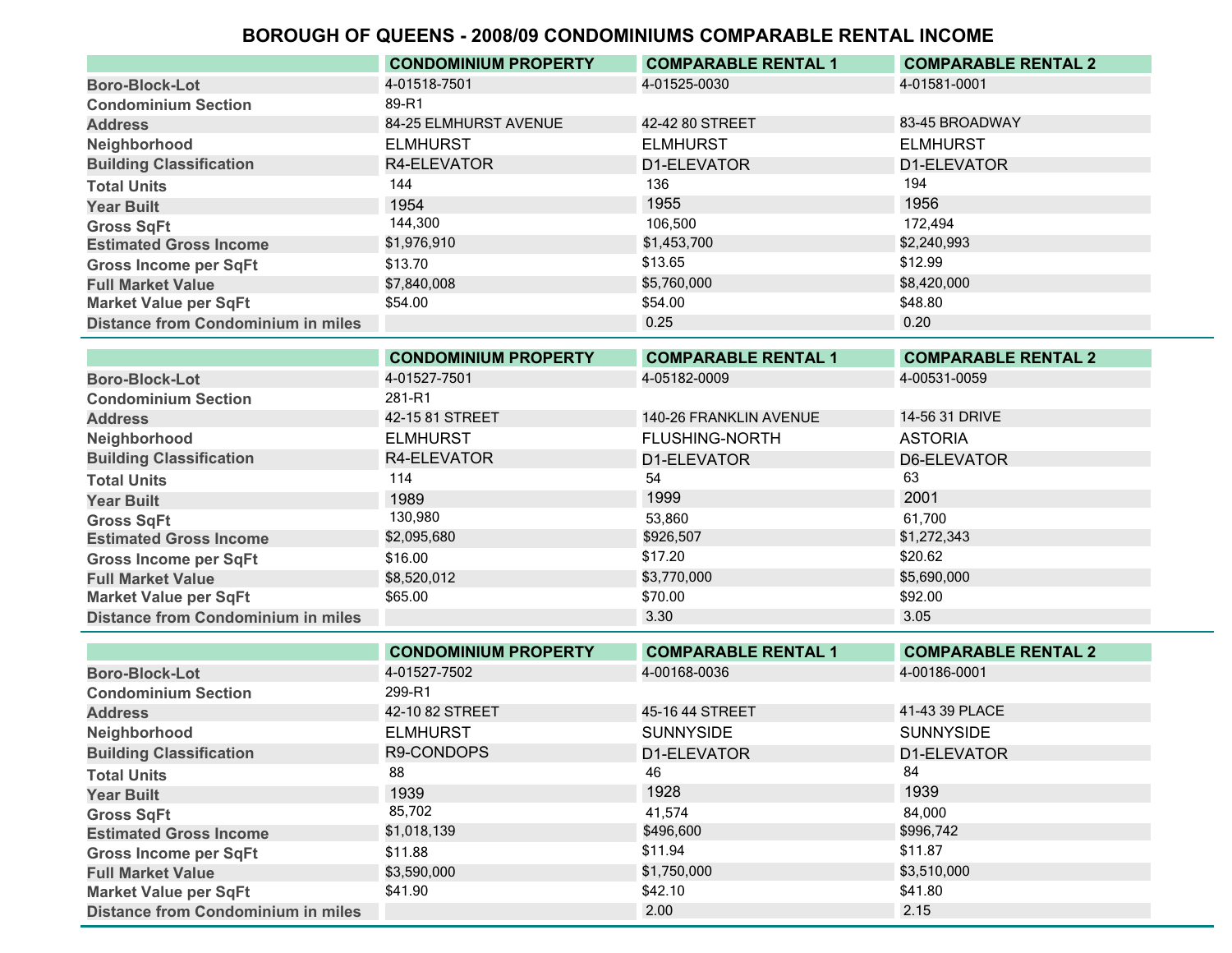|                                           | <b>CONDOMINIUM PROPERTY</b> | <b>COMPARABLE RENTAL 1</b> | <b>COMPARABLE RENTAL 2</b> |
|-------------------------------------------|-----------------------------|----------------------------|----------------------------|
| <b>Boro-Block-Lot</b>                     | 4-01527-7503                | 4-05182-0009               | 4-01936-0020               |
| <b>Condominium Section</b>                | 415-R1                      |                            |                            |
| <b>Address</b>                            | 42-32 82 STREET             | 140-26 FRANKLIN AVENUE     | 53-11 99 STREET            |
| Neighborhood                              | <b>ELMHURST</b>             | <b>FLUSHING-NORTH</b>      | <b>CORONA</b>              |
| <b>Building Classification</b>            | R4-ELEVATOR                 | D1-ELEVATOR                | D3-ELEVATOR                |
| <b>Total Units</b>                        | 20                          | 54                         | 151                        |
| <b>Year Built</b>                         | 2002                        | 1999                       | 1984                       |
| <b>Gross SqFt</b>                         | 20,510                      | 53,860                     | 119.348                    |
| <b>Estimated Gross Income</b>             | \$307,650                   | \$926,507                  | \$1,686,295                |
| <b>Gross Income per SqFt</b>              | \$15.00                     | \$17.20                    | \$14.13                    |
| <b>Full Market Value</b>                  | \$1,219,999                 | \$3,770,000                | \$4,760,000                |
| <b>Market Value per SqFt</b>              | \$59.00                     | \$70.00                    | \$39.90                    |
| <b>Distance from Condominium in miles</b> |                             | 3.30                       | 1.20                       |

|                                           | <b>CONDOMINIUM PROPERTY</b> | <b>COMPARABLE RENTAL 1</b> | <b>COMPARABLE RENTAL 2</b> |
|-------------------------------------------|-----------------------------|----------------------------|----------------------------|
| <b>Boro-Block-Lot</b>                     | 4-01527-7504                | 4-05182-0009               |                            |
| <b>Condominium Section</b>                | 441-R1                      |                            |                            |
| <b>Address</b>                            | 42-36 82 STREET             | 140-26 FRANKLIN AVENUE     |                            |
| Neighborhood                              | <b>ELMHURST</b>             | <b>FLUSHING-NORTH</b>      |                            |
| <b>Building Classification</b>            | R4-ELEVATOR                 | D1-ELEVATOR                |                            |
| <b>Total Units</b>                        | 14                          | 54                         |                            |
| <b>Year Built</b>                         | 2003                        | 1999                       |                            |
| <b>Gross SqFt</b>                         | 13,560                      | 53,860                     |                            |
| <b>Estimated Gross Income</b>             | \$203,400                   | \$926,507                  |                            |
| <b>Gross Income per SqFt</b>              | \$15.00                     | \$17.20                    |                            |
| <b>Full Market Value</b>                  | \$806.001                   | \$3,770,000                |                            |
| <b>Market Value per SqFt</b>              | \$59.00                     | \$70.00                    |                            |
| <b>Distance from Condominium in miles</b> |                             | 3.30                       |                            |

|                                           | <b>CONDOMINIUM PROPERTY</b> | <b>COMPARABLE RENTAL 1</b> | <b>COMPARABLE RENTAL 2</b> |
|-------------------------------------------|-----------------------------|----------------------------|----------------------------|
| <b>Boro-Block-Lot</b>                     | 4-01531-7501                | 4-01505-0076               | 4-01518-0047               |
| <b>Condominium Section</b>                | 468-R1                      |                            |                            |
| <b>Address</b>                            | 78-36 46 AVENUE             | 40-23 ITHACA STREET        | 85-11 ELMHURST AVENUE      |
| Neighborhood                              | <b>ELMHURST</b>             | <b>ELMHURST</b>            | <b>ELMHURST</b>            |
| <b>Building Classification</b>            | R4-ELEVATOR                 | D1-ELEVATOR                | D1-ELEVATOR                |
| <b>Total Units</b>                        | 26                          | 21                         | 21                         |
| <b>Year Built</b>                         | 2005                        | 1991                       | 1992                       |
| <b>Gross SqFt</b>                         | 25,499                      | 19.250                     | 16,101                     |
| <b>Estimated Gross Income</b>             | \$407,984                   | \$241,090                  | \$254,501                  |
| <b>Gross Income per SqFt</b>              | \$16.00                     | \$12.52                    | \$15.81                    |
| <b>Full Market Value</b>                  | \$1,660,003                 | \$906,000                  | \$1,040,000                |
| <b>Market Value per SqFt</b>              | \$65.00                     | \$47.10                    | \$65.00                    |
| <b>Distance from Condominium in miles</b> |                             | 0.50                       | 0.40                       |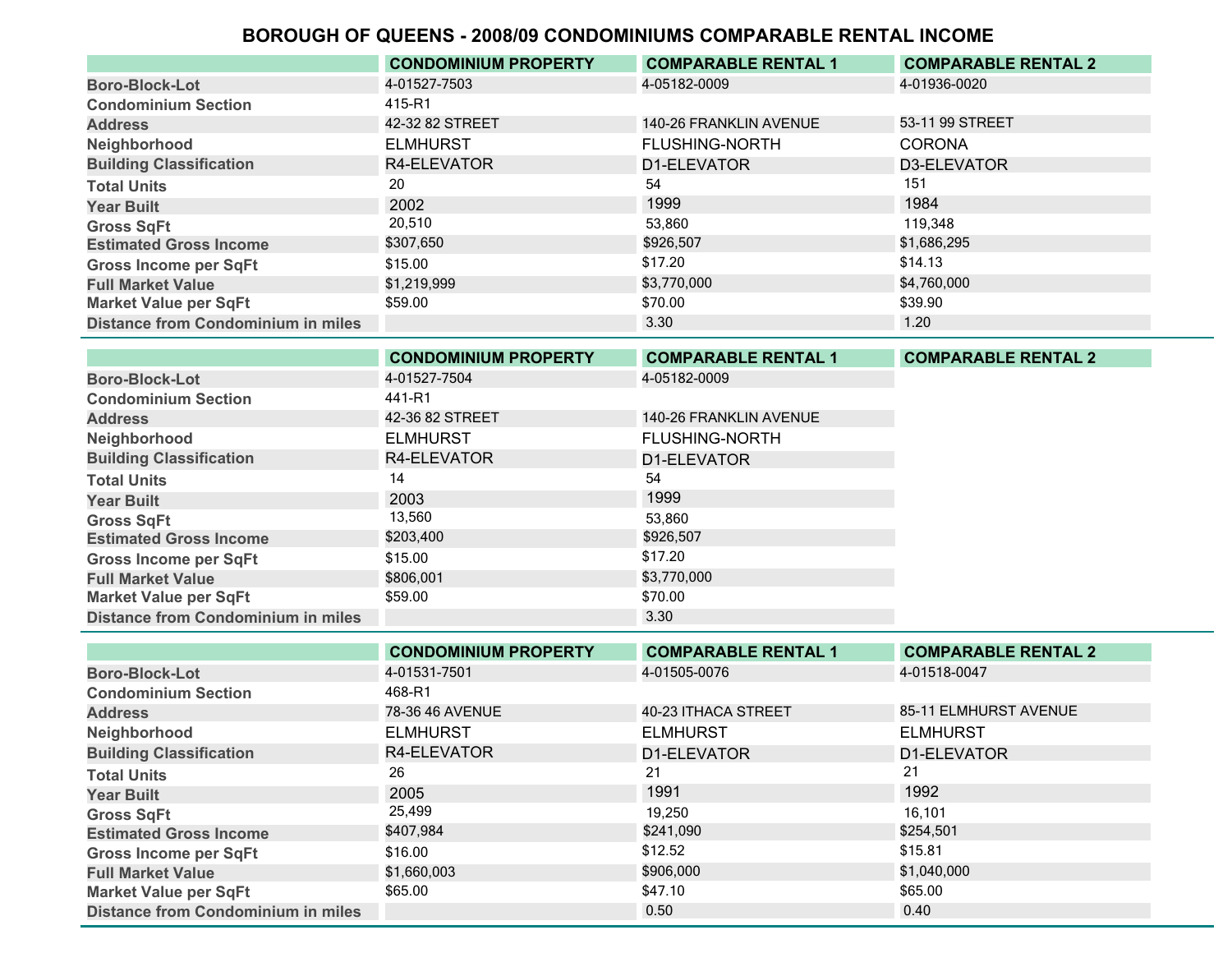|                                           | <b>CONDOMINIUM PROPERTY</b> | <b>COMPARABLE RENTAL 1</b> | <b>COMPARABLE RENTAL 2</b> |
|-------------------------------------------|-----------------------------|----------------------------|----------------------------|
| <b>Boro-Block-Lot</b>                     | 4-01532-7501                | 4-01505-0076               | 4-01584-0010               |
| <b>Condominium Section</b>                | 237-R1                      |                            |                            |
| <b>Address</b>                            | 79-12 45 AVENUE             | 40-23 ITHACA STREET        | 46-11 88 STREET            |
| Neighborhood                              | <b>ELMHURST</b>             | <b>ELMHURST</b>            | <b>ELMHURST</b>            |
| <b>Building Classification</b>            | R2-WALK-UP                  | D1-ELEVATOR                | D9-ELEVATOR                |
| <b>Total Units</b>                        | 24                          | 21                         | 32                         |
| <b>Year Built</b>                         | 1988                        | 1991                       | 1988                       |
| <b>Gross SqFt</b>                         | 19,769                      | 19.250                     | 29,600                     |
| <b>Estimated Gross Income</b>             | \$306,419                   | \$241,090                  | \$545,824                  |
| <b>Gross Income per SqFt</b>              | \$15.50                     | \$12.52                    | \$18.44                    |
| <b>Full Market Value</b>                  | \$1,249,996                 | \$906,000                  | \$2,220,000                |
| <b>Market Value per SqFt</b>              | \$63.00                     | \$47.10                    | \$75.00                    |
| <b>Distance from Condominium in miles</b> |                             | 0.40                       | 0.45                       |

|                                           | <b>CONDOMINIUM PROPERTY</b> | <b>COMPARABLE RENTAL 1</b> | <b>COMPARABLE RENTAL 2</b> |
|-------------------------------------------|-----------------------------|----------------------------|----------------------------|
| <b>Boro-Block-Lot</b>                     | 4-01536-7501                | 4-01312-0010               | 4-01554-0023               |
| <b>Condominium Section</b>                | 30-R1                       |                            |                            |
| <b>Address</b>                            | 80-06 47 AVENUE             | 72-10 41 AVENUE            | 41-42 ELBERTSON STREET     |
| Neighborhood                              | <b>ELMHURST</b>             | <b>ELMHURST</b>            | <b>ELMHURST</b>            |
| <b>Building Classification</b>            | R4-ELEVATOR                 | D1-ELEVATOR                | D1-ELEVATOR                |
| <b>Total Units</b>                        | 75                          | 143                        | 74                         |
| <b>Year Built</b>                         | 1980                        | 1955                       | 1954                       |
| <b>Gross SqFt</b>                         | 105,000                     | 128,535                    | 77,960                     |
| <b>Estimated Gross Income</b>             | \$1,286,250                 | \$1,534,432                | \$907,470                  |
| <b>Gross Income per SqFt</b>              | \$12.25                     | \$11.94                    | \$11.64                    |
| <b>Full Market Value</b>                  | \$4,840,004                 | \$5,410,000                | \$3,200,000                |
| <b>Market Value per SqFt</b>              | \$46.10                     | \$42.10                    | \$41.00                    |
| <b>Distance from Condominium in miles</b> |                             | 0.50                       | 0.60                       |

|                                           | <b>CONDOMINIUM PROPERTY</b> | <b>COMPARABLE RENTAL 1</b> | <b>COMPARABLE RENTAL 2</b> |
|-------------------------------------------|-----------------------------|----------------------------|----------------------------|
| <b>Boro-Block-Lot</b>                     | 4-01536-7502                | 4-01312-0010               | 4-01554-0023               |
| <b>Condominium Section</b>                | 33-R1                       |                            |                            |
| <b>Address</b>                            | 76-26 47 AVENUE             | 72-10 41 AVENUE            | 41-42 ELBERTSON STREET     |
| Neighborhood                              | <b>ELMHURST</b>             | <b>ELMHURST</b>            | <b>ELMHURST</b>            |
| <b>Building Classification</b>            | R4-ELEVATOR                 | D1-ELEVATOR                | D1-ELEVATOR                |
| <b>Total Units</b>                        | 22                          | 143                        | 74                         |
| <b>Year Built</b>                         | 1980                        | 1955                       | 1954                       |
| <b>Gross SqFt</b>                         | 27,450                      | 128,535                    | 77,960                     |
| <b>Estimated Gross Income</b>             | \$405,711                   | \$1,534,432                | \$907,470                  |
| <b>Gross Income per SqFt</b>              | \$14.78                     | \$11.94                    | \$11.64                    |
| <b>Full Market Value</b>                  | \$1,610,004                 | \$5,410,000                | \$3,200,000                |
| <b>Market Value per SqFt</b>              | \$59.00                     | \$42.10                    | \$41.00                    |
| <b>Distance from Condominium in miles</b> |                             | 0.50                       | 0.60                       |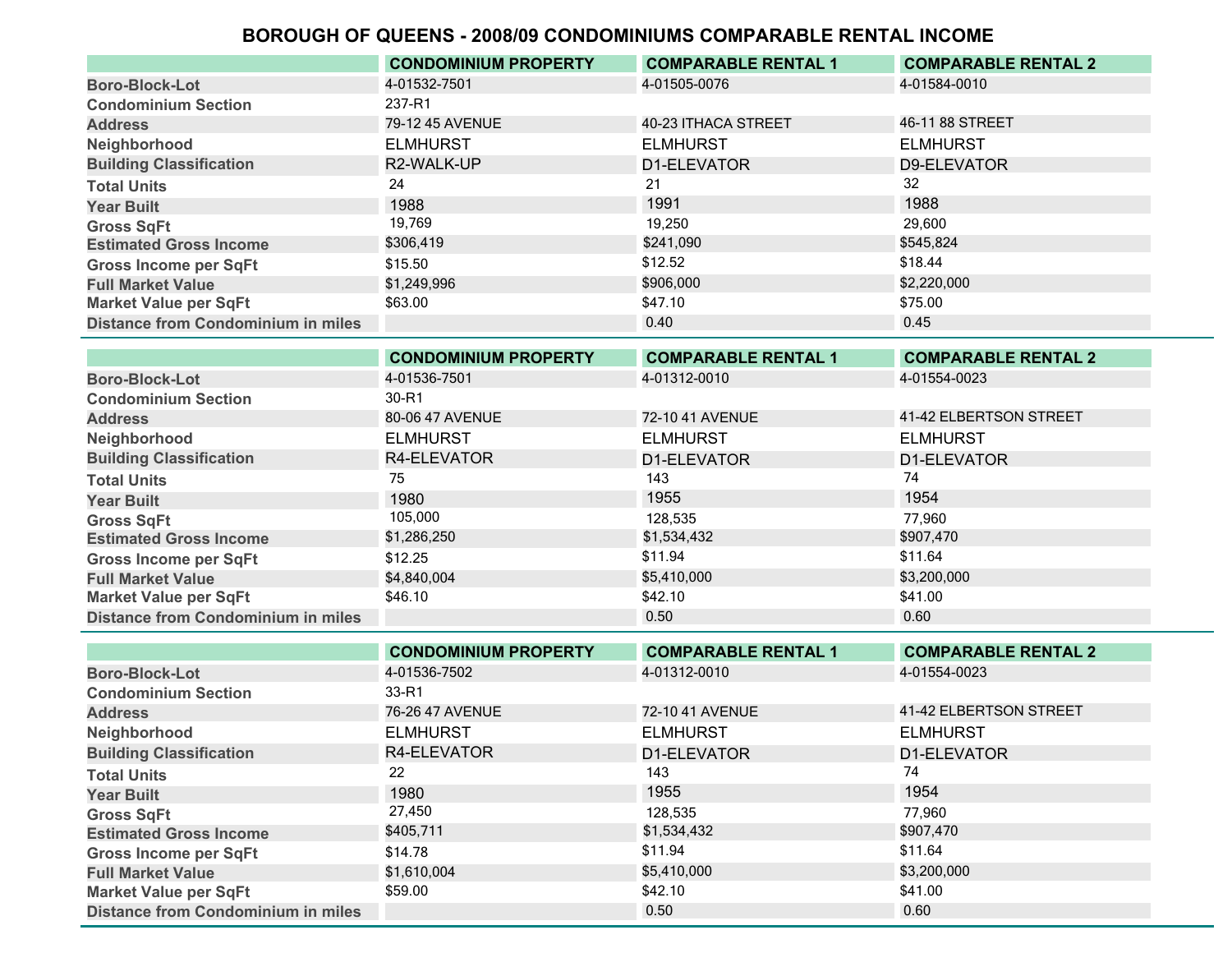|                                           | <b>CONDOMINIUM PROPERTY</b> | <b>COMPARABLE RENTAL 1</b> | <b>COMPARABLE RENTAL 2</b> |
|-------------------------------------------|-----------------------------|----------------------------|----------------------------|
| <b>Boro-Block-Lot</b>                     | 4-01611-7501                | 4-01606-0052               | 4-01764-0017               |
| <b>Condominium Section</b>                | 161-R1                      |                            |                            |
| <b>Address</b>                            | 41-10 97 PLACE              | 40-37 97 STREET            | 98-15 ROOSEVELT AVENUE     |
| Neighborhood                              | <b>CORONA</b>               | <b>CORONA</b>              | <b>CORONA</b>              |
| <b>Building Classification</b>            | R2-WALK-UP                  | C1-WALK-UP                 | C7-WALK-UP                 |
| <b>Total Units</b>                        | 12                          | 16                         | 12                         |
| <b>Year Built</b>                         | 1987                        | 1990                       | 1988                       |
| <b>Gross SqFt</b>                         | 9.424                       | 12.304                     | 12.300                     |
| <b>Estimated Gross Income</b>             | \$150,784                   | \$159,599                  | \$232,327                  |
| <b>Gross Income per SqFt</b>              | \$16.00                     | \$12.97                    | \$18.89                    |
| <b>Full Market Value</b>                  | \$612.996                   | \$600,000                  | \$945,000                  |
| <b>Market Value per SqFt</b>              | \$65.00                     | \$48.80                    | \$77.00                    |
| <b>Distance from Condominium in miles</b> |                             | 0.10                       | 0.20                       |

|                                           | <b>CONDOMINIUM PROPERTY</b> | <b>COMPARABLE RENTAL 1</b> | <b>COMPARABLE RENTAL 2</b> |
|-------------------------------------------|-----------------------------|----------------------------|----------------------------|
| <b>Boro-Block-Lot</b>                     | 4-01775-7501                | 4-01782-0040               | 4-02011-0036               |
| <b>Condominium Section</b>                | 469-R1                      |                            |                            |
| <b>Address</b>                            | 104-19 39 AVENUE            | 112-31 38 AVENUE           | 110-17 CORONA AVENUE       |
| Neighborhood                              | <b>CORONA</b>               | <b>CORONA</b>              | <b>CORONA</b>              |
| <b>Building Classification</b>            | R2-WALK-UP                  | D9-ELEVATOR                | D1-ELEVATOR                |
| <b>Total Units</b>                        | 16                          | 17                         | 18                         |
| <b>Year Built</b>                         | 2005                        | 2006                       | 2001                       |
| <b>Gross SqFt</b>                         | 14,000                      | 15,077                     | 11,000                     |
| <b>Estimated Gross Income</b>             | \$350,000                   | \$362,000                  | \$176,952                  |
| <b>Gross Income per SqFt</b>              | \$25.00                     | \$24.01                    | \$16.09                    |
| <b>Full Market Value</b>                  | \$1,560,000                 | \$1,600,000                | \$720,000                  |
| <b>Market Value per SqFt</b>              | \$111.00                    | \$106.00                   | \$65.00                    |
| <b>Distance from Condominium in miles</b> |                             | 0.40                       | 0.85                       |

|                                           | <b>CONDOMINIUM PROPERTY</b> | <b>COMPARABLE RENTAL 1</b> | <b>COMPARABLE RENTAL 2</b> |
|-------------------------------------------|-----------------------------|----------------------------|----------------------------|
| <b>Boro-Block-Lot</b>                     | 4-01779-7501                | 4-05182-0009               | 4-04954-0131               |
| <b>Condominium Section</b>                | 452-R1                      |                            |                            |
| <b>Address</b>                            | 38-11 108 STREET            | 140-26 FRANKLIN AVENUE     | 32-08 UNION STREET         |
| Neighborhood                              | <b>CORONA</b>               | <b>FLUSHING-NORTH</b>      | <b>FLUSHING-NORTH</b>      |
| <b>Building Classification</b>            | R4-ELEVATOR                 | D1-ELEVATOR                | D1-ELEVATOR                |
| <b>Total Units</b>                        | 87                          | 54                         | 27                         |
| <b>Year Built</b>                         | 2005                        | 1999                       | 1999                       |
| <b>Gross SqFt</b>                         | 78,190                      | 53,860                     | 35.100                     |
| <b>Estimated Gross Income</b>             | \$1,604,458                 | \$926,507                  | \$730,080                  |
| <b>Gross Income per SqFt</b>              | \$20.52                     | \$17.20                    | \$20.80                    |
| <b>Full Market Value</b>                  | \$7,170,004                 | \$3,770,000                | \$3,260,000                |
| <b>Market Value per SqFt</b>              | \$92.00                     | \$70.00                    | \$93.00                    |
| <b>Distance from Condominium in miles</b> |                             | 1.85                       | 1.95                       |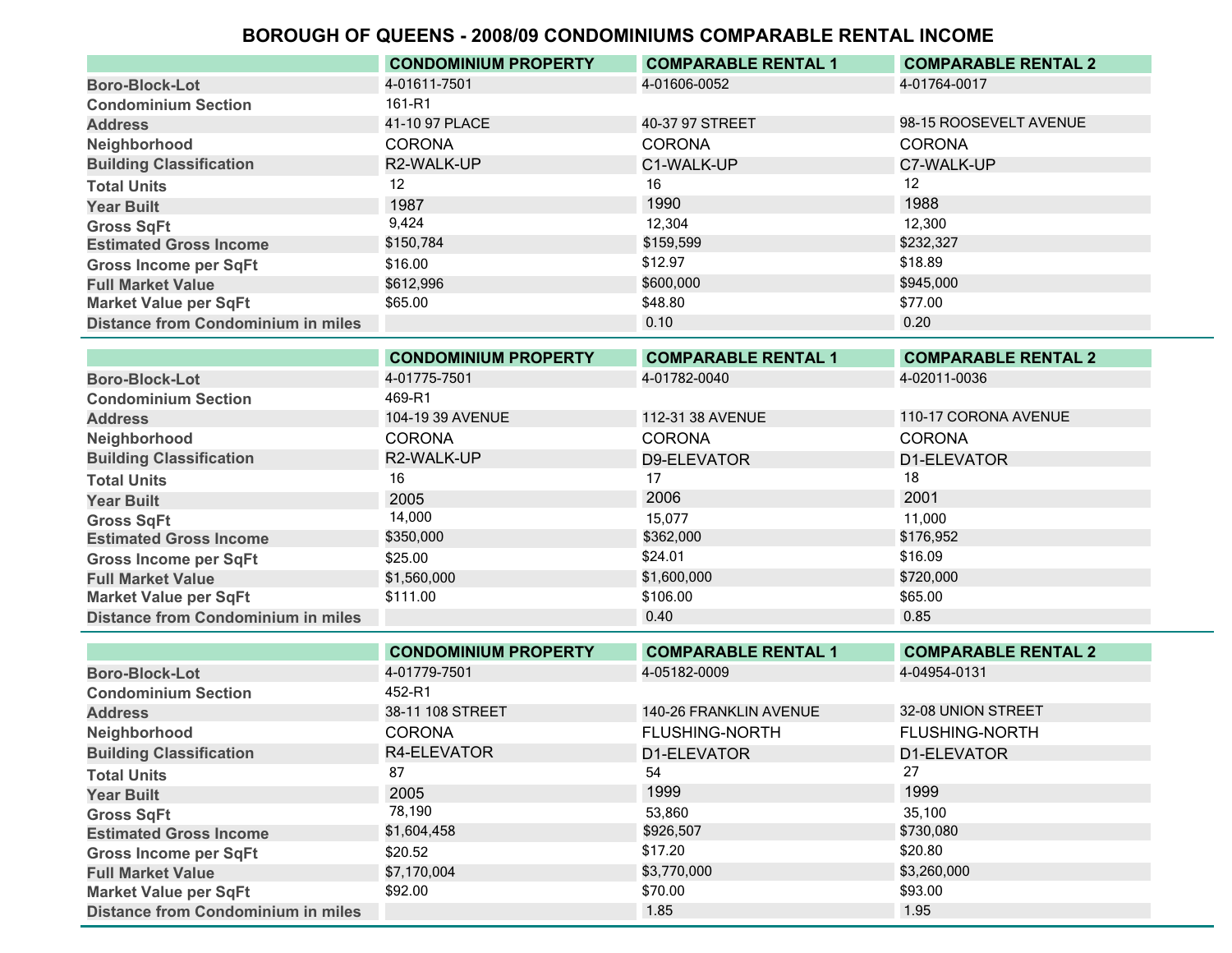|                                           | <b>CONDOMINIUM PROPERTY</b> | <b>COMPARABLE RENTAL 1</b> | <b>COMPARABLE RENTAL 2</b> |
|-------------------------------------------|-----------------------------|----------------------------|----------------------------|
| <b>Boro-Block-Lot</b>                     | 4-01781-7501                | 4-02004-0043               |                            |
| <b>Condominium Section</b>                | 426-R1                      |                            |                            |
| <b>Address</b>                            | <b>118 37 AVENUE</b>        | 48-10 111 STREET           |                            |
| Neighborhood                              | <b>CORONA</b>               | <b>CORONA</b>              |                            |
| <b>Building Classification</b>            | R2-WALK-UP                  | D1-ELEVATOR                |                            |
| <b>Total Units</b>                        | 24                          | 22                         |                            |
| <b>Year Built</b>                         | 2002                        | 1988                       |                            |
| <b>Gross SqFt</b>                         | 21,312                      | 18.000                     |                            |
| <b>Estimated Gross Income</b>             | \$426,240                   | \$234,747                  |                            |
| <b>Gross Income per SqFt</b>              | \$20.00                     | \$13.04                    |                            |
| <b>Full Market Value</b>                  | \$1,899,994                 | \$882,000                  |                            |
| <b>Market Value per SqFt</b>              | \$89.00                     | \$49.00                    |                            |
| <b>Distance from Condominium in miles</b> |                             | 0.55                       |                            |

|                                           | <b>CONDOMINIUM PROPERTY</b> | <b>COMPARABLE RENTAL 1</b> | <b>COMPARABLE RENTAL 2</b> |
|-------------------------------------------|-----------------------------|----------------------------|----------------------------|
| <b>Boro-Block-Lot</b>                     | 4-01837-7501                | 4-01251-0030               | 4-01279-0001               |
| <b>Condominium Section</b>                | 333-R1                      |                            |                            |
| <b>Address</b>                            | 88-30 51 AVENUE             | 78-01 34 AVENUE            | 79-06 35 AVENUE            |
| Neighborhood                              | <b>ELMHURST</b>             | <b>JACKSON HEIGHTS</b>     | <b>JACKSON HEIGHTS</b>     |
| <b>Building Classification</b>            | R4-ELEVATOR                 | D1-ELEVATOR                | D1-ELEVATOR                |
| <b>Total Units</b>                        | 74                          | 96                         | 96                         |
| <b>Year Built</b>                         | 1959                        | 1950                       | 1950                       |
| <b>Gross SqFt</b>                         | 64,938                      | 90,950                     | 95,000                     |
| <b>Estimated Gross Income</b>             | \$662,367                   | \$878,328                  | \$898,632                  |
| <b>Gross Income per SqFt</b>              | \$10.20                     | \$9.66                     | \$9.46                     |
| <b>Full Market Value</b>                  | \$2,239,984                 | \$2,970,000                | \$2,960,000                |
| <b>Market Value per SqFt</b>              | \$34.50                     | \$32.70                    | \$31.20                    |
| <b>Distance from Condominium in miles</b> |                             | 1.30                       | 1.00                       |

|                                           | <b>CONDOMINIUM PROPERTY</b> | <b>COMPARABLE RENTAL 1</b> | <b>COMPARABLE RENTAL 2</b> |
|-------------------------------------------|-----------------------------|----------------------------|----------------------------|
| <b>Boro-Block-Lot</b>                     | 4-01842-7501                | 4-05863-0250               | 4-01704-0172               |
| <b>Condominium Section</b>                | 98-R1                       |                            |                            |
| <b>Address</b>                            | 87-08 JUSTICE AVENUE        | 23-50 CORPORAL KENNEDY ST  | 110-14 ASTORIA BOULEVARD   |
| Neighborhood                              | <b>ELMHURST</b>             | <b>BAYSIDE</b>             | <b>EAST ELMHURST</b>       |
| <b>Building Classification</b>            | R4-ELEVATOR                 | D9-ELEVATOR                | D3-ELEVATOR                |
| <b>Total Units</b>                        | 100                         | 150                        | 63                         |
| <b>Year Built</b>                         | 1986                        | 1981                       | 1991                       |
| <b>Gross SqFt</b>                         | 104,150                     | 124.877                    | 84.580                     |
| <b>Estimated Gross Income</b>             | \$0                         | \$2,191,600                | \$782,258                  |
| <b>Gross Income per SqFt</b>              | \$0.00                      | \$17.55                    | \$9.25                     |
| <b>Full Market Value</b>                  | \$3,048,109                 | \$6,190,000                | \$2,580,000                |
| <b>Market Value per SqFt</b>              | \$29.30                     | \$49.60                    | \$30.50                    |
| <b>Distance from Condominium in miles</b> |                             | 5.80                       | 1.75                       |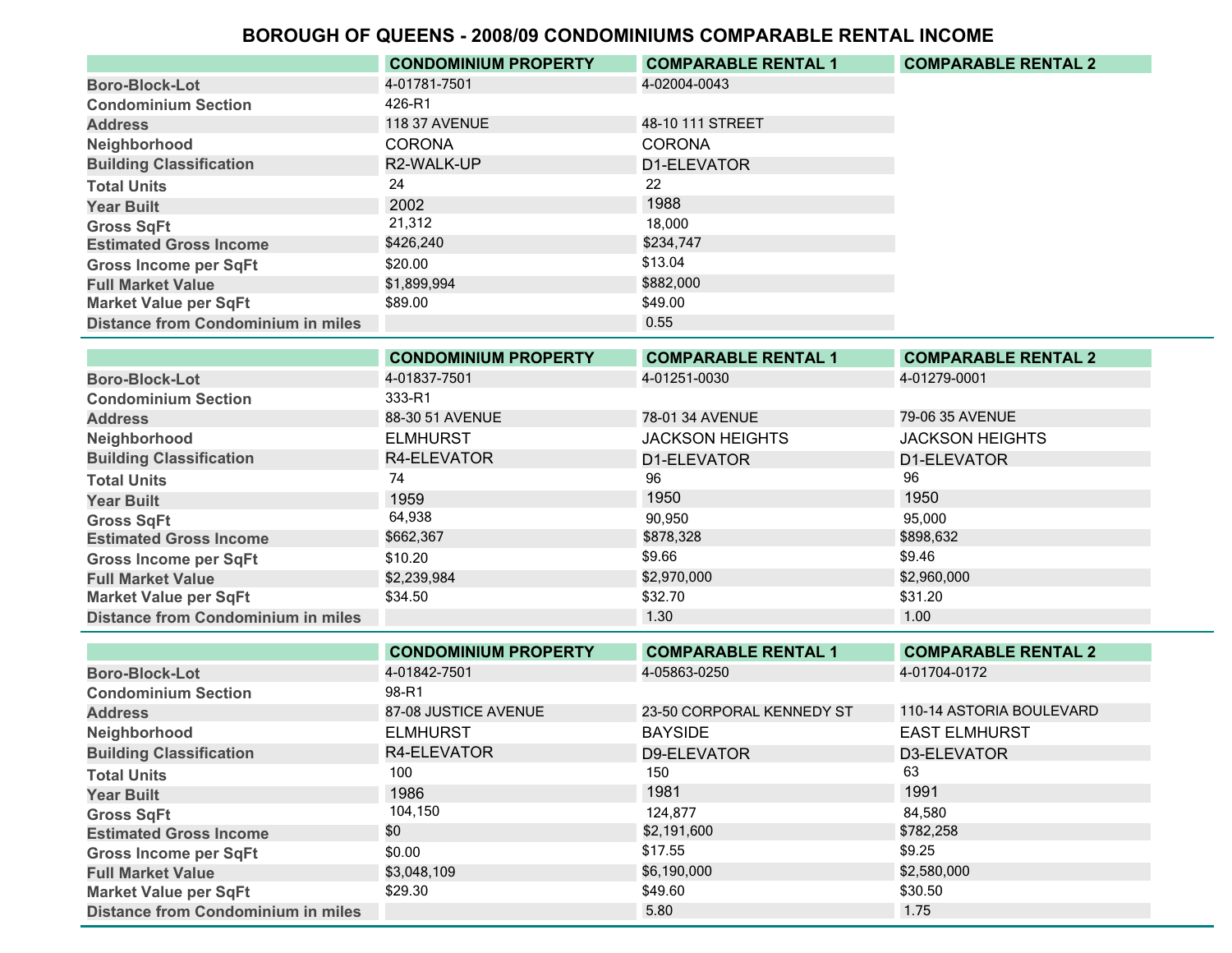|                                           | <b>CONDOMINIUM PROPERTY</b> | <b>COMPARABLE RENTAL 1</b> | <b>COMPARABLE RENTAL 2</b> |
|-------------------------------------------|-----------------------------|----------------------------|----------------------------|
| <b>Boro-Block-Lot</b>                     | 4-01853-7503                | 4-01505-0076               | 4-01518-0047               |
| <b>Condominium Section</b>                | 360-R1                      |                            |                            |
| <b>Address</b>                            | 90-70 51 AVENUE             | 40-23 ITHACA STREET        | 85-11 ELMHURST AVENUE      |
| Neighborhood                              | <b>ELMHURST</b>             | <b>ELMHURST</b>            | <b>ELMHURST</b>            |
| <b>Building Classification</b>            | R2-WALK-UP                  | D1-ELEVATOR                | D1-ELEVATOR                |
| <b>Total Units</b>                        | 14                          | 21                         | 21                         |
| <b>Year Built</b>                         | 1989                        | 1991                       | 1992                       |
| <b>Gross SqFt</b>                         | 8.807                       | 19.250                     | 16.101                     |
| <b>Estimated Gross Income</b>             | \$123,298                   | \$241,090                  | \$254,501                  |
| <b>Gross Income per SqFt</b>              | \$14.00                     | \$12.52                    | \$15.81                    |
| <b>Full Market Value</b>                  | \$488.998                   | \$906,000                  | \$1,040,000                |
| <b>Market Value per SqFt</b>              | \$56.00                     | \$47.10                    | \$65.00                    |
| <b>Distance from Condominium in miles</b> |                             | 0.65                       | 0.50                       |

|                                           | <b>CONDOMINIUM PROPERTY</b> | <b>COMPARABLE RENTAL 1</b> | <b>COMPARABLE RENTAL 2</b> |
|-------------------------------------------|-----------------------------|----------------------------|----------------------------|
| <b>Boro-Block-Lot</b>                     | 4-01855-7501                | 4-01519-0028               | 4-01913-0001               |
| <b>Condominium Section</b>                | 454-R1                      |                            |                            |
| <b>Address</b>                            | 53-11 90 STREET             | 75-06 WOODSIDE AVENUE      | 94-10 HOR HARDING EXPWY S  |
| Neighborhood                              | <b>ELMHURST</b>             | <b>ELMHURST</b>            | <b>ELMHURST</b>            |
| <b>Building Classification</b>            | R4-ELEVATOR                 | D1-ELEVATOR                | D1-ELEVATOR                |
| <b>Total Units</b>                        | 77                          | 74                         | 88                         |
| <b>Year Built</b>                         | 1964                        | 1962                       | 1965                       |
| <b>Gross SqFt</b>                         | 72,000                      | 52,553                     | 75,360                     |
| <b>Estimated Gross Income</b>             | \$1,292,400                 | \$815,958                  | \$1,130,450                |
| <b>Gross Income per SqFt</b>              | \$17.95                     | \$15.53                    | \$15.00                    |
| <b>Full Market Value</b>                  | \$3,945,058                 | \$3,320,000                | \$4,480,000                |
| <b>Market Value per SqFt</b>              | \$55.00                     | \$63.00                    | \$59.00                    |
| <b>Distance from Condominium in miles</b> |                             | 1.00                       | 0.45                       |

|                                           | <b>CONDOMINIUM PROPERTY</b> | <b>COMPARABLE RENTAL 1</b> | <b>COMPARABLE RENTAL 2</b> |
|-------------------------------------------|-----------------------------|----------------------------|----------------------------|
| <b>Boro-Block-Lot</b>                     | 4-01857-7501                | 4-01349-0016               | 4-01838-0041               |
| <b>Condominium Section</b>                | 445-R1                      |                            |                            |
| <b>Address</b>                            | 90-20 55 AVENUE             | 70-06 WOODSIDE AVENUE      | 52-08 90 STREET            |
| Neighborhood                              | <b>ELMHURST</b>             | <b>ELMHURST</b>            | <b>ELMHURST</b>            |
| <b>Building Classification</b>            | R4-ELEVATOR                 | C1-WALK-UP                 | C1-WALK-UP                 |
| <b>Total Units</b>                        | 20                          | 23                         | 16                         |
| <b>Year Built</b>                         | 2004                        | 1961                       | 1974                       |
| <b>Gross SqFt</b>                         | 22,536                      | 13.772                     | 10.400                     |
| <b>Estimated Gross Income</b>             | \$375,224                   | \$229,500                  | \$109,954                  |
| <b>Gross Income per SqFt</b>              | \$16.65                     | \$16.66                    | \$10.57                    |
| <b>Full Market Value</b>                  | \$1,530,000                 | \$933,000                  | \$372,000                  |
| <b>Market Value per SqFt</b>              | \$68.00                     | \$68.00                    | \$35.80                    |
| <b>Distance from Condominium in miles</b> |                             | 1.25                       | 0.20                       |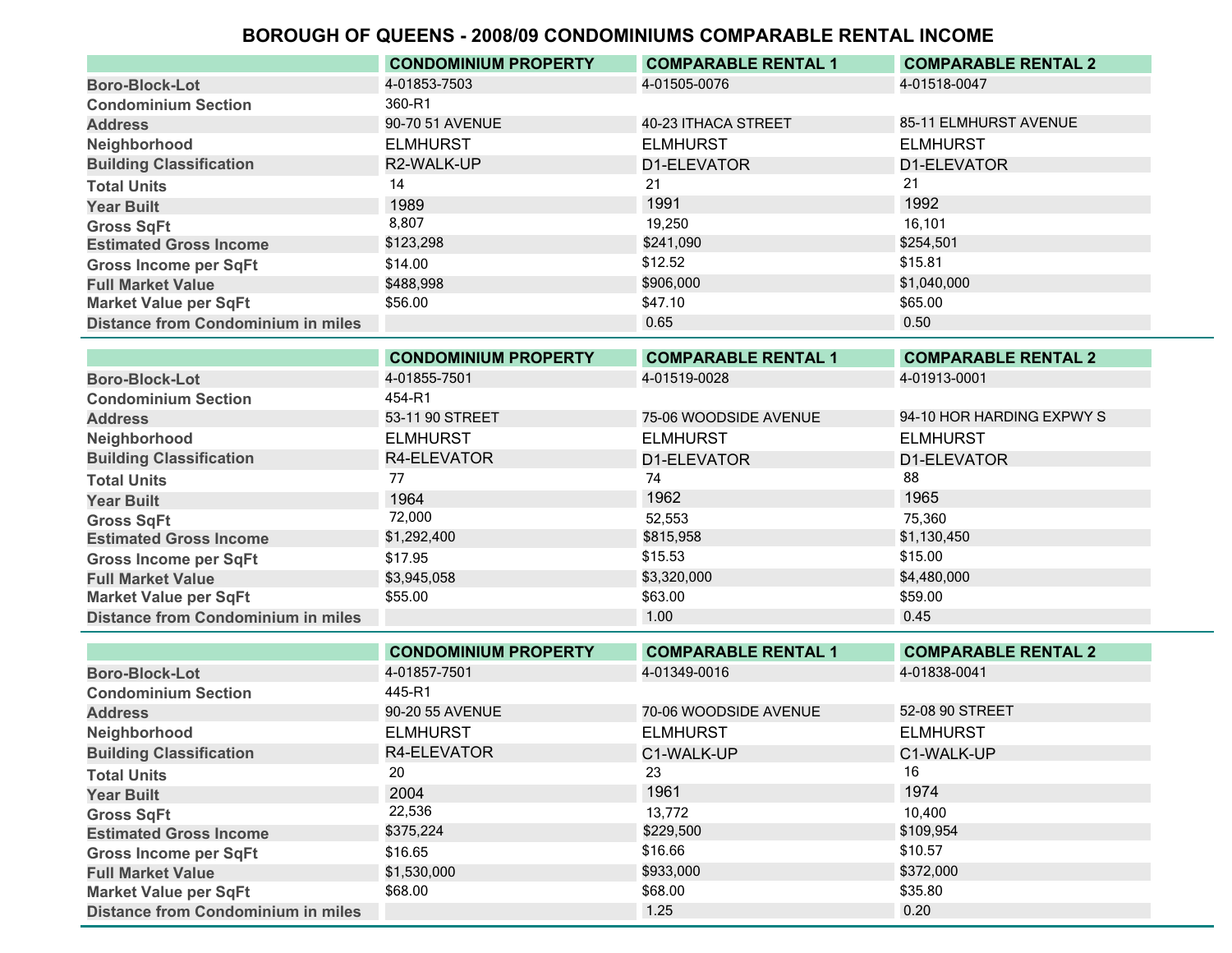|                                           | <b>CONDOMINIUM PROPERTY</b> | <b>COMPARABLE RENTAL 1</b> | <b>COMPARABLE RENTAL 2</b> |
|-------------------------------------------|-----------------------------|----------------------------|----------------------------|
| <b>Boro-Block-Lot</b>                     | 4-01910-7501                | 4-01491-0021               | 4-01505-0037               |
| <b>Condominium Section</b>                | 129-R1                      |                            |                            |
| <b>Address</b>                            | 57-10 JUNCTION BOULEVARD    | 80-1541 AVENUE             | 40-70 HAMPTON STREET       |
| Neighborhood                              | <b>ELMHURST</b>             | <b>ELMHURST</b>            | <b>ELMHURST</b>            |
| <b>Building Classification</b>            | R9-CONDOPS                  | D1-ELEVATOR                | D1-ELEVATOR                |
| <b>Total Units</b>                        | 66                          | 287                        | 104                        |
| <b>Year Built</b>                         | 1961                        | 1959                       | 1963                       |
| <b>Gross SqFt</b>                         | 75,780                      | 248.620                    | 89.772                     |
| <b>Estimated Gross Income</b>             | \$996,507                   | \$3,522,156                | \$1,108,448                |
| <b>Gross Income per SqFt</b>              | \$13.15                     | \$14.17                    | \$12.35                    |
| <b>Full Market Value</b>                  | \$3,750,000                 | \$14,000,000               | \$4,170,000                |
| <b>Market Value per SqFt</b>              | \$49.50                     | \$56.00                    | \$46.50                    |
| <b>Distance from Condominium in miles</b> |                             | 1.20                       | 1.05                       |

|                                           | <b>CONDOMINIUM PROPERTY</b> | <b>COMPARABLE RENTAL 1</b> | <b>COMPARABLE RENTAL 2</b> |
|-------------------------------------------|-----------------------------|----------------------------|----------------------------|
| <b>Boro-Block-Lot</b>                     | 4-01910-7501                | 4-01505-0037               | 4-01491-0021               |
| <b>Condominium Section</b>                | 129-R2                      |                            |                            |
| <b>Address</b>                            | 94-31 59 AVENUE             | 40-70 HAMPTON STREET       | 80-1541 AVENUE             |
| Neighborhood                              | <b>ELMHURST</b>             | <b>ELMHURST</b>            | <b>ELMHURST</b>            |
| <b>Building Classification</b>            | R9-CONDOPS                  | D1-ELEVATOR                | D1-ELEVATOR                |
| <b>Total Units</b>                        | 132                         | 104                        | 287                        |
| <b>Year Built</b>                         | 1961                        | 1963                       | 1959                       |
| <b>Gross SqFt</b>                         | 151,162                     | 89.772                     | 248,620                    |
| <b>Estimated Gross Income</b>             | \$1,987,780                 | \$1,108,448                | \$3,522,156                |
| <b>Gross Income per SqFt</b>              | \$13.15                     | \$12.35                    | \$14.17                    |
| <b>Full Market Value</b>                  | \$7,470,000                 | \$4,170,000                | \$14,000,000               |
| <b>Market Value per SqFt</b>              | \$49.40                     | \$46.50                    | \$56.00                    |
| <b>Distance from Condominium in miles</b> |                             | 1.10                       | 1.25                       |

|                                           | <b>CONDOMINIUM PROPERTY</b> | <b>COMPARABLE RENTAL 1</b> | <b>COMPARABLE RENTAL 2</b> |
|-------------------------------------------|-----------------------------|----------------------------|----------------------------|
| <b>Boro-Block-Lot</b>                     | 4-01910-7501                | 4-01491-0021               | 4-01505-0037               |
| <b>Condominium Section</b>                | 129-R3                      |                            |                            |
| <b>Address</b>                            | 94-31 60 AVENUE             | 80-15 41 AVENUE            | 40-70 HAMPTON STREET       |
| Neighborhood                              | <b>ELMHURST</b>             | <b>ELMHURST</b>            | <b>ELMHURST</b>            |
| <b>Building Classification</b>            | R9-CONDOPS                  | D1-ELEVATOR                | D1-ELEVATOR                |
| <b>Total Units</b>                        | 264                         | 287                        | 104                        |
| <b>Year Built</b>                         | 1961                        | 1959                       | 1963                       |
| <b>Gross SqFt</b>                         | 302,236                     | 248,620                    | 89,772                     |
| <b>Estimated Gross Income</b>             | \$3,974,403                 | \$3,522,156                | \$1,108,448                |
| <b>Gross Income per SqFt</b>              | \$13.15                     | \$14.17                    | \$12.35                    |
| <b>Full Market Value</b>                  | \$14,900,004                | \$14,000,000               | \$4,170,000                |
| <b>Market Value per SqFt</b>              | \$49.30                     | \$56.00                    | \$46.50                    |
| <b>Distance from Condominium in miles</b> |                             | 1.30                       | 1.15                       |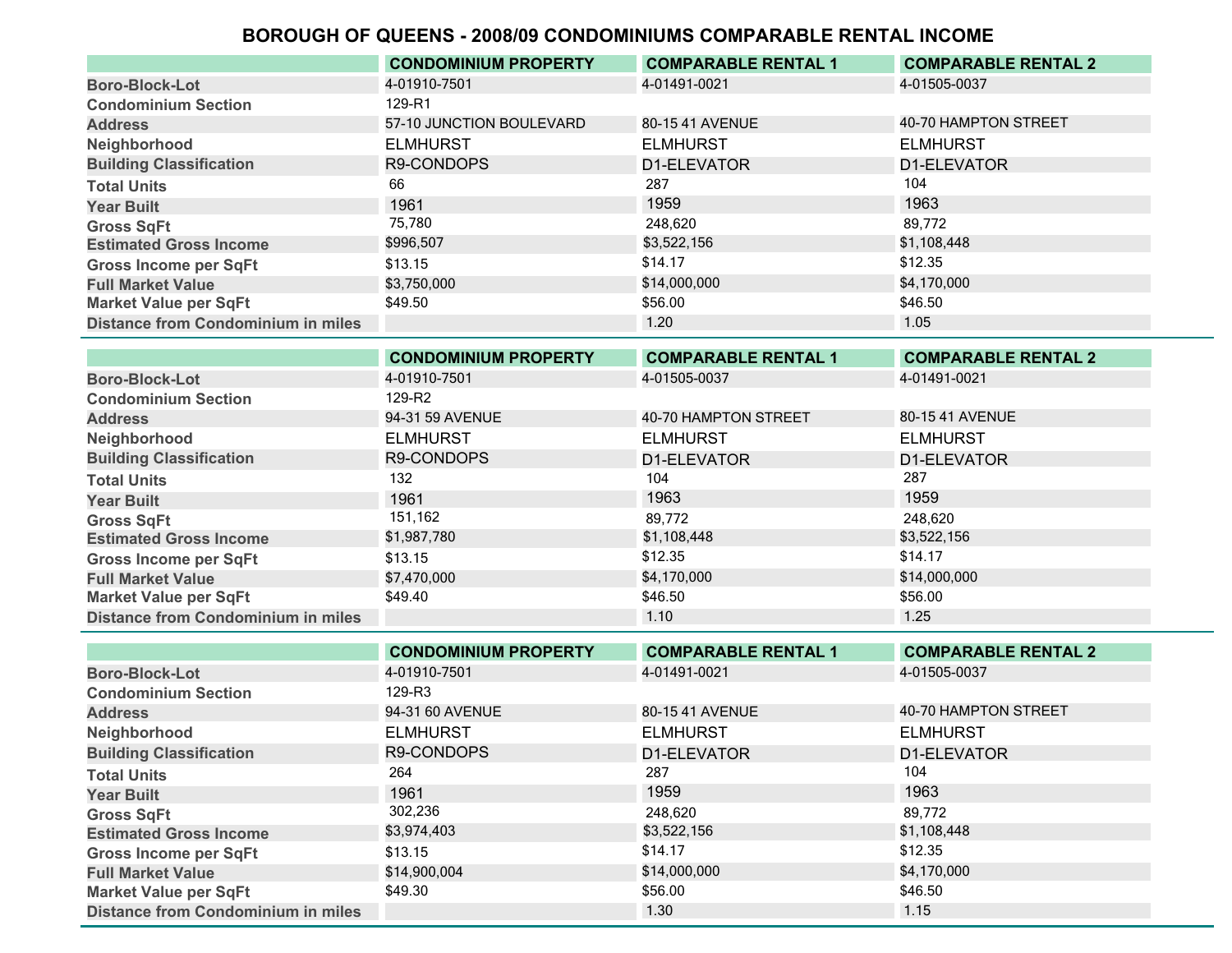|                                           | <b>CONDOMINIUM PROPERTY</b> | <b>COMPARABLE RENTAL 1</b> | <b>COMPARABLE RENTAL 2</b> |
|-------------------------------------------|-----------------------------|----------------------------|----------------------------|
| <b>Boro-Block-Lot</b>                     | 4-01910-7501                | 4-01491-0021               | 4-01505-0037               |
| <b>Condominium Section</b>                | 129-R4                      |                            |                            |
| <b>Address</b>                            | 94-30 60 AVENUE             | 80-15 41 AVENUE            | 40-70 HAMPTON STREET       |
| Neighborhood                              | <b>ELMHURST</b>             | <b>ELMHURST</b>            | <b>ELMHURST</b>            |
| <b>Building Classification</b>            | R9-CONDOPS                  | D1-ELEVATOR                | D1-ELEVATOR                |
| <b>Total Units</b>                        | 66                          | 287                        | 104                        |
| <b>Year Built</b>                         | 1961                        | 1959                       | 1963                       |
| <b>Gross SqFt</b>                         | 75,693                      | 248.620                    | 89,772                     |
| <b>Estimated Gross Income</b>             | \$995,362                   | \$3,522,156                | \$1,108,448                |
| <b>Gross Income per SqFt</b>              | \$13.15                     | \$14.17                    | \$12.35                    |
| <b>Full Market Value</b>                  | \$3,740,000                 | \$14,000,000               | \$4,170,000                |
| <b>Market Value per SqFt</b>              | \$49.40                     | \$56.00                    | \$46.50                    |
| <b>Distance from Condominium in miles</b> |                             | 1.35                       | 1.20                       |

|                                           | <b>CONDOMINIUM PROPERTY</b> | <b>COMPARABLE RENTAL 1</b> | <b>COMPARABLE RENTAL 2</b> |
|-------------------------------------------|-----------------------------|----------------------------|----------------------------|
| <b>Boro-Block-Lot</b>                     | 4-01955-7501                | 4-02004-0043               | 4-01606-0052               |
| <b>Condominium Section</b>                | 367-R1                      |                            |                            |
| <b>Address</b>                            | 54-09 108 STREET            | 48-10 111 STREET           | 40-37 97 STREET            |
| Neighborhood                              | <b>CORONA</b>               | <b>CORONA</b>              | <b>CORONA</b>              |
| <b>Building Classification</b>            | R4-ELEVATOR                 | D1-ELEVATOR                | C1-WALK-UP                 |
| <b>Total Units</b>                        | 29                          | 22                         | 16                         |
| <b>Year Built</b>                         | 1992                        | 1988                       | 1990                       |
| <b>Gross SqFt</b>                         | 25,040                      | 18,000                     | 12,304                     |
| <b>Estimated Gross Income</b>             | \$325,520                   | \$234,747                  | \$159,599                  |
| <b>Gross Income per SqFt</b>              | \$13.00                     | \$13.04                    | \$12.97                    |
| <b>Full Market Value</b>                  | \$1,220,000                 | \$882,000                  | \$600,000                  |
| <b>Market Value per SqFt</b>              | \$48.70                     | \$49.00                    | \$48.80                    |
| <b>Distance from Condominium in miles</b> |                             | 0.30                       | 0.80                       |

|                                           | <b>CONDOMINIUM PROPERTY</b> | <b>COMPARABLE RENTAL 1</b> | <b>COMPARABLE RENTAL 2</b> |
|-------------------------------------------|-----------------------------|----------------------------|----------------------------|
| <b>Boro-Block-Lot</b>                     | 4-01993-7501                | 4-04977-0017               | 4-00531-0059               |
| <b>Condominium Section</b>                | 502-R1                      |                            |                            |
| <b>Address</b>                            | 106-19 50 AVENUE            | 136-14 NORTHERN BOULEVARD  | 14-56 31 DRIVE             |
| Neighborhood                              | <b>CORONA</b>               | <b>FLUSHING-NORTH</b>      | <b>ASTORIA</b>             |
| <b>Building Classification</b>            | R4-ELEVATOR                 | D6-ELEVATOR                | D6-ELEVATOR                |
| <b>Total Units</b>                        | 30                          | 63                         | 63                         |
| <b>Year Built</b>                         | 2004                        | 2000                       | 2001                       |
| <b>Gross SqFt</b>                         | 18,136                      | 52,477                     | 61,700                     |
| <b>Estimated Gross Income</b>             | \$415,314                   | \$1,220,725                | \$1,272,343                |
| <b>Gross Income per SqFt</b>              | \$22.90                     | \$23.26                    | \$20.62                    |
| <b>Full Market Value</b>                  | \$1,859,999                 | \$5,460,000                | \$5,690,000                |
| <b>Market Value per SqFt</b>              | \$103.00                    | \$104.00                   | \$92.00                    |
| <b>Distance from Condominium in miles</b> |                             | 1.90                       | 4.25                       |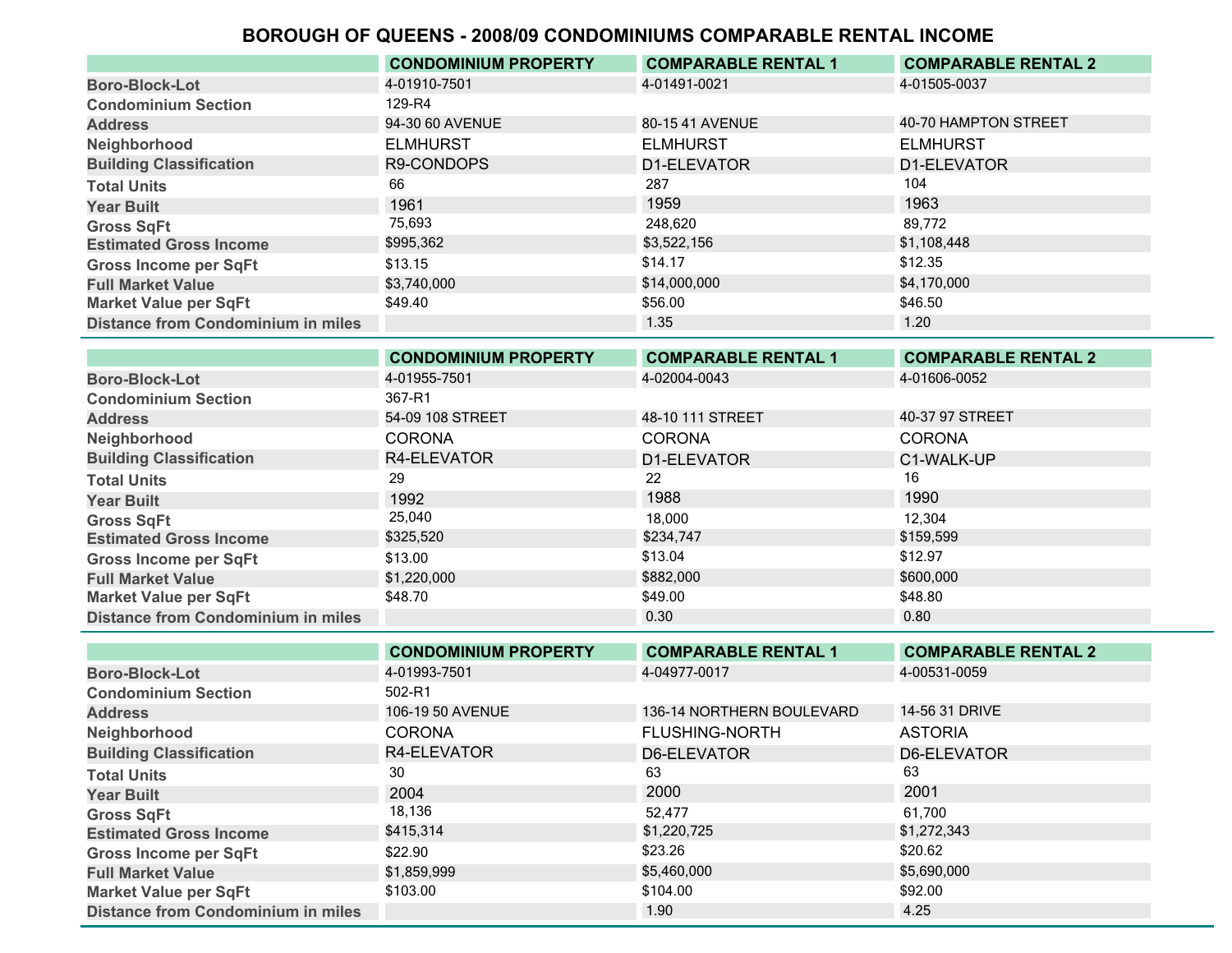|                                           | <b>CONDOMINIUM PROPERTY</b> | <b>COMPARABLE RENTAL 1</b> | <b>COMPARABLE RENTAL 2</b> |
|-------------------------------------------|-----------------------------|----------------------------|----------------------------|
| <b>Boro-Block-Lot</b>                     | 4-02075-7501                | 4-02098-0018               | 4-04954-0131               |
| <b>Condominium Section</b>                | 143-R1                      |                            |                            |
| <b>Address</b>                            | 92-28 QUEENS BOULEVARD      | 63-36 98 PLACE             | 32-08 UNION STREET         |
| Neighborhood                              | <b>REGO PARK</b>            | <b>REGO PARK</b>           | <b>FLUSHING-NORTH</b>      |
| <b>Building Classification</b>            | R4-ELEVATOR                 | D1-ELEVATOR                | D1-ELEVATOR                |
| <b>Total Units</b>                        | 112                         | 66                         | 27                         |
| <b>Year Built</b>                         | 1985                        | 1980                       | 1999                       |
| <b>Gross SqFt</b>                         | 137,200                     | 66.962                     | 35.100                     |
| <b>Estimated Gross Income</b>             | \$2,154,040                 | \$1,003,304                | \$730,080                  |
| <b>Gross Income per SqFt</b>              | \$15.70                     | \$14.98                    | \$20.80                    |
| <b>Full Market Value</b>                  | \$8,759,990                 | \$3,980,000                | \$3,260,000                |
| <b>Market Value per SqFt</b>              | \$64.00                     | \$59.00                    | \$93.00                    |
| <b>Distance from Condominium in miles</b> |                             | 0.40                       | 3.20                       |

|                                           | <b>CONDOMINIUM PROPERTY</b> | <b>COMPARABLE RENTAL 1</b> | <b>COMPARABLE RENTAL 2</b> |
|-------------------------------------------|-----------------------------|----------------------------|----------------------------|
| <b>Boro-Block-Lot</b>                     | 4-02082-7501                | 4-01918-0072               | 4-01918-0080               |
| <b>Condominium Section</b>                | 229-R1                      |                            |                            |
| <b>Address</b>                            | 62-54 97 PLACE              | 98-32 57 AVENUE            | 98-38 57 AVENUE            |
| Neighborhood                              | <b>REGO PARK</b>            | <b>CORONA</b>              | <b>CORONA</b>              |
| <b>Building Classification</b>            | R4-ELEVATOR                 | D1-ELEVATOR                | D1-ELEVATOR                |
| <b>Total Units</b>                        | 206                         | 232                        | 224                        |
| <b>Year Built</b>                         | 1988                        | 1965                       | 1965                       |
| <b>Gross SqFt</b>                         | 190,498                     | 224,000                    | 220,000                    |
| <b>Estimated Gross Income</b>             | \$2,285,976                 | \$2,539,658                | \$2,647,233                |
| <b>Gross Income per SqFt</b>              | \$12.00                     | \$11.34                    | \$12.03                    |
| <b>Full Market Value</b>                  | \$8,060,019                 | \$8,950,000                | \$9,330,000                |
| <b>Market Value per SqFt</b>              | \$42.30                     | \$40.00                    | \$42.40                    |
| <b>Distance from Condominium in miles</b> |                             | 0.20                       | 0.20                       |

|                                           | <b>CONDOMINIUM PROPERTY</b> | <b>COMPARABLE RENTAL 1</b> | <b>COMPARABLE RENTAL 2</b> |
|-------------------------------------------|-----------------------------|----------------------------|----------------------------|
| <b>Boro-Block-Lot</b>                     | 4-02090-7501                | 4-04954-0131               |                            |
| <b>Condominium Section</b>                | 322-R1                      |                            |                            |
| <b>Address</b>                            | 97-12 63 DRIVE              | 32-08 UNION STREET         |                            |
| Neighborhood                              | <b>REGO PARK</b>            | <b>FLUSHING-NORTH</b>      |                            |
| <b>Building Classification</b>            | R4-ELEVATOR                 | D1-ELEVATOR                |                            |
| <b>Total Units</b>                        | 73                          | 27                         |                            |
| <b>Year Built</b>                         | 1992                        | 1999                       |                            |
| <b>Gross SqFt</b>                         | 51,254                      | 35.100                     |                            |
| <b>Estimated Gross Income</b>             | \$922,572                   | \$730,080                  |                            |
| <b>Gross Income per SqFt</b>              | \$18.00                     | \$20.80                    |                            |
| <b>Full Market Value</b>                  | \$3,750,000                 | \$3,260,000                |                            |
| <b>Market Value per SqFt</b>              | \$73.00                     | \$93.00                    |                            |
| <b>Distance from Condominium in miles</b> |                             | 3.10                       |                            |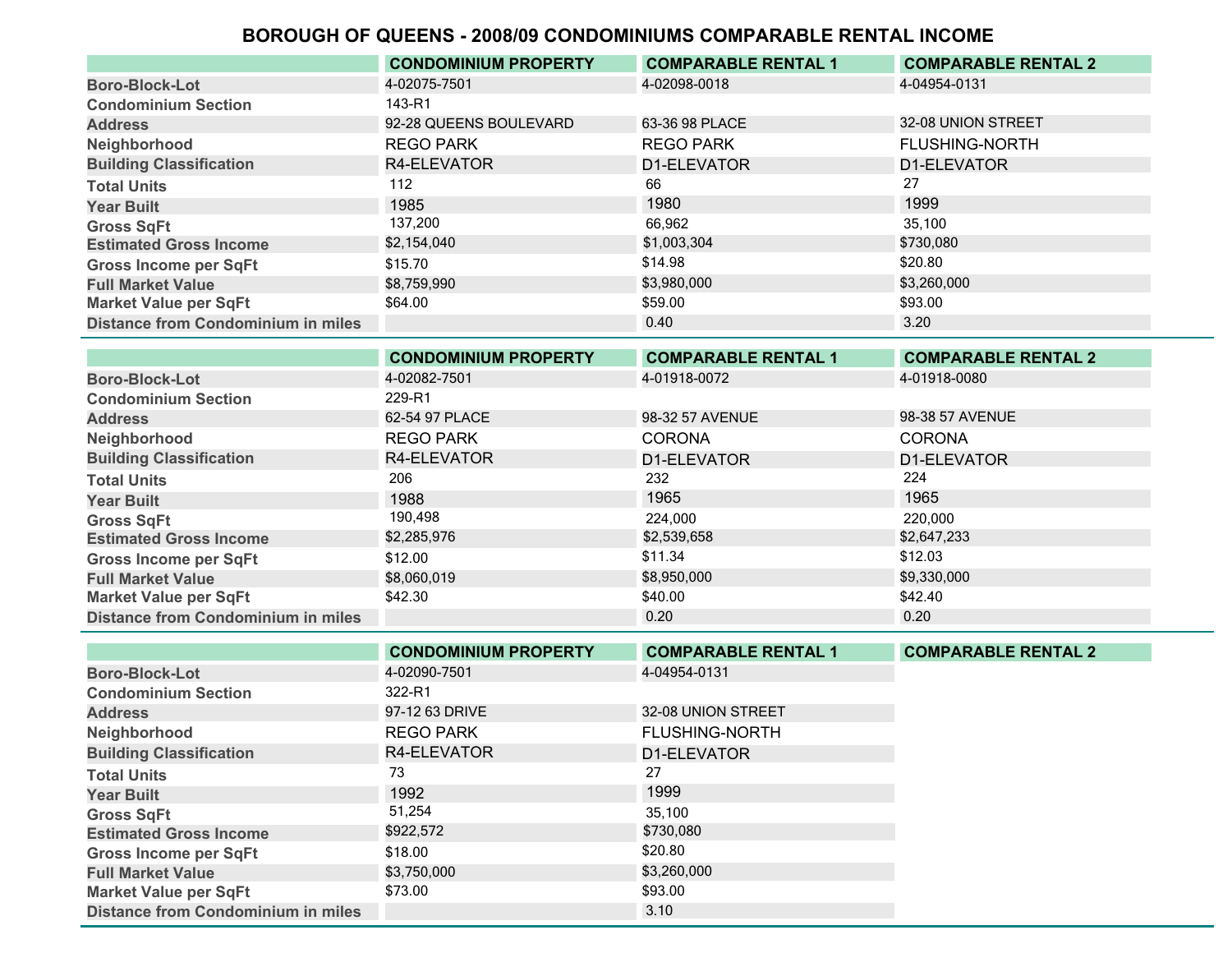|                                           | <b>CONDOMINIUM PROPERTY</b> | <b>COMPARABLE RENTAL 1</b> | <b>COMPARABLE RENTAL 2</b> |
|-------------------------------------------|-----------------------------|----------------------------|----------------------------|
| <b>Boro-Block-Lot</b>                     | 4-02099-7501                | 4-05182-0009               | 4-04954-0131               |
| <b>Condominium Section</b>                | 457-R1                      |                            |                            |
| <b>Address</b>                            | 63-26 99 STREET             | 140-26 FRANKLIN AVENUE     | 32-08 UNION STREET         |
| Neighborhood                              | <b>REGO PARK</b>            | <b>FLUSHING-NORTH</b>      | <b>FLUSHING-NORTH</b>      |
| <b>Building Classification</b>            | R4-ELEVATOR                 | D1-ELEVATOR                | D1-ELEVATOR                |
| <b>Total Units</b>                        | 32                          | 54                         | 27                         |
| <b>Year Built</b>                         | 1999                        | 1999                       | 1999                       |
| <b>Gross SqFt</b>                         | 30,520                      | 53,860                     | 35,100                     |
| <b>Estimated Gross Income</b>             | \$747,740                   | \$926,507                  | \$730,080                  |
| <b>Gross Income per SqFt</b>              | \$24.50                     | \$17.20                    | \$20.80                    |
| <b>Full Market Value</b>                  | \$3,340,006                 | \$3,770,000                | \$3,260,000                |
| <b>Market Value per SqFt</b>              | \$109.00                    | \$70.00                    | \$93.00                    |
| <b>Distance from Condominium in miles</b> |                             | 2.45                       | 2.95                       |
|                                           |                             |                            |                            |

|                                           | <b>CONDOMINIUM PROPERTY</b> | <b>COMPARABLE RENTAL 1</b> | <b>COMPARABLE RENTAL 2</b> |
|-------------------------------------------|-----------------------------|----------------------------|----------------------------|
| <b>Boro-Block-Lot</b>                     | 4-02112-7501                | 4-05137-0012               | 4-05137-0084               |
| <b>Condominium Section</b>                | 61-R1                       |                            |                            |
| <b>Address</b>                            | 63-60 102 STREET            | 42-49 COLDEN STREET        | 43-32 KISSENA BOULEVARD    |
| Neighborhood                              | <b>REGO PARK</b>            | <b>FLUSHING-NORTH</b>      | <b>FLUSHING-NORTH</b>      |
| <b>Building Classification</b>            | R4-ELEVATOR                 | D3-ELEVATOR                | D3-ELEVATOR                |
| <b>Total Units</b>                        | 139                         | 284                        | 287                        |
| <b>Year Built</b>                         | 1949                        | 1962                       | 1962                       |
| <b>Gross SqFt</b>                         | 132,000                     | 270.499                    | 267.554                    |
| <b>Estimated Gross Income</b>             | \$1,716,000                 | \$3,787,000                | \$3,694,000                |
| <b>Gross Income per SqFt</b>              | \$13.00                     | \$14.00                    | \$13.81                    |
| <b>Full Market Value</b>                  | \$6,450,000                 | \$15,000,000               | \$14,600,000               |
| <b>Market Value per SqFt</b>              | \$48.90                     | \$55.00                    | \$55.00                    |
| <b>Distance from Condominium in miles</b> |                             | 2.20                       | 2.20                       |
|                                           |                             |                            |                            |

|                                           | <b>CONDOMINIUM PROPERTY</b> | <b>COMPARABLE RENTAL 1</b> | <b>COMPARABLE RENTAL 2</b> |
|-------------------------------------------|-----------------------------|----------------------------|----------------------------|
| <b>Boro-Block-Lot</b>                     | 4-02118-7501                | 4-02090-0026               | 4-02122-0028               |
| <b>Condominium Section</b>                | 334-R1                      |                            |                            |
| <b>Address</b>                            | 99-32 66 ROAD               | 63-60 98 STREET            | 102-50 62 ROAD             |
| Neighborhood                              | <b>REGO PARK</b>            | <b>REGO PARK</b>           | <b>FOREST HILLS</b>        |
| <b>Building Classification</b>            | R9-CONDOPS                  | D1-ELEVATOR                | D1-ELEVATOR                |
| <b>Total Units</b>                        | 489                         | 129                        | 102                        |
| <b>Year Built</b>                         | 1952                        | 1951                       | 1956                       |
| <b>Gross SqFt</b>                         | 418,980                     | 121.110                    | 94,350                     |
| <b>Estimated Gross Income</b>             | \$5,237,250                 | \$1,376,596                | \$1,184,349                |
| <b>Gross Income per SqFt</b>              | \$12.50                     | \$11.37                    | \$12.55                    |
| <b>Full Market Value</b>                  | \$19,700,000                | \$4,850,000                | \$4,450,000                |
| <b>Market Value per SqFt</b>              | \$47.00                     | \$40.00                    | \$47.20                    |
| <b>Distance from Condominium in miles</b> |                             | 0.40                       | 0.50                       |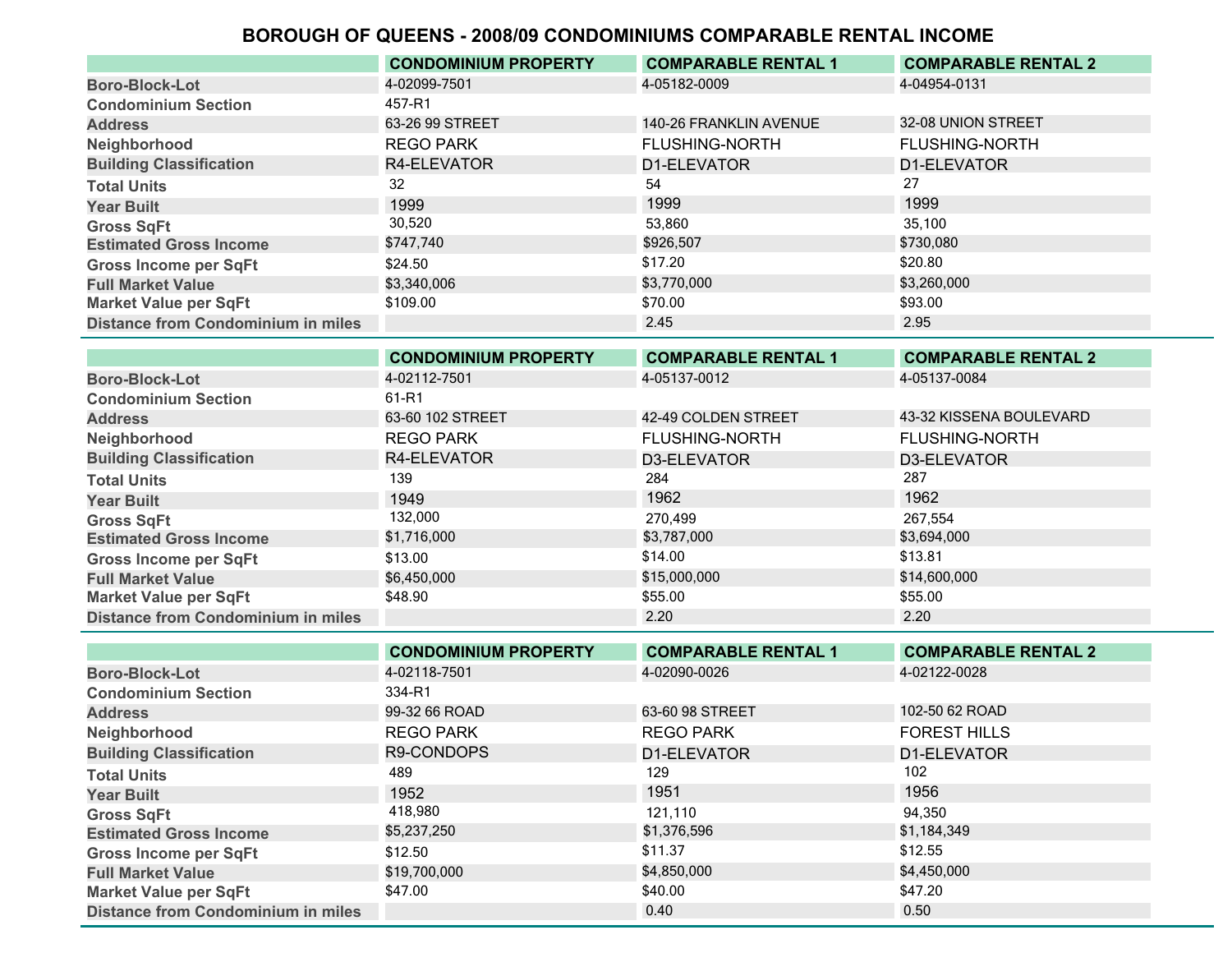|                                           | <b>CONDOMINIUM PROPERTY</b> | <b>COMPARABLE RENTAL 1</b> | <b>COMPARABLE RENTAL 2</b> |
|-------------------------------------------|-----------------------------|----------------------------|----------------------------|
| <b>Boro-Block-Lot</b>                     | 4-02119-7501                | 4-03156-0133               | 4-03078-0085               |
| <b>Condominium Section</b>                | 183-R1                      |                            |                            |
| <b>Address</b>                            | 100-25 QUEENS BOULEVARD     | 98-05 67 AVENUE            | 93-10 QUEENS BOULEVARD     |
| Neighborhood                              | <b>REGO PARK</b>            | <b>REGO PARK</b>           | <b>REGO PARK</b>           |
| <b>Building Classification</b>            | R4-ELEVATOR                 | D3-ELEVATOR                | D7-ELEVATOR                |
| <b>Total Units</b>                        | 157                         | 181                        | 114                        |
| <b>Year Built</b>                         | 1959                        | 1960                       | 1950                       |
| <b>Gross SqFt</b>                         | 148,800                     | 177.710                    | 104.708                    |
| <b>Estimated Gross Income</b>             | \$1,934,400                 | \$2,431,751                | \$1,449,479                |
| <b>Gross Income per SqFt</b>              | \$13.00                     | \$13.68                    | \$13.84                    |
| <b>Full Market Value</b>                  | \$7,270,007                 | \$9,640,000                | \$5,750,000                |
| <b>Market Value per SqFt</b>              | \$48.90                     | \$54.00                    | \$55.00                    |
| <b>Distance from Condominium in miles</b> |                             | 0.25                       | 0.75                       |

|                                           | <b>CONDOMINIUM PROPERTY</b> | <b>COMPARABLE RENTAL 1</b> | <b>COMPARABLE RENTAL 2</b> |
|-------------------------------------------|-----------------------------|----------------------------|----------------------------|
| <b>Boro-Block-Lot</b>                     | 4-02186-7501                | 4-00893-0002               | 4-15574-0028               |
| <b>Condominium Section</b>                | 172-R1                      |                            |                            |
| <b>Address</b>                            | 110-14 65 AVENUE            | <b>19-09 21 AVENUE</b>     | 14-09 GATEWAY BOULEVARD    |
| Neighborhood                              | <b>FOREST HILLS</b>         | <b>ASTORIA</b>             | <b>FAR ROCKAWAY</b>        |
| <b>Building Classification</b>            | R2-WALK-UP                  | C9-WALK-UP                 | C1-WALK-UP                 |
| <b>Total Units</b>                        | 20                          | 27                         | 24                         |
| <b>Year Built</b>                         | 1951                        | 1949                       | 1947                       |
| <b>Gross SqFt</b>                         | 26,054                      | 20.763                     | 23,500                     |
| <b>Estimated Gross Income</b>             | \$403,837                   | \$322,543                  | \$444,385                  |
| <b>Gross Income per SqFt</b>              | \$15.50                     | \$15.53                    | \$18.91                    |
| <b>Full Market Value</b>                  | \$1,639,998                 | \$1,310,000                | \$1,460,000                |
| <b>Market Value per SqFt</b>              | \$63.00                     | \$63.00                    | \$62.00                    |
| <b>Distance from Condominium in miles</b> |                             | 5.10                       | 10.30                      |

|                                           | <b>CONDOMINIUM PROPERTY</b> | <b>COMPARABLE RENTAL 1</b> | <b>COMPARABLE RENTAL 2</b> |
|-------------------------------------------|-----------------------------|----------------------------|----------------------------|
| <b>Boro-Block-Lot</b>                     | 4-02224-7501                | 4-02090-0047               | 4-02113-0034               |
| <b>Condominium Section</b>                | 75-R1                       |                            |                            |
| <b>Address</b>                            | 109-33 71 ROAD              | 97-25 64 AVENUE            | 99-60 64 AVENUE            |
| Neighborhood                              | <b>FOREST HILLS</b>         | <b>REGO PARK</b>           | <b>REGO PARK</b>           |
| <b>Building Classification</b>            | R4-ELEVATOR                 | D1-ELEVATOR                | D1-ELEVATOR                |
| <b>Total Units</b>                        | 73                          | 113                        | 132                        |
| <b>Year Built</b>                         | 1960                        | 1950                       | 1952                       |
| <b>Gross SqFt</b>                         | 57,269                      | 90,500                     | 110.985                    |
| <b>Estimated Gross Income</b>             | \$847,581                   | \$1,137,494                | \$1,387,000                |
| <b>Gross Income per SqFt</b>              | \$14.80                     | \$12.57                    | \$12.50                    |
| <b>Full Market Value</b>                  | \$3,360,017                 | \$4,280,000                | \$5,210,000                |
| <b>Market Value per SqFt</b>              | \$59.00                     | \$47.30                    | \$46.90                    |
| <b>Distance from Condominium in miles</b> |                             | 1.10                       | 0.90                       |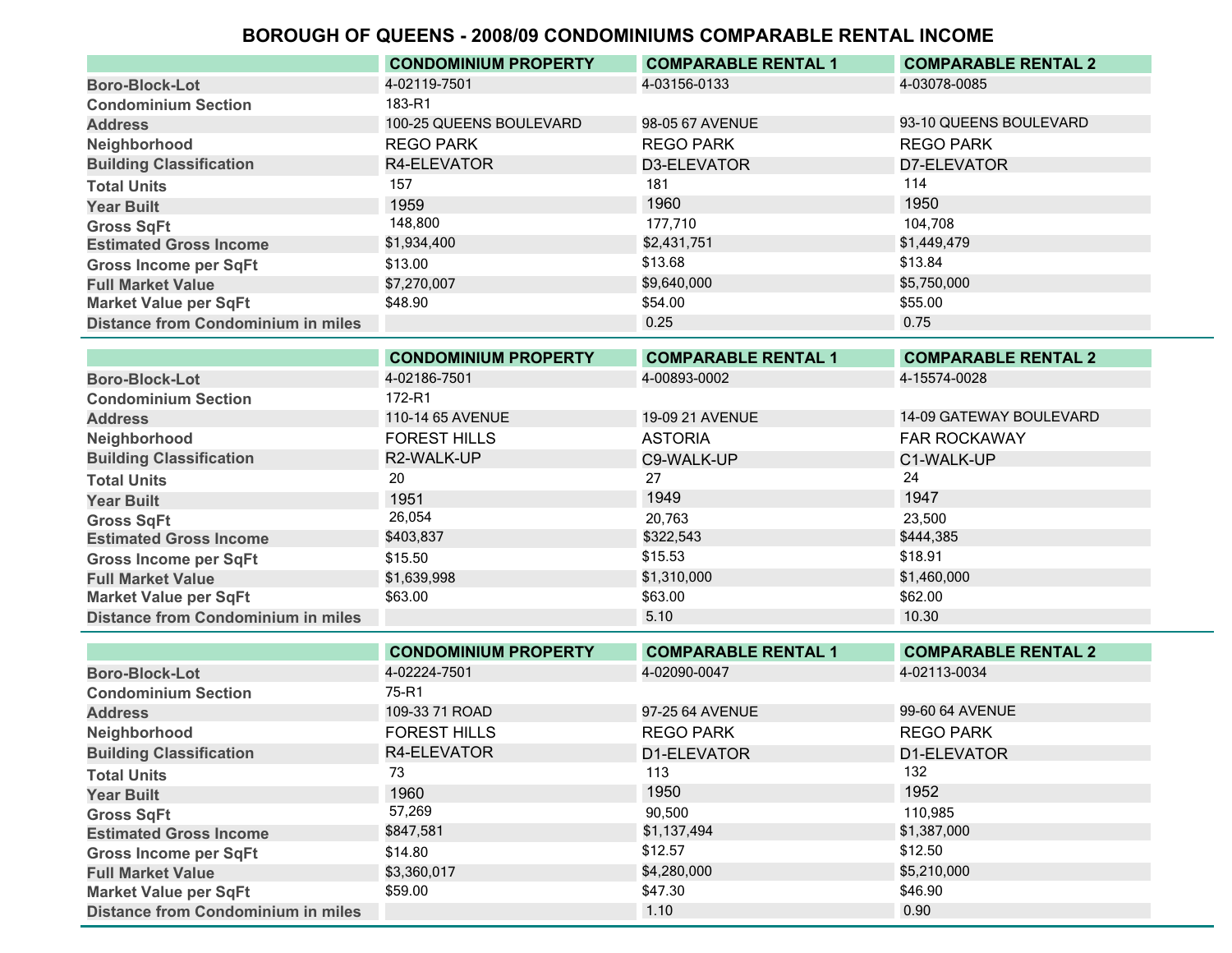|                                           | <b>CONDOMINIUM PROPERTY</b> | <b>COMPARABLE RENTAL 1</b> | <b>COMPARABLE RENTAL 2</b> |
|-------------------------------------------|-----------------------------|----------------------------|----------------------------|
| <b>Boro-Block-Lot</b>                     | 4-02239-7501                | 4-02132-0045               | 4-02134-0013               |
| <b>Condominium Section</b>                | 177-R1                      |                            |                            |
| <b>Address</b>                            | 111-01 QUEENS BOULEVARD     | 66-25 103 STREET           | 102-30 67 AVENUE           |
| Neighborhood                              | <b>FOREST HILLS</b>         | <b>FOREST HILLS</b>        | <b>FOREST HILLS</b>        |
| <b>Building Classification</b>            | R9-CONDOPS                  | D1-ELEVATOR                | D1-ELEVATOR                |
| <b>Total Units</b>                        | 120                         | 148                        | 123                        |
| <b>Year Built</b>                         | 1966                        | 1964                       | 1963                       |
| <b>Gross SqFt</b>                         | 144,310                     | 159,348                    | 125,400                    |
| <b>Estimated Gross Income</b>             | \$1,948,185                 | \$2,163,049                | \$1,697,316                |
| <b>Gross Income per SqFt</b>              | \$13.50                     | \$13.57                    | \$13.54                    |
| <b>Full Market Value</b>                  | \$7,320,000                 | \$8,130,000                | \$6,380,000                |
| <b>Market Value per SqFt</b>              | \$51.00                     | \$51.00                    | \$51.00                    |
| <b>Distance from Condominium in miles</b> |                             | 0.95                       | 0.85                       |
|                                           |                             |                            |                            |

|                                           | <b>CONDOMINIUM PROPERTY</b> | <b>COMPARABLE RENTAL 1</b> | <b>COMPARABLE RENTAL 2</b> |
|-------------------------------------------|-----------------------------|----------------------------|----------------------------|
| <b>Boro-Block-Lot</b>                     | 4-02264-7501                | 4-02098-0018               | 4-04954-0131               |
| <b>Condominium Section</b>                | 339-R1                      |                            |                            |
| <b>Address</b>                            | 112-01 QUEENS BOULEVARD     | 63-36 98 PLACE             | 32-08 UNION STREET         |
| Neighborhood                              | <b>FOREST HILLS</b>         | REGO PARK                  | <b>FLUSHING-NORTH</b>      |
| <b>Building Classification</b>            | R4-ELEVATOR                 | D1-ELEVATOR                | D1-ELEVATOR                |
| <b>Total Units</b>                        | 226                         | 66                         | 27                         |
| <b>Year Built</b>                         | 1991                        | 1980                       | 1999                       |
| <b>Gross SqFt</b>                         | 282,298                     | 66,962                     | 35.100                     |
| <b>Estimated Gross Income</b>             | \$5,984,717                 | \$1,003,304                | \$730,080                  |
| <b>Gross Income per SqFt</b>              | \$21.20                     | \$14.98                    | \$20.80                    |
| <b>Full Market Value</b>                  | \$26,699,997                | \$3,980,000                | \$3,260,000                |
| <b>Market Value per SqFt</b>              | \$95.00                     | \$59.00                    | \$93.00                    |
| <b>Distance from Condominium in miles</b> |                             | 1.50                       | 3.45                       |

|                                           | <b>CONDOMINIUM PROPERTY</b> | <b>COMPARABLE RENTAL 1</b> | <b>COMPARABLE RENTAL 2</b> |
|-------------------------------------------|-----------------------------|----------------------------|----------------------------|
| <b>Boro-Block-Lot</b>                     | 4-02267-7501                | 4-02098-0018               | 4-04954-0131               |
| <b>Condominium Section</b>                | 342-R1                      |                            |                            |
| <b>Address</b>                            | 76-01 113 STREET            | 63-36 98 PLACE             | 32-08 UNION STREET         |
| Neighborhood                              | <b>FLUSHING MEADOW PARK</b> | <b>REGO PARK</b>           | <b>FLUSHING-NORTH</b>      |
| <b>Building Classification</b>            | R4-ELEVATOR                 | D1-ELEVATOR                | D1-ELEVATOR                |
| <b>Total Units</b>                        | 28                          | 66                         | 27                         |
| <b>Year Built</b>                         | 1990                        | 1980                       | 1999                       |
| <b>Gross SqFt</b>                         | 32,000                      | 66.962                     | 35.100                     |
| <b>Estimated Gross Income</b>             | \$512,000                   | \$1,003,304                | \$730,080                  |
| <b>Gross Income per SqFt</b>              | \$16.00                     | \$14.98                    | \$20.80                    |
| <b>Full Market Value</b>                  | \$2,080,000                 | \$3,980,000                | \$3,260,000                |
| <b>Market Value per SqFt</b>              | \$65.00                     | \$59.00                    | \$93.00                    |
| <b>Distance from Condominium in miles</b> |                             | 1.65                       | 3.50                       |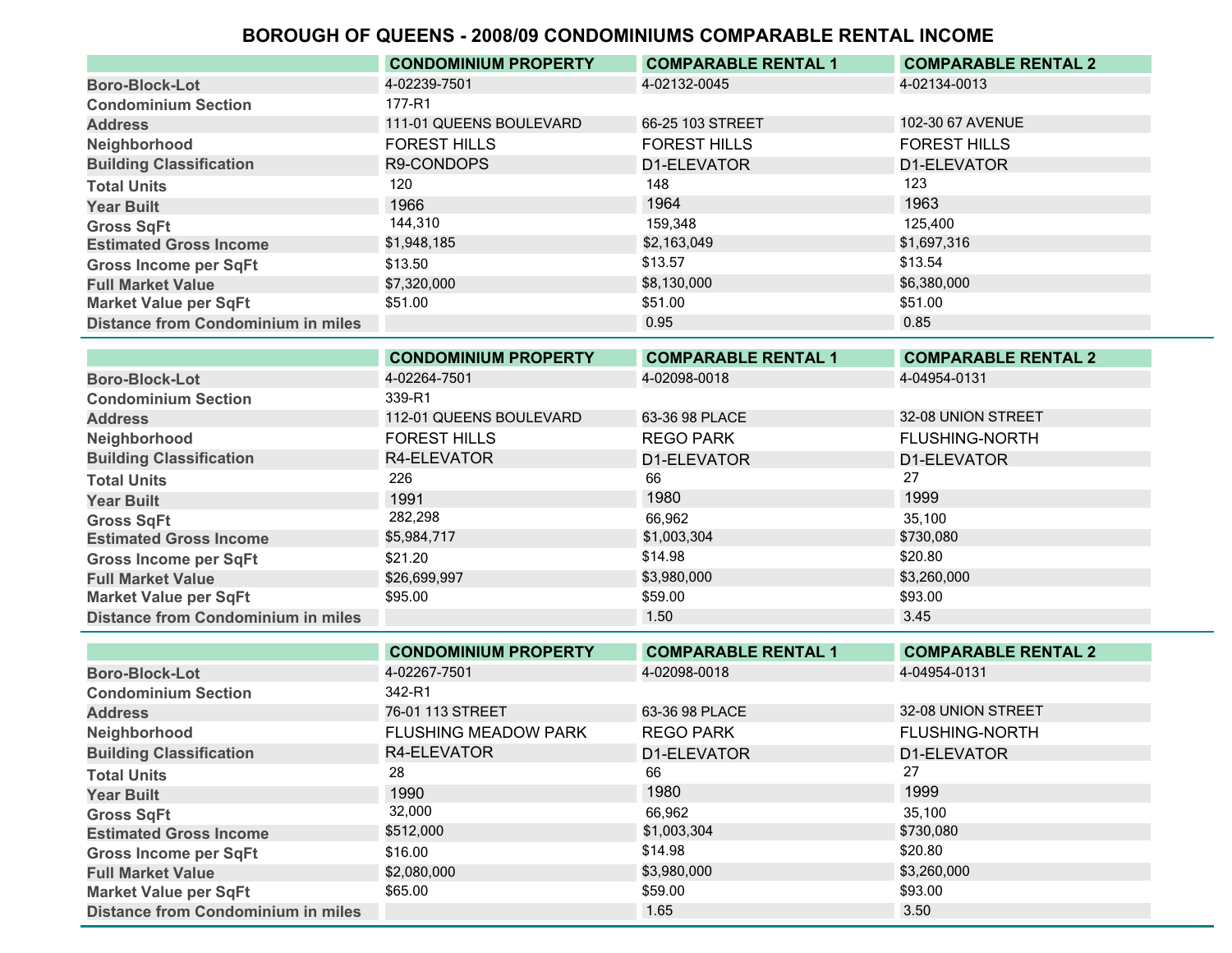|                                           | <b>CONDOMINIUM PROPERTY</b> | <b>COMPARABLE RENTAL 1</b> | <b>COMPARABLE RENTAL 2</b> |
|-------------------------------------------|-----------------------------|----------------------------|----------------------------|
| <b>Boro-Block-Lot</b>                     | 4-02383-7501                | 4-05005-0045               | 4-05293-0045               |
| <b>Condominium Section</b>                | 154-R1                      |                            |                            |
| <b>Address</b>                            | 65-31 52 AVENUE             | 35-20 149 STREET           | 166-15 DEPOT ROAD          |
| Neighborhood                              | <b>MASPETH</b>              | <b>FLUSHING-NORTH</b>      | <b>FLUSHING-NORTH</b>      |
| <b>Building Classification</b>            | R2-WALK-UP                  | C1-WALK-UP                 | C1-WALK-UP                 |
| <b>Total Units</b>                        |                             | 16                         | 16                         |
| <b>Year Built</b>                         | 1987                        | 1975                       | 1975                       |
| <b>Gross SqFt</b>                         | 17,400                      | 12.120                     | 13.549                     |
| <b>Estimated Gross Income</b>             | \$207,060                   | \$144,450                  | \$143,700                  |
| <b>Gross Income per SqFt</b>              | \$11.90                     | \$11.92                    | \$10.61                    |
| <b>Full Market Value</b>                  | \$730.002                   | \$509,000                  | \$486,000                  |
| <b>Market Value per SqFt</b>              | \$42.00                     | \$42.00                    | \$35.90                    |
| <b>Distance from Condominium in miles</b> |                             | 4.80                       | 5.60                       |

|                                           | <b>CONDOMINIUM PROPERTY</b> | <b>COMPARABLE RENTAL 1</b> | <b>COMPARABLE RENTAL 2</b> |
|-------------------------------------------|-----------------------------|----------------------------|----------------------------|
| <b>Boro-Block-Lot</b>                     | 4-02467-7502                | 4-00620-0178               | 4-00573-0046               |
| <b>Condominium Section</b>                | 519-R1                      |                            |                            |
| <b>Address</b>                            | 79-39 CALAMUS AVENUE        | 25-16 33 STREET            | 27-10 ASTORIA BOULEVARD    |
| Neighborhood                              | <b>ELMHURST</b>             | <b>ASTORIA</b>             | <b>ASTORIA</b>             |
| <b>Building Classification</b>            | R4-ELEVATOR                 | D3-ELEVATOR                | D7-ELEVATOR                |
| <b>Total Units</b>                        | 15                          | 11                         | 27                         |
| <b>Year Built</b>                         | 1990                        | 2004                       | 2004                       |
| <b>Gross SqFt</b>                         | 15,441                      | 11,596                     | 25,920                     |
| <b>Estimated Gross Income</b>             | \$321,172                   | \$241,197                  | \$515,860                  |
| <b>Gross Income per SqFt</b>              | \$20.80                     | \$20.80                    | \$19.90                    |
| <b>Full Market Value</b>                  | \$1,439,999                 | \$1,080,000                | \$2,310,000                |
| <b>Market Value per SqFt</b>              | \$93.00                     | \$93.00                    | \$89.00                    |
| <b>Distance from Condominium in miles</b> |                             | 2.85                       | 3.10                       |

|                                           | <b>CONDOMINIUM PROPERTY</b> | <b>COMPARABLE RENTAL 1</b> | <b>COMPARABLE RENTAL 2</b> |
|-------------------------------------------|-----------------------------|----------------------------|----------------------------|
| <b>Boro-Block-Lot</b>                     | 4-02474-7501                | 4-01505-0076               | 4-01518-0047               |
| <b>Condominium Section</b>                | 480-R1                      |                            |                            |
| <b>Address</b>                            | 81-18 QUEENS BOULEVARD      | 40-23 ITHACA STREET        | 85-11 ELMHURST AVENUE      |
| Neighborhood                              | <b>ELMHURST</b>             | <b>ELMHURST</b>            | <b>ELMHURST</b>            |
| <b>Building Classification</b>            | R4-ELEVATOR                 | D1-ELEVATOR                | D1-ELEVATOR                |
| <b>Total Units</b>                        | 30                          | 21                         | 21                         |
| <b>Year Built</b>                         | 2004                        | 1991                       | 1992                       |
| <b>Gross SqFt</b>                         | 24,285                      | 19.250                     | 16,101                     |
| <b>Estimated Gross Income</b>             | \$849,975                   | \$241,090                  | \$254,501                  |
| <b>Gross Income per SqFt</b>              | \$35.00                     | \$12.52                    | \$15.81                    |
| <b>Full Market Value</b>                  | \$4,269,998                 | \$906,000                  | \$1,040,000                |
| <b>Market Value per SqFt</b>              | \$176.00                    | \$47.10                    | \$65.00                    |
| <b>Distance from Condominium in miles</b> |                             | 0.70                       | 0.45                       |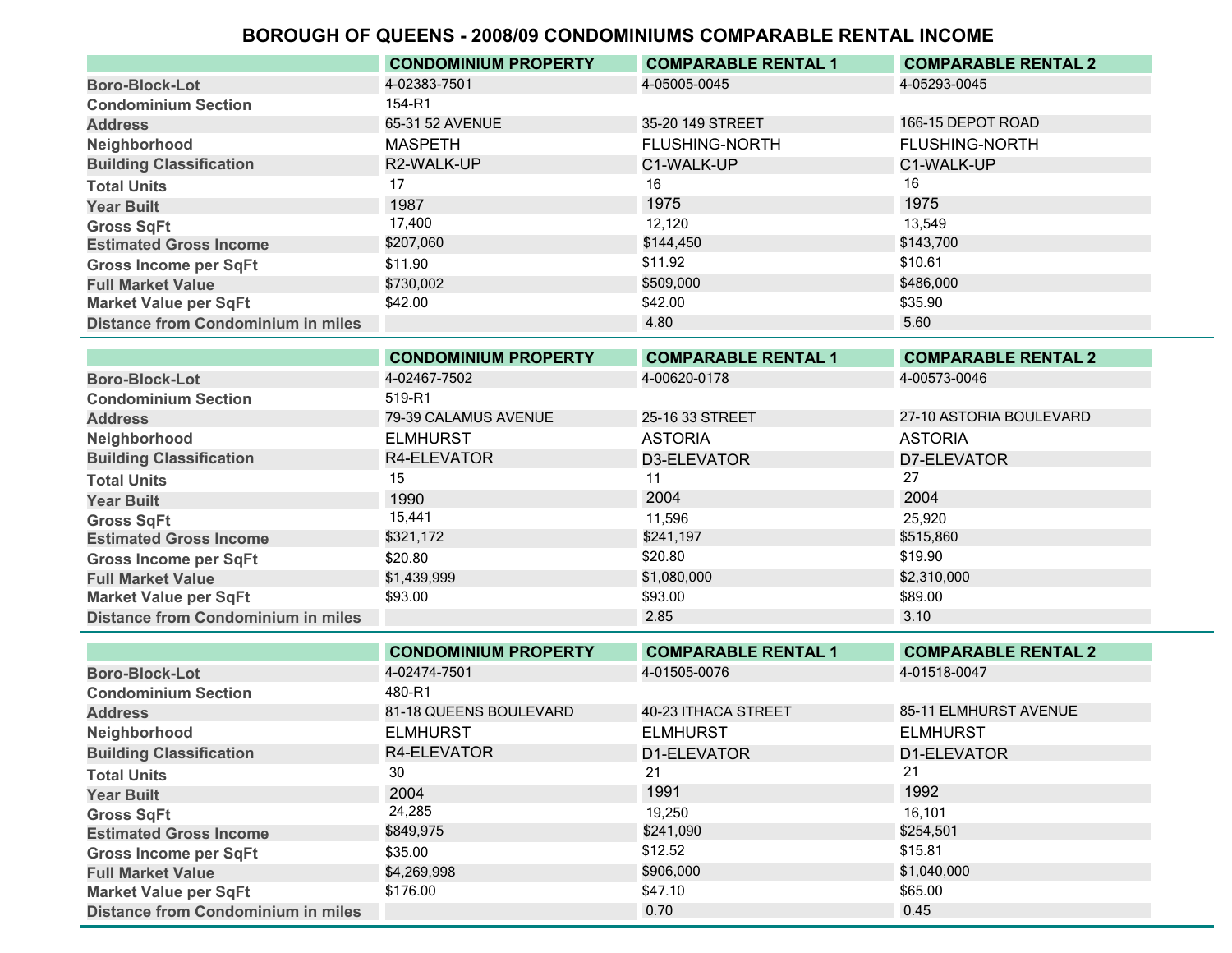|                                           | <b>CONDOMINIUM PROPERTY</b> | <b>COMPARABLE RENTAL 1</b> | <b>COMPARABLE RENTAL 2</b> |
|-------------------------------------------|-----------------------------|----------------------------|----------------------------|
| <b>Boro-Block-Lot</b>                     | 4-02476-7501                | 4-01553-0028               | 4-01519-0028               |
| <b>Condominium Section</b>                | 145-R1                      |                            |                            |
| <b>Address</b>                            | 51-33 GOLDSMITH STREET      | 40-94 WHITNEY AVENUE       | 75-06 WOODSIDE AVENUE      |
| Neighborhood                              | <b>ELMHURST</b>             | <b>ELMHURST</b>            | <b>ELMHURST</b>            |
| <b>Building Classification</b>            | R4-ELEVATOR                 | D1-ELEVATOR                | D1-ELEVATOR                |
| <b>Total Units</b>                        | 62                          | 77                         | 74                         |
| <b>Year Built</b>                         | 1962                        | 1960                       | 1962                       |
| <b>Gross SqFt</b>                         | 51,341                      | 53,250                     | 52,553                     |
| <b>Estimated Gross Income</b>             | \$747,011                   | \$666,174                  | \$815,958                  |
| <b>Gross Income per SqFt</b>              | \$14.55                     | \$12.51                    | \$15.53                    |
| <b>Full Market Value</b>                  | \$2,959,974                 | \$2,500,000                | \$3,320,000                |
| <b>Market Value per SqFt</b>              | \$58.00                     | \$46.90                    | \$63.00                    |
| <b>Distance from Condominium in miles</b> |                             | 0.75                       | 0.65                       |

|                                           | <b>CONDOMINIUM PROPERTY</b> | <b>COMPARABLE RENTAL 1</b> | <b>COMPARABLE RENTAL 2</b> |
|-------------------------------------------|-----------------------------|----------------------------|----------------------------|
| <b>Boro-Block-Lot</b>                     | 4-02500-7501                | 4-01505-0076               | 4-01838-0041               |
| <b>Condominium Section</b>                | 203-R1                      |                            |                            |
| <b>Address</b>                            | 55-36 69 PLACE              | 40-23 ITHACA STREET        | 52-08 90 STREET            |
| Neighborhood                              | <b>ELMHURST</b>             | <b>ELMHURST</b>            | <b>ELMHURST</b>            |
| <b>Building Classification</b>            | R4-ELEVATOR                 | D1-ELEVATOR                | C1-WALK-UP                 |
| <b>Total Units</b>                        | 12                          | 21                         | 16                         |
| <b>Year Built</b>                         | 1988                        | 1991                       | 1974                       |
| <b>Gross SqFt</b>                         | 11,782                      | 19,250                     | 10,400                     |
| <b>Estimated Gross Income</b>             | \$131,958                   | \$241,090                  | \$109,954                  |
| <b>Gross Income per SqFt</b>              | \$11.20                     | \$12.52                    | \$10.57                    |
| <b>Full Market Value</b>                  | \$465,000                   | \$906,000                  | \$372,000                  |
| <b>Market Value per SqFt</b>              | \$39.50                     | \$47.10                    | \$35.80                    |
| <b>Distance from Condominium in miles</b> |                             | 1.50                       | 1.30                       |

|                                           | <b>CONDOMINIUM PROPERTY</b> | <b>COMPARABLE RENTAL 1</b> | <b>COMPARABLE RENTAL 2</b> |
|-------------------------------------------|-----------------------------|----------------------------|----------------------------|
| <b>Boro-Block-Lot</b>                     | 4-02756-7501                | 4-02016-0046               | 4-03359-0011               |
| <b>Condominium Section</b>                | 153-R1                      |                            |                            |
| <b>Address</b>                            | 62-36 59 DRIVE              | 111-88 43 AVENUE           | 123-20 82 AVENUE           |
| Neighborhood                              | <b>MASPETH</b>              | <b>CORONA</b>              | <b>KEW GARDENS</b>         |
| <b>Building Classification</b>            | R4-ELEVATOR                 | D7-ELEVATOR                | D7-ELEVATOR                |
| <b>Total Units</b>                        |                             | 24                         | 18                         |
| <b>Year Built</b>                         | 1987                        | 1988                       | 1996                       |
| <b>Gross SqFt</b>                         | 9,765                       | 15,000                     | 12.905                     |
| <b>Estimated Gross Income</b>             | \$160,146                   | \$245,386                  | \$233,085                  |
| <b>Gross Income per SqFt</b>              | \$16.40                     | \$16.36                    | \$18.06                    |
| <b>Full Market Value</b>                  | \$651.000                   | \$998,000                  | \$948,000                  |
| <b>Market Value per SqFt</b>              | \$67.00                     | \$67.00                    | \$73.00                    |
| <b>Distance from Condominium in miles</b> |                             | 3.35                       | 3.85                       |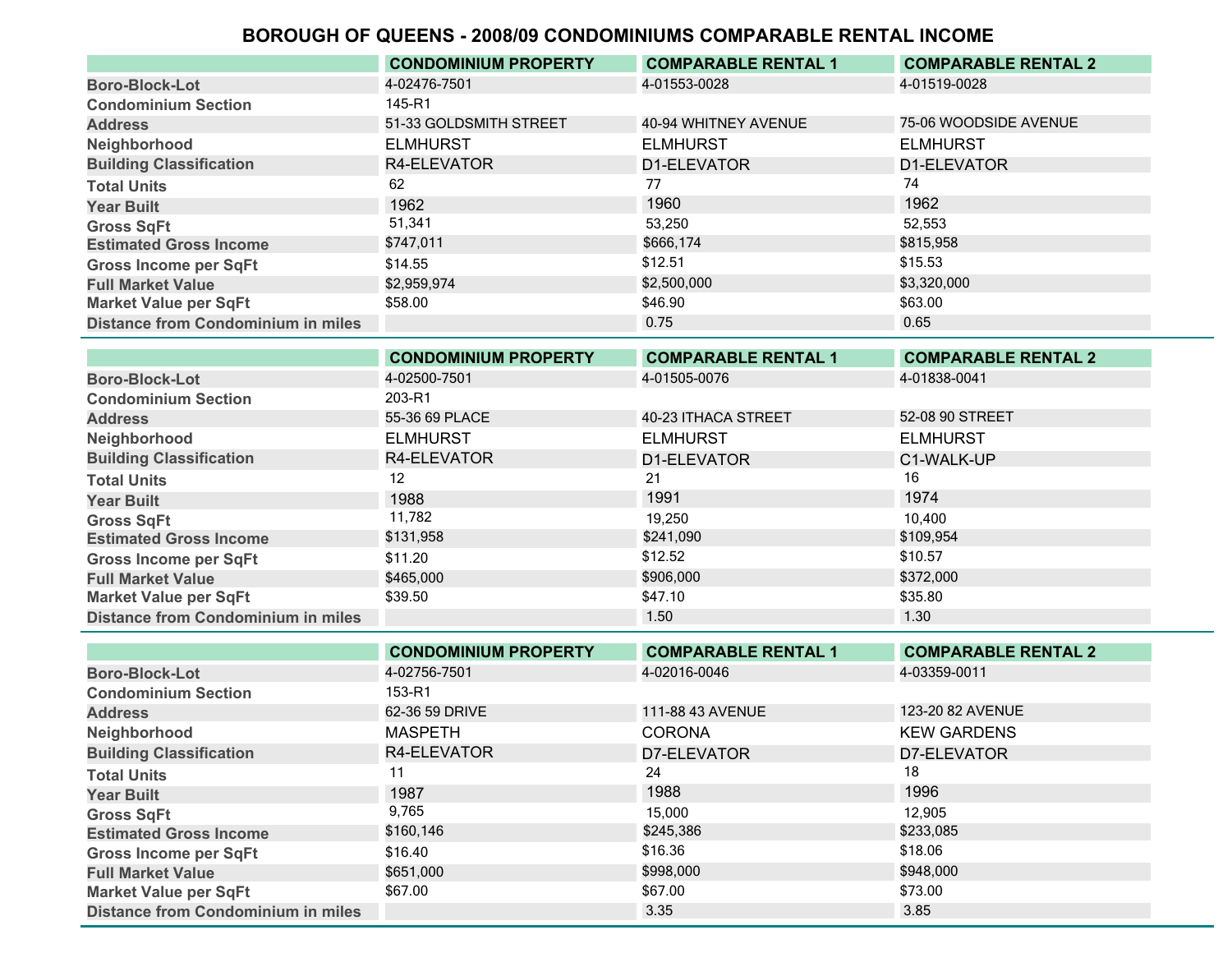|                                           | <b>CONDOMINIUM PROPERTY</b> | <b>COMPARABLE RENTAL 1</b> | <b>COMPARABLE RENTAL 2</b> |
|-------------------------------------------|-----------------------------|----------------------------|----------------------------|
| <b>Boro-Block-Lot</b>                     | 4-02784-7501                | 4-02734-0001               | 4-02757-0001               |
| <b>Condominium Section</b>                | 175-R1                      |                            |                            |
| <b>Address</b>                            | 61-12 69 STREET             | 60-06 60 DRIVE             | 60-15 FRESH POND ROAD      |
| Neighborhood                              | <b>MASPETH</b>              | <b>MASPETH</b>             | <b>MASPETH</b>             |
| <b>Building Classification</b>            | R2-WALK-UP                  | C9-WALK-UP                 | C1-WALK-UP                 |
| <b>Total Units</b>                        | 37                          | 31                         | 36                         |
| <b>Year Built</b>                         | 1987                        | 1996                       | 1942                       |
| <b>Gross SqFt</b>                         | 35,316                      | 25.036                     | 32,526                     |
| <b>Estimated Gross Income</b>             | \$630,391                   | \$457.195                  | \$422,308                  |
| <b>Gross Income per SqFt</b>              | \$17.85                     | \$18.26                    | \$12.98                    |
| <b>Full Market Value</b>                  | \$2,559,996                 | \$1,860,000                | \$1,590,000                |
| <b>Market Value per SqFt</b>              | \$72.00                     | \$74.00                    | \$48.90                    |
| <b>Distance from Condominium in miles</b> |                             | 0.75                       | 0.50                       |

|                                           | <b>CONDOMINIUM PROPERTY</b> | <b>COMPARABLE RENTAL 1</b> | <b>COMPARABLE RENTAL 2</b> |
|-------------------------------------------|-----------------------------|----------------------------|----------------------------|
| <b>Boro-Block-Lot</b>                     | 4-02796-7501                | 4-01505-0076               | 4-01518-0047               |
| <b>Condominium Section</b>                | 266-R1                      |                            |                            |
| <b>Address</b>                            | 57-15 69 LANE               | 40-23 ITHACA STREET        | 85-11 ELMHURST AVENUE      |
| Neighborhood                              | <b>ELMHURST</b>             | <b>ELMHURST</b>            | <b>ELMHURST</b>            |
| <b>Building Classification</b>            | R2-WALK-UP                  | D1-ELEVATOR                | D1-ELEVATOR                |
| <b>Total Units</b>                        | 13                          | 21                         | 21                         |
| <b>Year Built</b>                         | 1989                        | 1991                       | 1992                       |
| <b>Gross SqFt</b>                         | 10,170                      | 19,250                     | 16,101                     |
| <b>Estimated Gross Income</b>             | \$189,467                   | \$241,090                  | \$254,501                  |
| <b>Gross Income per SqFt</b>              | \$18.63                     | \$12.52                    | \$15.81                    |
| <b>Full Market Value</b>                  | \$770,997                   | \$906,000                  | \$1,040,000                |
| <b>Market Value per SqFt</b>              | \$76.00                     | \$47.10                    | \$65.00                    |
| <b>Distance from Condominium in miles</b> |                             | 1.45                       | 1.30                       |

|                                           | <b>CONDOMINIUM PROPERTY</b> | <b>COMPARABLE RENTAL 1</b> | <b>COMPARABLE RENTAL 2</b> |
|-------------------------------------------|-----------------------------|----------------------------|----------------------------|
| <b>Boro-Block-Lot</b>                     | 4-02851-7501                | 4-01505-0076               | 4-01518-0047               |
| <b>Condominium Section</b>                | 113-R1                      |                            |                            |
| <b>Address</b>                            | 87-12 GRAND AVENUE          | 40-23 ITHACA STREET        | 85-11 ELMHURST AVENUE      |
| Neighborhood                              | <b>ELMHURST</b>             | <b>ELMHURST</b>            | <b>ELMHURST</b>            |
| <b>Building Classification</b>            | R4-ELEVATOR                 | D1-ELEVATOR                | D1-ELEVATOR                |
| <b>Total Units</b>                        | 20                          | 21                         | 21                         |
| <b>Year Built</b>                         | 1986                        | 1991                       | 1992                       |
| <b>Gross SqFt</b>                         | 20,679                      | 19.250                     | 16.101                     |
| <b>Estimated Gross Income</b>             | \$326,728                   | \$241,090                  | \$254,501                  |
| <b>Gross Income per SqFt</b>              | \$15.80                     | \$12.52                    | \$15.81                    |
| <b>Full Market Value</b>                  | \$1,329,999                 | \$906,000                  | \$1,040,000                |
| <b>Market Value per SqFt</b>              | \$64.00                     | \$47.10                    | \$65.00                    |
| <b>Distance from Condominium in miles</b> |                             | 0.75                       | 0.50                       |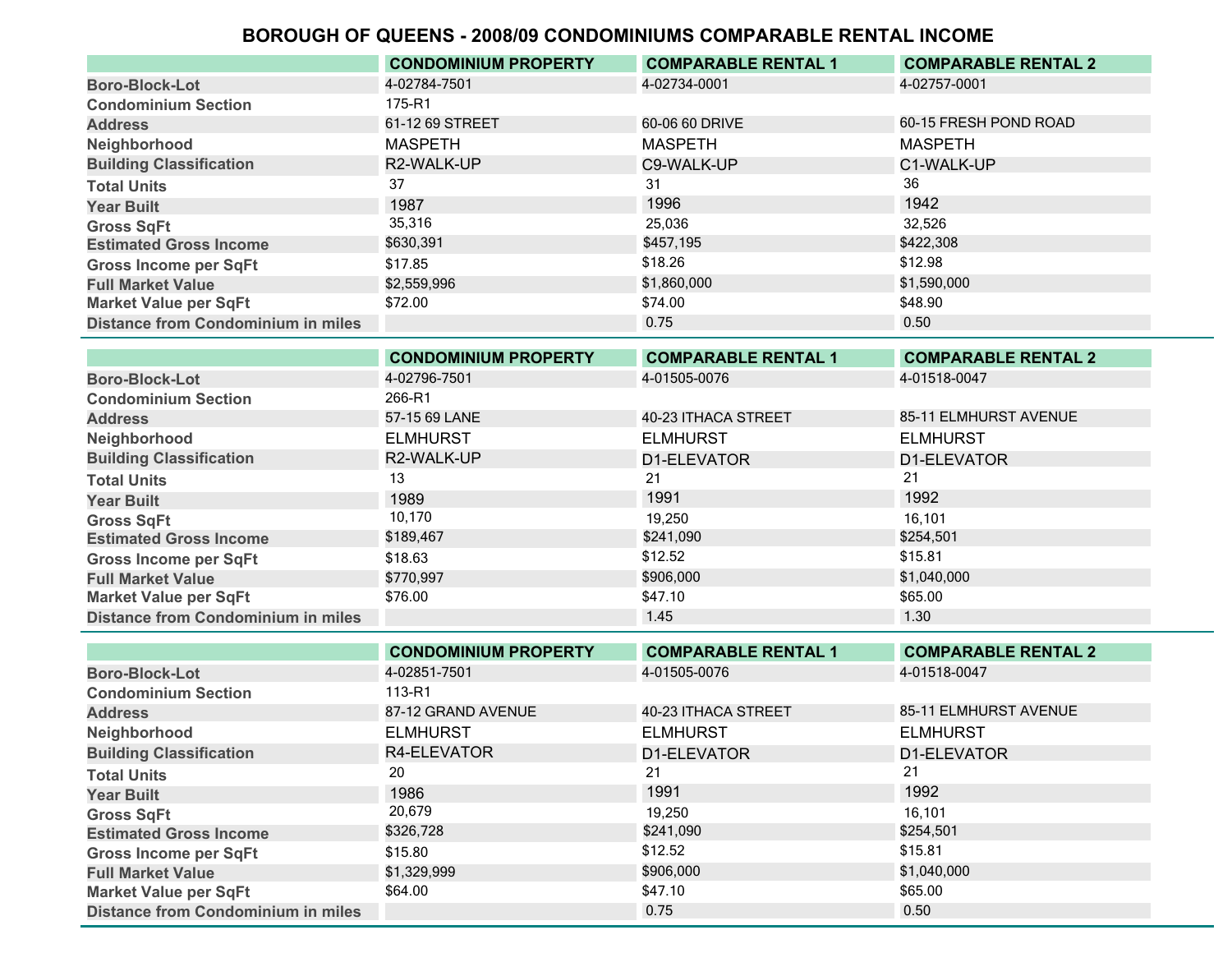|                                           | <b>CONDOMINIUM PROPERTY</b> | <b>COMPARABLE RENTAL 1</b> | <b>COMPARABLE RENTAL 2</b> |
|-------------------------------------------|-----------------------------|----------------------------|----------------------------|
| <b>Boro-Block-Lot</b>                     | 4-02858-7501                | 4-01505-0076               | 4-01518-0047               |
| <b>Condominium Section</b>                | 133-R1                      |                            |                            |
| <b>Address</b>                            | 87-14 57 ROAD               | 40-23 ITHACA STREET        | 85-11 ELMHURST AVENUE      |
| Neighborhood                              | <b>ELMHURST</b>             | <b>ELMHURST</b>            | <b>ELMHURST</b>            |
| <b>Building Classification</b>            | R4-ELEVATOR                 | D1-ELEVATOR                | D1-ELEVATOR                |
| <b>Total Units</b>                        | 25                          | 21                         | 21                         |
| <b>Year Built</b>                         | 1987                        | 1991                       | 1992                       |
| <b>Gross SqFt</b>                         | 20,333                      | 19.250                     | 16.101                     |
| <b>Estimated Gross Income</b>             | \$345,661                   | \$241,090                  | \$254,501                  |
| <b>Gross Income per SqFt</b>              | \$17.00                     | \$12.52                    | \$15.81                    |
| <b>Full Market Value</b>                  | \$1,410,001                 | \$906,000                  | \$1,040,000                |
| <b>Market Value per SqFt</b>              | \$69.00                     | \$47.10                    | \$65.00                    |
| <b>Distance from Condominium in miles</b> |                             | 1.00                       | 0.80                       |

|                                           | <b>CONDOMINIUM PROPERTY</b> | <b>COMPARABLE RENTAL 1</b> | <b>COMPARABLE RENTAL 2</b> |
|-------------------------------------------|-----------------------------|----------------------------|----------------------------|
| <b>Boro-Block-Lot</b>                     | 4-02875-7501                | 4-01349-0016               | 4-01487-0011               |
| <b>Condominium Section</b>                | 395-R1                      |                            |                            |
| <b>Address</b>                            | 85-26 GRAND AVENUE          | 70-06 WOODSIDE AVENUE      | 40-10 77 STREET            |
| Neighborhood                              | <b>ELMHURST</b>             | <b>ELMHURST</b>            | <b>ELMHURST</b>            |
| <b>Building Classification</b>            | R2-WALK-UP                  | C1-WALK-UP                 | C1-WALK-UP                 |
| <b>Total Units</b>                        | 16                          | 23                         | 18                         |
| <b>Year Built</b>                         | 1990                        | 1961                       | 1961                       |
| <b>Gross SqFt</b>                         | 12,700                      | 13,772                     | 10.076                     |
| <b>Estimated Gross Income</b>             | \$211,455                   | \$229,500                  | \$159,980                  |
| <b>Gross Income per SqFt</b>              | \$16.65                     | \$16.66                    | \$15.88                    |
| <b>Full Market Value</b>                  | \$860,003                   | \$933,000                  | \$651,000                  |
| <b>Market Value per SqFt</b>              | \$68.00                     | \$68.00                    | \$65.00                    |
| <b>Distance from Condominium in miles</b> |                             | 0.85                       | 0.90                       |

|                                           | <b>CONDOMINIUM PROPERTY</b> | <b>COMPARABLE RENTAL 1</b> | <b>COMPARABLE RENTAL 2</b> |
|-------------------------------------------|-----------------------------|----------------------------|----------------------------|
| <b>Boro-Block-Lot</b>                     | 4-02882-7501                | 4-01505-0076               | 4-01518-0047               |
| <b>Condominium Section</b>                | 400-R1                      |                            |                            |
| <b>Address</b>                            | 85-36 57 AVENUE             | 40-23 ITHACA STREET        | 85-11 ELMHURST AVENUE      |
| Neighborhood                              | <b>ELMHURST</b>             | <b>ELMHURST</b>            | <b>ELMHURST</b>            |
| <b>Building Classification</b>            | R2-WALK-UP                  | D1-ELEVATOR                | D1-ELEVATOR                |
| <b>Total Units</b>                        | 19                          | 21                         | 21                         |
| <b>Year Built</b>                         | 1998                        | 1991                       | 1992                       |
| <b>Gross SqFt</b>                         | 10,770                      | 19.250                     | 16.101                     |
| <b>Estimated Gross Income</b>             | \$245,232                   | \$241,090                  | \$254,501                  |
| <b>Gross Income per SqFt</b>              | \$22.77                     | \$12.52                    | \$15.81                    |
| <b>Full Market Value</b>                  | \$1,099,997                 | \$906,000                  | \$1,040,000                |
| <b>Market Value per SqFt</b>              | \$102.00                    | \$47.10                    | \$65.00                    |
| <b>Distance from Condominium in miles</b> |                             | 1.00                       | 0.80                       |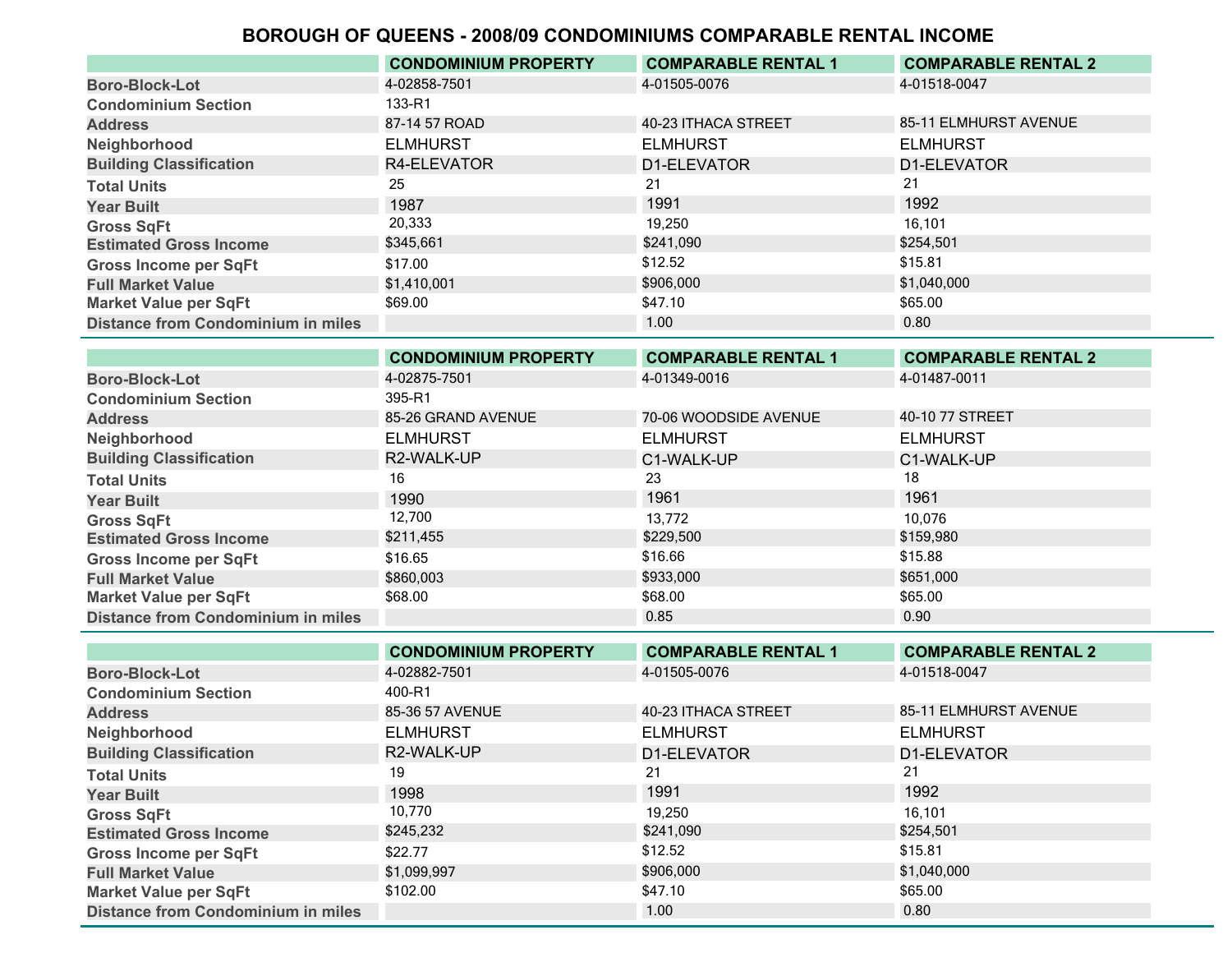|                                           | <b>CONDOMINIUM PROPERTY</b> | <b>COMPARABLE RENTAL 1</b> | <b>COMPARABLE RENTAL 2</b> |
|-------------------------------------------|-----------------------------|----------------------------|----------------------------|
| <b>Boro-Block-Lot</b>                     | 4-02882-7502                | 4-01505-0076               | 4-01518-0047               |
| <b>Condominium Section</b>                | 425-R1                      |                            |                            |
| <b>Address</b>                            | 85-24 57 AVENUE             | 40-23 ITHACA STREET        | 85-11 ELMHURST AVENUE      |
| Neighborhood                              | <b>ELMHURST</b>             | <b>ELMHURST</b>            | <b>ELMHURST</b>            |
| <b>Building Classification</b>            | R2-WALK-UP                  | D1-ELEVATOR                | D1-ELEVATOR                |
| <b>Total Units</b>                        | 15                          | 21                         | 21                         |
| <b>Year Built</b>                         | 2002                        | 1991                       | 1992                       |
| <b>Gross SqFt</b>                         | 12,234                      | 19.250                     | 16,101                     |
| <b>Estimated Gross Income</b>             | \$221,557                   | \$241,090                  | \$254,501                  |
| <b>Gross Income per SqFt</b>              | \$18.11                     | \$12.52                    | \$15.81                    |
| <b>Full Market Value</b>                  | \$901,001                   | \$906,000                  | \$1,040,000                |
| <b>Market Value per SqFt</b>              | \$74.00                     | \$47.10                    | \$65.00                    |
| <b>Distance from Condominium in miles</b> |                             | 1.00 <sub>1</sub>          | 0.80                       |

|                                           | <b>CONDOMINIUM PROPERTY</b> | <b>COMPARABLE RENTAL 1</b> | <b>COMPARABLE RENTAL 2</b> |
|-------------------------------------------|-----------------------------|----------------------------|----------------------------|
| <b>Boro-Block-Lot</b>                     | 4-03029-7501                | 4-05005-0045               | 4-05293-0045               |
| <b>Condominium Section</b>                | $102 - R1$                  |                            |                            |
| <b>Address</b>                            | 71-09 JUNIPER VALLEY ROAD   | 35-20 149 STREET           | 166-15 DEPOT ROAD          |
| Neighborhood                              | MIDDLE VILLAGE              | <b>FLUSHING-NORTH</b>      | <b>FLUSHING-NORTH</b>      |
| <b>Building Classification</b>            | R2-WALK-UP                  | C1-WALK-UP                 | C1-WALK-UP                 |
| <b>Total Units</b>                        | 12                          | 16                         | 16                         |
| <b>Year Built</b>                         | 1985                        | 1975                       | 1975                       |
| <b>Gross SqFt</b>                         | 13,338                      | 12.120                     | 13.549                     |
| <b>Estimated Gross Income</b>             | \$154,720                   | \$144,450                  | \$143,700                  |
| <b>Gross Income per SqFt</b>              | \$11.60                     | \$11.92                    | \$10.61                    |
| <b>Full Market Value</b>                  | \$545.000                   | \$509,000                  | \$486,000                  |
| <b>Market Value per SqFt</b>              | \$40.90                     | \$42.00                    | \$35.90                    |
| <b>Distance from Condominium in miles</b> |                             | 4.90                       | 5.50                       |

|                                           | <b>CONDOMINIUM PROPERTY</b> | <b>COMPARABLE RENTAL 1</b> | <b>COMPARABLE RENTAL 2</b> |
|-------------------------------------------|-----------------------------|----------------------------|----------------------------|
| <b>Boro-Block-Lot</b>                     | 4-03055-7501                | 4-00619-0033               | 4-01606-0052               |
| <b>Condominium Section</b>                | 142-R1                      |                            |                            |
| <b>Address</b>                            | 66-57 71 STREET             | 31-20 28 ROAD              | 40-37 97 STREET            |
| Neighborhood                              | MIDDLE VILLAGE              | <b>ASTORIA</b>             | <b>CORONA</b>              |
| <b>Building Classification</b>            | R2-WALK-UP                  | C1-WALK-UP                 | C1-WALK-UP                 |
| <b>Total Units</b>                        | 12.                         | 12                         | 16                         |
| <b>Year Built</b>                         | 1985                        | 1987                       | 1990                       |
| <b>Gross SqFt</b>                         | 11,160                      | 9,053                      | 12.304                     |
| <b>Estimated Gross Income</b>             | \$156,128                   | \$133,500                  | \$159,599                  |
| <b>Gross Income per SqFt</b>              | \$13.99                     | \$14.75                    | \$12.97                    |
| <b>Full Market Value</b>                  | \$618,998                   | \$529,000                  | \$600,000                  |
| <b>Market Value per SqFt</b>              | \$55.00                     | \$58.00                    | \$48.80                    |
| <b>Distance from Condominium in miles</b> |                             | 4.20                       | 2.60                       |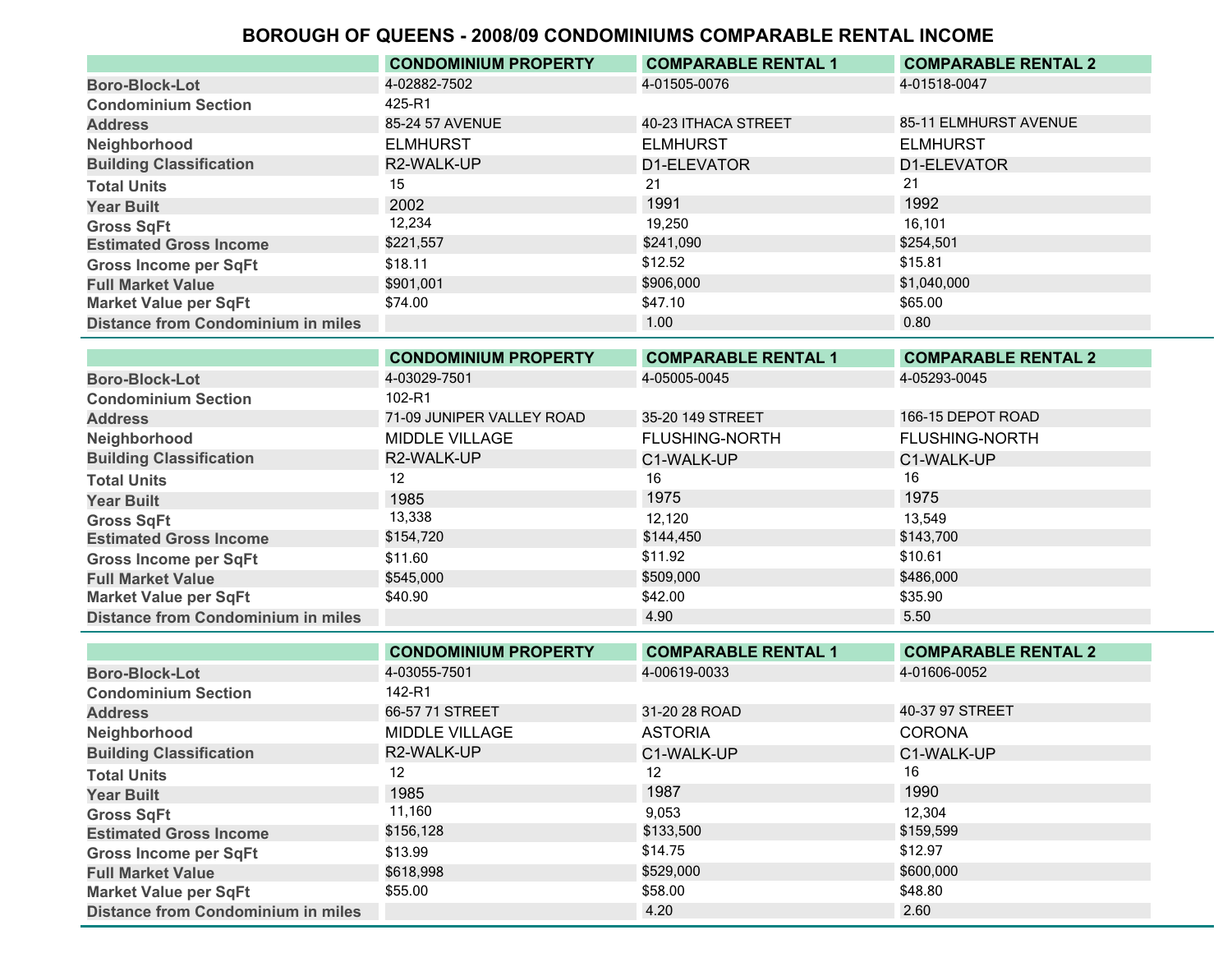|                                           | <b>CONDOMINIUM PROPERTY</b> | <b>COMPARABLE RENTAL 1</b> | <b>COMPARABLE RENTAL 2</b> |
|-------------------------------------------|-----------------------------|----------------------------|----------------------------|
| <b>Boro-Block-Lot</b>                     | 4-03055-7502                | 4-06241-0020               | 4-09231-0013               |
| <b>Condominium Section</b>                | 169-R1                      |                            |                            |
| <b>Address</b>                            | 71-57 METROPOLITAN AVENUE   | 39-06 CORPORAL STONE STRE  | 119-40 METROPOLITAN AVENU  |
| Neighborhood                              | MIDDLE VILLAGE              | <b>BAYSIDE</b>             | <b>KEW GARDENS</b>         |
| <b>Building Classification</b>            | R2-WALK-UP                  | C9-WALK-UP                 | C7-WALK-UP                 |
| <b>Total Units</b>                        | 49                          | 30                         | 39                         |
| <b>Year Built</b>                         | 1987                        | 1968.                      | 1987                       |
| <b>Gross SqFt</b>                         | 50,670                      | 28.648                     | 67.282                     |
| <b>Estimated Gross Income</b>             | \$511,767                   | \$289,997                  | \$649,204                  |
| <b>Gross Income per SqFt</b>              | \$10.10                     | \$10.12                    | \$9.65                     |
| <b>Full Market Value</b>                  | \$1,730,004                 | \$980,000                  | \$2,190,000                |
| <b>Market Value per SqFt</b>              | \$34.10                     | \$34.20                    | \$32.50                    |
| <b>Distance from Condominium in miles</b> |                             | 6.90                       | 2.80                       |
|                                           |                             |                            |                            |

|                                           | <b>CONDOMINIUM PROPERTY</b> | <b>COMPARABLE RENTAL 1</b> | <b>COMPARABLE RENTAL 2</b> |
|-------------------------------------------|-----------------------------|----------------------------|----------------------------|
| <b>Boro-Block-Lot</b>                     | 4-03057-7501                | 4-03014-0032               | 4-09260-0011               |
| <b>Condominium Section</b>                | 204-R1                      |                            |                            |
| <b>Address</b>                            | 72-29 METROPOLITAN AVENUE   | 84-31 FLEET COURT          | 85-18 118 STREET           |
| Neighborhood                              | MIDDLE VILLAGE              | MIDDLE VILLAGE             | <b>KEW GARDENS</b>         |
| <b>Building Classification</b>            | R4-ELEVATOR                 | C9-WALK-UP                 | D1-ELEVATOR                |
| <b>Total Units</b>                        | 28                          | 69                         | 48                         |
| <b>Year Built</b>                         | 1987                        | 1949                       | 1959                       |
| <b>Gross SqFt</b>                         | 31,080                      | 29,988                     | 37.772                     |
| <b>Estimated Gross Income</b>             | \$553,224                   | \$529,566                  | \$528,827                  |
| <b>Gross Income per SqFt</b>              | \$17.80                     | \$17.66                    | \$14.00                    |
| <b>Full Market Value</b>                  | \$2,250,007                 | \$2,150,000                | \$2,100,000                |
| <b>Market Value per SqFt</b>              | \$72.00                     | \$72.00                    | \$56.00                    |
| <b>Distance from Condominium in miles</b> |                             | 0.90                       | 2.65                       |

|                                           | <b>CONDOMINIUM PROPERTY</b> | <b>COMPARABLE RENTAL 1</b> | <b>COMPARABLE RENTAL 2</b> |
|-------------------------------------------|-----------------------------|----------------------------|----------------------------|
| <b>Boro-Block-Lot</b>                     | 4-03068-7501                | 4-02886-0019               | 4-01764-0017               |
| <b>Condominium Section</b>                | 163-R1                      |                            |                            |
| <b>Address</b>                            | 66-70 79 STREET             | 60-16 86 STREET            | 98-15 ROOSEVELT AVENUE     |
| Neighborhood                              | <b>MIDDLE VILLAGE</b>       | <b>MIDDLE VILLAGE</b>      | <b>CORONA</b>              |
| <b>Building Classification</b>            | R2-WALK-UP                  | C7-WALK-UP                 | C7-WALK-UP                 |
| <b>Total Units</b>                        | 18                          | 12                         | 12                         |
| <b>Year Built</b>                         | 1987                        | 1982                       | 1988                       |
| <b>Gross SqFt</b>                         | 18,696                      | 7,331                      | 12,300                     |
| <b>Estimated Gross Income</b>             | \$424,399                   | \$124,727                  | \$232,327                  |
| <b>Gross Income per SqFt</b>              | \$22.70                     | \$17.01                    | \$18.89                    |
| <b>Full Market Value</b>                  | \$1,900,000                 | \$507,000                  | \$945,000                  |
| <b>Market Value per SqFt</b>              | \$102.00                    | \$69.00                    | \$77.00                    |
| <b>Distance from Condominium in miles</b> |                             | 1.10                       | 2.50                       |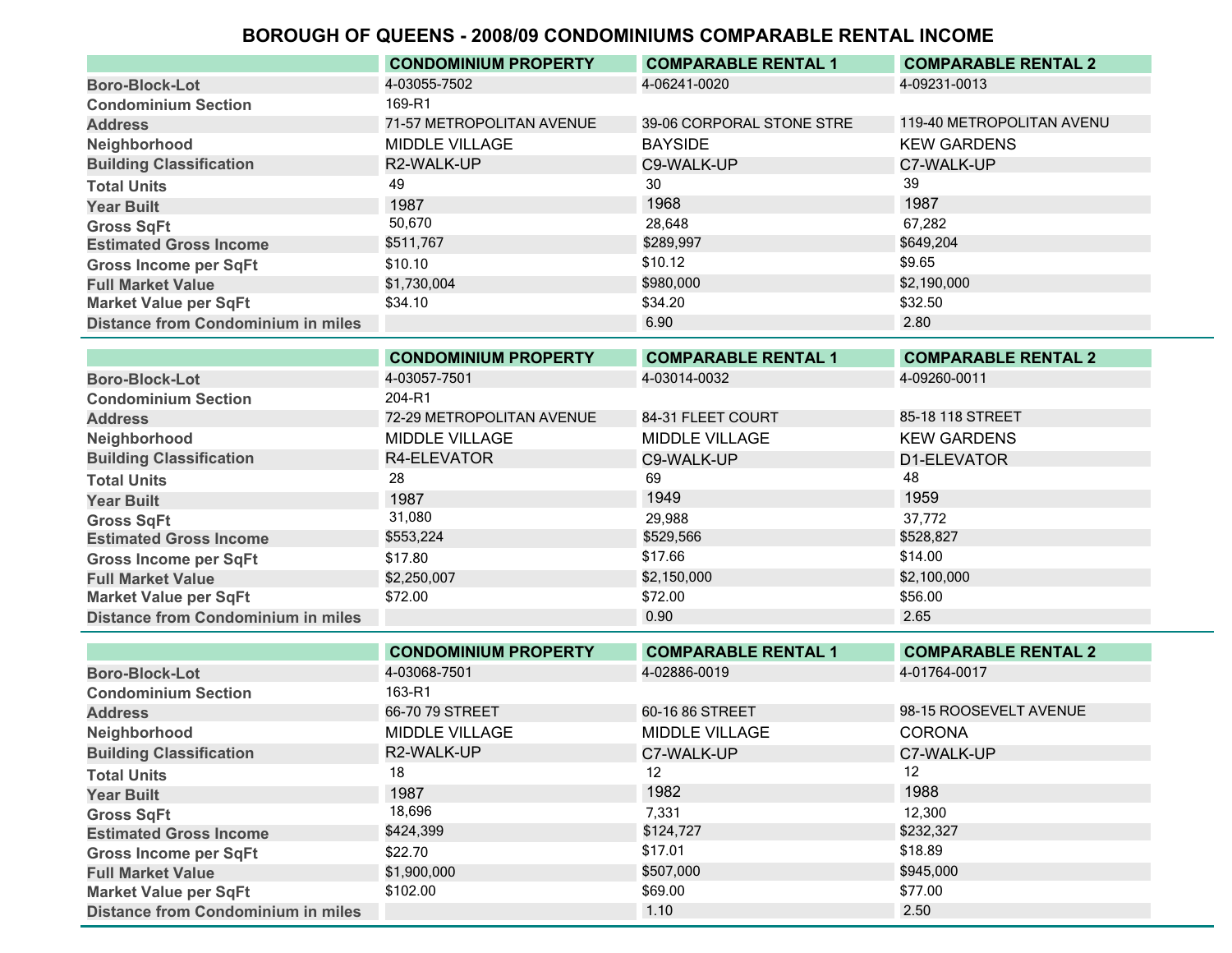|                                           | <b>CONDOMINIUM PROPERTY</b> | <b>COMPARABLE RENTAL 1</b> | <b>COMPARABLE RENTAL 2</b> |
|-------------------------------------------|-----------------------------|----------------------------|----------------------------|
| <b>Boro-Block-Lot</b>                     | 4-03081-7501                | 4-03106-0020               |                            |
| <b>Condominium Section</b>                | 404-R1                      |                            |                            |
| <b>Address</b>                            | 63-47 BOOTH STREET          | 62-05 WOODHAVEN BOULEVARD  |                            |
| Neighborhood                              | <b>REGO PARK</b>            | <b>REGO PARK</b>           |                            |
| <b>Building Classification</b>            | R4-ELEVATOR                 | C7-WALK-UP                 |                            |
| <b>Total Units</b>                        | 21                          | 50                         |                            |
| <b>Year Built</b>                         | 2001                        | 1949                       |                            |
| <b>Gross SqFt</b>                         | 40,000                      | 37.328                     |                            |
| <b>Estimated Gross Income</b>             | \$788,000                   | \$653,967                  |                            |
| <b>Gross Income per SqFt</b>              | \$19.70                     | \$17.52                    |                            |
| <b>Full Market Value</b>                  | \$3,520,004                 | \$2,660,000                |                            |
| <b>Market Value per SqFt</b>              | \$88.00                     | \$71.00                    |                            |
| <b>Distance from Condominium in miles</b> |                             | 0.35                       |                            |

|                                           | <b>CONDOMINIUM PROPERTY</b> | <b>COMPARABLE RENTAL 1</b> | <b>COMPARABLE RENTAL 2</b> |
|-------------------------------------------|-----------------------------|----------------------------|----------------------------|
| <b>Boro-Block-Lot</b>                     | 4-03096-7501                | 4-03322-0111               | 4-03322-0119               |
| <b>Condominium Section</b>                | 137-R1                      |                            |                            |
| <b>Address</b>                            | 63-80 WETHEROLE STREET      | 83-14 LEFFERTS BOULEVARD   | 83-34 LEFFERTS BOULEVARD   |
| Neighborhood                              | <b>REGO PARK</b>            | <b>KEW GARDENS</b>         | <b>KEW GARDENS</b>         |
| <b>Building Classification</b>            | R4-ELEVATOR                 | D1-ELEVATOR                | D1-ELEVATOR                |
| <b>Total Units</b>                        | 42                          | 37                         | 37                         |
| <b>Year Built</b>                         | 1960                        | 1964                       | 1964                       |
| <b>Gross SqFt</b>                         | 26,118                      | 21,600                     | 25,935                     |
| <b>Estimated Gross Income</b>             | \$428,335                   | \$362,965                  | \$419,426                  |
| <b>Gross Income per SqFt</b>              | \$16.40                     | \$16.80                    | \$16.17                    |
| <b>Full Market Value</b>                  | \$1,740,001                 | \$1,480,000                | \$1,710,000                |
| <b>Market Value per SqFt</b>              | \$67.00                     | \$69.00                    | \$66.00                    |
| <b>Distance from Condominium in miles</b> |                             | 2.15                       | 2.15                       |

|                                           | <b>CONDOMINIUM PROPERTY</b> | <b>COMPARABLE RENTAL 1</b> | <b>COMPARABLE RENTAL 2</b> |
|-------------------------------------------|-----------------------------|----------------------------|----------------------------|
| <b>Boro-Block-Lot</b>                     | 4-03097-7503                | 4-03087-0021               | 4-03117-0017               |
| <b>Condominium Section</b>                | 236-R1                      |                            |                            |
| <b>Address</b>                            | 64-49 WETHEROLE STREET      | 65-62 SAUNDERS STREET      | 89-10 63 DRIVE             |
| Neighborhood                              | <b>REGO PARK</b>            | <b>REGO PARK</b>           | <b>REGO PARK</b>           |
| <b>Building Classification</b>            | R4-ELEVATOR                 | D3-ELEVATOR                | D1-ELEVATOR                |
| <b>Total Units</b>                        | 56                          | 38                         | 36                         |
| <b>Year Built</b>                         | 1961                        | 1954                       | 1957                       |
| <b>Gross SqFt</b>                         | 39,840                      | 26.400                     | 23.100                     |
| <b>Estimated Gross Income</b>             | \$541,824                   | \$357,764                  | \$314,559                  |
| <b>Gross Income per SqFt</b>              | \$13.60                     | \$13.55                    | \$13.62                    |
| <b>Full Market Value</b>                  | \$2,149,999                 | \$1,340,000                | \$1,180,000                |
| <b>Market Value per SqFt</b>              | \$54.00                     | \$51.00                    | \$51.00                    |
| <b>Distance from Condominium in miles</b> |                             | 0.15                       | 0.30                       |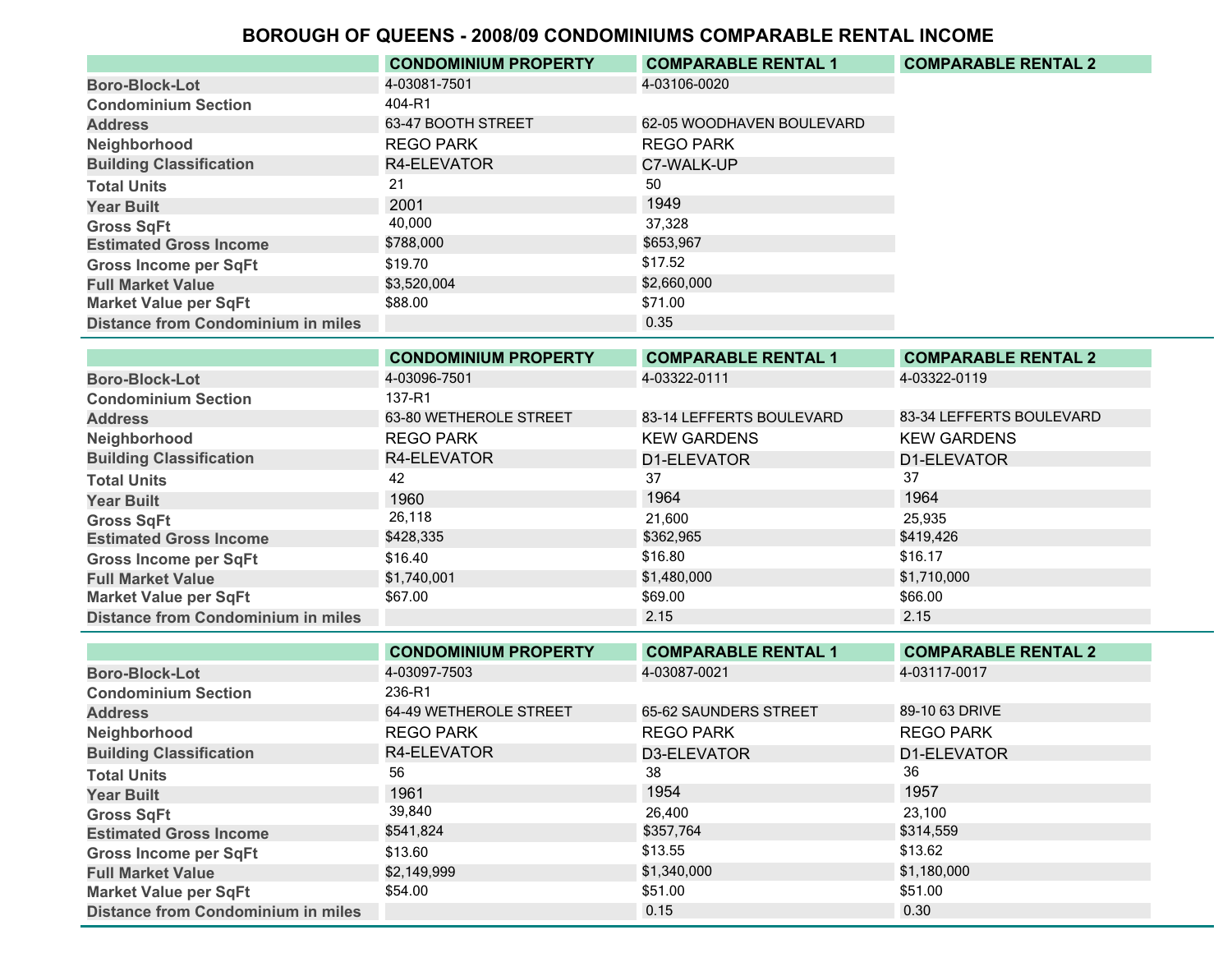|                                           | <b>CONDOMINIUM PROPERTY</b> | <b>COMPARABLE RENTAL 1</b> | <b>COMPARABLE RENTAL 2</b> |
|-------------------------------------------|-----------------------------|----------------------------|----------------------------|
| <b>Boro-Block-Lot</b>                     | 4-03097-7505                | 4-03078-0110               | 4-03086-0002               |
| <b>Condominium Section</b>                | 337-R1                      |                            |                            |
| <b>Address</b>                            | 65-20 BOOTH STREET          | 93-54 QUEENS BOULEVARD     | 65-41 SAUNDERS STREET      |
| Neighborhood                              | <b>REGO PARK</b>            | <b>REGO PARK</b>           | <b>REGO PARK</b>           |
| <b>Building Classification</b>            | R4-ELEVATOR                 | D7-ELEVATOR                | D1-ELEVATOR                |
| <b>Total Units</b>                        | 67                          | 65                         | 61                         |
| <b>Year Built</b>                         | 1941                        | 1939                       | 1940                       |
| <b>Gross SqFt</b>                         | 63,693                      | 64,935                     | 60,000                     |
| <b>Estimated Gross Income</b>             | \$856,671                   | \$846,044                  | \$778,637                  |
| <b>Gross Income per SqFt</b>              | \$13.45                     | \$13.03                    | \$12.98                    |
| <b>Full Market Value</b>                  | \$3,220,000                 | \$3,180,000                | \$2,930,000                |
| <b>Market Value per SqFt</b>              | \$51.00                     | \$49.00                    | \$48.80                    |
| <b>Distance from Condominium in miles</b> |                             | 0.40                       | 0.15                       |
|                                           | <b>AAUBAHUUUH BBABEBTV</b>  | A                          |                            |

|                                           | <b>CONDOMINIUM PROPERTY</b> | <b>COMPARABLE RENTAL 1</b> | <b>COMPARABLE RENTAL 2</b> |
|-------------------------------------------|-----------------------------|----------------------------|----------------------------|
| <b>Boro-Block-Lot</b>                     | 4-03100-7501                | 4-00161-0026               | 4-01260-0016               |
| <b>Condominium Section</b>                | 56-R1                       |                            |                            |
| <b>Address</b>                            | 65-36 WETHEROLE STREET      | 43-06 45 STREET            | 34-20 74 STREET            |
| Neighborhood                              | <b>REGO PARK</b>            | <b>SUNNYSIDE</b>           | <b>JACKSON HEIGHTS</b>     |
| <b>Building Classification</b>            | R4-ELEVATOR                 | D1-ELEVATOR                | D1-ELEVATOR                |
| <b>Total Units</b>                        | 64                          | 82                         | 65                         |
| <b>Year Built</b>                         | 1941                        | 1928                       | 1937                       |
| <b>Gross SqFt</b>                         | 66,324                      | 67,578                     | 66,138                     |
| <b>Estimated Gross Income</b>             | \$739,513                   | \$700,201                  | \$843,116                  |
| <b>Gross Income per SqFt</b>              | \$11.15                     | \$10.36                    | \$12.75                    |
| <b>Full Market Value</b>                  | \$2,610,003                 | \$2,370,000                | \$3,170,000                |
| <b>Market Value per SqFt</b>              | \$39.40                     | \$35.10                    | \$47.90                    |
| <b>Distance from Condominium in miles</b> |                             | 3.45                       | 2.55                       |

|                                           | <b>CONDOMINIUM PROPERTY</b> | <b>COMPARABLE RENTAL 1</b> | <b>COMPARABLE RENTAL 2</b> |
|-------------------------------------------|-----------------------------|----------------------------|----------------------------|
| <b>Boro-Block-Lot</b>                     | 4-03102-7501                | 4-02098-0018               | 4-05104-0027               |
| <b>Condominium Section</b>                | 262-R1                      |                            |                            |
| <b>Address</b>                            | 87 62 AVENUE                | 63-36 98 PLACE             | 132-54 POPLE AVENUE        |
| Neighborhood                              | <b>REGO PARK</b>            | <b>REGO PARK</b>           | <b>FLUSHING-NORTH</b>      |
| <b>Building Classification</b>            | R4-ELEVATOR                 | D1-ELEVATOR                | D6-ELEVATOR                |
| <b>Total Units</b>                        | 78                          | 66                         | 33                         |
| <b>Year Built</b>                         | 1988                        | 1980                       | 1990                       |
| <b>Gross SqFt</b>                         | 67,502                      | 66.962                     | 43.957                     |
| <b>Estimated Gross Income</b>             | \$1,117,158                 | \$1,003,304                | \$785,128                  |
| <b>Gross Income per SqFt</b>              | \$16.55                     | \$14.98                    | \$17.86                    |
| <b>Full Market Value</b>                  | \$4,540,007                 | \$3,980,000                | \$3,190,000                |
| <b>Market Value per SqFt</b>              | \$67.00                     | \$59.00                    | \$73.00                    |
| <b>Distance from Condominium in miles</b> |                             | 0.55                       | 2.60                       |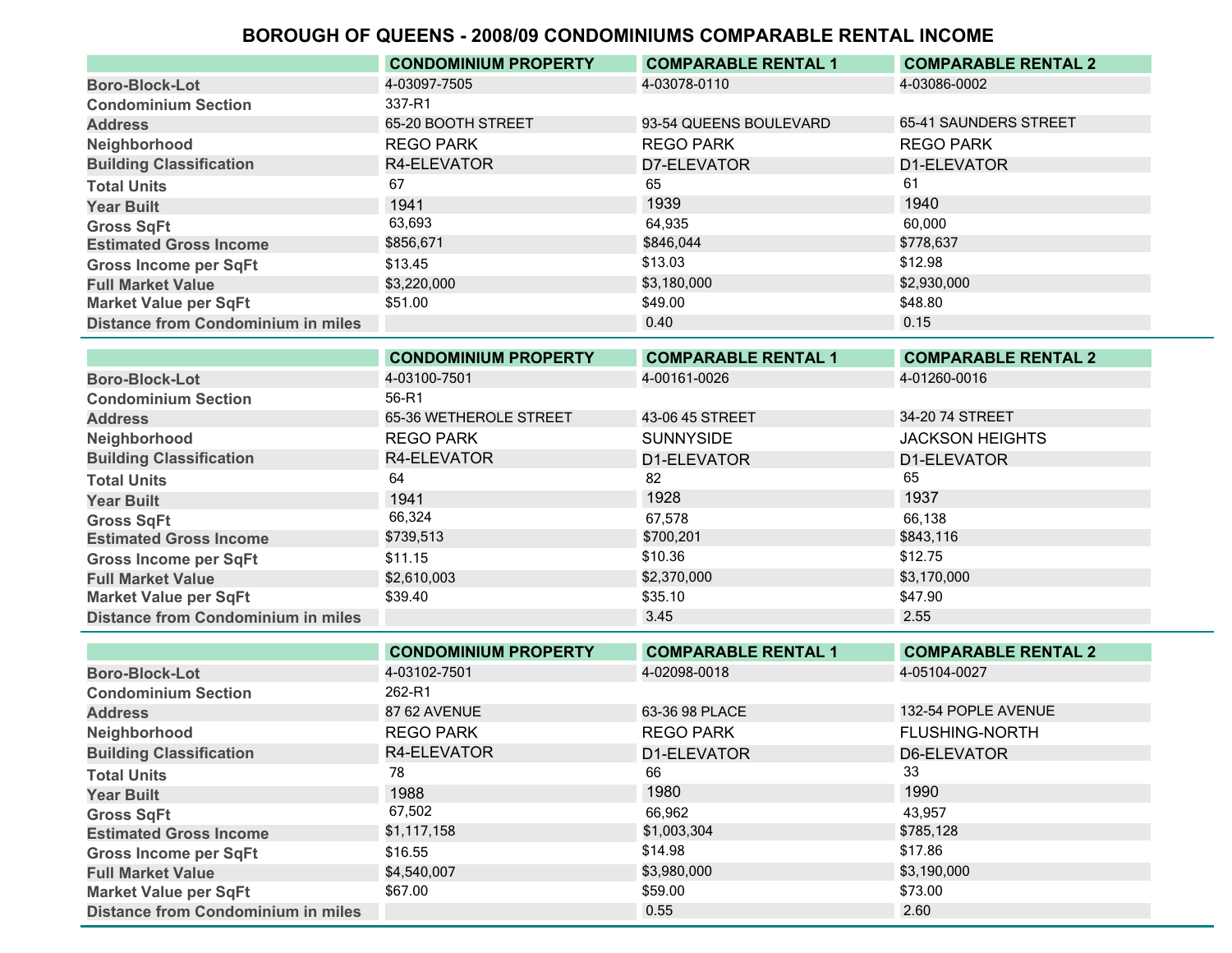|                                           | <b>CONDOMINIUM PROPERTY</b> | <b>COMPARABLE RENTAL 1</b> | <b>COMPARABLE RENTAL 2</b> |
|-------------------------------------------|-----------------------------|----------------------------|----------------------------|
| <b>Boro-Block-Lot</b>                     | 4-03115-7501                | 4-03168-0013               | 4-03085-0008               |
| <b>Condominium Section</b>                | 72-R1                       |                            |                            |
| <b>Address</b>                            | 63-85 WOODHAVEN BOULEVARD   | 98-30 67 AVENUE            | 64-20 SAUNDERS STREET      |
| Neighborhood                              | <b>REGO PARK</b>            | <b>REGO PARK</b>           | <b>REGO PARK</b>           |
| <b>Building Classification</b>            | R4-ELEVATOR                 | D1-ELEVATOR                | D1-ELEVATOR                |
| <b>Total Units</b>                        | 164                         | 128                        | 150                        |
| <b>Year Built</b>                         | 1952                        | 1954                       | 1950                       |
| <b>Gross SqFt</b>                         | 149,558                     | 132.724                    | 127.152                    |
| <b>Estimated Gross Income</b>             | \$2,243,370                 | \$1,395,945                | \$1,648,925                |
| <b>Gross Income per SqFt</b>              | \$15.00                     | \$10.52                    | \$12.97                    |
| <b>Full Market Value</b>                  | \$8,889,957                 | \$4,720,000                | \$6,200,000                |
| <b>Market Value per SqFt</b>              | \$59.00                     | \$35.60                    | \$48.80                    |
| <b>Distance from Condominium in miles</b> |                             | 0.65                       | 0.50                       |

|                                           | <b>CONDOMINIUM PROPERTY</b> | <b>COMPARABLE RENTAL 1</b> | <b>COMPARABLE RENTAL 2</b> |
|-------------------------------------------|-----------------------------|----------------------------|----------------------------|
| <b>Boro-Block-Lot</b>                     | 4-03159-7501                | 4-03080-0001               | 4-03080-0006               |
| <b>Condominium Section</b>                | 259-R1                      |                            |                            |
| <b>Address</b>                            | 98-76 QUEENS BOULEVARD      | 63-07 SAUNDERS STREET      | 95-08 QUEENS BOULEVARD     |
| Neighborhood                              | <b>REGO PARK</b>            | <b>REGO PARK</b>           | <b>REGO PARK</b>           |
| <b>Building Classification</b>            | R4-ELEVATOR                 | D1-ELEVATOR                | D1-ELEVATOR                |
| <b>Total Units</b>                        | 66                          | 60                         | 60                         |
| <b>Year Built</b>                         | 1939                        | 1939                       | 1941                       |
| <b>Gross SqFt</b>                         | 63,000                      | 62.400                     | 62.400                     |
| <b>Estimated Gross Income</b>             | \$866,250                   | \$766,236                  | \$813,323                  |
| <b>Gross Income per SqFt</b>              | \$13.75                     | \$12.28                    | \$13.03                    |
| <b>Full Market Value</b>                  | \$3,429,996                 | \$2,700,000                | \$3,060,000                |
| <b>Market Value per SqFt</b>              | \$54.00                     | \$43.30                    | \$49.00                    |
| <b>Distance from Condominium in miles</b> |                             | 0.50                       | 0.50                       |
|                                           |                             |                            |                            |

|                                           | <b>CONDOMINIUM PROPERTY</b> | <b>COMPARABLE RENTAL 1</b> | <b>COMPARABLE RENTAL 2</b> |
|-------------------------------------------|-----------------------------|----------------------------|----------------------------|
| <b>Boro-Block-Lot</b>                     | 4-03169-7501                | 4-03080-0001               | 4-03080-0006               |
| <b>Condominium Section</b>                | 356-R1                      |                            |                            |
| <b>Address</b>                            | 99-34 67 ROAD               | 63-07 SAUNDERS STREET      | 95-08 QUEENS BOULEVARD     |
| Neighborhood                              | <b>REGO PARK</b>            | <b>REGO PARK</b>           | <b>REGO PARK</b>           |
| <b>Building Classification</b>            | R4-ELEVATOR                 | D1-ELEVATOR                | D1-ELEVATOR                |
| <b>Total Units</b>                        | 67                          | 60                         | 60                         |
| <b>Year Built</b>                         | 1941                        | 1939                       | 1941                       |
| <b>Gross SqFt</b>                         | 63,998                      | 62.400                     | 62.400                     |
| <b>Estimated Gross Income</b>             | \$1,030,367                 | \$766,236                  | \$813,323                  |
| <b>Gross Income per SqFt</b>              | \$16.10                     | \$12.28                    | \$13.03                    |
| <b>Full Market Value</b>                  | \$4,189,989                 | \$2,700,000                | \$3,060,000                |
| <b>Market Value per SqFt</b>              | \$65.00                     | \$43.30                    | \$49.00                    |
| <b>Distance from Condominium in miles</b> |                             | 0.65                       | 0.65                       |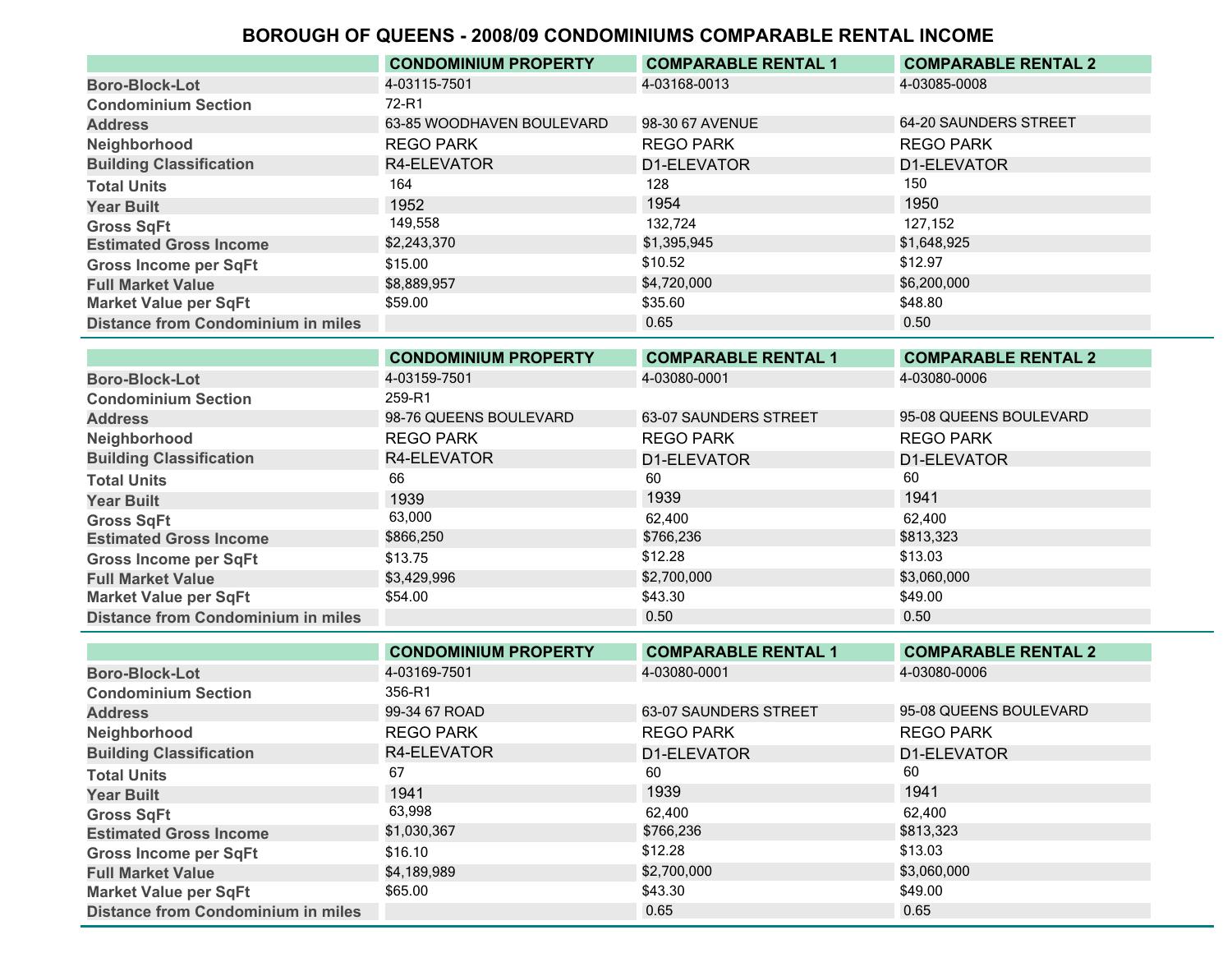|                                           | <b>CONDOMINIUM PROPERTY</b> | <b>COMPARABLE RENTAL 1</b> | <b>COMPARABLE RENTAL 2</b> |
|-------------------------------------------|-----------------------------|----------------------------|----------------------------|
| <b>Boro-Block-Lot</b>                     | 4-03171-7501                | 4-02225-0006               |                            |
| <b>Condominium Section</b>                | 68-R1                       |                            |                            |
| <b>Address</b>                            | 100-10 67 ROAD              | 109-05 QUEENS BOULEVARD    |                            |
| Neighborhood                              | <b>REGO PARK</b>            | <b>FOREST HILLS</b>        |                            |
| <b>Building Classification</b>            | R4-ELEVATOR                 | D1-ELEVATOR                |                            |
| <b>Total Units</b>                        | 64                          | 65                         |                            |
| <b>Year Built</b>                         | 1941                        | 1936                       |                            |
| <b>Gross SqFt</b>                         | 71,316                      | 72.800                     |                            |
| <b>Estimated Gross Income</b>             | \$1,009,121                 | \$972,531                  |                            |
| <b>Gross Income per SqFt</b>              | \$14.15                     | \$13.36                    |                            |
| <b>Full Market Value</b>                  | \$4,000,032                 | \$3,660,000                |                            |
| <b>Market Value per SqFt</b>              | \$56.00                     | \$50.00                    |                            |
| <b>Distance from Condominium in miles</b> |                             | 0.65                       |                            |

|                                           | <b>CONDOMINIUM PROPERTY</b> | <b>COMPARABLE RENTAL 1</b> | <b>COMPARABLE RENTAL 2</b> |
|-------------------------------------------|-----------------------------|----------------------------|----------------------------|
| <b>Boro-Block-Lot</b>                     | 4-03171-7502                | 4-03117-0017               | 4-03083-0079               |
| <b>Condominium Section</b>                | 419-R1                      |                            |                            |
| <b>Address</b>                            | 101-18 QUEENS BOULEVARD     | 89-10 63 DRIVE             | 95-11 64 ROAD              |
| Neighborhood                              | <b>REGO PARK</b>            | <b>REGO PARK</b>           | <b>REGO PARK</b>           |
| <b>Building Classification</b>            | R9-CONDOPS                  | D1-ELEVATOR                | C1-WALK-UP                 |
| <b>Total Units</b>                        | 31                          | 36                         | 32                         |
| <b>Year Built</b>                         | 1964                        | 1957                       | 1993                       |
| <b>Gross SqFt</b>                         | 26,930                      | 23,100                     | 27.907                     |
| <b>Estimated Gross Income</b>             | \$533,214                   | \$314,559                  | \$467,120                  |
| <b>Gross Income per SqFt</b>              | \$19.80                     | \$13.62                    | \$16.74                    |
| <b>Full Market Value</b>                  | \$2,380,000                 | \$1,180,000                | \$1,900,000                |
| <b>Market Value per SqFt</b>              | \$88.00                     | \$51.00                    | \$68.00                    |
| <b>Distance from Condominium in miles</b> |                             | 0.65                       | 0.55                       |

|                                           | <b>CONDOMINIUM PROPERTY</b> | <b>COMPARABLE RENTAL 1</b> | <b>COMPARABLE RENTAL 2</b> |
|-------------------------------------------|-----------------------------|----------------------------|----------------------------|
| <b>Boro-Block-Lot</b>                     | 4-03173-7501                | 4-02115-0001               | 4-02090-0026               |
| <b>Condominium Section</b>                | 330-R1                      |                            |                            |
| <b>Address</b>                            | 102-30 QUEENS BOULEVARD     | 65-09 99 STREET            | 63-60 98 STREET            |
| Neighborhood                              | <b>REGO PARK</b>            | <b>REGO PARK</b>           | <b>REGO PARK</b>           |
| <b>Building Classification</b>            | R9-CONDOPS                  | D7-ELEVATOR                | D1-ELEVATOR                |
| <b>Total Units</b>                        | 98                          | 133                        | 129                        |
| <b>Year Built</b>                         | 1991                        | 1946                       | 1951                       |
| <b>Gross SqFt</b>                         | 145,717                     | 142.260                    | 121,110                    |
| <b>Estimated Gross Income</b>             | \$2,185,755                 | \$1,392,902                | \$1,376,596                |
| <b>Gross Income per SqFt</b>              | \$15.00                     | \$9.79                     | \$11.37                    |
| <b>Full Market Value</b>                  | \$8,660,000                 | \$4,710,000                | \$4,850,000                |
| <b>Market Value per SqFt</b>              | \$59.00                     | \$33.10                    | \$40.00                    |
| <b>Distance from Condominium in miles</b> |                             | 0.35                       | 0.60                       |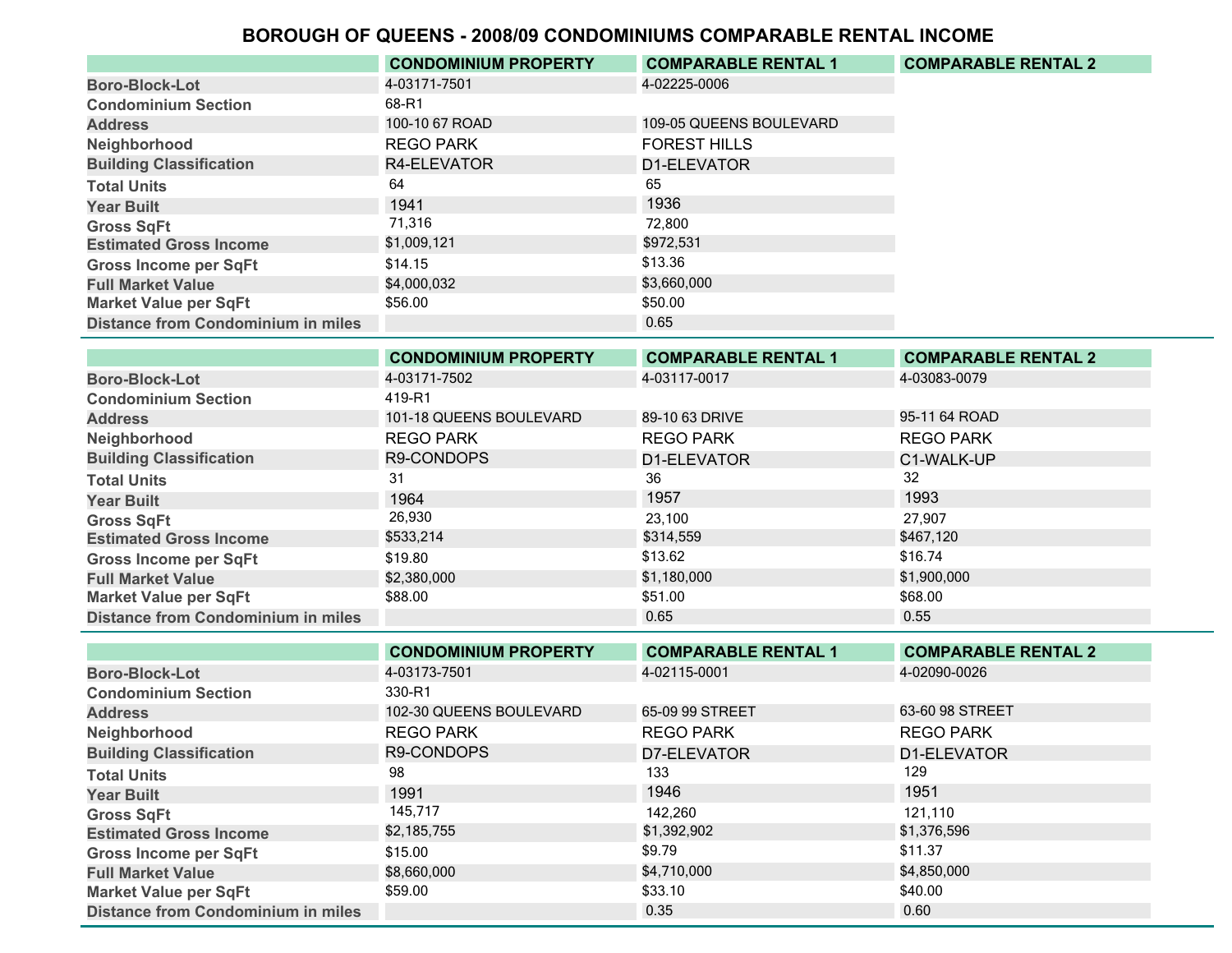|                                           | <b>CONDOMINIUM PROPERTY</b> | <b>COMPARABLE RENTAL 1</b> | <b>COMPARABLE RENTAL 2</b> |
|-------------------------------------------|-----------------------------|----------------------------|----------------------------|
| <b>Boro-Block-Lot</b>                     | 4-03239-7501                | 4-03161-0001               | 4-02138-0029               |
| <b>Condominium Section</b>                | 201-R1                      |                            |                            |
| <b>Address</b>                            | 107 QUEENS BOULEVARD        | 66-22 FLEET STREET         | 68-38 YELLOWSTONE BOULEVA  |
| Neighborhood                              | <b>FOREST HILLS</b>         | <b>FOREST HILLS</b>        | <b>FOREST HILLS</b>        |
| <b>Building Classification</b>            | R9-CONDOPS                  | D1-ELEVATOR                | D1-ELEVATOR                |
| <b>Total Units</b>                        | 162                         | 130                        | 111                        |
| <b>Year Built</b>                         | 1965                        | 1962                       | 1941                       |
| <b>Gross SqFt</b>                         | 181,853                     | 112.800                    | 132,960                    |
| <b>Estimated Gross Income</b>             | \$2,627,776                 | \$1,783,961                | \$1,868,329                |
| <b>Gross Income per SqFt</b>              | \$14.45                     | \$15.82                    | \$14.05                    |
| <b>Full Market Value</b>                  | \$10,400,000                | \$7,260,000                | \$7,410,000                |
| <b>Market Value per SqFt</b>              | \$57.00                     | \$64.00                    | \$56.00                    |
| <b>Distance from Condominium in miles</b> |                             | 0.60                       | 0.35                       |

|                                           | <b>CONDOMINIUM PROPERTY</b> | <b>COMPARABLE RENTAL 1</b> | <b>COMPARABLE RENTAL 2</b> |
|-------------------------------------------|-----------------------------|----------------------------|----------------------------|
| <b>Boro-Block-Lot</b>                     | 4-03255-7501                | 4-03255-0028               | 4-03258-0023               |
| <b>Condominium Section</b>                | 118-R1                      |                            |                            |
| <b>Address</b>                            | 72-34 AUSTIN STREET         | 71-50 AUSTIN STREET        | 72-25 AUSTIN STREET        |
| Neighborhood                              | <b>FOREST HILLS</b>         | <b>FOREST HILLS</b>        | <b>FOREST HILLS</b>        |
| <b>Building Classification</b>            | R4-ELEVATOR                 | D7-ELEVATOR                | D7-ELEVATOR                |
| <b>Total Units</b>                        | 58                          | 53                         | 50                         |
| <b>Year Built</b>                         | 1932                        | 1932                       | 1920                       |
| <b>Gross SqFt</b>                         | 38,582                      | 40.398                     | 48.000                     |
| <b>Estimated Gross Income</b>             | \$491,920                   | \$827,444                  | \$702,341                  |
| <b>Gross Income per SqFt</b>              | \$12.75                     | \$20.48                    | \$14.63                    |
| <b>Full Market Value</b>                  | \$1,849,998                 | \$3,700,000                | \$2,780,000                |
| <b>Market Value per SqFt</b>              | \$47.90                     | \$92.00                    | \$58.00                    |
| <b>Distance from Condominium in miles</b> |                             | 0.00                       | 0.10                       |

|                                           | <b>CONDOMINIUM PROPERTY</b> | <b>COMPARABLE RENTAL 1</b>  | <b>COMPARABLE RENTAL 2</b> |
|-------------------------------------------|-----------------------------|-----------------------------|----------------------------|
| <b>Boro-Block-Lot</b>                     | 4-03257-7501                | 4-03272-0001                | 4-02238-0019               |
| <b>Condominium Section</b>                | 450-R1                      |                             |                            |
| <b>Address</b>                            | 108-24 71 ROAD              | <b>150 GREENWAY TERRACE</b> | 72-72 112 STREET           |
| Neighborhood                              | <b>FOREST HILLS</b>         | <b>FOREST HILLS</b>         | <b>FOREST HILLS</b>        |
| <b>Building Classification</b>            | R4-ELEVATOR                 | D7-ELEVATOR                 | D1-ELEVATOR                |
| <b>Total Units</b>                        | 98                          | 96                          | 118                        |
| <b>Year Built</b>                         | 2004                        | 1941                        | 1939                       |
| <b>Gross SqFt</b>                         | 139,669                     | 139,142                     | 137.500                    |
| <b>Estimated Gross Income</b>             | \$1,906,482                 | \$1,945,000                 | \$1,948,077                |
| <b>Gross Income per SqFt</b>              | \$13.65                     | \$13.98                     | \$14.17                    |
| <b>Full Market Value</b>                  | \$7,559,996                 | \$7,710,000                 | \$7,720,000                |
| <b>Market Value per SqFt</b>              | \$54.00                     | \$55.00                     | \$56.00                    |
| <b>Distance from Condominium in miles</b> |                             | 0.25                        | 0.20                       |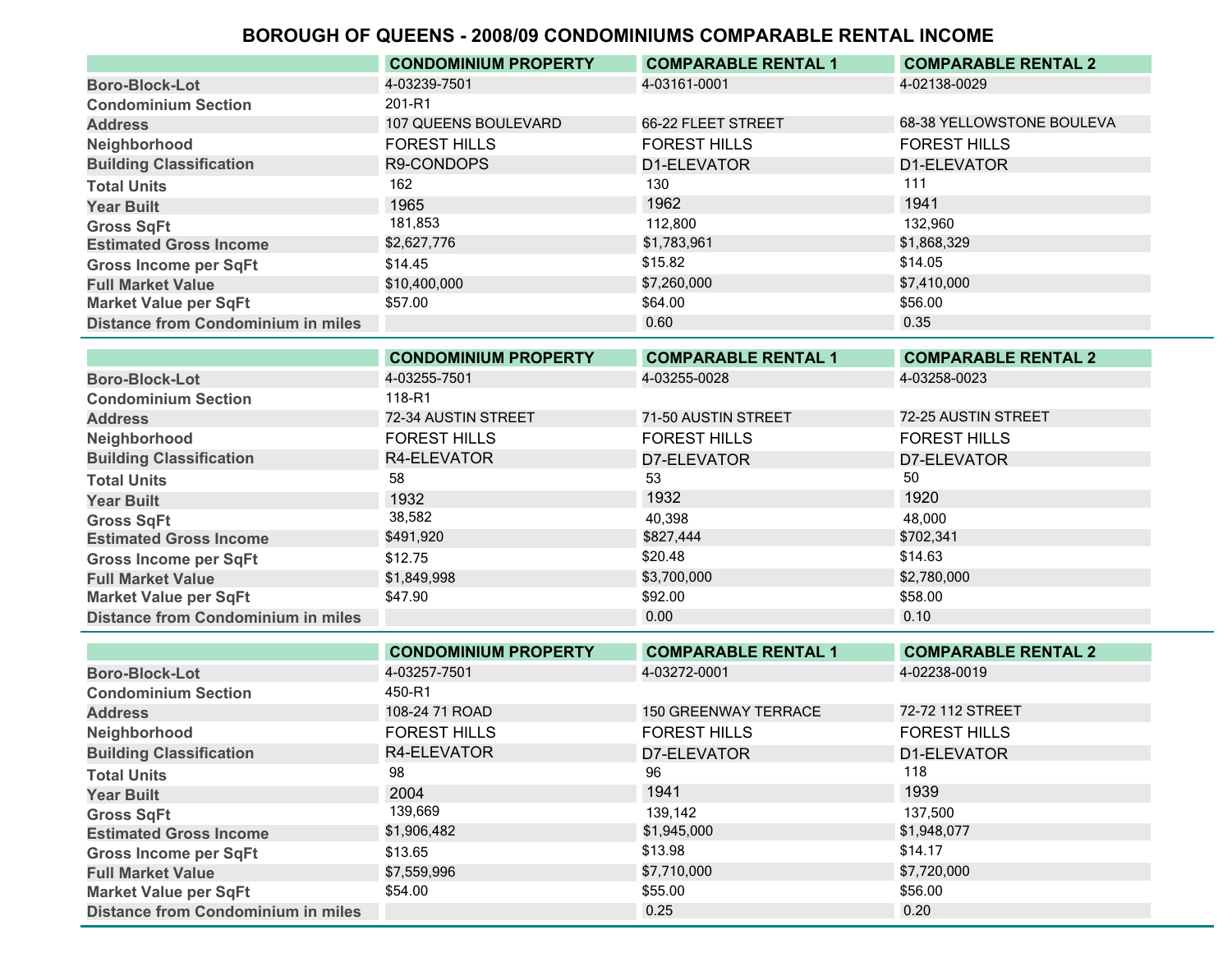|                                           | <b>CONDOMINIUM PROPERTY</b> | <b>COMPARABLE RENTAL 1</b> | <b>COMPARABLE RENTAL 2</b> |
|-------------------------------------------|-----------------------------|----------------------------|----------------------------|
| <b>Boro-Block-Lot</b>                     | 4-03292-7501                | 4-02146-0028               | 4-02225-0006               |
| <b>Condominium Section</b>                | 293-R1                      |                            |                            |
| <b>Address</b>                            | 110-31 73 ROAD              | 63-10 108 STREET           | 109-05 QUEENS BOULEVARD    |
| Neighborhood                              | <b>FOREST HILLS</b>         | <b>FOREST HILLS</b>        | <b>FOREST HILLS</b>        |
| <b>Building Classification</b>            | R9-CONDOPS                  | D1-ELEVATOR                | D1-ELEVATOR                |
| <b>Total Units</b>                        | 69                          | 76                         | 65                         |
| <b>Year Built</b>                         | 1938                        | 1955                       | 1936                       |
| <b>Gross SqFt</b>                         | 71,210                      | 77.730                     | 72,800                     |
| <b>Estimated Gross Income</b>             | \$911,488                   | \$909,521                  | \$972,531                  |
| <b>Gross Income per SqFt</b>              | \$12.80                     | \$11.70                    | \$13.36                    |
| <b>Full Market Value</b>                  | \$3,430,000                 | \$3,210,000                | \$3,660,000                |
| <b>Market Value per SqFt</b>              | \$48.20                     | \$41.30                    | \$50.00                    |
| <b>Distance from Condominium in miles</b> |                             | 1.25                       | 0.20                       |

|                                           | <b>CONDOMINIUM PROPERTY</b> | <b>COMPARABLE RENTAL 1</b> | <b>COMPARABLE RENTAL 2</b> |
|-------------------------------------------|-----------------------------|----------------------------|----------------------------|
| <b>Boro-Block-Lot</b>                     | 4-03293-7501                | 4-02122-0028               | 4-02146-0028               |
| <b>Condominium Section</b>                | 194-R1                      |                            |                            |
| <b>Address</b>                            | 110 73 ROAD                 | 102-50 62 ROAD             | 63-10 108 STREET           |
| Neighborhood                              | <b>FOREST HILLS</b>         | <b>FOREST HILLS</b>        | <b>FOREST HILLS</b>        |
| <b>Building Classification</b>            | R9-CONDOPS                  | D1-ELEVATOR                | D1-ELEVATOR                |
| <b>Total Units</b>                        | 66                          | 102                        | 76                         |
| <b>Year Built</b>                         | 1942                        | 1956                       | 1955                       |
| <b>Gross SqFt</b>                         | 93,800                      | 94,350                     | 77.730                     |
| <b>Estimated Gross Income</b>             | \$1,177,190                 | \$1,184,349                | \$909,521                  |
| <b>Gross Income per SqFt</b>              | \$12.55                     | \$12.55                    | \$11.70                    |
| <b>Full Market Value</b>                  | \$4,430,000                 | \$4,450,000                | \$3,210,000                |
| <b>Market Value per SqFt</b>              | \$47.20                     | \$47.20                    | \$41.30                    |
| <b>Distance from Condominium in miles</b> |                             | 1.45                       | 1.30                       |

|                                           | <b>CONDOMINIUM PROPERTY</b> | <b>COMPARABLE RENTAL 1</b> | <b>COMPARABLE RENTAL 2</b> |
|-------------------------------------------|-----------------------------|----------------------------|----------------------------|
| <b>Boro-Block-Lot</b>                     | 4-03321-7502                | 4-03329-0057               | 4-03335-0030               |
| <b>Condominium Section</b>                | 455-R1                      |                            |                            |
| <b>Address</b>                            | 83-75 117 STREET            | 118-65 METROPOLITAN AVENU  | 80-04 AUSTIN STREET        |
| Neighborhood                              | <b>KEW GARDENS</b>          | <b>KEW GARDENS</b>         | <b>KEW GARDENS</b>         |
| <b>Building Classification</b>            | R4-ELEVATOR                 | D1-ELEVATOR                | C1-WALK-UP                 |
| <b>Total Units</b>                        | 39                          | 55                         | 48                         |
| <b>Year Built</b>                         | 2004                        | 1927                       | 1930                       |
| <b>Gross SqFt</b>                         | 42,795                      | 34.500                     | 35.790                     |
| <b>Estimated Gross Income</b>             | \$476,882                   | \$470,082                  | \$474,642                  |
| <b>Gross Income per SqFt</b>              | \$11.14                     | \$13.63                    | \$13.26                    |
| <b>Full Market Value</b>                  | \$1,679,997                 | \$1,860,000                | \$1,780,000                |
| <b>Market Value per SqFt</b>              | \$39.30                     | \$54.00                    | \$49.70                    |
| <b>Distance from Condominium in miles</b> |                             | 0.20                       | 0.50                       |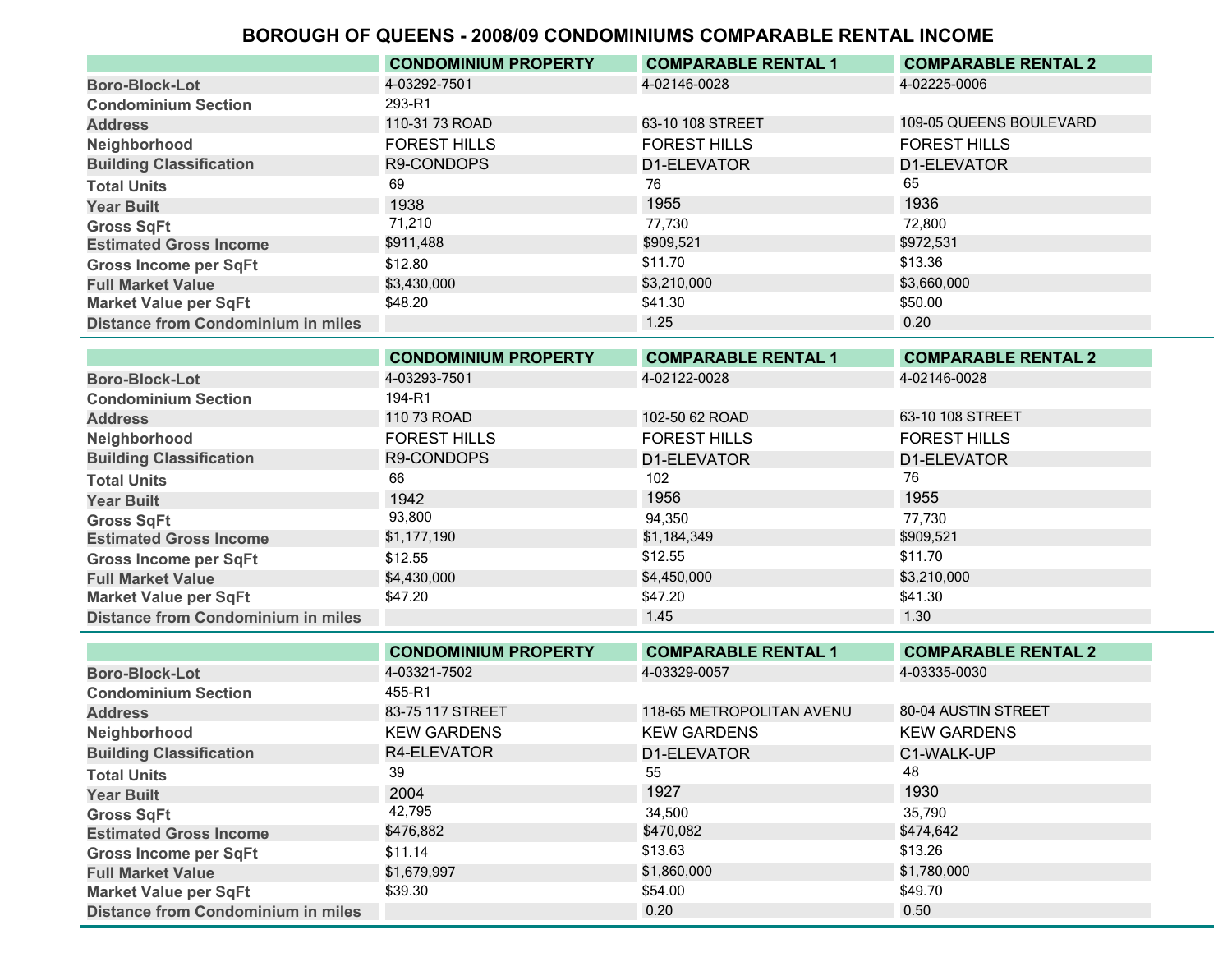|                                           | <b>CONDOMINIUM PROPERTY</b> | <b>COMPARABLE RENTAL 1</b> | <b>COMPARABLE RENTAL 2</b> |
|-------------------------------------------|-----------------------------|----------------------------|----------------------------|
| <b>Boro-Block-Lot</b>                     | 4-03321-7503                | 4-03329-0057               | 4-03335-0030               |
| <b>Condominium Section</b>                | 435-R1                      |                            |                            |
| <b>Address</b>                            | 83-71 116 STREET            | 118-65 METROPOLITAN AVENU  | 80-04 AUSTIN STREET        |
| Neighborhood                              | <b>KEW GARDENS</b>          | <b>KEW GARDENS</b>         | <b>KEW GARDENS</b>         |
| <b>Building Classification</b>            | R4-ELEVATOR                 | D1-ELEVATOR                | C1-WALK-UP                 |
| <b>Total Units</b>                        | 30                          | 55                         | 48                         |
| <b>Year Built</b>                         | 2001                        | 1927                       | 1930                       |
| <b>Gross SqFt</b>                         | 38,000                      | 34,500                     | 35.790                     |
| <b>Estimated Gross Income</b>             | \$912,000                   | \$470.082                  | \$474,642                  |
| <b>Gross Income per SqFt</b>              | \$24.00                     | \$13.63                    | \$13.26                    |
| <b>Full Market Value</b>                  | \$4,080,003                 | \$1,860,000                | \$1,780,000                |
| <b>Market Value per SqFt</b>              | \$107.00                    | \$54.00                    | \$49.70                    |
| <b>Distance from Condominium in miles</b> |                             | 0.20                       | 0.55                       |

|                                           | <b>CONDOMINIUM PROPERTY</b> | <b>COMPARABLE RENTAL 1</b> | <b>COMPARABLE RENTAL 2</b> |
|-------------------------------------------|-----------------------------|----------------------------|----------------------------|
| <b>Boro-Block-Lot</b>                     | 4-03321-7504                | 4-00531-0060               | 4-00573-0046               |
| <b>Condominium Section</b>                | 461-R1                      |                            |                            |
| <b>Address</b>                            | 116-24 GROSVENOR LANE       | 31-64 21 STREET            | 27-10 ASTORIA BOULEVARD    |
| Neighborhood                              | <b>KEW GARDENS</b>          | <b>ASTORIA</b>             | <b>ASTORIA</b>             |
| <b>Building Classification</b>            | R4-ELEVATOR                 | D1-ELEVATOR                | D7-ELEVATOR                |
| <b>Total Units</b>                        | 59                          | 52                         | 27                         |
| <b>Year Built</b>                         | 2005                        | 2002                       | 2004                       |
| <b>Gross SqFt</b>                         | 52,033                      | 46,333                     | 25.920                     |
| <b>Estimated Gross Income</b>             | \$1,404,891                 | \$852,831                  | \$515,860                  |
| <b>Gross Income per SqFt</b>              | \$27.00                     | \$18.41                    | \$19.90                    |
| <b>Full Market Value</b>                  | \$6,809,996                 | \$3,470,000                | \$2,310,000                |
| <b>Market Value per SqFt</b>              | \$131.00                    | \$75.00                    | \$89.00                    |
| <b>Distance from Condominium in miles</b> |                             | 6.60                       | 6.40                       |

|                                           | <b>CONDOMINIUM PROPERTY</b> | <b>COMPARABLE RENTAL 1</b> | <b>COMPARABLE RENTAL 2</b> |
|-------------------------------------------|-----------------------------|----------------------------|----------------------------|
| <b>Boro-Block-Lot</b>                     | 4-03322-7501                | 4-03329-0057               | 4-03335-0030               |
| <b>Condominium Section</b>                | 410-R1                      |                            |                            |
| <b>Address</b>                            | 118-82 METROPOLITAN AVENU   | 118-65 METROPOLITAN AVENU  | 80-04 AUSTIN STREET        |
| Neighborhood                              | <b>KEW GARDENS</b>          | <b>KEW GARDENS</b>         | <b>KEW GARDENS</b>         |
| <b>Building Classification</b>            | R4-ELEVATOR                 | D1-ELEVATOR                | C1-WALK-UP                 |
| <b>Total Units</b>                        | 41                          | 55                         | 48                         |
| <b>Year Built</b>                         | 2002                        | 1927                       | 1930                       |
| <b>Gross SqFt</b>                         | 36,585                      | 34,500                     | 35.790                     |
| <b>Estimated Gross Income</b>             | \$768,285                   | \$470,082                  | \$474,642                  |
| <b>Gross Income per SqFt</b>              | \$21.00                     | \$13.63                    | \$13.26                    |
| <b>Full Market Value</b>                  | \$3,430,005                 | \$1,860,000                | \$1,780,000                |
| <b>Market Value per SqFt</b>              | \$94.00                     | \$54.00                    | \$49.70                    |
| <b>Distance from Condominium in miles</b> |                             | 0.10                       | 0.45                       |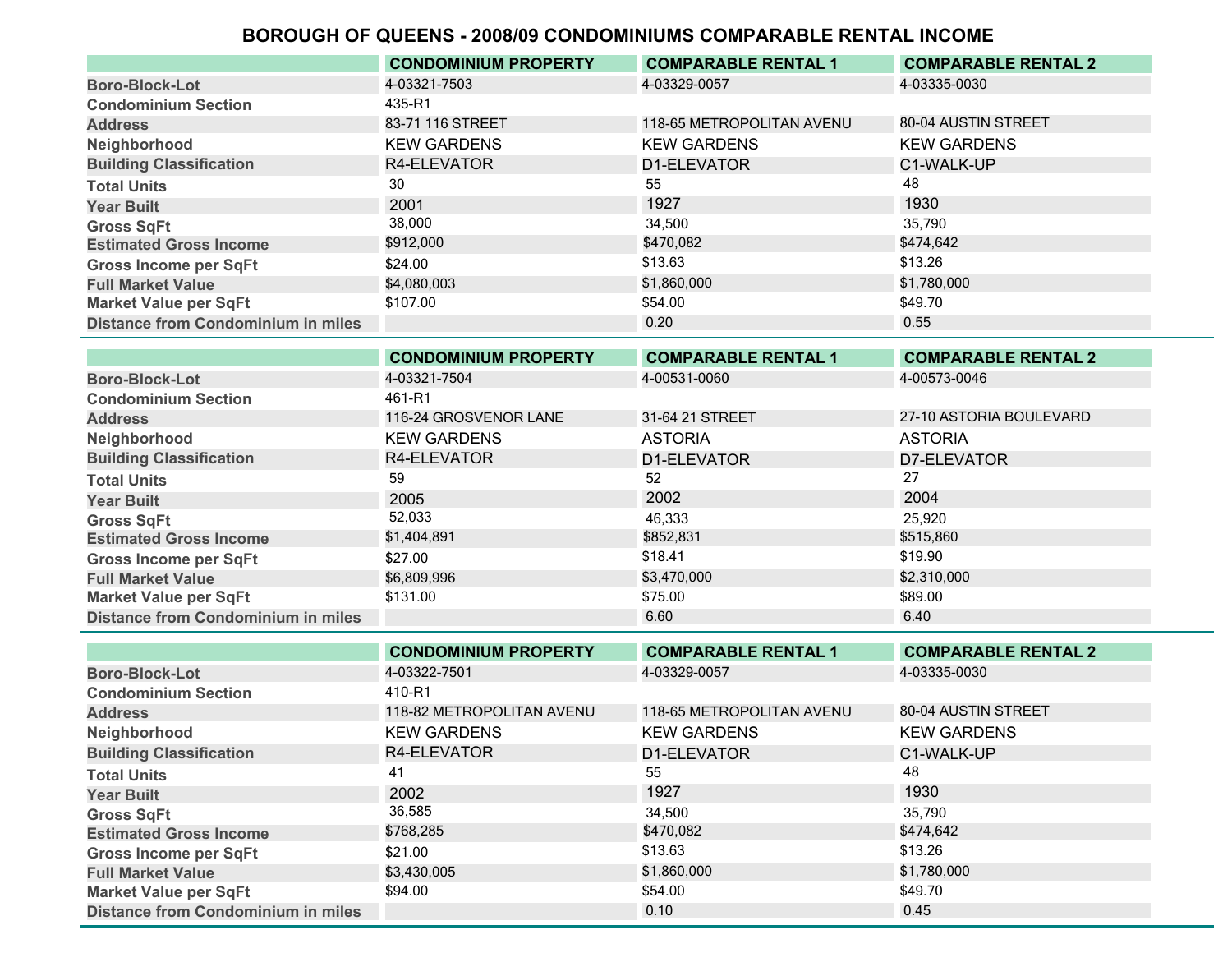|                                    | <b>CONDOMINIUM PROPERTY</b> | <b>COMPARABLE RENTAL 1</b> | <b>COMPARABLE RENTAL 2</b> |
|------------------------------------|-----------------------------|----------------------------|----------------------------|
| <b>Boro-Block-Lot</b>              | 4-03340-7501                | 4-02222-0001               | 4-02225-0006               |
| <b>Condominium Section</b>         | 63-R1                       |                            |                            |
| <b>Address</b>                     | 111-14 76 AVENUE            | 70-11 108 STREET           | 109-05 QUEENS BOULEVARD    |
| Neighborhood                       | <b>FOREST HILLS</b>         | <b>FOREST HILLS</b>        | <b>FOREST HILLS</b>        |
| <b>Building Classification</b>     | R4-ELEVATOR                 | D1-ELEVATOR                | D1-ELEVATOR                |
| <b>Total Units</b>                 | 95                          | 78                         | 65                         |
| <b>Year Built</b>                  | 1938                        | 1939                       | 1936                       |
| <b>Gross SqFt</b>                  | 84,954                      | 73.020                     | 72.800                     |
| <b>Estimated Gross Income</b>      | \$1,146,879                 | \$1,205,642                | \$972,531                  |
| <b>Gross Income per SqFt</b>       | \$13.50                     | \$16.51                    | \$13.36                    |
| <b>Full Market Value</b>           | \$4,310,000                 | \$4,900,000                | \$3,660,000                |
| <b>Market Value per SqFt</b>       | \$51.00                     | \$67.00                    | \$50.00                    |
| Distance from Condominium in miles |                             | 0.55                       | 0.45                       |

|                                           | <b>CONDOMINIUM PROPERTY</b> | <b>COMPARABLE RENTAL 1</b> | <b>COMPARABLE RENTAL 2</b> |
|-------------------------------------------|-----------------------------|----------------------------|----------------------------|
| <b>Boro-Block-Lot</b>                     | 4-03342-7501                | 4-02236-0027               | 4-03255-0033               |
| <b>Condominium Section</b>                | 289-R1                      |                            |                            |
| <b>Address</b>                            | 111-56 76 DRIVE             | 110-48 72 AVENUE           | 71-58 AUSTIN STREET        |
| Neighborhood                              | <b>FOREST HILLS</b>         | <b>FOREST HILLS</b>        | <b>FOREST HILLS</b>        |
| <b>Building Classification</b>            | R4-ELEVATOR                 | D1-ELEVATOR                | C7-WALK-UP                 |
| <b>Total Units</b>                        | 39                          | 48                         | 36                         |
| <b>Year Built</b>                         | 1939                        | 1967                       | 1937                       |
| <b>Gross SqFt</b>                         | 31,511                      | 36,436                     | 25,550                     |
| <b>Estimated Gross Income</b>             | \$430,125                   | \$605,695                  | \$591.135                  |
| <b>Gross Income per SqFt</b>              | \$13.65                     | \$16.62                    | \$23.14                    |
| <b>Full Market Value</b>                  | \$1,710,002                 | \$2,460,000                | \$2,640,000                |
| <b>Market Value per SqFt</b>              | \$54.00                     | \$68.00                    | \$103.00                   |
| <b>Distance from Condominium in miles</b> |                             | 0.45                       | 0.50                       |

|                                           | <b>CONDOMINIUM PROPERTY</b>  | <b>COMPARABLE RENTAL 1</b> | <b>COMPARABLE RENTAL 2</b> |
|-------------------------------------------|------------------------------|----------------------------|----------------------------|
| <b>Boro-Block-Lot</b>                     | 4-03347-7501                 | 4-03341-0008               | 4-02214-0040               |
| <b>Condominium Section</b>                | 193-R1                       |                            |                            |
| <b>Address</b>                            | <b>119-45 UNION TURNPIKE</b> | 111-20 76 ROAD             | 107-19 70 AVENUE           |
| Neighborhood                              | <b>FOREST HILLS</b>          | <b>FOREST HILLS</b>        | <b>FOREST HILLS</b>        |
| <b>Building Classification</b>            | R4-ELEVATOR                  | D1-ELEVATOR                | D1-ELEVATOR                |
| <b>Total Units</b>                        | 59                           | 66                         | 67                         |
| <b>Year Built</b>                         | 1971                         | 1937                       | 1938                       |
| <b>Gross SqFt</b>                         | 51,376                       | 57.909                     | 61.700                     |
| <b>Estimated Gross Income</b>             | \$719,264                    | \$939,579                  | \$746,224                  |
| <b>Gross Income per SqFt</b>              | \$14.00                      | \$16.23                    | \$12.09                    |
| <b>Full Market Value</b>                  | \$2,849,991                  | \$3,820,000                | \$2,630,000                |
| <b>Market Value per SqFt</b>              | \$55.00                      | \$66.00                    | \$42.60                    |
| <b>Distance from Condominium in miles</b> |                              | 0.20                       | 0.95                       |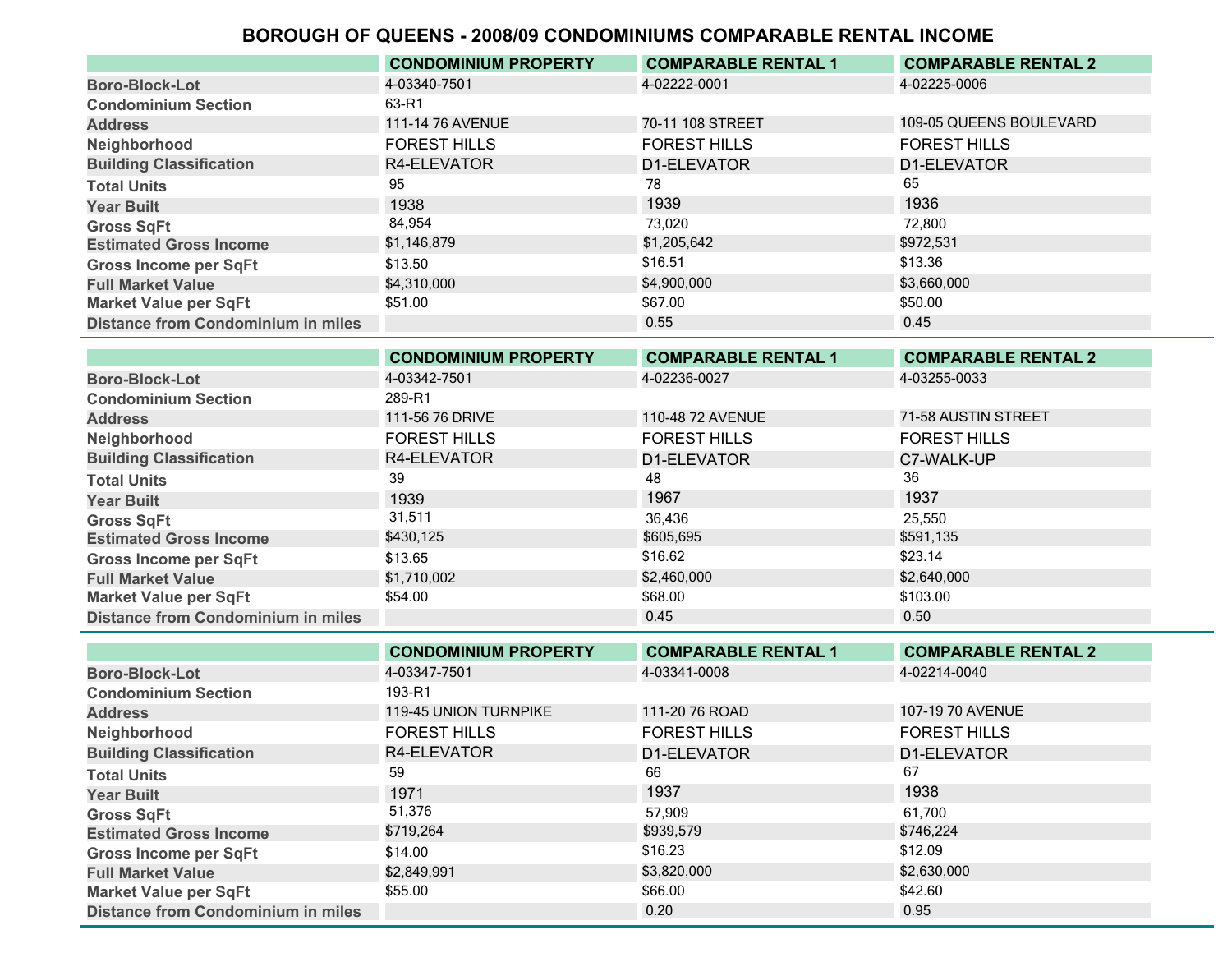|                                           | <b>CONDOMINIUM PROPERTY</b> | <b>COMPARABLE RENTAL 1</b> | <b>COMPARABLE RENTAL 2</b> |
|-------------------------------------------|-----------------------------|----------------------------|----------------------------|
| <b>Boro-Block-Lot</b>                     | 4-03358-7501                | 4-03321-0018               | 4-09245-0240               |
| <b>Condominium Section</b>                | 202-R1                      |                            |                            |
| <b>Address</b>                            | 123-25 82 AVENUE            | 83-10 118 STREET           | 84-50 AUSTIN STREET        |
| Neighborhood                              | <b>KEW GARDENS</b>          | <b>KEW GARDENS</b>         | <b>KEW GARDENS</b>         |
| <b>Building Classification</b>            | R9-CONDOPS                  | D1-ELEVATOR                | D1-ELEVATOR                |
| <b>Total Units</b>                        | 108                         | 79                         | 75                         |
| <b>Year Built</b>                         | 1951                        | 1954                       | 1955                       |
| <b>Gross SqFt</b>                         | 66,880                      | 74.118                     | 74.928                     |
| <b>Estimated Gross Income</b>             | \$879,472                   | \$925,824                  | \$985,417                  |
| <b>Gross Income per SqFt</b>              | \$13.15                     | \$12.49                    | \$13.15                    |
| <b>Full Market Value</b>                  | \$3,310,000                 | \$3,480,000                | \$3,700,000                |
| <b>Market Value per SqFt</b>              | \$49.50                     | \$47.00                    | \$49.40                    |
| <b>Distance from Condominium in miles</b> |                             | 0.55                       | 0.50                       |

|                                           | <b>CONDOMINIUM PROPERTY</b> | <b>COMPARABLE RENTAL 1</b> | <b>COMPARABLE RENTAL 2</b> |
|-------------------------------------------|-----------------------------|----------------------------|----------------------------|
| <b>Boro-Block-Lot</b>                     | 4-03371-7501                | 4-03545-0075               | 4-03545-0081               |
| <b>Condominium Section</b>                | 382-R1                      |                            |                            |
| <b>Address</b>                            | 2116 GREENE AVENUE          | <b>1625 PUTNAM AVENUE</b>  | 1615 PUTNAM AVENUE         |
| Neighborhood                              | <b>RIDGEWOOD</b>            | <b>RIDGEWOOD</b>           | <b>RIDGEWOOD</b>           |
| <b>Building Classification</b>            | R2-WALK-UP                  | C1-WALK-UP                 | C1-WALK-UP                 |
| <b>Total Units</b>                        | 44                          | 48                         | 48                         |
| <b>Year Built</b>                         | $\mathbf{0}$                | 1927                       | 1927                       |
| <b>Gross SqFt</b>                         | 59,400                      | 36,390                     | 36,390                     |
| <b>Estimated Gross Income</b>             | \$891,000                   | \$334,424                  | \$333,630                  |
| <b>Gross Income per SqFt</b>              | \$15.00                     | \$9.19                     | \$9.17                     |
| <b>Full Market Value</b>                  | \$3,530,009                 | \$1,100,000                | \$1,100,000                |
| <b>Market Value per SqFt</b>              | \$59.00                     | \$30.20                    | \$30.20                    |
| <b>Distance from Condominium in miles</b> |                             | 0.75                       | 0.75                       |

|                                           | <b>CONDOMINIUM PROPERTY</b> | <b>COMPARABLE RENTAL 1</b> | <b>COMPARABLE RENTAL 2</b> |
|-------------------------------------------|-----------------------------|----------------------------|----------------------------|
| <b>Boro-Block-Lot</b>                     | 4-03456-7501                | 4-03456-0001               | 4-03457-0006               |
| <b>Condominium Section</b>                | 411-R1                      |                            |                            |
| <b>Address</b>                            | 714 SENECA AVENUE           | 1701 WOODBINE STREET       | 1702 WOODBINE STREET       |
| Neighborhood                              | <b>RIDGEWOOD</b>            | <b>RIDGEWOOD</b>           | <b>RIDGEWOOD</b>           |
| <b>Building Classification</b>            | R4-ELEVATOR                 | C1-WALK-UP                 | C1-WALK-UP                 |
| <b>Total Units</b>                        | 17                          | 16                         | 16                         |
| <b>Year Built</b>                         | 2002                        | 1930                       | 1930                       |
| <b>Gross SqFt</b>                         | 12,607                      | 12,600                     | 12.600                     |
| <b>Estimated Gross Income</b>             | \$255,922                   | \$121,950                  | \$145,170                  |
| <b>Gross Income per SqFt</b>              | \$20.30                     | \$9.68                     | \$11.52                    |
| <b>Full Market Value</b>                  | \$1,140,000                 | \$412,000                  | \$512,000                  |
| <b>Market Value per SqFt</b>              | \$90.00                     | \$32.70                    | \$40.60                    |
| <b>Distance from Condominium in miles</b> |                             | 0.00                       | 0.05                       |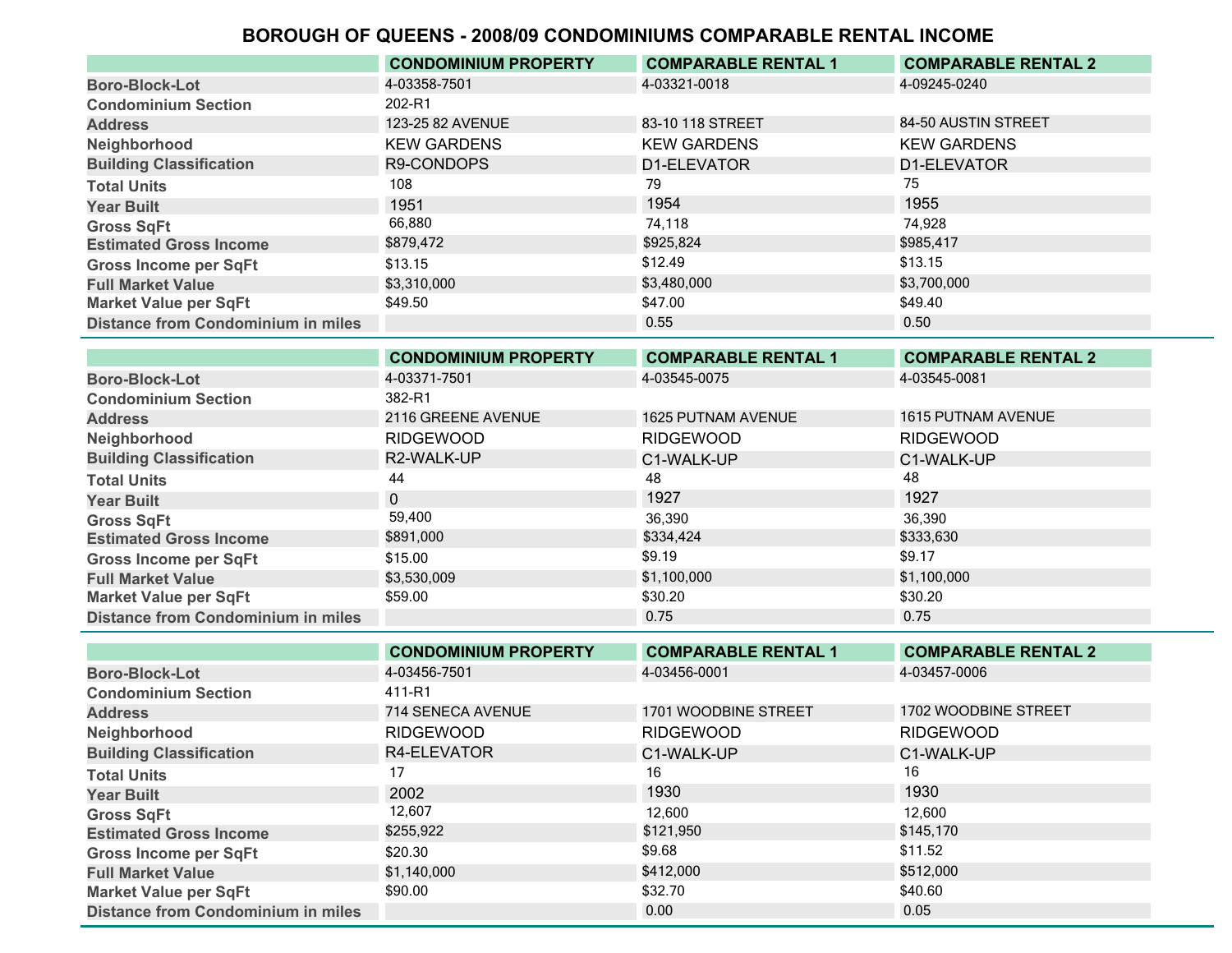|                                           | <b>CONDOMINIUM PROPERTY</b> | <b>COMPARABLE RENTAL 1</b> | <b>COMPARABLE RENTAL 2</b> |
|-------------------------------------------|-----------------------------|----------------------------|----------------------------|
| <b>Boro-Block-Lot</b>                     | 4-03494-7501                | 4-03359-0011               | 4-05024-0016               |
| <b>Condominium Section</b>                | 130-R1                      |                            |                            |
| <b>Address</b>                            | 5926 BLEECKER STREET        | 123-20 82 AVENUE           | 144-14 38 AVENUE           |
| Neighborhood                              | <b>RIDGEWOOD</b>            | <b>KEW GARDENS</b>         | <b>FLUSHING-NORTH</b>      |
| <b>Building Classification</b>            | R2-WALK-UP                  | D7-ELEVATOR                | C1-WALK-UP                 |
| <b>Total Units</b>                        | 12                          | 18                         | 16                         |
| <b>Year Built</b>                         | 1987                        | 1996                       | 1980                       |
| <b>Gross SqFt</b>                         | 10,021                      | 12.905                     | 10,359                     |
| <b>Estimated Gross Income</b>             | \$166,348                   | \$233,085                  | \$195,261                  |
| <b>Gross Income per SqFt</b>              | \$16.60                     | \$18.06                    | \$18.85                    |
| <b>Full Market Value</b>                  | \$677,001                   | \$948,000                  | \$794,000                  |
| <b>Market Value per SqFt</b>              | \$68.00                     | \$73.00                    | \$77.00                    |
| <b>Distance from Condominium in miles</b> |                             | 4.00                       | 5.70                       |

|                                           | <b>CONDOMINIUM PROPERTY</b> | <b>COMPARABLE RENTAL 1</b> | <b>COMPARABLE RENTAL 2</b> |
|-------------------------------------------|-----------------------------|----------------------------|----------------------------|
| <b>Boro-Block-Lot</b>                     | 4-03637-7501                | 4-03874-0078               | 4-03873-0028               |
| <b>Condominium Section</b>                | 350-R1                      |                            |                            |
| <b>Address</b>                            | 71-05 FRESH POND ROAD       | 89-15 73 AVENUE            | 89-17 72 AVENUE            |
| Neighborhood                              | <b>GLENDALE</b>             | <b>GLENDALE</b>            | <b>GLENDALE</b>            |
| <b>Building Classification</b>            | R4-ELEVATOR                 | C9-WALK-UP                 | C9-WALK-UP                 |
| <b>Total Units</b>                        | 64                          | 52                         | 52                         |
| <b>Year Built</b>                         | $\Omega$                    | 1950                       | 1950                       |
| <b>Gross SqFt</b>                         | 64,706                      | 45,040                     | 44,928                     |
| <b>Estimated Gross Income</b>             | \$1,171,825                 | \$764,458                  | \$793,840                  |
| <b>Gross Income per SqFt</b>              | \$18.11                     | \$16.97                    | \$17.67                    |
| <b>Full Market Value</b>                  | \$4,769,993                 | \$3,110,000                | \$3,230,000                |
| <b>Market Value per SqFt</b>              | \$74.00                     | \$69.00                    | \$72.00                    |
| <b>Distance from Condominium in miles</b> |                             | 1.85                       | 1.85                       |

|                                           | <b>CONDOMINIUM PROPERTY</b> | <b>COMPARABLE RENTAL 1</b> | <b>COMPARABLE RENTAL 2</b> |
|-------------------------------------------|-----------------------------|----------------------------|----------------------------|
| <b>Boro-Block-Lot</b>                     | 4-03667-7501                | 4-00619-0033               | 4-01606-0052               |
| <b>Condominium Section</b>                | 226-R1                      |                            |                            |
| <b>Address</b>                            | 72-52 METROPOLITAN AVENUE   | 31-20 28 ROAD              | 40-37 97 STREET            |
| Neighborhood                              | <b>GLENDALE</b>             | <b>ASTORIA</b>             | <b>CORONA</b>              |
| <b>Building Classification</b>            | R2-WALK-UP                  | C1-WALK-UP                 | C1-WALK-UP                 |
| <b>Total Units</b>                        | $12 \overline{ }$           | 12                         | 16                         |
| <b>Year Built</b>                         | 1988                        | 1987                       | 1990                       |
| <b>Gross SqFt</b>                         | 9,969                       | 9,053                      | 12.304                     |
| <b>Estimated Gross Income</b>             | \$147,042                   | \$133,500                  | \$159,599                  |
| <b>Gross Income per SqFt</b>              | \$14.75                     | \$14.75                    | \$12.97                    |
| <b>Full Market Value</b>                  | \$583,000                   | \$529,000                  | \$600,000                  |
| <b>Market Value per SqFt</b>              | \$58.00                     | \$58.00                    | \$48.80                    |
| <b>Distance from Condominium in miles</b> |                             | 4.45                       | 2.90                       |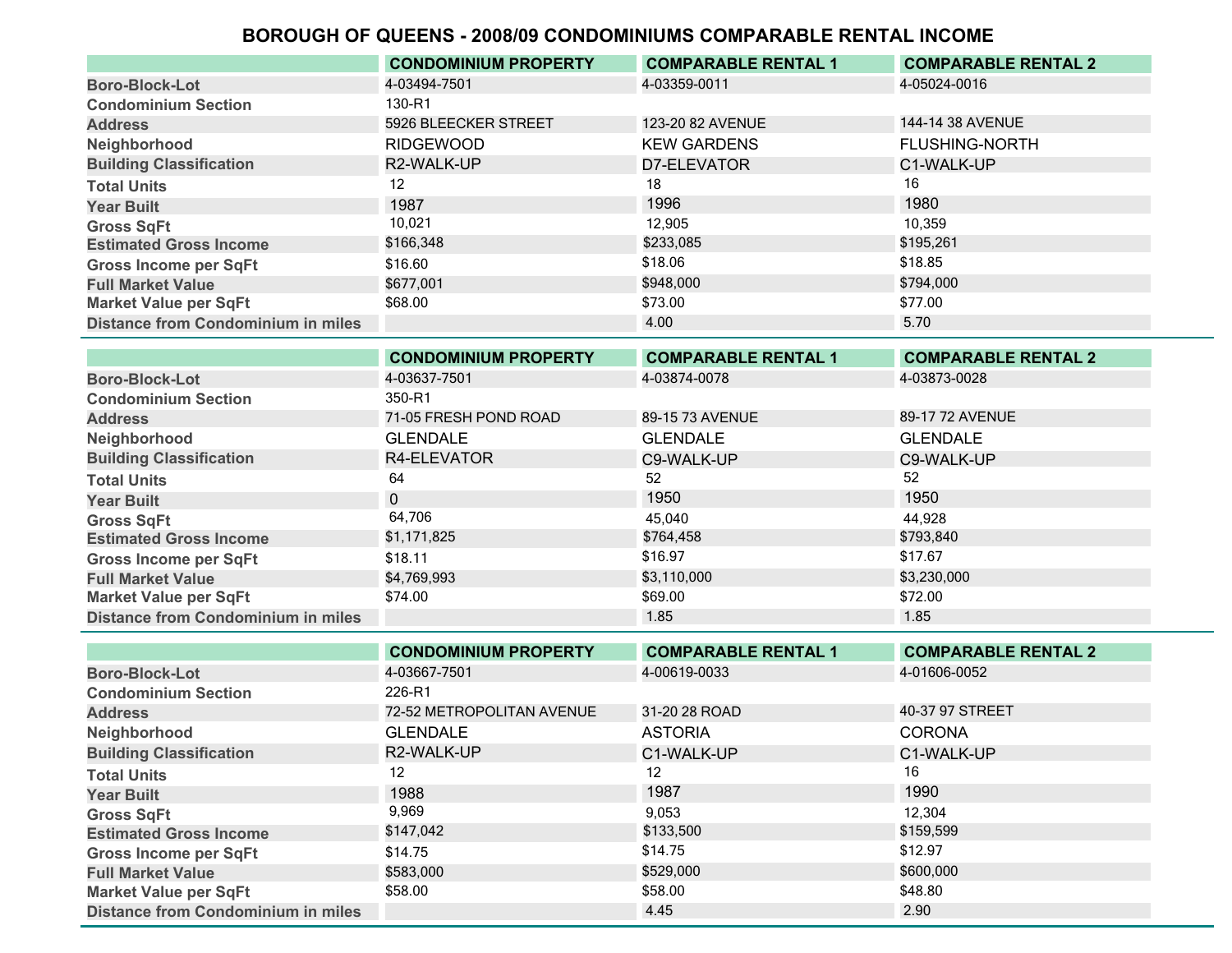|                                           | <b>CONDOMINIUM PROPERTY</b> | <b>COMPARABLE RENTAL 1</b> | <b>COMPARABLE RENTAL 2</b> |
|-------------------------------------------|-----------------------------|----------------------------|----------------------------|
| <b>Boro-Block-Lot</b>                     | 4-03706-7501                | 4-09712-0146               |                            |
| <b>Condominium Section</b>                | 449-R1                      |                            |                            |
| <b>Address</b>                            | 76-18 69 PLACE              | 141-24 84 DRIVE            |                            |
| Neighborhood                              | <b>GLENDALE</b>             | <b>BRIARWOOD</b>           |                            |
| <b>Building Classification</b>            | R4-ELEVATOR                 | D1-ELEVATOR                |                            |
| <b>Total Units</b>                        | 50                          | 49                         |                            |
| <b>Year Built</b>                         | 1903                        | 2003                       |                            |
| <b>Gross SqFt</b>                         | 54,954                      | 53.580                     |                            |
| <b>Estimated Gross Income</b>             | \$893,003                   | \$913,787                  |                            |
| <b>Gross Income per SqFt</b>              | \$16.25                     | \$17.05                    |                            |
| <b>Full Market Value</b>                  | \$3,629,986                 | \$3,720,000                |                            |
| <b>Market Value per SqFt</b>              | \$66.00                     | \$69.00                    |                            |
| <b>Distance from Condominium in miles</b> |                             | 3.60                       |                            |

|                                           | <b>CONDOMINIUM PROPERTY</b> | <b>COMPARABLE RENTAL 1</b> | <b>COMPARABLE RENTAL 2</b> |
|-------------------------------------------|-----------------------------|----------------------------|----------------------------|
| <b>Boro-Block-Lot</b>                     | 4-03727-7501                | 4-03683-0036               | 4-03848-0001               |
| <b>Condominium Section</b>                | 378-R1                      |                            |                            |
| <b>Address</b>                            | 56-07 CLOVER PLACE          | 71-56 69 STREET            | 86-18 UNION TURNPIKE       |
| Neighborhood                              | <b>GLENDALE</b>             | <b>GLENDALE</b>            | <b>GLENDALE</b>            |
| <b>Building Classification</b>            | R2-WALK-UP                  | C1-WALK-UP                 | C1-WALK-UP                 |
| <b>Total Units</b>                        | 28                          | 12                         | 22                         |
| <b>Year Built</b>                         | $\Omega$                    | 1928                       | 1950                       |
| <b>Gross SqFt</b>                         | 20,320                      | 9,300                      | 18,630                     |
| <b>Estimated Gross Income</b>             | \$196,088                   | \$110,000                  | \$200,341                  |
| <b>Gross Income per SqFt</b>              | \$9.65                      | \$11.83                    | \$10.75                    |
| <b>Full Market Value</b>                  | \$662,994                   | \$388,000                  | \$677,000                  |
| <b>Market Value per SqFt</b>              | \$32.60                     | \$41.70                    | \$36.30                    |
| <b>Distance from Condominium in miles</b> |                             | 1.00                       | 2.05                       |

|                                           | <b>CONDOMINIUM PROPERTY</b> | <b>COMPARABLE RENTAL 1</b> | <b>COMPARABLE RENTAL 2</b> |
|-------------------------------------------|-----------------------------|----------------------------|----------------------------|
| <b>Boro-Block-Lot</b>                     | 4-04259-7501                | 4-04256-0030               | 4-04292-0060               |
| <b>Condominium Section</b>                | 91-R1                       |                            |                            |
| <b>Address</b>                            | 122-15 25 ROAD              | 25-60 COLLEGE POINT BOULE  | 119-58 27 AVENUE           |
| Neighborhood                              | <b>COLLEGE POINT</b>        | <b>COLLEGE POINT</b>       | <b>COLLEGE POINT</b>       |
| <b>Building Classification</b>            | R2-WALK-UP                  | C1-WALK-UP                 | C1-WALK-UP                 |
| <b>Total Units</b>                        | 15                          | 15                         | 30                         |
| <b>Year Built</b>                         | 1983                        | 1964                       | 1966                       |
| <b>Gross SqFt</b>                         | 11,076                      | 11.196                     | 17.493                     |
| <b>Estimated Gross Income</b>             | \$162,817                   | \$145,996                  | \$193,270                  |
| <b>Gross Income per SqFt</b>              | \$14.70                     | \$13.04                    | \$11.05                    |
| <b>Full Market Value</b>                  | \$645,001                   | \$549,000                  | \$681,000                  |
| <b>Market Value per SqFt</b>              | \$58.00                     | \$49.00                    | \$38.90                    |
| <b>Distance from Condominium in miles</b> |                             | 0.10                       | 0.20                       |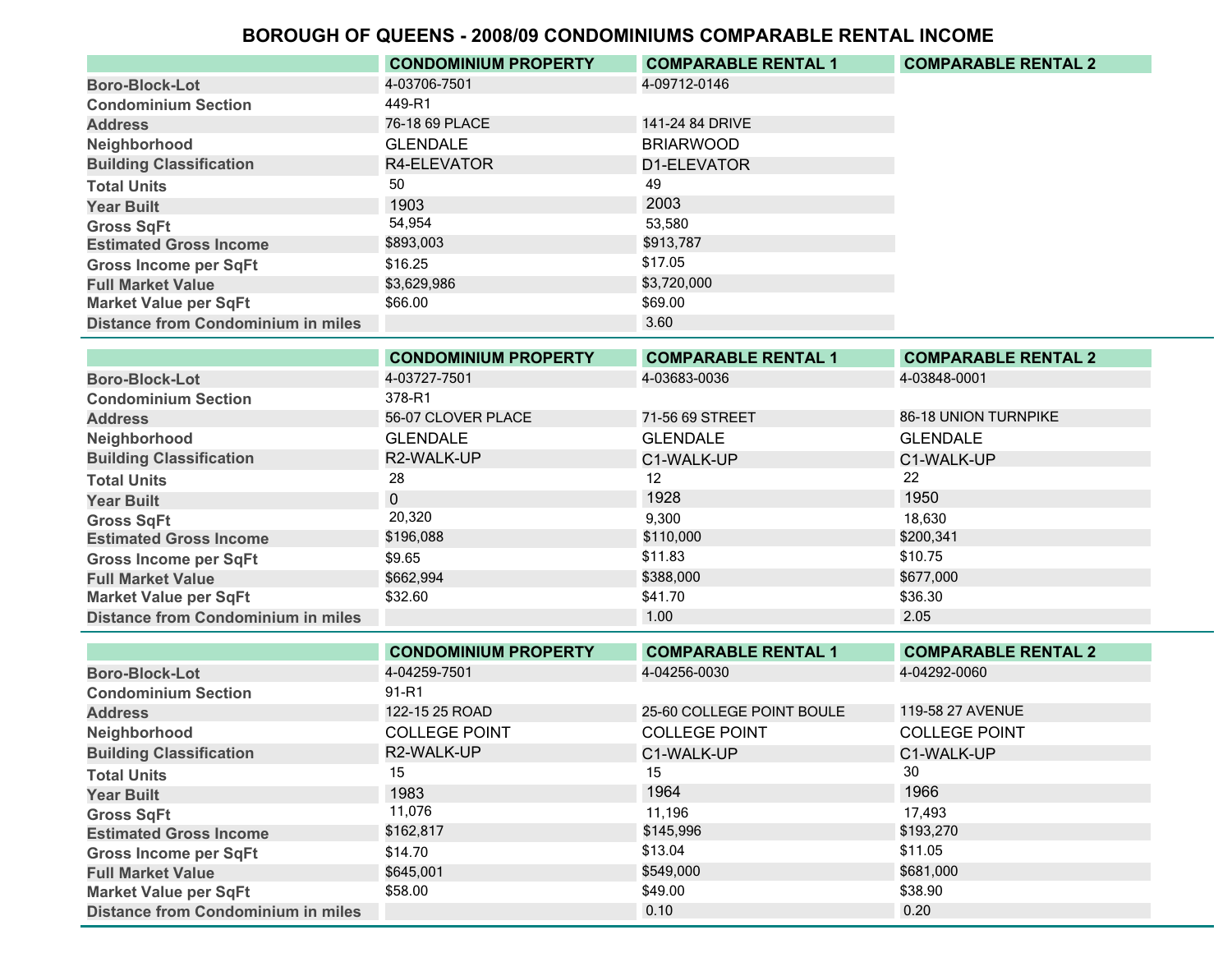|                                           | <b>CONDOMINIUM PROPERTY</b> | <b>COMPARABLE RENTAL 1</b> | <b>COMPARABLE RENTAL 2</b> |
|-------------------------------------------|-----------------------------|----------------------------|----------------------------|
| <b>Boro-Block-Lot</b>                     | 4-04410-7501                | 4-02098-0018               | 4-04977-0021               |
| <b>Condominium Section</b>                | 370-R1                      |                            |                            |
| <b>Address</b>                            | 137-11 32 AVENUE            | 63-36 98 PLACE             | 137-02 NORTHERN BOULEVARD  |
| Neighborhood                              | <b>FLUSHING-NORTH</b>       | <b>REGO PARK</b>           | <b>FLUSHING-NORTH</b>      |
| <b>Building Classification</b>            | R4-ELEVATOR                 | D1-ELEVATOR                | D1-ELEVATOR                |
| <b>Total Units</b>                        | 23                          | 66                         | 71                         |
| <b>Year Built</b>                         | 1990                        | 1980                       | 2000                       |
| <b>Gross SqFt</b>                         | 22,528                      | 66.962                     | 67.324                     |
| <b>Estimated Gross Income</b>             | \$382,976                   | \$1,003,304                | \$1,241,455                |
| <b>Gross Income per SqFt</b>              | \$17.00                     | \$14.98                    | \$18.44                    |
| <b>Full Market Value</b>                  | \$1,559,995                 | \$3,980,000                | \$5,050,000                |
| <b>Market Value per SqFt</b>              | \$69.00                     | \$59.00                    | \$75.00                    |
| <b>Distance from Condominium in miles</b> |                             | 3.00                       | 0.45                       |

|                                           | <b>CONDOMINIUM PROPERTY</b> | <b>COMPARABLE RENTAL 1</b> | <b>COMPARABLE RENTAL 2</b> |
|-------------------------------------------|-----------------------------|----------------------------|----------------------------|
| <b>Boro-Block-Lot</b>                     | 4-04414-7502                | 4-04977-0017               | 4-04977-0021               |
| <b>Condominium Section</b>                | 517-R1                      |                            |                            |
| <b>Address</b>                            | 140-24 31 DRIVE             | 136-14 NORTHERN BOULEVARD  | 137-02 NORTHERN BOULEVARD  |
| Neighborhood                              | <b>FLUSHING-NORTH</b>       | <b>FLUSHING-NORTH</b>      | <b>FLUSHING-NORTH</b>      |
| <b>Building Classification</b>            | R4-ELEVATOR                 | D6-ELEVATOR                | D1-ELEVATOR                |
| <b>Total Units</b>                        | 20                          | 63                         | 71                         |
| <b>Year Built</b>                         | 2005                        | 2000                       | 2000                       |
| <b>Gross SqFt</b>                         | 15,422                      | 52.477                     | 67,324                     |
| <b>Estimated Gross Income</b>             | \$404.981                   | \$1,220,725                | \$1,241,455                |
| <b>Gross Income per SqFt</b>              | \$26.30                     | \$23.26                    | \$18.44                    |
| <b>Full Market Value</b>                  | \$1,959,993                 | \$5,460,000                | \$5,050,000                |
| <b>Market Value per SqFt</b>              | \$127.00                    | \$104.00                   | \$75.00                    |
| <b>Distance from Condominium in miles</b> |                             | 0.45                       | 0.45                       |

|                                           | <b>CONDOMINIUM PROPERTY</b> | <b>COMPARABLE RENTAL 1</b> | <b>COMPARABLE RENTAL 2</b> |
|-------------------------------------------|-----------------------------|----------------------------|----------------------------|
| <b>Boro-Block-Lot</b>                     | 4-04672-7501                | 4-00893-0002               | 4-00893-0101               |
| <b>Condominium Section</b>                | 74-R1                       |                            |                            |
| <b>Address</b>                            | 149-47 22 AVENUE            | 19-09 21 AVENUE            | 20-01 21 AVENUE            |
| Neighborhood                              | <b>WHITESTONE</b>           | <b>ASTORIA</b>             | <b>ASTORIA</b>             |
| <b>Building Classification</b>            | R2-WALK-UP                  | C9-WALK-UP                 | C9-WALK-UP                 |
| <b>Total Units</b>                        | 20                          | 27                         | 27                         |
| <b>Year Built</b>                         | 1947                        | 1949                       | 1949                       |
| <b>Gross SqFt</b>                         | 14,950                      | 20.763                     | 20.763                     |
| <b>Estimated Gross Income</b>             | \$186,875                   | \$322,543                  | \$322,543                  |
| <b>Gross Income per SqFt</b>              | \$12.50                     | \$15.53                    | \$15.53                    |
| <b>Full Market Value</b>                  | \$703,000                   | \$1,310,000                | \$1,310,000                |
| <b>Market Value per SqFt</b>              | \$47.00                     | \$63.00                    | \$63.00                    |
| <b>Distance from Condominium in miles</b> |                             | 5.20                       | 5.20                       |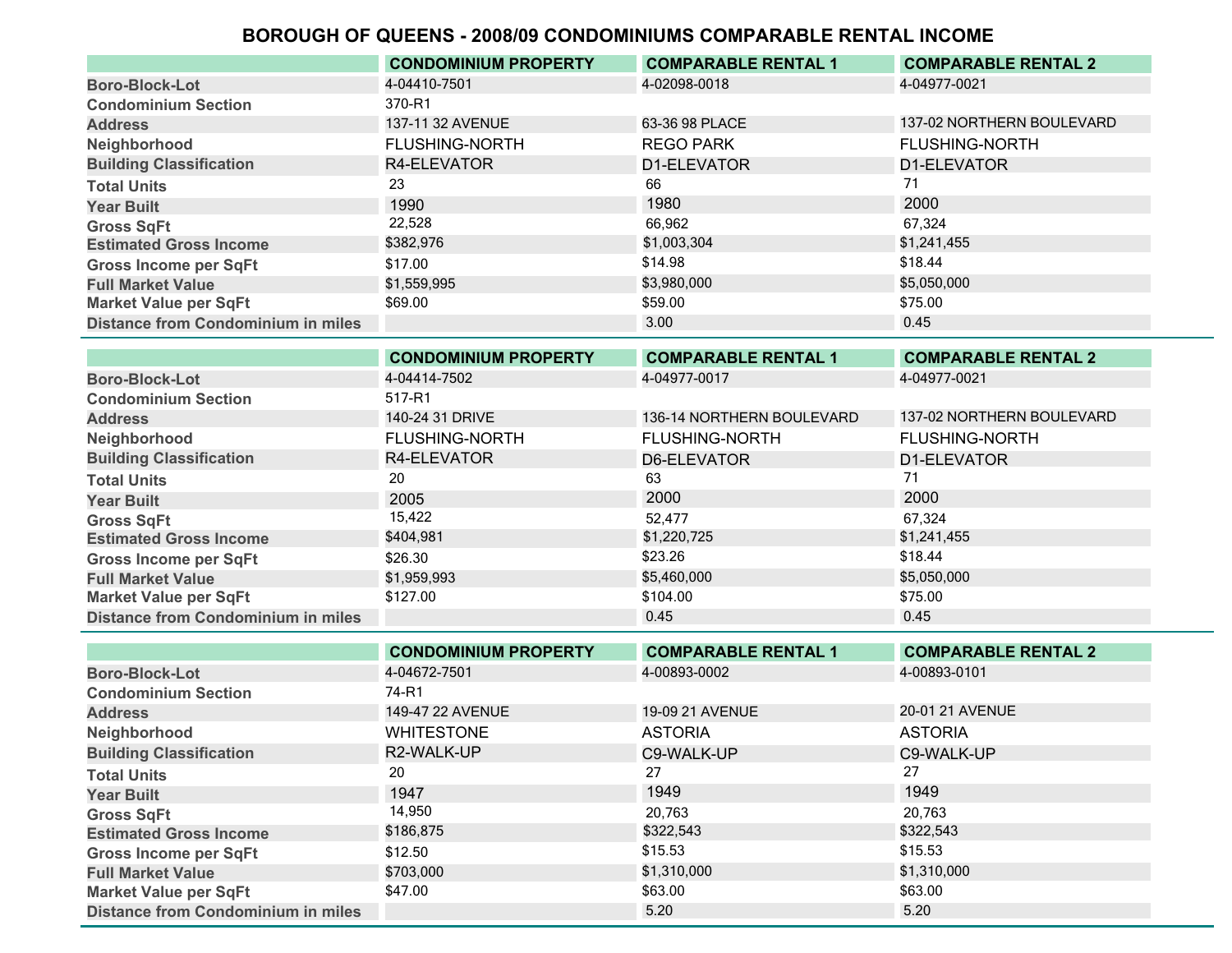|                                           | <b>CONDOMINIUM PROPERTY</b> | <b>COMPARABLE RENTAL 1</b> | <b>COMPARABLE RENTAL 2</b> |
|-------------------------------------------|-----------------------------|----------------------------|----------------------------|
| <b>Boro-Block-Lot</b>                     | 4-04952-7501                | 4-04995-0024               | 4-05005-0042               |
| <b>Condominium Section</b>                | 423-R1                      |                            |                            |
| <b>Address</b>                            | 32-05 LINDEN PLACE          | 144-22 34 AVENUE           | 35-14 149 STREET           |
| Neighborhood                              | <b>FLUSHING-NORTH</b>       | <b>FLUSHING-NORTH</b>      | <b>FLUSHING-NORTH</b>      |
| <b>Building Classification</b>            | R2-WALK-UP                  | C1-WALK-UP                 | C1-WALK-UP                 |
| <b>Total Units</b>                        | 18                          | 14                         | 14                         |
| <b>Year Built</b>                         | 2002                        | 1976                       | 1996                       |
| <b>Gross SqFt</b>                         | 16,915                      | 10.032                     | 10.500                     |
| <b>Estimated Gross Income</b>             | \$257,953                   | \$136,440                  | \$150,583                  |
| <b>Gross Income per SqFt</b>              | \$15.25                     | \$13.60                    | \$14.34                    |
| <b>Full Market Value</b>                  | \$1,049,998                 | \$541,000                  | \$597,000                  |
| <b>Market Value per SqFt</b>              | \$62.00                     | \$54.00                    | \$57.00                    |
| <b>Distance from Condominium in miles</b> |                             | 0.45                       | 0.65                       |

| <b>COMPARABLE RENTAL 2</b> |
|----------------------------|
|                            |
|                            |
|                            |
|                            |
|                            |
|                            |
|                            |
|                            |
|                            |
|                            |
|                            |
|                            |
|                            |
|                            |

|                                           | <b>CONDOMINIUM PROPERTY</b> | <b>COMPARABLE RENTAL 1</b> | <b>COMPARABLE RENTAL 2</b> |
|-------------------------------------------|-----------------------------|----------------------------|----------------------------|
| <b>Boro-Block-Lot</b>                     | 4-04958-7501                | 4-04977-0017               | 4-04954-0131               |
| <b>Condominium Section</b>                | 431-R1                      |                            |                            |
| <b>Address</b>                            | 134-38 35 AVENUE            | 136-14 NORTHERN BOULEVARD  | 32-08 UNION STREET         |
| Neighborhood                              | <b>FLUSHING-NORTH</b>       | <b>FLUSHING-NORTH</b>      | <b>FLUSHING-NORTH</b>      |
| <b>Building Classification</b>            | R2-WALK-UP                  | D6-ELEVATOR                | D1-ELEVATOR                |
| <b>Total Units</b>                        | 12                          | 63                         | 27                         |
| <b>Year Built</b>                         | 1996                        | 2000                       | 1999                       |
| <b>Gross SqFt</b>                         | 8,730                       | 52.477                     | 35.100                     |
| <b>Estimated Gross Income</b>             | \$179,838                   | \$1,220,725                | \$730,080                  |
| <b>Gross Income per SqFt</b>              | \$20.60                     | \$23.26                    | \$20.80                    |
| <b>Full Market Value</b>                  | \$803,999                   | \$5,460,000                | \$3,260,000                |
| <b>Market Value per SqFt</b>              | \$92.00                     | \$104.00                   | \$93.00                    |
| <b>Distance from Condominium in miles</b> |                             | 0.15                       | 0.40                       |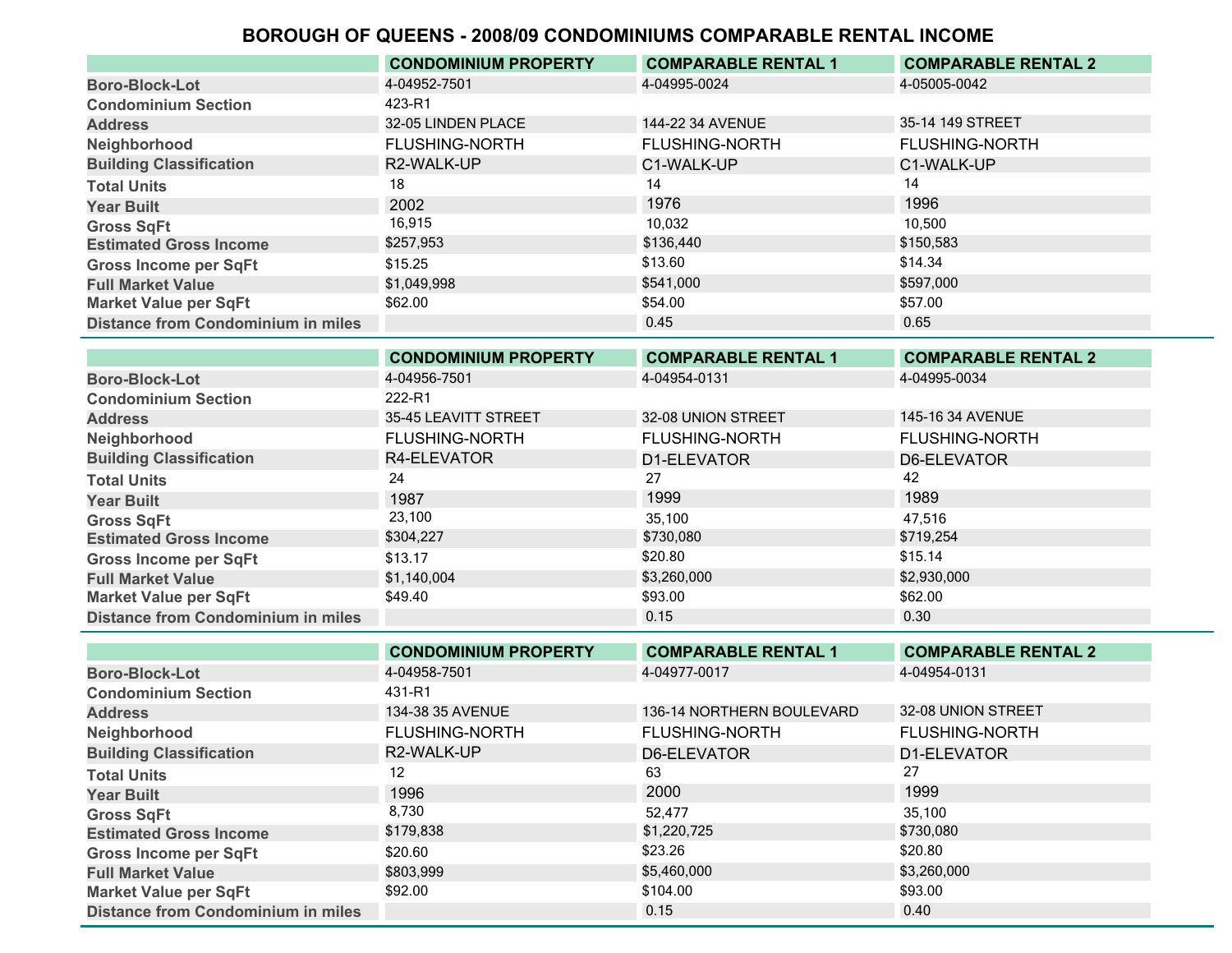|                                           | <b>CONDOMINIUM PROPERTY</b> | <b>COMPARABLE RENTAL 1</b> | <b>COMPARABLE RENTAL 2</b> |
|-------------------------------------------|-----------------------------|----------------------------|----------------------------|
| <b>Boro-Block-Lot</b>                     | 4-04970-7501                | 4-04977-0017               | 4-04977-0021               |
| <b>Condominium Section</b>                | 511-R1                      |                            |                            |
| <b>Address</b>                            | 59-05 MAIN STREET           | 136-14 NORTHERN BOULEVARD  | 137-02 NORTHERN BOULEVARD  |
| Neighborhood                              | <b>FLUSHING-NORTH</b>       | <b>FLUSHING-NORTH</b>      | <b>FLUSHING-NORTH</b>      |
| <b>Building Classification</b>            | R4-ELEVATOR                 | D6-ELEVATOR                | D1-FLEVATOR                |
| <b>Total Units</b>                        | 47                          | 63                         | 71                         |
| <b>Year Built</b>                         | 2003                        | 2000                       | 2000                       |
| <b>Gross SqFt</b>                         | 48,785                      | 52.477                     | 67.324                     |
| <b>Estimated Gross Income</b>             | \$1,707,475                 | \$1,220,725                | \$1,241,455                |
| <b>Gross Income per SqFt</b>              | \$35.00                     | \$23.26                    | \$18.44                    |
| <b>Full Market Value</b>                  | \$8,589,996                 | \$5,460,000                | \$5,050,000                |
| <b>Market Value per SqFt</b>              | \$176.00                    | \$104.00                   | \$75.00                    |
| <b>Distance from Condominium in miles</b> |                             | 0.25                       | 0.25                       |
|                                           |                             |                            |                            |

|                                           | <b>CONDOMINIUM PROPERTY</b> | <b>COMPARABLE RENTAL 1</b> | <b>COMPARABLE RENTAL 2</b> |
|-------------------------------------------|-----------------------------|----------------------------|----------------------------|
| <b>Boro-Block-Lot</b>                     | 4-04971-7501                | 4-04954-0131               | 4-04994-0017               |
| <b>Condominium Section</b>                | 446-R1                      |                            |                            |
| <b>Address</b>                            | 135-37 37 AVENUE            | 32-08 UNION STREET         | 140-16 34 AVENUE           |
| Neighborhood                              | <b>FLUSHING-NORTH</b>       | <b>FLUSHING-NORTH</b>      | <b>FLUSHING-NORTH</b>      |
| <b>Building Classification</b>            | R4-ELEVATOR                 | D1-ELEVATOR                | D3-ELEVATOR                |
| <b>Total Units</b>                        | 20                          | 27                         | 151                        |
| <b>Year Built</b>                         | 2004                        | 1999                       | 1985                       |
| <b>Gross SqFt</b>                         | 14,250                      | 35.100                     | 158.456                    |
| <b>Estimated Gross Income</b>             | \$302,812                   | \$730,080                  | \$2,357,868                |
| <b>Gross Income per SqFt</b>              | \$21.25                     | \$20.80                    | \$14.88                    |
| <b>Full Market Value</b>                  | \$1,350,005                 | \$3,260,000                | \$9,350,000                |
| <b>Market Value per SqFt</b>              | \$95.00                     | \$93.00                    | \$59.00                    |
| <b>Distance from Condominium in miles</b> |                             | 0.50                       | 0.45                       |
|                                           |                             |                            |                            |

|                                           | <b>CONDOMINIUM PROPERTY</b> | <b>COMPARABLE RENTAL 1</b> | <b>COMPARABLE RENTAL 2</b> |
|-------------------------------------------|-----------------------------|----------------------------|----------------------------|
| <b>Boro-Block-Lot</b>                     | 4-04977-7501                | 4-05182-0009               | 4-04954-0131               |
| <b>Condominium Section</b>                | 71-R1                       |                            |                            |
| <b>Address</b>                            | 136-75 37 AVENUE            | 140-26 FRANKLIN AVENUE     | 32-08 UNION STREET         |
| Neighborhood                              | <b>FLUSHING-NORTH</b>       | <b>FLUSHING-NORTH</b>      | <b>FLUSHING-NORTH</b>      |
| <b>Building Classification</b>            | R4-ELEVATOR                 | D1-ELEVATOR                | D1-ELEVATOR                |
| <b>Total Units</b>                        | 80                          | 54                         | 27                         |
| <b>Year Built</b>                         | 1983                        | 1999                       | 1999                       |
| <b>Gross SqFt</b>                         | 87,612                      | 53,860                     | 35.100                     |
| <b>Estimated Gross Income</b>             | \$1,590,157                 | \$926,507                  | \$730,080                  |
| <b>Gross Income per SqFt</b>              | \$18.15                     | \$17.20                    | \$20.80                    |
| <b>Full Market Value</b>                  | \$6,470,020                 | \$3,770,000                | \$3,260,000                |
| <b>Market Value per SqFt</b>              | \$74.00                     | \$70.00                    | \$93.00                    |
| <b>Distance from Condominium in miles</b> |                             | 0.55                       | 0.40                       |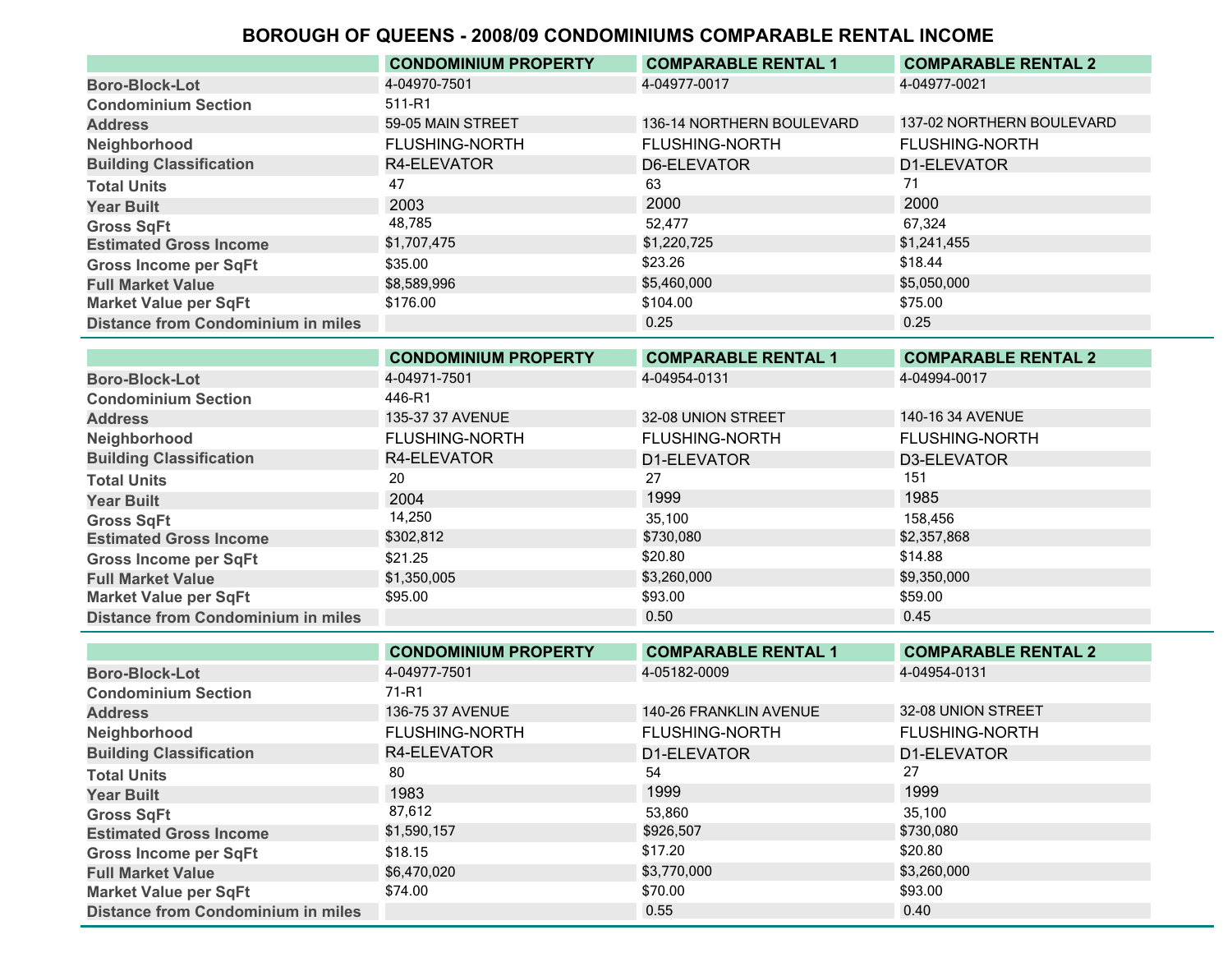|                                           | <b>CONDOMINIUM PROPERTY</b> | <b>COMPARABLE RENTAL 1</b> | <b>COMPARABLE RENTAL 2</b> |
|-------------------------------------------|-----------------------------|----------------------------|----------------------------|
| <b>Boro-Block-Lot</b>                     | 4-04981-7501                | 4-04981-0050               | 4-05021-0001               |
| <b>Condominium Section</b>                | $10 - R1$                   |                            |                            |
| <b>Address</b>                            | 140-55 34 AVENUE            | 33-14 PARSONS BOULEVARD    | 142-01 41 AVENUE           |
| Neighborhood                              | <b>FLUSHING-NORTH</b>       | <b>FLUSHING-NORTH</b>      | <b>FLUSHING-NORTH</b>      |
| <b>Building Classification</b>            | R4-ELEVATOR                 | D1-ELEVATOR                | D1-ELEVATOR                |
| <b>Total Units</b>                        |                             | 114                        | 106                        |
| <b>Year Built</b>                         | 1967                        | 1963                       | 1963                       |
| <b>Gross SqFt</b>                         | 12,655                      | 99,162                     | 97.523                     |
| <b>Estimated Gross Income</b>             | \$156,922                   | \$1,229,424                | \$1,424,404                |
| <b>Gross Income per SqFt</b>              | \$12.40                     | \$12.40                    | \$14.61                    |
| <b>Full Market Value</b>                  | \$590,003                   | \$4,620,000                | \$5,650,000                |
| <b>Market Value per SqFt</b>              | \$46.60                     | \$46.60                    | \$58.00                    |
| <b>Distance from Condominium in miles</b> |                             | 0.00                       | 0.50                       |
|                                           |                             |                            |                            |

|                                           | <b>CONDOMINIUM PROPERTY</b> | <b>COMPARABLE RENTAL 1</b> | <b>COMPARABLE RENTAL 2</b> |
|-------------------------------------------|-----------------------------|----------------------------|----------------------------|
| <b>Boro-Block-Lot</b>                     | 4-04981-7501                | 4-04981-0050               | 4-05021-0001               |
| <b>Condominium Section</b>                | 10-R4                       |                            |                            |
| <b>Address</b>                            | 140-55 34 AVENUE            | 33-14 PARSONS BOULEVARD    | 142-01 41 AVENUE           |
| Neighborhood                              | <b>FLUSHING-NORTH</b>       | <b>FLUSHING-NORTH</b>      | <b>FLUSHING-NORTH</b>      |
| <b>Building Classification</b>            | R4-ELEVATOR                 | D1-ELEVATOR                | D1-ELEVATOR                |
| <b>Total Units</b>                        | 80                          | 114                        | 106                        |
| <b>Year Built</b>                         | 1967                        | 1963                       | 1963                       |
| <b>Gross SqFt</b>                         | 97,877                      | 99,162                     | 97.523                     |
| <b>Estimated Gross Income</b>             | \$1,213,675                 | \$1,229,424                | \$1,424,404                |
| <b>Gross Income per SqFt</b>              | \$12.40                     | \$12.40                    | \$14.61                    |
| <b>Full Market Value</b>                  | \$4,560,005                 | \$4,620,000                | \$5,650,000                |
| <b>Market Value per SqFt</b>              | \$46.60                     | \$46.60                    | \$58.00                    |
| <b>Distance from Condominium in miles</b> |                             | 0.00                       | 0.50                       |

|                                           | <b>CONDOMINIUM PROPERTY</b> | <b>COMPARABLE RENTAL 1</b> | <b>COMPARABLE RENTAL 2</b> |
|-------------------------------------------|-----------------------------|----------------------------|----------------------------|
| <b>Boro-Block-Lot</b>                     | 4-04994-7501                | 4-05101-0061               | 4-05013-0038               |
| <b>Condominium Section</b>                | 85-R1                       |                            |                            |
| <b>Address</b>                            | 139-35 35 AVENUE            | 132-25 MAPLE AVENUE        | 37-14 PARSONS BOULEVARD    |
| Neighborhood                              | <b>FLUSHING-NORTH</b>       | <b>FLUSHING-NORTH</b>      | <b>FLUSHING-NORTH</b>      |
| <b>Building Classification</b>            | R4-ELEVATOR                 | D1-ELEVATOR                | D1-ELEVATOR                |
| <b>Total Units</b>                        | 36                          | 180                        | 173                        |
| <b>Year Built</b>                         | 1984                        | 1957                       | 1972                       |
| <b>Gross SqFt</b>                         | 34,314                      | 161.520                    | 113.522                    |
| <b>Estimated Gross Income</b>             | \$614,220                   | \$1,881,000                | \$1,992,200                |
| <b>Gross Income per SqFt</b>              | \$17.90                     | \$11.65                    | \$17.55                    |
| <b>Full Market Value</b>                  | \$2,499,994                 | \$6,630,000                | \$8,100,000                |
| Market Value per SqFt                     | \$73.00                     | \$41.00                    | \$71.00                    |
| <b>Distance from Condominium in miles</b> |                             | 0.85                       | 0.25                       |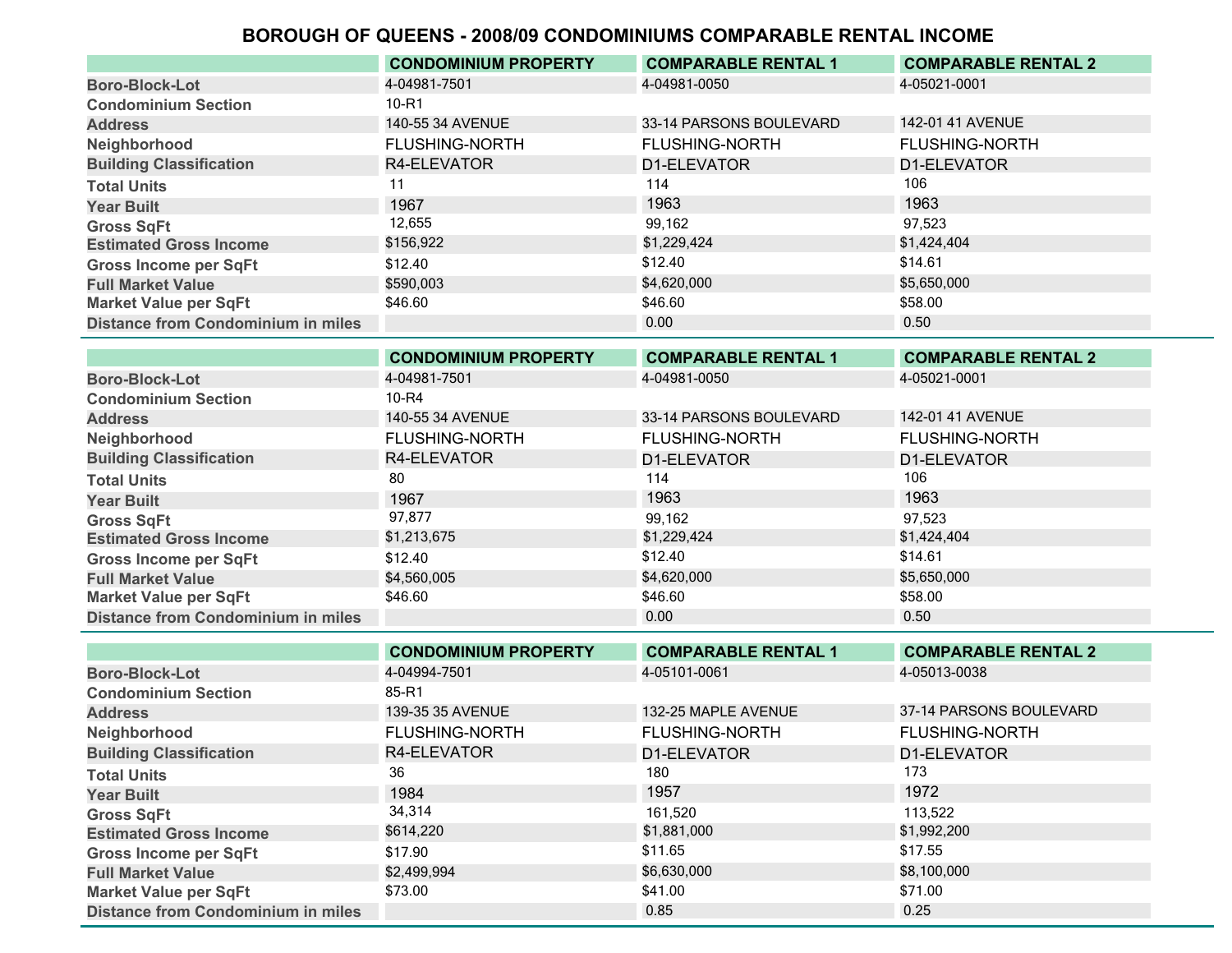|                                           | <b>CONDOMINIUM PROPERTY</b> | <b>COMPARABLE RENTAL 1</b> | <b>COMPARABLE RENTAL 2</b> |
|-------------------------------------------|-----------------------------|----------------------------|----------------------------|
| <b>Boro-Block-Lot</b>                     | 4-04994-7502                | 4-01518-0047               | 4-02004-0043               |
| <b>Condominium Section</b>                | 103-R1                      |                            |                            |
| <b>Address</b>                            | 140-44 34 AVENUE            | 85-11 ELMHURST AVENUE      | 48-10 111 STREET           |
| Neighborhood                              | <b>FLUSHING-NORTH</b>       | <b>ELMHURST</b>            | <b>CORONA</b>              |
| <b>Building Classification</b>            | R4-ELEVATOR                 | D1-ELEVATOR                | D1-ELEVATOR                |
| <b>Total Units</b>                        | 15                          | 21                         | 22                         |
| <b>Year Built</b>                         | 1985                        | 1992                       | 1988                       |
| <b>Gross SqFt</b>                         | 10,668                      | 16.101                     | 18.000                     |
| <b>Estimated Gross Income</b>             | \$168,554                   | \$254,501                  | \$234,747                  |
| <b>Gross Income per SqFt</b>              | \$15.80                     | \$15.81                    | \$13.04                    |
| <b>Full Market Value</b>                  | \$686,010                   | \$1,040,000                | \$882,000                  |
| Market Value per SqFt                     | \$64.00                     | \$65.00                    | \$49.00                    |
| <b>Distance from Condominium in miles</b> |                             | 3.30                       | 2.05                       |

|                                           | <b>CONDOMINIUM PROPERTY</b> | <b>COMPARABLE RENTAL 1</b> | <b>COMPARABLE RENTAL 2</b> |
|-------------------------------------------|-----------------------------|----------------------------|----------------------------|
| <b>Boro-Block-Lot</b>                     | 4-04994-7503                | 4-05024-0016               | 4-05051-0007               |
| <b>Condominium Section</b>                | 220-R1                      |                            |                            |
| <b>Address</b>                            | 140-40 34 AVENUE            | 144-14 38 AVENUE           | 41-39 PARSONS BOULEVARD    |
| Neighborhood                              | <b>FLUSHING-NORTH</b>       | <b>FLUSHING-NORTH</b>      | <b>FLUSHING-NORTH</b>      |
| <b>Building Classification</b>            | R4-ELEVATOR                 | C1-WALK-UP                 | C1-WALK-UP                 |
| <b>Total Units</b>                        | 16                          | 16                         | 16                         |
| <b>Year Built</b>                         | 1988                        | 1980                       | 1977                       |
| <b>Gross SqFt</b>                         | 16,140                      | 10,359                     | 11.140                     |
| <b>Estimated Gross Income</b>             | \$275,994                   | \$195,261                  | \$168,370                  |
| <b>Gross Income per SqFt</b>              | \$17.10                     | \$18.85                    | \$15.11                    |
| <b>Full Market Value</b>                  | \$1,120,000                 | \$794,000                  | \$667,000                  |
| <b>Market Value per SqFt</b>              | \$69.00                     | \$77.00                    | \$60.00                    |
| <b>Distance from Condominium in miles</b> |                             | 0.35                       | 0.55                       |

|                                           | <b>CONDOMINIUM PROPERTY</b> | <b>COMPARABLE RENTAL 1</b> | <b>COMPARABLE RENTAL 2</b> |
|-------------------------------------------|-----------------------------|----------------------------|----------------------------|
| <b>Boro-Block-Lot</b>                     | 4-04994-7504                | 4-05182-0009               | 4-04954-0131               |
| <b>Condominium Section</b>                | 398-R1                      |                            |                            |
| <b>Address</b>                            | 139-87 35 AVENUE            | 140-26 FRANKLIN AVENUE     | 32-08 UNION STREET         |
| Neighborhood                              | <b>FLUSHING-NORTH</b>       | <b>FLUSHING-NORTH</b>      | <b>FLUSHING-NORTH</b>      |
| <b>Building Classification</b>            | R4-ELEVATOR                 | D1-ELEVATOR                | D1-ELEVATOR                |
| <b>Total Units</b>                        | 19                          | 54                         | 27                         |
| <b>Year Built</b>                         | 1997                        | 1999                       | 1999                       |
| <b>Gross SqFt</b>                         | 16,164                      | 53.860                     | 35.100                     |
| <b>Estimated Gross Income</b>             | \$303,883                   | \$926,507                  | \$730,080                  |
| <b>Gross Income per SqFt</b>              | \$18.80                     | \$17.20                    | \$20.80                    |
| <b>Full Market Value</b>                  | \$1,240,000                 | \$3,770,000                | \$3,260,000                |
| <b>Market Value per SqFt</b>              | \$77.00                     | \$70.00                    | \$93.00                    |
| <b>Distance from Condominium in miles</b> |                             | 0.70                       | 0.15                       |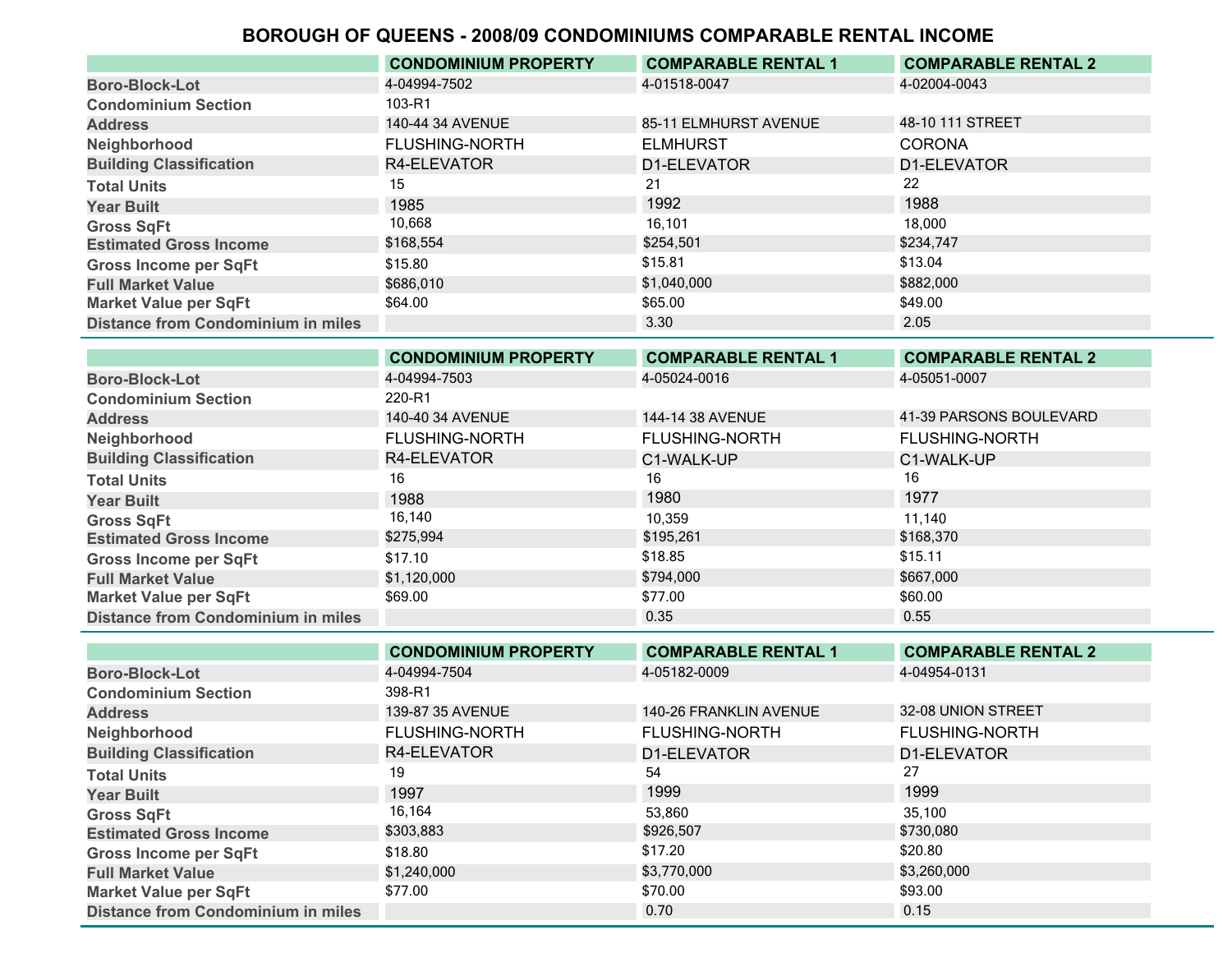|                                           | <b>CONDOMINIUM PROPERTY</b> | <b>COMPARABLE RENTAL 1</b> | <b>COMPARABLE RENTAL 2</b> |
|-------------------------------------------|-----------------------------|----------------------------|----------------------------|
| <b>Boro-Block-Lot</b>                     | 4-05002-7501                | 4-04954-0131               | 4-04995-0034               |
| <b>Condominium Section</b>                | 213-R1                      |                            |                            |
| <b>Address</b>                            | 139-76 35 AVENUE            | 32-08 UNION STREET         | 145-16 34 AVENUE           |
| Neighborhood                              | <b>FLUSHING-NORTH</b>       | <b>FLUSHING-NORTH</b>      | <b>FLUSHING-NORTH</b>      |
| <b>Building Classification</b>            | R4-ELEVATOR                 | D1-ELEVATOR                | <b>D6-ELEVATOR</b>         |
| <b>Total Units</b>                        | 48                          | 27                         | 42                         |
| <b>Year Built</b>                         | 1987                        | 1999                       | 1989                       |
| <b>Gross SqFt</b>                         | 31,360                      | 35,100                     | 47.516                     |
| <b>Estimated Gross Income</b>             | \$413,011                   | \$730,080                  | \$719,254                  |
| <b>Gross Income per SqFt</b>              | \$13.17                     | \$20.80                    | \$15.14                    |
| <b>Full Market Value</b>                  | \$1,549,986                 | \$3,260,000                | \$2,930,000                |
| <b>Market Value per SqFt</b>              | \$49.40                     | \$93.00                    | \$62.00                    |
| <b>Distance from Condominium in miles</b> |                             | 0.25                       | 0.20                       |

|                                           | <b>CONDOMINIUM PROPERTY</b> | <b>COMPARABLE RENTAL 1</b> | <b>COMPARABLE RENTAL 2</b> |
|-------------------------------------------|-----------------------------|----------------------------|----------------------------|
| <b>Boro-Block-Lot</b>                     | 4-05004-7501                | 4-04994-0017               | 4-05104-0027               |
| <b>Condominium Section</b>                | 181-R1                      |                            |                            |
| <b>Address</b>                            | 35-20 147 STREET            | 140-16 34 AVENUE           | 132-54 POPLE AVENUE        |
| Neighborhood                              | <b>FLUSHING-NORTH</b>       | <b>FLUSHING-NORTH</b>      | <b>FLUSHING-NORTH</b>      |
| <b>Building Classification</b>            | R4-ELEVATOR                 | D3-ELEVATOR                | D6-ELEVATOR                |
| <b>Total Units</b>                        | 66                          | 151                        | 33                         |
| <b>Year Built</b>                         | 1988                        | 1985                       | 1990                       |
| <b>Gross SqFt</b>                         | 76,680                      | 158.456                    | 43.957                     |
| <b>Estimated Gross Income</b>             | \$1,219,212                 | \$2,357,868                | \$785,128                  |
| <b>Gross Income per SqFt</b>              | \$15.90                     | \$14.88                    | \$17.86                    |
| <b>Full Market Value</b>                  | \$4,959,993                 | \$9,350,000                | \$3,190,000                |
| <b>Market Value per SqFt</b>              | \$65.00                     | \$59.00                    | \$73.00                    |
| <b>Distance from Condominium in miles</b> |                             | 0.30                       | 1.05                       |

|                                           | <b>CONDOMINIUM PROPERTY</b> | <b>COMPARABLE RENTAL 1</b> | <b>COMPARABLE RENTAL 2</b> |
|-------------------------------------------|-----------------------------|----------------------------|----------------------------|
| <b>Boro-Block-Lot</b>                     | 4-05004-7502                | 4-05182-0009               | 4-04954-0131               |
| <b>Condominium Section</b>                | 439-R1                      |                            |                            |
| <b>Address</b>                            | 146-14 35 AVENUE            | 140-26 FRANKLIN AVENUE     | 32-08 UNION STREET         |
| Neighborhood                              | <b>FLUSHING-NORTH</b>       | <b>FLUSHING-NORTH</b>      | <b>FLUSHING-NORTH</b>      |
| <b>Building Classification</b>            | R4-ELEVATOR                 | D1-ELEVATOR                | D1-ELEVATOR                |
| <b>Total Units</b>                        | 18                          | 54                         | 27                         |
| <b>Year Built</b>                         | 2003                        | 1999                       | 1999                       |
| <b>Gross SqFt</b>                         | 18,730                      | 53,860                     | 35.100                     |
| <b>Estimated Gross Income</b>             | \$368,044                   | \$926,507                  | \$730,080                  |
| <b>Gross Income per SqFt</b>              | \$19.65                     | \$17.20                    | \$20.80                    |
| <b>Full Market Value</b>                  | \$1,640,000                 | \$3,770,000                | \$3,260,000                |
| <b>Market Value per SqFt</b>              | \$88.00                     | \$70.00                    | \$93.00                    |
| <b>Distance from Condominium in miles</b> |                             | 0.70                       | 0.40                       |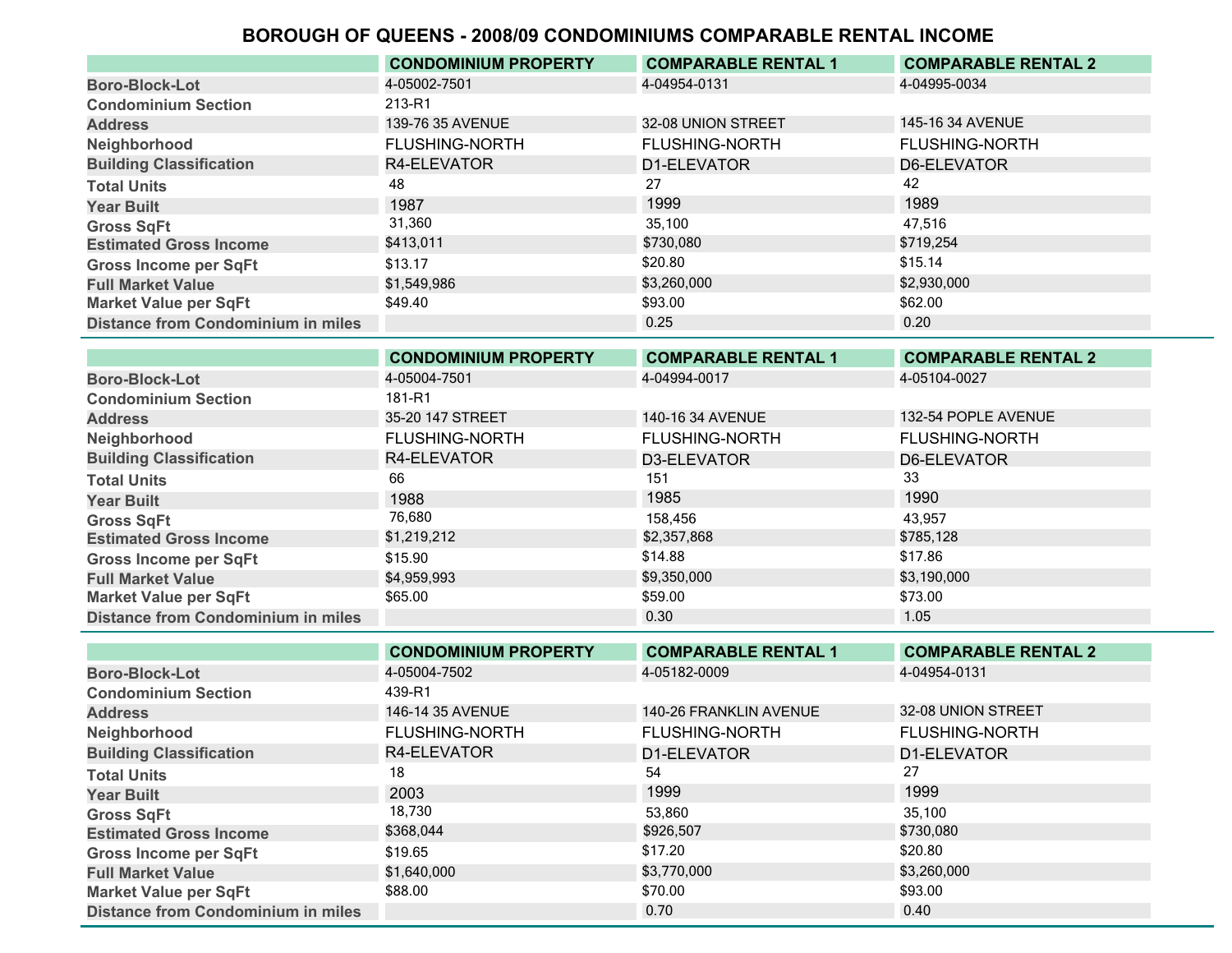|                                           | <b>CONDOMINIUM PROPERTY</b> | <b>COMPARABLE RENTAL 1</b> | <b>COMPARABLE RENTAL 2</b> |
|-------------------------------------------|-----------------------------|----------------------------|----------------------------|
| <b>Boro-Block-Lot</b>                     | 4-05005-7501                | 4-05182-0009               |                            |
| <b>Condominium Section</b>                | 316-R1                      |                            |                            |
| <b>Address</b>                            | 147-20 35 AVENUE            | 140-26 FRANKLIN AVENUE     |                            |
| Neighborhood                              | <b>FLUSHING-NORTH</b>       | <b>FLUSHING-NORTH</b>      |                            |
| <b>Building Classification</b>            | R4-ELEVATOR                 | D1-ELEVATOR                |                            |
| <b>Total Units</b>                        | 84                          | 54                         |                            |
| <b>Year Built</b>                         | 1986                        | 1999                       |                            |
| <b>Gross SqFt</b>                         | 66.756                      | 53.860                     |                            |
| <b>Estimated Gross Income</b>             | \$1,328,444                 | \$926,507                  |                            |
| <b>Gross Income per SqFt</b>              | \$19.90                     | \$17.20                    |                            |
| <b>Full Market Value</b>                  | \$5,939,998                 | \$3,770,000                |                            |
| <b>Market Value per SqFt</b>              | \$89.00                     | \$70.00                    |                            |
| <b>Distance from Condominium in miles</b> |                             | 0.70                       |                            |

|                                           | <b>CONDOMINIUM PROPERTY</b> | <b>COMPARABLE RENTAL 1</b> | <b>COMPARABLE RENTAL 2</b> |
|-------------------------------------------|-----------------------------|----------------------------|----------------------------|
| <b>Boro-Block-Lot</b>                     | 4-05010-7501                | 4-05182-0009               | 4-04954-0131               |
| <b>Condominium Section</b>                | 25-R1                       |                            |                            |
| <b>Address</b>                            | 36-41 UNION STREET          | 140-26 FRANKLIN AVENUE     | 32-08 UNION STREET         |
| Neighborhood                              | <b>FLUSHING-NORTH</b>       | <b>FLUSHING-NORTH</b>      | <b>FLUSHING-NORTH</b>      |
| <b>Building Classification</b>            | R4-ELEVATOR                 | D1-ELEVATOR                | D1-ELEVATOR                |
| <b>Total Units</b>                        | 41                          | 54                         | 27                         |
| <b>Year Built</b>                         | 1979                        | 1999                       | 1999                       |
| <b>Gross SqFt</b>                         | 37,255                      | 53,860                     | 35.100                     |
| <b>Estimated Gross Income</b>             | \$633,335                   | \$926,507                  | \$730,080                  |
| <b>Gross Income per SqFt</b>              | \$17.00                     | \$17.20                    | \$20.80                    |
| <b>Full Market Value</b>                  | \$2,580,006                 | \$3,770,000                | \$3,260,000                |
| <b>Market Value per SqFt</b>              | \$69.00                     | \$70.00                    | \$93.00                    |
| <b>Distance from Condominium in miles</b> |                             | 0.55                       | 0.35                       |

|                                           | <b>CONDOMINIUM PROPERTY</b> | <b>COMPARABLE RENTAL 1</b> | <b>COMPARABLE RENTAL 2</b> |
|-------------------------------------------|-----------------------------|----------------------------|----------------------------|
| <b>Boro-Block-Lot</b>                     | 4-05010-7502                | 4-04994-0070               | 4-05022-0018               |
| <b>Condominium Section</b>                | 151-R1                      |                            |                            |
| <b>Address</b>                            | 36-25 UNION STREET          | 139-81 35 AVENUE           | 143-18 38 AVENUE           |
| Neighborhood                              | <b>FLUSHING-NORTH</b>       | <b>FLUSHING-NORTH</b>      | <b>FLUSHING-NORTH</b>      |
| <b>Building Classification</b>            | R4-ELEVATOR                 | D1-ELEVATOR                | D1-ELEVATOR                |
| <b>Total Units</b>                        | 63                          | 103                        | 109                        |
| <b>Year Built</b>                         | 1987                        | 1971                       | 1971                       |
| <b>Gross SqFt</b>                         | 66,196                      | 78.474                     | 80.241                     |
| <b>Estimated Gross Income</b>             | \$1,237,865                 | \$1,443,484                | \$1,325,330                |
| <b>Gross Income per SqFt</b>              | \$18.70                     | \$18.39                    | \$16.52                    |
| <b>Full Market Value</b>                  | \$5,029,996                 | \$5,870,000                | \$5,390,000                |
| <b>Market Value per SqFt</b>              | \$76.00                     | \$75.00                    | \$67.00                    |
| <b>Distance from Condominium in miles</b> |                             | 0.20                       | 0.20                       |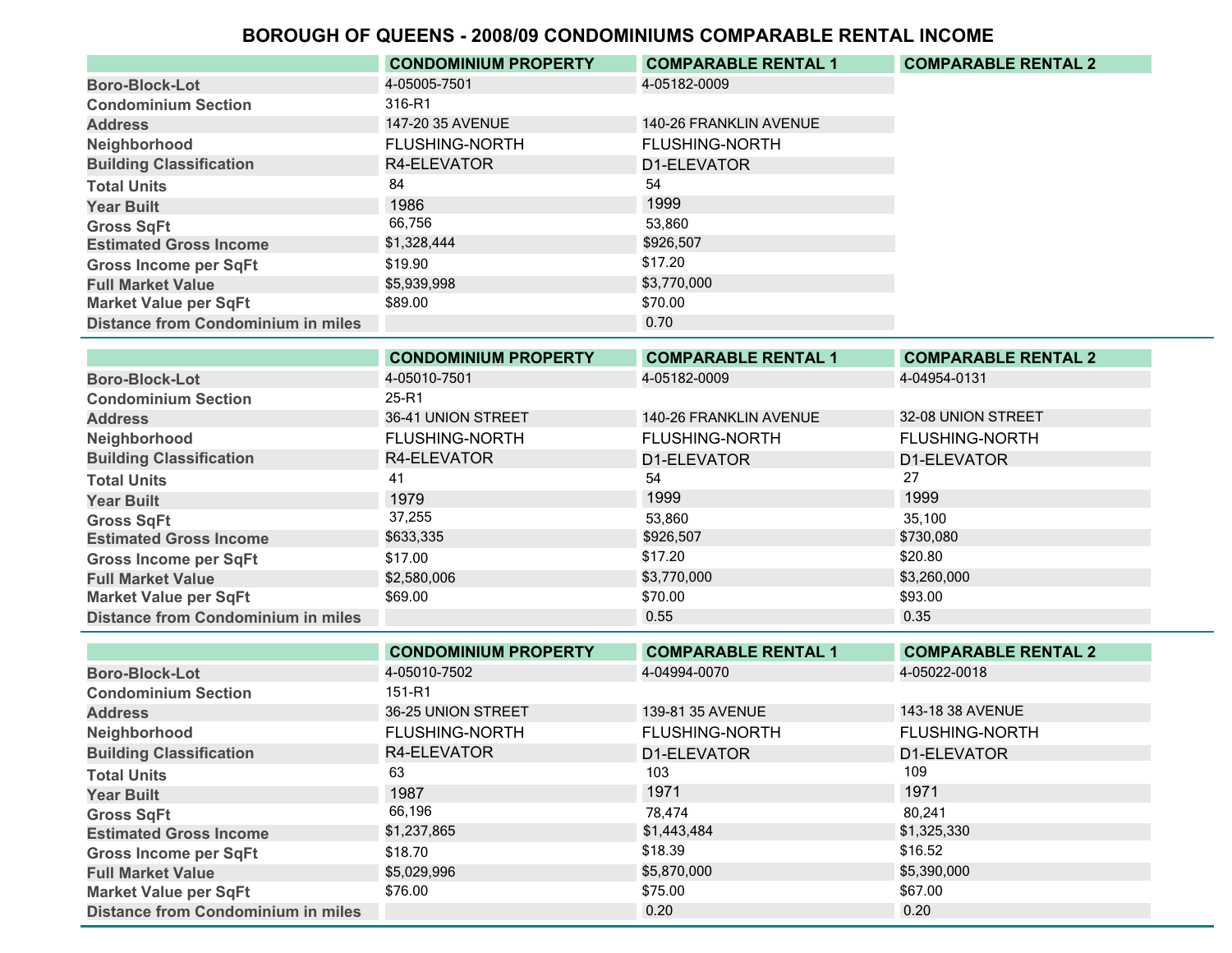|                                           | <b>CONDOMINIUM PROPERTY</b> | <b>COMPARABLE RENTAL 1</b> | <b>COMPARABLE RENTAL 2</b> |
|-------------------------------------------|-----------------------------|----------------------------|----------------------------|
| <b>Boro-Block-Lot</b>                     | 4-05015-7501                | 4-05005-0045               | 4-05293-0045               |
| <b>Condominium Section</b>                | 245-R1                      |                            |                            |
| <b>Address</b>                            | 144-34 37 AVENUE            | 35-20 149 STREET           | 166-15 DEPOT ROAD          |
| Neighborhood                              | <b>FLUSHING-NORTH</b>       | <b>FLUSHING-NORTH</b>      | <b>FLUSHING-NORTH</b>      |
| <b>Building Classification</b>            | R2-WALK-UP                  | C1-WALK-UP                 | C1-WALK-UP                 |
| <b>Total Units</b>                        | 16                          | 16                         | 16                         |
| <b>Year Built</b>                         | 1988                        | 1975                       | 1975                       |
| <b>Gross SqFt</b>                         | 13,997                      | 12.120                     | 13.549                     |
| <b>Estimated Gross Income</b>             | \$167,964                   | \$144,450                  | \$143,700                  |
| <b>Gross Income per SqFt</b>              | \$12.00                     | \$11.92                    | \$10.61                    |
| <b>Full Market Value</b>                  | \$591,997                   | \$509,000                  | \$486,000                  |
| <b>Market Value per SqFt</b>              | \$42.30                     | \$42.00                    | \$35.90                    |
| <b>Distance from Condominium in miles</b> |                             | 0.20                       | 1.15                       |

|                                           | <b>CONDOMINIUM PROPERTY</b> | <b>COMPARABLE RENTAL 1</b> | <b>COMPARABLE RENTAL 2</b> |
|-------------------------------------------|-----------------------------|----------------------------|----------------------------|
| <b>Boro-Block-Lot</b>                     | 4-05017-7501                | 4-05186-0019               | 4-05186-0024               |
| <b>Condominium Section</b>                | 263-R1                      |                            |                            |
| <b>Address</b>                            | 37-31 149 STREET            | 140-30 BEECH AVENUE        | 140-40 BEECH AVENUE        |
| Neighborhood                              | <b>FLUSHING-NORTH</b>       | <b>FLUSHING-NORTH</b>      | <b>FLUSHING-NORTH</b>      |
| <b>Building Classification</b>            | R9-CONDOPS                  | C1-WALK-UP                 | C1-WALK-UP                 |
| <b>Total Units</b>                        | 29                          | 33                         | 33                         |
| <b>Year Built</b>                         | 1955                        | 1931                       | 1931                       |
| <b>Gross SqFt</b>                         | 27,000                      | 25,139                     | 25.139                     |
| <b>Estimated Gross Income</b>             | \$363,150                   | \$309,964                  | \$314,238                  |
| <b>Gross Income per SqFt</b>              | \$13.45                     | \$12.33                    | \$12.50                    |
| <b>Full Market Value</b>                  | \$1,370,000                 | \$1,170,000                | \$1,180,000                |
| <b>Market Value per SqFt</b>              | \$51.00                     | \$46.50                    | \$46.90                    |
| <b>Distance from Condominium in miles</b> |                             | 0.75                       | 0.75                       |

|                                    | <b>CONDOMINIUM PROPERTY</b> | <b>COMPARABLE RENTAL 1</b> | <b>COMPARABLE RENTAL 2</b> |
|------------------------------------|-----------------------------|----------------------------|----------------------------|
| <b>Boro-Block-Lot</b>              | 4-05020-7501                | 4-05182-0009               | 4-04954-0131               |
| <b>Condominium Section</b>         | 134-R1                      |                            |                            |
| <b>Address</b>                     | 142-36 38 AVENUE            | 140-26 FRANKLIN AVENUE     | 32-08 UNION STREET         |
| Neighborhood                       | <b>FLUSHING-NORTH</b>       | <b>FLUSHING-NORTH</b>      | <b>FLUSHING-NORTH</b>      |
| <b>Building Classification</b>     | R4-ELEVATOR                 | D1-ELEVATOR                | D1-ELEVATOR                |
| <b>Total Units</b>                 | 18                          | 54                         | 27                         |
| <b>Year Built</b>                  | 1987                        | 1999                       | 1999                       |
| <b>Gross SqFt</b>                  | 18,120                      | 53,860                     | 35,100                     |
| <b>Estimated Gross Income</b>      | \$309,852                   | \$926,507                  | \$730,080                  |
| <b>Gross Income per SqFt</b>       | \$17.10                     | \$17.20                    | \$20.80                    |
| <b>Full Market Value</b>           | \$1,259,997                 | \$3,770,000                | \$3,260,000                |
| <b>Market Value per SqFt</b>       | \$70.00                     | \$70.00                    | \$93.00                    |
| Distance from Condominium in miles |                             | 0.40                       | 0.50                       |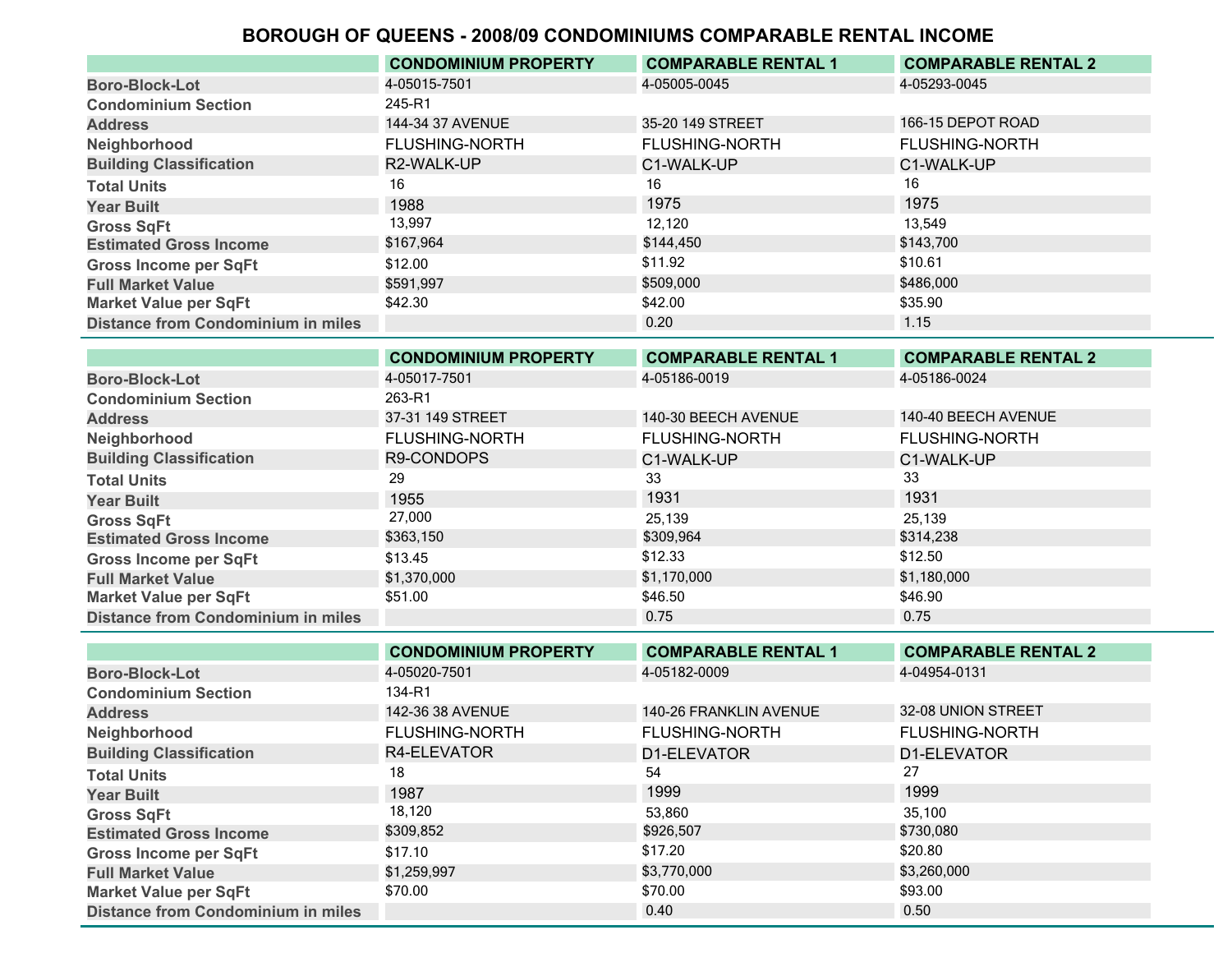|                                           | <b>CONDOMINIUM PROPERTY</b> | <b>COMPARABLE RENTAL 1</b> | <b>COMPARABLE RENTAL 2</b> |
|-------------------------------------------|-----------------------------|----------------------------|----------------------------|
| <b>Boro-Block-Lot</b>                     | 4-05020-7502                | 4-05182-0009               | 4-04954-0131               |
| <b>Condominium Section</b>                | 427-R1                      |                            |                            |
| <b>Address</b>                            | 142-18 38 AVENUE            | 140-26 FRANKLIN AVENUE     | 32-08 UNION STREET         |
| Neighborhood                              | <b>FLUSHING-NORTH</b>       | <b>FLUSHING-NORTH</b>      | <b>FLUSHING-NORTH</b>      |
| <b>Building Classification</b>            | R4-ELEVATOR                 | D1-ELEVATOR                | D1-ELEVATOR                |
| <b>Total Units</b>                        | 50                          | 54                         | 27                         |
| <b>Year Built</b>                         | 2001                        | 1999                       | 1999                       |
| <b>Gross SqFt</b>                         | 48,993                      | 53.860                     | 35.100                     |
| <b>Estimated Gross Income</b>             | \$962,712                   | \$926,507                  | \$730,080                  |
| <b>Gross Income per SqFt</b>              | \$19.65                     | \$17.20                    | \$20.80                    |
| <b>Full Market Value</b>                  | \$4,300,003                 | \$3,770,000                | \$3,260,000                |
| <b>Market Value per SqFt</b>              | \$88.00                     | \$70.00                    | \$93.00                    |
| <b>Distance from Condominium in miles</b> |                             | 0.40                       | 0.50                       |

|                                           | <b>CONDOMINIUM PROPERTY</b> | <b>COMPARABLE RENTAL 1</b> | <b>COMPARABLE RENTAL 2</b> |
|-------------------------------------------|-----------------------------|----------------------------|----------------------------|
| <b>Boro-Block-Lot</b>                     | 4-05022-7502                | 4-05145-0049               | 4-05863-0250               |
| <b>Condominium Section</b>                | 162-R1                      |                            |                            |
| <b>Address</b>                            | 143-51 ROOSEVELT AVENUE     | 138-52 ELDER AVENUE        | 23-50 CORPORAL KENNEDY ST  |
| Neighborhood                              | <b>FLUSHING-NORTH</b>       | <b>FLUSHING-NORTH</b>      | <b>BAYSIDE</b>             |
| <b>Building Classification</b>            | R4-ELEVATOR                 | D7-ELEVATOR                | D9-ELEVATOR                |
| <b>Total Units</b>                        | 134                         | 175                        | 150                        |
| <b>Year Built</b>                         | 1987                        | 1988                       | 1981                       |
| <b>Gross SqFt</b>                         | 98,000                      | 121.091                    | 124.877                    |
| <b>Estimated Gross Income</b>             | \$2,058,000                 | \$2,597,779                | \$2,191,600                |
| <b>Gross Income per SqFt</b>              | \$21.00                     | \$21.45                    | \$17.55                    |
| <b>Full Market Value</b>                  | \$9,199,999                 | \$9,770,000                | \$6,190,000                |
| <b>Market Value per SqFt</b>              | \$94.00                     | \$81.00                    | \$49.60                    |
| <b>Distance from Condominium in miles</b> |                             | 0.70                       | 2.55                       |

|                                           | <b>CONDOMINIUM PROPERTY</b> | <b>COMPARABLE RENTAL 1</b> | <b>COMPARABLE RENTAL 2</b> |
|-------------------------------------------|-----------------------------|----------------------------|----------------------------|
| <b>Boro-Block-Lot</b>                     | 4-05024-7501                | 4-04954-0131               |                            |
| <b>Condominium Section</b>                | 42-R1                       |                            |                            |
| <b>Address</b>                            | 144-77 ROOSEVELT AVENUE     | 32-08 UNION STREET         |                            |
| Neighborhood                              | <b>FLUSHING-NORTH</b>       | <b>FLUSHING-NORTH</b>      |                            |
| <b>Building Classification</b>            | R4-ELEVATOR                 | D1-ELEVATOR                |                            |
| <b>Total Units</b>                        | 80                          | 27                         |                            |
| <b>Year Built</b>                         | 1983                        | 1999                       |                            |
| <b>Gross SqFt</b>                         | 101,624                     | 35,100                     |                            |
| <b>Estimated Gross Income</b>             | \$2,194,062                 | \$730,080                  |                            |
| <b>Gross Income per SqFt</b>              | \$21.59                     | \$20.80                    |                            |
| <b>Full Market Value</b>                  | \$9,809,981                 | \$3,260,000                |                            |
| <b>Market Value per SqFt</b>              | \$97.00                     | \$93.00                    |                            |
| <b>Distance from Condominium in miles</b> |                             | 0.55                       |                            |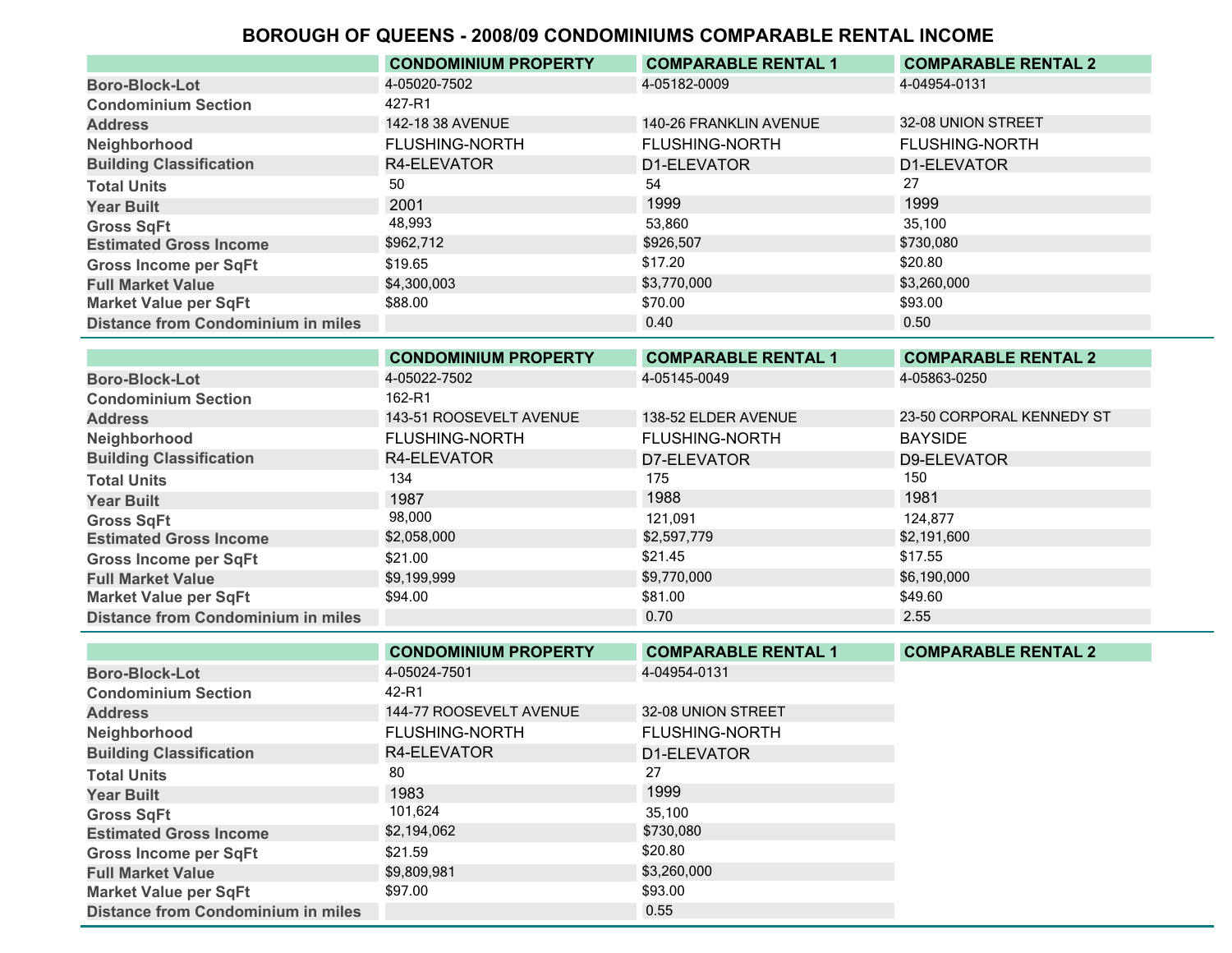|                                           | <b>CONDOMINIUM PROPERTY</b> | <b>COMPARABLE RENTAL 1</b> | <b>COMPARABLE RENTAL 2</b> |
|-------------------------------------------|-----------------------------|----------------------------|----------------------------|
| <b>Boro-Block-Lot</b>                     | 4-05024-7502                | 4-04994-0041               | 4-05104-0027               |
| <b>Condominium Section</b>                | 81-R1                       |                            |                            |
| <b>Address</b>                            | 38-08 147 STREET            | 140-74 34 AVENUE           | 132-54 POPLE AVENUE        |
| Neighborhood                              | <b>FLUSHING-NORTH</b>       | <b>FLUSHING-NORTH</b>      | <b>FLUSHING-NORTH</b>      |
| <b>Building Classification</b>            | R4-ELEVATOR                 | D7-ELEVATOR                | D6-ELEVATOR                |
| <b>Total Units</b>                        | 33                          | 44                         | 33                         |
| <b>Year Built</b>                         | 1984                        | 1987                       | 1990                       |
| <b>Gross SqFt</b>                         | 37,304                      | 38.640                     | 43,957                     |
| <b>Estimated Gross Income</b>             | \$634,168                   | \$625,123                  | \$785,128                  |
| <b>Gross Income per SqFt</b>              | \$17.00                     | \$16.18                    | \$17.86                    |
| <b>Full Market Value</b>                  | \$2,579,998                 | \$2,540,000                | \$3,190,000                |
| <b>Market Value per SqFt</b>              | \$69.00                     | \$66.00                    | \$73.00                    |
| <b>Distance from Condominium in miles</b> |                             | 0.35                       | 0.85                       |

|                                           | <b>CONDOMINIUM PROPERTY</b> | <b>COMPARABLE RENTAL 1</b> | <b>COMPARABLE RENTAL 2</b> |
|-------------------------------------------|-----------------------------|----------------------------|----------------------------|
| <b>Boro-Block-Lot</b>                     | 4-05024-7503                | 4-02225-0030               | 4-05025-0025               |
| <b>Condominium Section</b>                | 238-R1                      |                            |                            |
| <b>Address</b>                            | 144-68 38 AVENUE            | 109-19 72 AVENUE           | 144-40 ROOSEVELT AVENUE    |
| Neighborhood                              | <b>FLUSHING-NORTH</b>       | <b>FOREST HILLS</b>        | <b>FLUSHING-NORTH</b>      |
| <b>Building Classification</b>            | R4-ELEVATOR                 | D7-ELEVATOR                | C1-WALK-UP                 |
| <b>Total Units</b>                        | 24                          | 18                         | 23                         |
| <b>Year Built</b>                         | 1989                        | 1986                       | 1976                       |
| <b>Gross SqFt</b>                         | 17,905                      | 18.700                     | 21,426                     |
| <b>Estimated Gross Income</b>             | \$342,081                   | \$301,631                  | \$321,400                  |
| <b>Gross Income per SqFt</b>              | \$19.11                     | \$16.13                    | \$15.00                    |
| <b>Full Market Value</b>                  | \$1,529,998                 | \$1,230,000                | \$1,270,000                |
| <b>Market Value per SqFt</b>              | \$85.00                     | \$66.00                    | \$59.00                    |
| <b>Distance from Condominium in miles</b> |                             | 3.05                       | 0.10                       |

|                                           | <b>CONDOMINIUM PROPERTY</b> | <b>COMPARABLE RENTAL 1</b> | <b>COMPARABLE RENTAL 2</b> |
|-------------------------------------------|-----------------------------|----------------------------|----------------------------|
| <b>Boro-Block-Lot</b>                     | 4-05024-7504                | 4-05182-0009               | 4-04954-0131               |
| <b>Condominium Section</b>                | 424-R1                      |                            |                            |
| <b>Address</b>                            | 38-22 147 STREET            | 140-26 FRANKLIN AVENUE     | 32-08 UNION STREET         |
| Neighborhood                              | <b>FLUSHING-NORTH</b>       | <b>FLUSHING-NORTH</b>      | <b>FLUSHING-NORTH</b>      |
| <b>Building Classification</b>            | R4-ELEVATOR                 | D1-ELEVATOR                | D1-ELEVATOR                |
| <b>Total Units</b>                        | 32                          | 54                         | 27                         |
| <b>Year Built</b>                         | 2002                        | 1999                       | 1999                       |
| <b>Gross SqFt</b>                         | 22,936                      | 53,860                     | 35.100                     |
| <b>Estimated Gross Income</b>             | \$477,527                   | \$926,507                  | \$730,080                  |
| <b>Gross Income per SqFt</b>              | \$20.82                     | \$17.20                    | \$20.80                    |
| <b>Full Market Value</b>                  | \$2,129,998                 | \$3,770,000                | \$3,260,000                |
| <b>Market Value per SqFt</b>              | \$93.00                     | \$70.00                    | \$93.00                    |
| <b>Distance from Condominium in miles</b> |                             | 0.50                       | 0.55                       |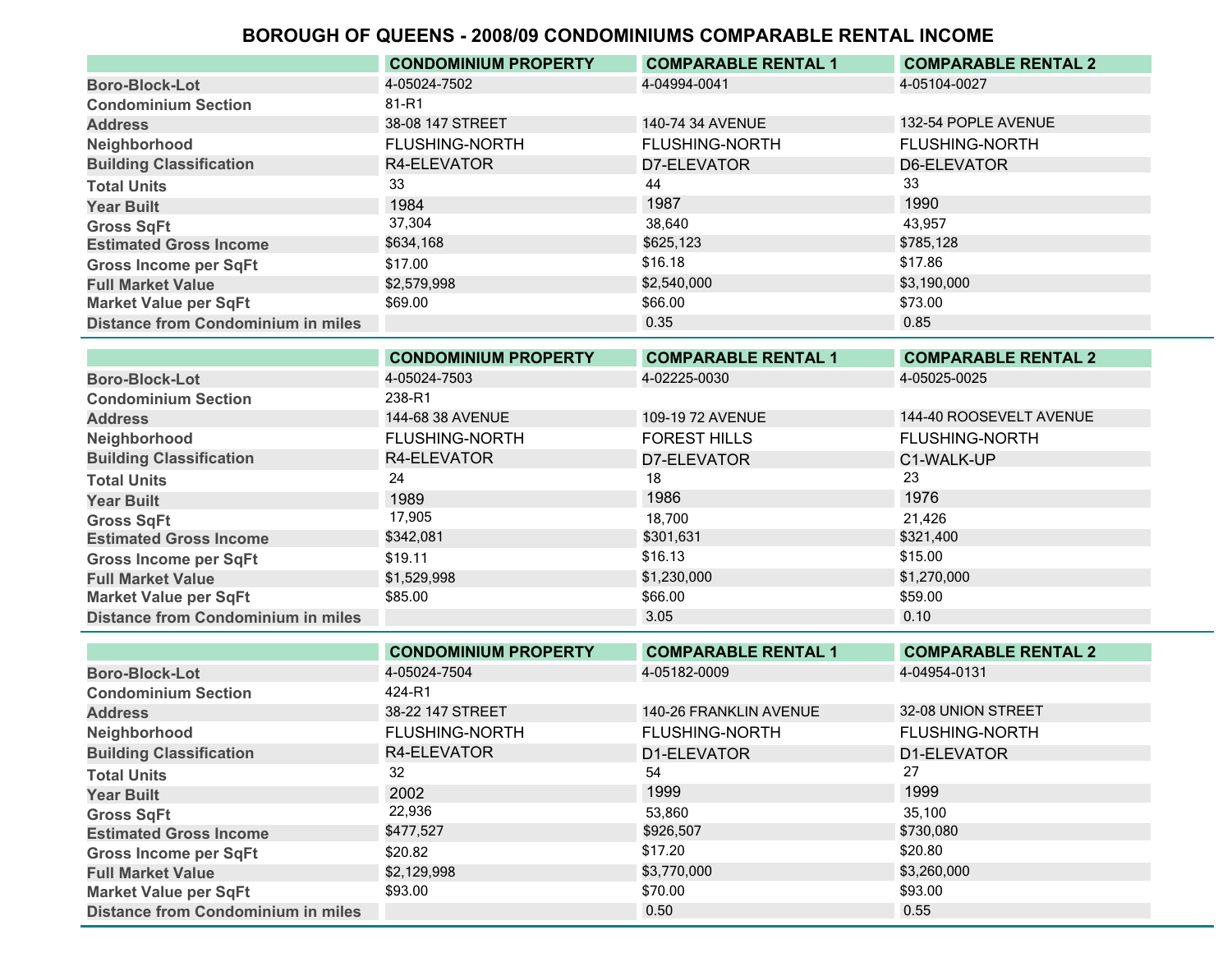|                                           | <b>CONDOMINIUM PROPERTY</b> | <b>COMPARABLE RENTAL 1</b> | <b>COMPARABLE RENTAL 2</b> |
|-------------------------------------------|-----------------------------|----------------------------|----------------------------|
| <b>Boro-Block-Lot</b>                     | 4-05025-7501                | 4-05182-0009               | 4-04954-0131               |
| <b>Condominium Section</b>                | 413-R1                      |                            |                            |
| <b>Address</b>                            | 144-48 ROOSEVELT AVENUE     | 140-26 FRANKLIN AVENUE     | 32-08 UNION STREET         |
| Neighborhood                              | <b>FLUSHING-NORTH</b>       | <b>FLUSHING-NORTH</b>      | <b>FLUSHING-NORTH</b>      |
| <b>Building Classification</b>            | R4-ELEVATOR                 | D1-ELEVATOR                | D1-ELEVATOR                |
| <b>Total Units</b>                        | 26                          | 54                         | 27                         |
| <b>Year Built</b>                         | 2001                        | 1999                       | 1999                       |
| <b>Gross SqFt</b>                         | 22,635                      | 53,860                     | 35,100                     |
| <b>Estimated Gross Income</b>             | \$425,538                   | \$926,507                  | \$730,080                  |
| <b>Gross Income per SqFt</b>              | \$18.80                     | \$17.20                    | \$20.80                    |
| <b>Full Market Value</b>                  | \$1,729,995                 | \$3,770,000                | \$3,260,000                |
| <b>Market Value per SqFt</b>              | \$76.00                     | \$70.00                    | \$93.00                    |
| <b>Distance from Condominium in miles</b> |                             | 0.40                       | 0.60                       |
|                                           |                             |                            |                            |

|                                           | <b>CONDOMINIUM PROPERTY</b> | <b>COMPARABLE RENTAL 1</b> | <b>COMPARABLE RENTAL 2</b> |
|-------------------------------------------|-----------------------------|----------------------------|----------------------------|
| <b>Boro-Block-Lot</b>                     | 4-05026-7501                | 4-04986-0018               | 4-05135-0017               |
| <b>Condominium Section</b>                | 111-R1                      |                            |                            |
| <b>Address</b>                            | 147-37 ROOSEVELT AVENUE     | 147-11 34 AVENUE           | 136-42 MAPLE AVENUE        |
| Neighborhood                              | <b>FLUSHING-NORTH</b>       | <b>FLUSHING-NORTH</b>      | <b>FLUSHING-NORTH</b>      |
| <b>Building Classification</b>            | R4-ELEVATOR                 | D1-ELEVATOR                | D1-ELEVATOR                |
| <b>Total Units</b>                        | 48                          | 54                         | 72                         |
| <b>Year Built</b>                         | 1956                        | 1959                       | 1957                       |
| <b>Gross SqFt</b>                         | 53,920                      | 49.000                     | 65.903                     |
| <b>Estimated Gross Income</b>             | \$625,472                   | \$569,552                  | \$624,520                  |
| <b>Gross Income per SqFt</b>              | \$11.60                     | \$11.62                    | \$9.48                     |
| <b>Full Market Value</b>                  | \$2,199,995                 | \$2,010,000                | \$2,060,000                |
| <b>Market Value per SqFt</b>              | \$40.80                     | \$41.00                    | \$31.30                    |
| <b>Distance from Condominium in miles</b> |                             | 0.35                       | 0.70                       |
|                                           |                             |                            |                            |

|                                           | <b>CONDOMINIUM PROPERTY</b> | <b>COMPARABLE RENTAL 1</b> | <b>COMPARABLE RENTAL 2</b> |
|-------------------------------------------|-----------------------------|----------------------------|----------------------------|
| <b>Boro-Block-Lot</b>                     | 4-05027-7501                | 4-05005-0042               | 4-05293-0045               |
| <b>Condominium Section</b>                | 176-R1                      |                            |                            |
| <b>Address</b>                            | 147-26 ROOSEVELT AVENUE     | 35-14 149 STREET           | 166-15 DEPOT ROAD          |
| Neighborhood                              | <b>FLUSHING-NORTH</b>       | <b>FLUSHING-NORTH</b>      | <b>FLUSHING-NORTH</b>      |
| <b>Building Classification</b>            | R2-WALK-UP                  | C1-WALK-UP                 | C1-WALK-UP                 |
| <b>Total Units</b>                        | 14                          | 14                         | 16                         |
| <b>Year Built</b>                         | 1987                        | 1996                       | 1975                       |
| <b>Gross SqFt</b>                         | 19,398                      | 10.500                     | 13.549                     |
| <b>Estimated Gross Income</b>             | \$281,271                   | \$150,583                  | \$143,700                  |
| <b>Gross Income per SqFt</b>              | \$14.50                     | \$14.34                    | \$10.61                    |
| <b>Full Market Value</b>                  | \$1,119,996                 | \$597,000                  | \$486,000                  |
| <b>Market Value per SqFt</b>              | \$58.00                     | \$57.00                    | \$35.90                    |
| <b>Distance from Condominium in miles</b> |                             | 0.25                       | 0.95                       |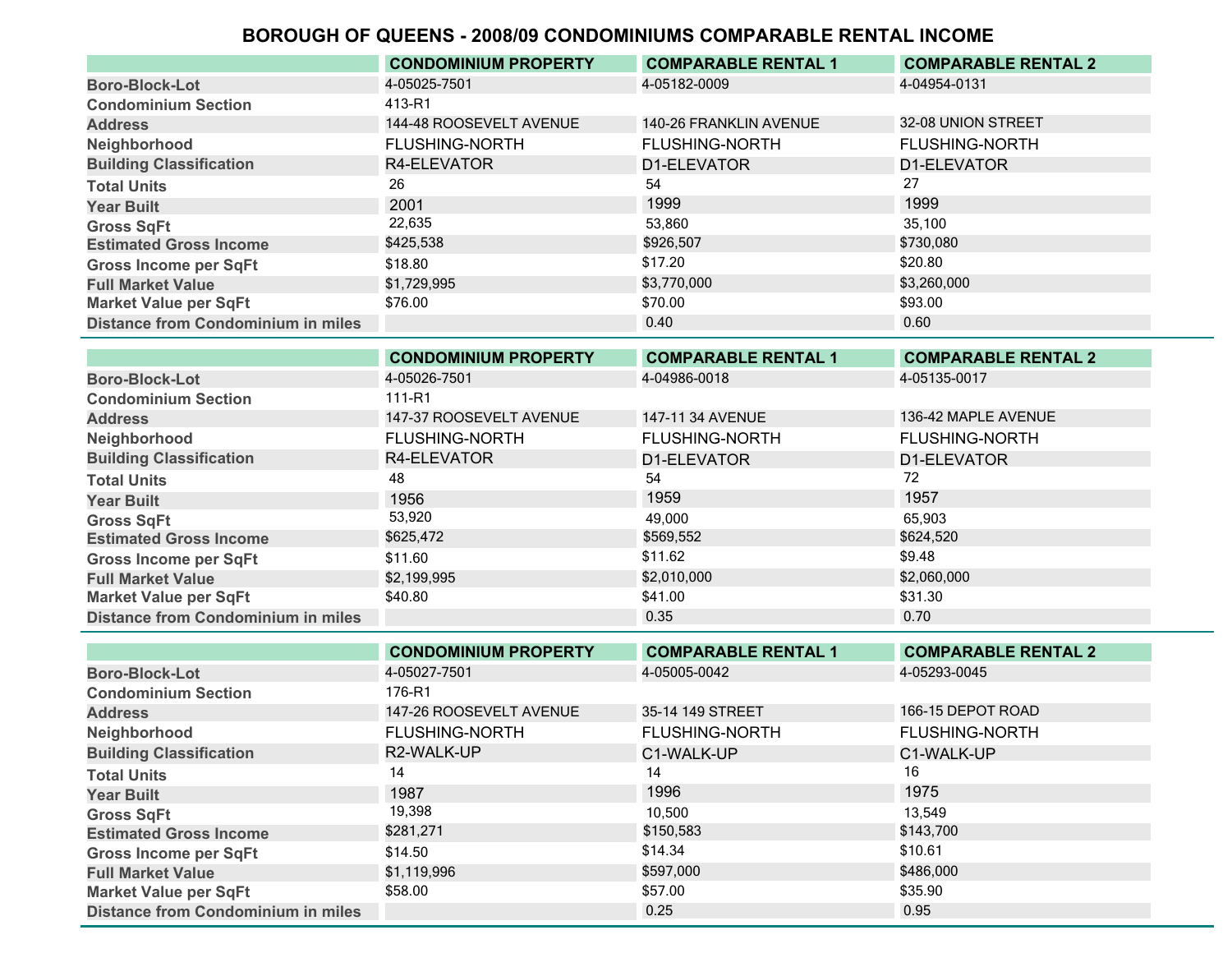|                                           | <b>CONDOMINIUM PROPERTY</b> | <b>COMPARABLE RENTAL 1</b> | <b>COMPARABLE RENTAL 2</b> |
|-------------------------------------------|-----------------------------|----------------------------|----------------------------|
| <b>Boro-Block-Lot</b>                     | 4-05027-7502                | 4-04995-0024               | 4-05005-0042               |
| <b>Condominium Section</b>                | 261-R1                      |                            |                            |
| <b>Address</b>                            | 147-48 ROOSEVELT AVENUE     | 144-22 34 AVENUE           | 35-14 149 STREET           |
| Neighborhood                              | <b>FLUSHING-NORTH</b>       | <b>FLUSHING-NORTH</b>      | <b>FLUSHING-NORTH</b>      |
| <b>Building Classification</b>            | R2-WALK-UP                  | C1-WALK-UP                 | C1-WALK-UP                 |
| <b>Total Units</b>                        | 36                          | 14                         | 14                         |
| <b>Year Built</b>                         | 1988                        | 1976                       | 1996                       |
| <b>Gross SqFt</b>                         | 36,340                      | 10.032                     | 10.500                     |
| <b>Estimated Gross Income</b>             | \$563,270                   | \$136,440                  | \$150,583                  |
| <b>Gross Income per SqFt</b>              | \$15.50                     | \$13.60                    | \$14.34                    |
| <b>Full Market Value</b>                  | \$2,289,996                 | \$541,000                  | \$597,000                  |
| <b>Market Value per SqFt</b>              | \$63.00                     | \$54.00                    | \$57.00                    |
| <b>Distance from Condominium in miles</b> |                             | 0.40                       | 0.25                       |

|                                           | <b>CONDOMINIUM PROPERTY</b> | <b>COMPARABLE RENTAL 1</b> | <b>COMPARABLE RENTAL 2</b> |
|-------------------------------------------|-----------------------------|----------------------------|----------------------------|
| <b>Boro-Block-Lot</b>                     | 4-05039-7501                | 4-05182-0009               | 4-04954-0131               |
| <b>Condominium Section</b>                | 420-R1                      |                            |                            |
| <b>Address</b>                            | 132-59 41 ROAD              | 140-26 FRANKLIN AVENUE     | 32-08 UNION STREET         |
| Neighborhood                              | <b>FLUSHING-NORTH</b>       | <b>FLUSHING-NORTH</b>      | <b>FLUSHING-NORTH</b>      |
| <b>Building Classification</b>            | R4-ELEVATOR                 | D1-ELEVATOR                | D1-ELEVATOR                |
| <b>Total Units</b>                        | 18                          | 54                         | 27                         |
| <b>Year Built</b>                         | 2001                        | 1999                       | 1999                       |
| <b>Gross SqFt</b>                         | 15,000                      | 53,860                     | 35,100                     |
| <b>Estimated Gross Income</b>             | \$282,000                   | \$926,507                  | \$730,080                  |
| <b>Gross Income per SqFt</b>              | \$18.80                     | \$17.20                    | \$20.80                    |
| <b>Full Market Value</b>                  | \$1,150,000                 | \$3,770,000                | \$3,260,000                |
| <b>Market Value per SqFt</b>              | \$77.00                     | \$70.00                    | \$93.00                    |
| <b>Distance from Condominium in miles</b> |                             | 0.50                       | 0.85                       |

|                                           | <b>CONDOMINIUM PROPERTY</b> | <b>COMPARABLE RENTAL 1</b> | <b>COMPARABLE RENTAL 2</b> |
|-------------------------------------------|-----------------------------|----------------------------|----------------------------|
| <b>Boro-Block-Lot</b>                     | 4-05039-7502                | 4-05182-0009               | 4-04954-0131               |
| <b>Condominium Section</b>                | 428-R1                      |                            |                            |
| <b>Address</b>                            | 41-05 COLLEGE POINT BOULE   | 140-26 FRANKLIN AVENUE     | 32-08 UNION STREET         |
| Neighborhood                              | <b>FLUSHING-NORTH</b>       | <b>FLUSHING-NORTH</b>      | <b>FLUSHING-NORTH</b>      |
| <b>Building Classification</b>            | R4-ELEVATOR                 | D1-ELEVATOR                | D1-ELEVATOR                |
| <b>Total Units</b>                        | 47                          | 54                         | 27                         |
| <b>Year Built</b>                         | 2002                        | 1999                       | 1999                       |
| <b>Gross SqFt</b>                         | 41,800                      | 53,860                     | 35.100                     |
| <b>Estimated Gross Income</b>             | \$785,840                   | \$926,507                  | \$730,080                  |
| <b>Gross Income per SqFt</b>              | \$18.80                     | \$17.20                    | \$20.80                    |
| <b>Full Market Value</b>                  | \$3,199,997                 | \$3,770,000                | \$3,260,000                |
| <b>Market Value per SqFt</b>              | \$77.00                     | \$70.00                    | \$93.00                    |
| <b>Distance from Condominium in miles</b> |                             | 0.50                       | 0.85                       |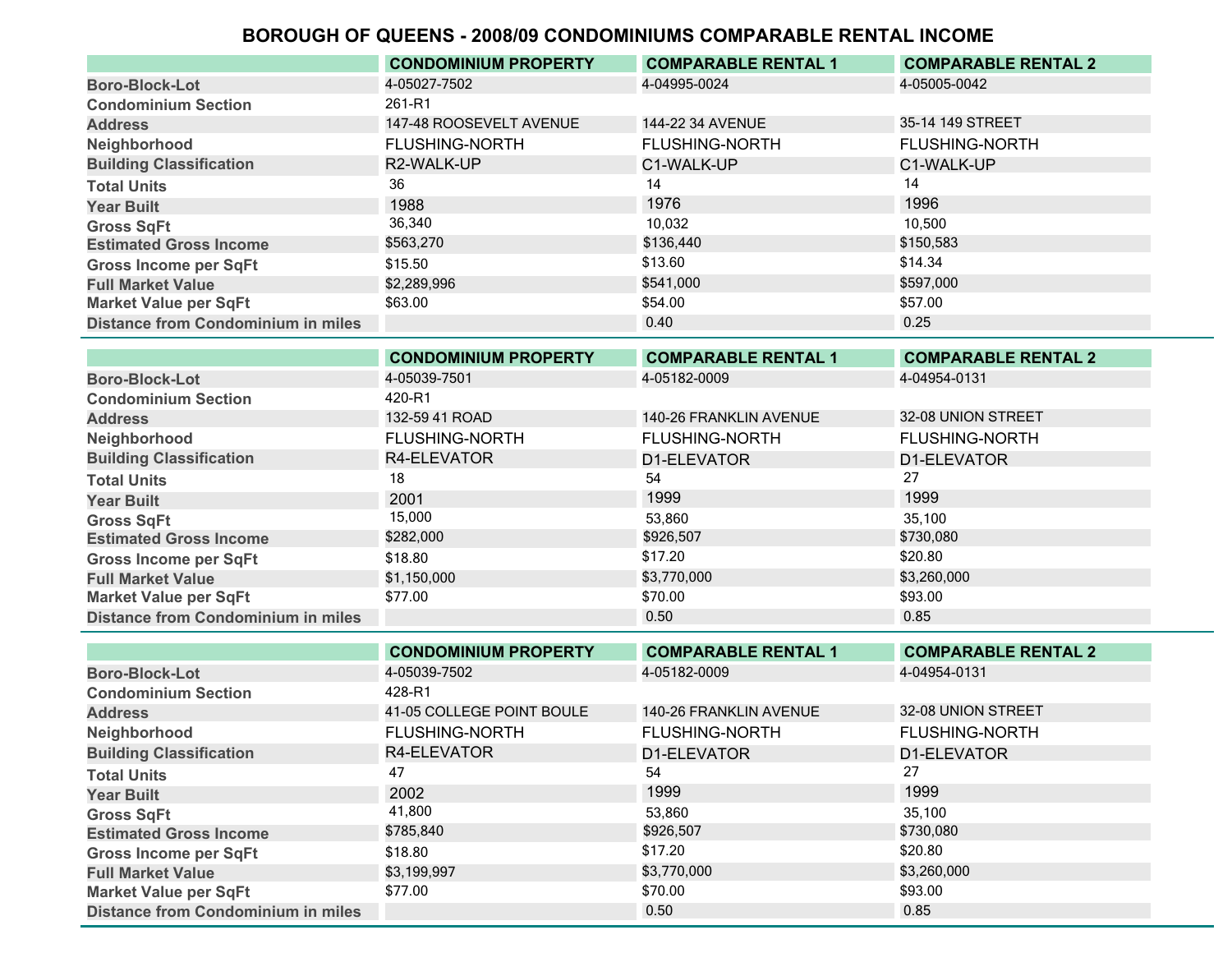|                                           | <b>CONDOMINIUM PROPERTY</b> | <b>COMPARABLE RENTAL 1</b> | <b>COMPARABLE RENTAL 2</b> |
|-------------------------------------------|-----------------------------|----------------------------|----------------------------|
| <b>Boro-Block-Lot</b>                     | 4-05041-7504                | 4-05182-0009               | 4-04954-0131               |
| <b>Condominium Section</b>                | 383-R1                      |                            |                            |
| <b>Address</b>                            | 133-25 41 ROAD              | 140-26 FRANKLIN AVENUE     | 32-08 UNION STREET         |
| Neighborhood                              | <b>FLUSHING-NORTH</b>       | <b>FLUSHING-NORTH</b>      | <b>FLUSHING-NORTH</b>      |
| <b>Building Classification</b>            | R4-ELEVATOR                 | D1-ELEVATOR                | D1-ELEVATOR                |
| <b>Total Units</b>                        | 13                          | 54                         | 27                         |
| <b>Year Built</b>                         | 1995                        | 1999                       | 1999                       |
| <b>Gross SqFt</b>                         | 15,630                      | 53.860                     | 35,100                     |
| <b>Estimated Gross Income</b>             | \$251,643                   | \$926,507                  | \$730,080                  |
| <b>Gross Income per SqFt</b>              | \$16.10                     | \$17.20                    | \$20.80                    |
| <b>Full Market Value</b>                  | \$1,020,000                 | \$3,770,000                | \$3,260,000                |
| <b>Market Value per SqFt</b>              | \$65.00                     | \$70.00                    | \$93.00                    |
| <b>Distance from Condominium in miles</b> |                             | 0.40                       | 0.75                       |

|                                           | <b>CONDOMINIUM PROPERTY</b> | <b>COMPARABLE RENTAL 1</b> | <b>COMPARABLE RENTAL 2</b> |
|-------------------------------------------|-----------------------------|----------------------------|----------------------------|
| <b>Boro-Block-Lot</b>                     | 4-05042-7501                | 4-04994-0070               | 4-05025-0008               |
| <b>Condominium Section</b>                | 164-R1                      |                            |                            |
| <b>Address</b>                            | 133-36 41 ROAD              | 139-81 35 AVENUE           | 144-10 ROOSEVELT AVENUE    |
| Neighborhood                              | <b>FLUSHING-NORTH</b>       | <b>FLUSHING-NORTH</b>      | <b>FLUSHING-NORTH</b>      |
| <b>Building Classification</b>            | R4-ELEVATOR                 | D1-ELEVATOR                | D7-ELEVATOR                |
| <b>Total Units</b>                        | 64                          | 103                        | 84                         |
| <b>Year Built</b>                         | 1987                        | 1971                       | 1973                       |
| <b>Gross SqFt</b>                         | 72,300                      | 78.474                     | 65.292                     |
| <b>Estimated Gross Income</b>             | \$1,352,010                 | \$1,443,484                | \$1,279,900                |
| <b>Gross Income per SqFt</b>              | \$18.70                     | \$18.39                    | \$19.60                    |
| <b>Full Market Value</b>                  | \$5,499,993                 | \$5,870,000                | \$5,720,000                |
| <b>Market Value per SqFt</b>              | \$76.00                     | \$75.00                    | \$88.00                    |
| <b>Distance from Condominium in miles</b> |                             | 0.70                       | 0.65                       |

|                                           | <b>CONDOMINIUM PROPERTY</b> | <b>COMPARABLE RENTAL 1</b> | <b>COMPARABLE RENTAL 2</b> |
|-------------------------------------------|-----------------------------|----------------------------|----------------------------|
| <b>Boro-Block-Lot</b>                     | 4-05042-7504                | 4-04954-0131               | 4-04977-0021               |
| <b>Condominium Section</b>                | 401-R1                      |                            |                            |
| <b>Address</b>                            | 133-47 SANFORD AVENUE       | 32-08 UNION STREET         | 137-02 NORTHERN BOULEVARD  |
| Neighborhood                              | <b>FLUSHING-NORTH</b>       | <b>FLUSHING-NORTH</b>      | <b>FLUSHING-NORTH</b>      |
| <b>Building Classification</b>            | R4-ELEVATOR                 | D1-ELEVATOR                | D1-ELEVATOR                |
| <b>Total Units</b>                        | 58                          | 27                         | 71                         |
| <b>Year Built</b>                         | 2000                        | 1999                       | 2000                       |
| <b>Gross SqFt</b>                         | 83,284                      | 35,100                     | 67,324                     |
| <b>Estimated Gross Income</b>             | \$1,499,112                 | \$730,080                  | \$1,241,455                |
| <b>Gross Income per SqFt</b>              | \$18.00                     | \$20.80                    | \$18.44                    |
| <b>Full Market Value</b>                  | \$6,100,000                 | \$3,260,000                | \$5,050,000                |
| Market Value per SqFt                     | \$73.00                     | \$93.00                    | \$75.00                    |
| <b>Distance from Condominium in miles</b> |                             | 0.80                       | 0.40                       |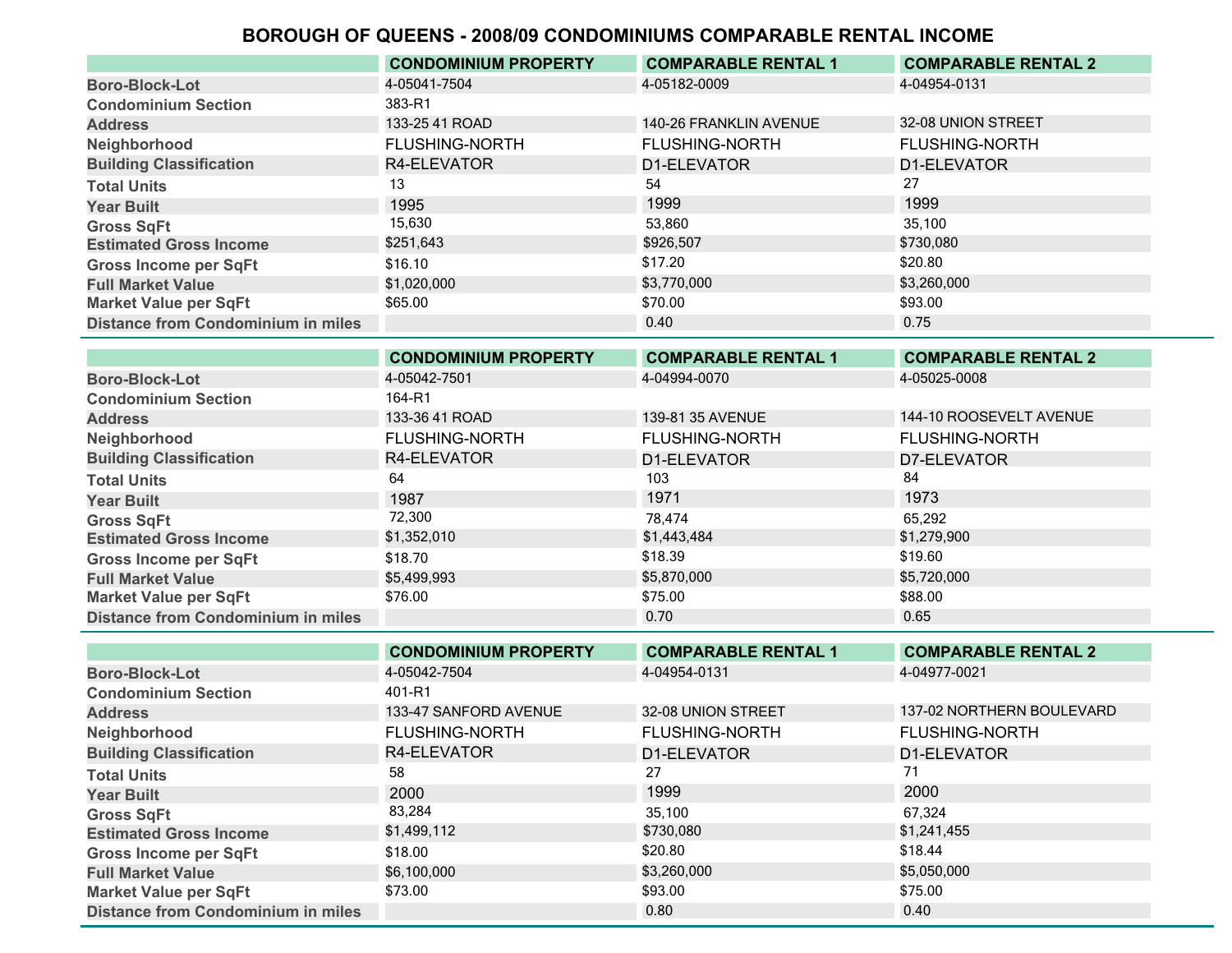| <b>Total Units</b><br><b>Year Built</b>   | 103<br>1929                 | 93<br>1920                 | 1929                       |
|-------------------------------------------|-----------------------------|----------------------------|----------------------------|
| <b>Gross SqFt</b>                         | 92,000                      | 89,367                     | 119,185                    |
| <b>Estimated Gross Income</b>             | \$1,150,000                 | \$869,875                  | \$1,493,391                |
| <b>Gross Income per SqFt</b>              | \$12.50                     | \$9.73                     | \$12.53                    |
| <b>Full Market Value</b>                  | \$4,320,000                 | \$2,940,000                | \$5,610,000                |
| <b>Market Value per SqFt</b>              | \$47.00                     | \$32.90                    | \$47.10                    |
| <b>Distance from Condominium in miles</b> |                             | 0.30                       | 0.30                       |
|                                           | <b>CONDOMINIUM PROPERTY</b> | <b>COMPARABLE RENTAL 1</b> | <b>COMPARABLE RENTAL 2</b> |

| <b>Boro-Block-Lot</b>              | 4-05044-7501            | 4-04994-0017          | 4-05104-0027          |
|------------------------------------|-------------------------|-----------------------|-----------------------|
| <b>Condominium Section</b>         | 182-R1                  |                       |                       |
| <b>Address</b>                     | 41-25 KISSENA BOULEVARD | 140-16 34 AVENUE      | 132-54 POPLE AVENUE   |
| Neighborhood                       | <b>FLUSHING-NORTH</b>   | <b>FLUSHING-NORTH</b> | <b>FLUSHING-NORTH</b> |
| <b>Building Classification</b>     | R4-ELEVATOR             | D3-ELEVATOR           | D6-ELEVATOR           |
| <b>Total Units</b>                 | 204                     | 151                   | 33                    |
| <b>Year Built</b>                  | 1963                    | 1985                  | 1990                  |
| <b>Gross SqFt</b>                  | 189,000                 | 158,456               | 43.957                |
| <b>Estimated Gross Income</b>      | \$3,005,100             | \$2,357,868           | \$785,128             |
| <b>Gross Income per SqFt</b>       | \$15.90                 | \$14.88               | \$17.86               |
| <b>Full Market Value</b>           | \$12,199,998            | \$9,350,000           | \$3,190,000           |
| <b>Market Value per SqFt</b>       | \$65.00                 | \$59.00               | \$73.00               |
| Distance from Condominium in miles |                         | 0.55                  | 0.40                  |
|                                    |                         |                       |                       |

|                                           | <b>CONDOMINIUM PROPERTY</b> | <b>COMPARABLE RENTAL 1</b> | <b>COMPARABLE RENTAL 2</b> |
|-------------------------------------------|-----------------------------|----------------------------|----------------------------|
| <b>Boro-Block-Lot</b>                     | 4-05045-7501                | 4-12322-0001               | 4-04994-0017               |
| <b>Condominium Section</b>                | 108-R1                      |                            |                            |
| <b>Address</b>                            | 41-40 UNION STREET          | 166-01 LINDEN BOULEVARD    | 140-16 34 AVENUE           |
| Neighborhood                              | <b>FLUSHING-NORTH</b>       | <b>SOUTH JAMAICA</b>       | <b>FLUSHING-NORTH</b>      |
| <b>Building Classification</b>            | R4-ELEVATOR                 | D3-ELEVATOR                | D3-ELEVATOR                |
| <b>Total Units</b>                        | 351                         | 267                        | 151                        |
| <b>Year Built</b>                         | 1974                        | 1981                       | 1985                       |
| <b>Gross SqFt</b>                         | 333,006                     | 234,636                    | 158,456                    |
| <b>Estimated Gross Income</b>             | \$4,961,789                 | \$3,395,690                | \$2,357,868                |
| <b>Gross Income per SqFt</b>              | \$14.90                     | \$14.47                    | \$14.88                    |
| <b>Full Market Value</b>                  | \$19,699,996                | \$9,590,000                | \$9,350,000                |
| <b>Market Value per SqFt</b>              | \$59.00                     | \$40.90                    | \$59.00                    |
| <b>Distance from Condominium in miles</b> |                             | 5.20                       | 0.55                       |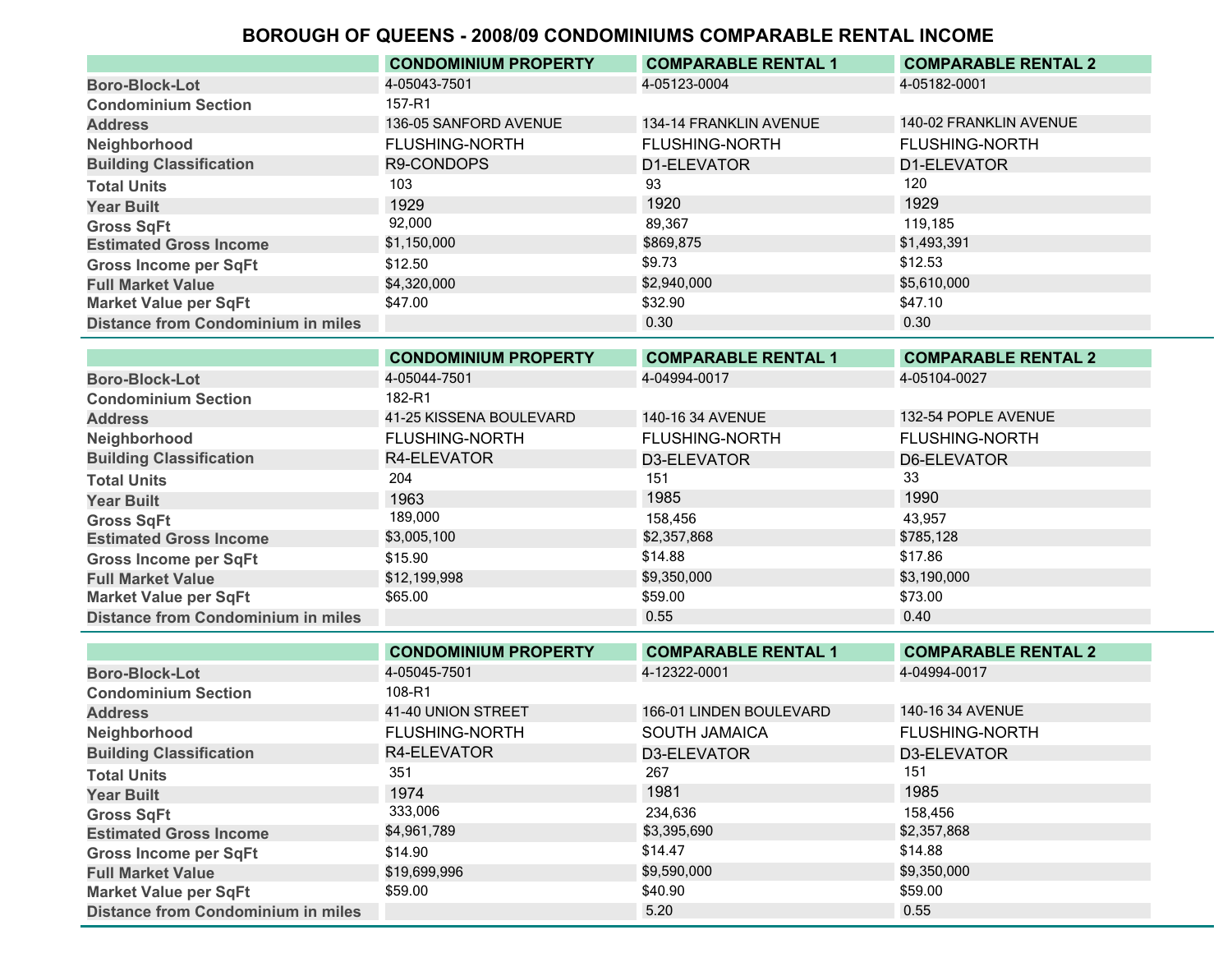|                                           | <b>CONDOMINIUM PROPERTY</b> | <b>COMPARABLE RENTAL 1</b> | <b>COMPARABLE RENTAL 2</b> |
|-------------------------------------------|-----------------------------|----------------------------|----------------------------|
| <b>Boro-Block-Lot</b>                     | 4-05048-7501                | 4-12311-0050               | 4-08276-0658               |
| <b>Condominium Section</b>                | 51-R1                       |                            |                            |
| <b>Address</b>                            | 143-37 BARCLAY AVENUE       | 156-01 NORTH CONDUIT AVEN  | 56-20 MARATHON PARKWAY     |
| Neighborhood                              | <b>FLUSHING-NORTH</b>       | <b>SPRINGFIELD GARDENS</b> | <b>DOUGLASTON</b>          |
| <b>Building Classification</b>            | R2-WALK-UP                  | C9-WALK-UP                 | C9-WALK-UP                 |
| <b>Total Units</b>                        | 36                          | 46                         | 54                         |
| <b>Year Built</b>                         | 1982                        | 1972                       | 1977                       |
| <b>Gross SqFt</b>                         | 34,587                      | 31,365                     | 27,690                     |
| <b>Estimated Gross Income</b>             | \$467,962                   | \$497,780                  | \$309,480                  |
| <b>Gross Income per SqFt</b>              | \$13.53                     | \$15.87                    | \$11.18                    |
| <b>Full Market Value</b>                  | \$1,760,008                 | \$2,020,000                | \$1,090,000                |
| <b>Market Value per SqFt</b>              | \$51.00                     | \$64.00                    | \$39.40                    |
| <b>Distance from Condominium in miles</b> |                             | 6.70                       | 4.55                       |
|                                           |                             |                            |                            |

|                                           | <b>CONDOMINIUM PROPERTY</b> | <b>COMPARABLE RENTAL 1</b> | <b>COMPARABLE RENTAL 2</b> |
|-------------------------------------------|-----------------------------|----------------------------|----------------------------|
| <b>Boro-Block-Lot</b>                     | 4-05048-7502                | 4-04995-0073               | 4-05016-0011               |
| <b>Condominium Section</b>                | 200-R1                      |                            |                            |
| <b>Address</b>                            | 41-07 BOWNE STREET          | 144-27 35 AVENUE           | 37-07 147 STREET           |
| Neighborhood                              | <b>FLUSHING-NORTH</b>       | <b>FLUSHING-NORTH</b>      | <b>FLUSHING-NORTH</b>      |
| <b>Building Classification</b>            | R4-ELEVATOR                 | D1-ELEVATOR                | D1-ELEVATOR                |
| <b>Total Units</b>                        | 83                          | 84                         | 95                         |
| <b>Year Built</b>                         | 1962                        | 1969                       | 1962                       |
| <b>Gross SqFt</b>                         | 77,620                      | 76.140                     | 80.173                     |
| <b>Estimated Gross Income</b>             | \$1,137,909                 | \$1,115,838                | \$996,233                  |
| <b>Gross Income per SqFt</b>              | \$14.66                     | \$14.66                    | \$12.43                    |
| <b>Full Market Value</b>                  | \$4,509,992                 | \$4,420,000                | \$3,740,000                |
| <b>Market Value per SqFt</b>              | \$58.00                     | \$58.00                    | \$46.60                    |
| <b>Distance from Condominium in miles</b> |                             | 0.45                       | 0.40                       |
|                                           |                             |                            |                            |

|                                           | <b>CONDOMINIUM PROPERTY</b> | <b>COMPARABLE RENTAL 1</b> | <b>COMPARABLE RENTAL 2</b> |
|-------------------------------------------|-----------------------------|----------------------------|----------------------------|
| <b>Boro-Block-Lot</b>                     | 4-05051-7501                | 4-04994-0041               | 4-05104-0027               |
| <b>Condominium Section</b>                | 352-R1                      |                            |                            |
| <b>Address</b>                            | 144-28 BARCLAY AVENUE       | 140-74 34 AVENUE           | 132-54 POPLE AVENUE        |
| Neighborhood                              | <b>FLUSHING-NORTH</b>       | <b>FLUSHING-NORTH</b>      | <b>FLUSHING-NORTH</b>      |
| <b>Building Classification</b>            | R4-ELEVATOR                 | D7-ELEVATOR                | D6-ELEVATOR                |
| <b>Total Units</b>                        | 32                          | 44                         | 33                         |
| <b>Year Built</b>                         | 1990                        | 1987                       | 1990                       |
| <b>Gross SqFt</b>                         | 38,680                      | 38,640                     | 43,957                     |
| <b>Estimated Gross Income</b>             | \$618,880                   | \$625,123                  | \$785,128                  |
| <b>Gross Income per SqFt</b>              | \$16.00                     | \$16.18                    | \$17.86                    |
| <b>Full Market Value</b>                  | \$2,520,000                 | \$2,540,000                | \$3,190,000                |
| <b>Market Value per SqFt</b>              | \$65.00                     | \$66.00                    | \$73.00                    |
| <b>Distance from Condominium in miles</b> |                             | 0.55                       | 0.75                       |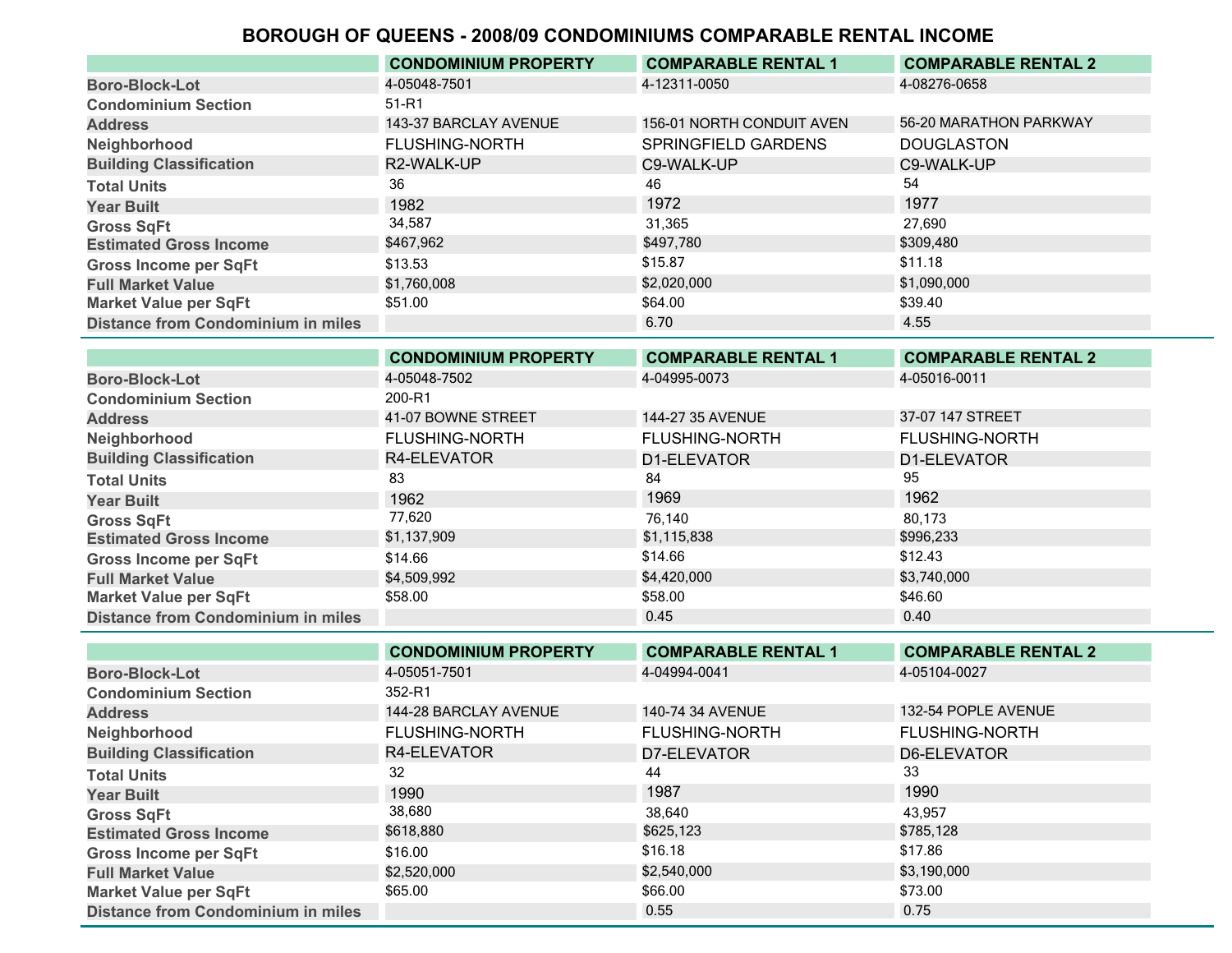|                                           | <b>CONDOMINIUM PROPERTY</b> | <b>COMPARABLE RENTAL 1</b> | <b>COMPARABLE RENTAL 2</b> |
|-------------------------------------------|-----------------------------|----------------------------|----------------------------|
| <b>Boro-Block-Lot</b>                     | 4-05051-7502                | 4-05182-0009               | 4-04954-0131               |
| <b>Condominium Section</b>                | 405-R1                      |                            |                            |
| <b>Address</b>                            | 41-33 PARSONS BOULEVARD     | 140-26 FRANKLIN AVENUE     | 32-08 UNION STREET         |
| Neighborhood                              | <b>FLUSHING-NORTH</b>       | <b>FLUSHING-NORTH</b>      | <b>FLUSHING-NORTH</b>      |
| <b>Building Classification</b>            | R4-ELEVATOR                 | D1-ELEVATOR                | D1-ELEVATOR                |
| <b>Total Units</b>                        | 18                          | 54                         | 27                         |
| <b>Year Built</b>                         | 2000                        | 1999                       | 1999                       |
| <b>Gross SqFt</b>                         | 20,448                      | 53,860                     | 35.100                     |
| <b>Estimated Gross Income</b>             | \$378,288                   | \$926,507                  | \$730,080                  |
| <b>Gross Income per SqFt</b>              | \$18.50                     | \$17.20                    | \$20.80                    |
| <b>Full Market Value</b>                  | \$1,540,008                 | \$3,770,000                | \$3,260,000                |
| <b>Market Value per SqFt</b>              | \$75.00                     | \$70.00                    | \$93.00                    |
| <b>Distance from Condominium in miles</b> |                             | 0.35                       | 0.75                       |

|                                           | <b>CONDOMINIUM PROPERTY</b> | <b>COMPARABLE RENTAL 1</b> | <b>COMPARABLE RENTAL 2</b> |
|-------------------------------------------|-----------------------------|----------------------------|----------------------------|
| <b>Boro-Block-Lot</b>                     | 4-05052-7501                | 4-05025-0025               |                            |
| <b>Condominium Section</b>                | 186-R1                      |                            |                            |
| <b>Address</b>                            | 147 BARCLAY AVENUE          | 144-40 ROOSEVELT AVENUE    |                            |
| Neighborhood                              | <b>FLUSHING-NORTH</b>       | <b>FLUSHING-NORTH</b>      |                            |
| <b>Building Classification</b>            | R4-ELEVATOR                 | C1-WALK-UP                 |                            |
| <b>Total Units</b>                        | 22                          | 23                         |                            |
| <b>Year Built</b>                         | 1987                        | 1976                       |                            |
| <b>Gross SqFt</b>                         | 19,037                      | 21,426                     |                            |
| <b>Estimated Gross Income</b>             | \$264,614                   | \$321,400                  |                            |
| <b>Gross Income per SqFt</b>              | \$13.90                     | \$15.00                    |                            |
| <b>Full Market Value</b>                  | \$1,050,000                 | \$1,270,000                |                            |
| <b>Market Value per SqFt</b>              | \$55.00                     | \$59.00                    |                            |
| <b>Distance from Condominium in miles</b> |                             | 0.15                       |                            |

|                                           | <b>CONDOMINIUM PROPERTY</b> | <b>COMPARABLE RENTAL 1</b> | <b>COMPARABLE RENTAL 2</b> |
|-------------------------------------------|-----------------------------|----------------------------|----------------------------|
| <b>Boro-Block-Lot</b>                     | 4-05062-7501                | 4-05182-0009               | 4-04954-0131               |
| <b>Condominium Section</b>                | 433-R1                      |                            |                            |
| <b>Address</b>                            | 41-28 HAIGHT STREET         | 140-26 FRANKLIN AVENUE     | 32-08 UNION STREET         |
| Neighborhood                              | <b>FLUSHING-NORTH</b>       | <b>FLUSHING-NORTH</b>      | <b>FLUSHING-NORTH</b>      |
| <b>Building Classification</b>            | R4-ELEVATOR                 | D1-ELEVATOR                | D1-ELEVATOR                |
| <b>Total Units</b>                        | 17                          | 54                         | 27                         |
| <b>Year Built</b>                         | 2003                        | 1999                       | 1999                       |
| <b>Gross SqFt</b>                         | 15,189                      | 53.860                     | 35.100                     |
| <b>Estimated Gross Income</b>             | \$299,223                   | \$926,507                  | \$730,080                  |
| <b>Gross Income per SqFt</b>              | \$19.70                     | \$17.20                    | \$20.80                    |
| <b>Full Market Value</b>                  | \$1,340,002                 | \$3,770,000                | \$3,260,000                |
| <b>Market Value per SqFt</b>              | \$88.00                     | \$70.00                    | \$93.00                    |
| <b>Distance from Condominium in miles</b> |                             | 0.60                       | 0.95                       |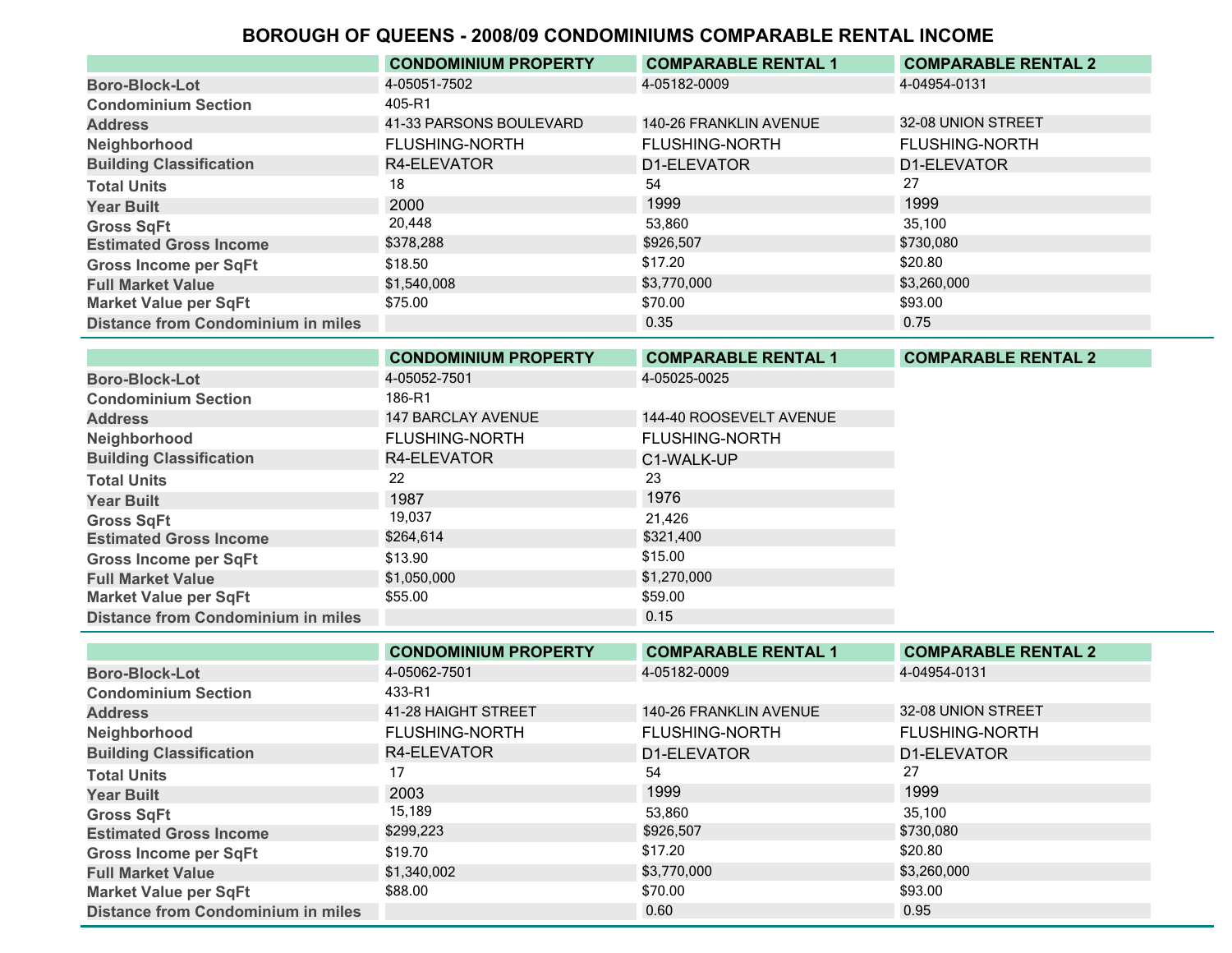|                                           | <b>CONDOMINIUM PROPERTY</b> | <b>COMPARABLE RENTAL 1</b> | <b>COMPARABLE RENTAL 2</b> |
|-------------------------------------------|-----------------------------|----------------------------|----------------------------|
| <b>Boro-Block-Lot</b>                     | 4-05102-7501                | 4-04995-0024               | 4-05025-0025               |
| <b>Condominium Section</b>                | 361-R1                      |                            |                            |
| <b>Address</b>                            | 132-48 MAPLE AVENUE         | 144-22 34 AVENUE           | 144-40 ROOSEVELT AVENUE    |
| Neighborhood                              | <b>FLUSHING-NORTH</b>       | <b>FLUSHING-NORTH</b>      | <b>FLUSHING-NORTH</b>      |
| <b>Building Classification</b>            | R2-WALK-UP                  | C1-WALK-UP                 | C1-WALK-UP                 |
| <b>Total Units</b>                        | 16                          | 14                         | 23                         |
| <b>Year Built</b>                         | 1990                        | 1976                       | 1976                       |
| <b>Gross SqFt</b>                         | 11,250                      | 10.032                     | 21,426                     |
| <b>Estimated Gross Income</b>             | \$156,375                   | \$136,440                  | \$321,400                  |
| <b>Gross Income per SqFt</b>              | \$13.90                     | \$13.60                    | \$15.00                    |
| <b>Full Market Value</b>                  | \$619,994                   | \$541,000                  | \$1,270,000                |
| <b>Market Value per SqFt</b>              | \$55.00                     | \$54.00                    | \$59.00                    |
| <b>Distance from Condominium in miles</b> |                             | 1.00                       | 0.80                       |

|                                           | <b>CONDOMINIUM PROPERTY</b> | <b>COMPARABLE RENTAL 1</b> | <b>COMPARABLE RENTAL 2</b> |
|-------------------------------------------|-----------------------------|----------------------------|----------------------------|
| <b>Boro-Block-Lot</b>                     | 4-05102-7502                | 4-05102-0015               | 4-00573-0046               |
| <b>Condominium Section</b>                | 516-R1                      |                            |                            |
| <b>Address</b>                            | 132-37 POPLE AVENUE         | 132-24 MAPLE AVENUE        | 27-10 ASTORIA BOULEVARD    |
| Neighborhood                              | <b>FLUSHING-NORTH</b>       | <b>FLUSHING-NORTH</b>      | <b>ASTORIA</b>             |
| <b>Building Classification</b>            | R4-ELEVATOR                 | C1-WALK-UP                 | D7-ELEVATOR                |
| <b>Total Units</b>                        | 15                          | 32                         | 27                         |
| <b>Year Built</b>                         | 2005                        | 1926                       | 2004                       |
| <b>Gross SqFt</b>                         | 17,655                      | 21,533                     | 25,920                     |
| <b>Estimated Gross Income</b>             | \$441,375                   | \$370,650                  | \$515,860                  |
| <b>Gross Income per SqFt</b>              | \$25.00                     | \$17.21                    | \$19.90                    |
| <b>Full Market Value</b>                  | \$1,970,033                 | \$1,510,000                | \$2,310,000                |
| <b>Market Value per SqFt</b>              | \$112.00                    | \$70.00                    | \$89.00                    |
| <b>Distance from Condominium in miles</b> |                             | 0.00                       | 4.90                       |

|                                           | <b>CONDOMINIUM PROPERTY</b> | <b>COMPARABLE RENTAL 1</b> | <b>COMPARABLE RENTAL 2</b> |
|-------------------------------------------|-----------------------------|----------------------------|----------------------------|
| <b>Boro-Block-Lot</b>                     | 4-05105-7501                | 4-00945-0030               | 4-01606-0052               |
| <b>Condominium Section</b>                | 150-R1                      |                            |                            |
| <b>Address</b>                            | 132-18 AVERY AVENUE         | 19-62 77 STREET            | 40-37 97 STREET            |
| Neighborhood                              | <b>FLUSHING-NORTH</b>       | <b>JACKSON HEIGHTS</b>     | <b>CORONA</b>              |
| <b>Building Classification</b>            | R4-ELEVATOR                 | C1-WALK-UP                 | C1-WALK-UP                 |
| <b>Total Units</b>                        | 14                          | 17                         | 16                         |
| <b>Year Built</b>                         | 1987                        | 1989                       | 1990                       |
| <b>Gross SqFt</b>                         | 12,336                      | 12,896                     | 12,304                     |
| <b>Estimated Gross Income</b>             | \$169,620                   | \$199,755                  | \$159,599                  |
| <b>Gross Income per SqFt</b>              | \$13.75                     | \$15.49                    | \$12.97                    |
| <b>Full Market Value</b>                  | \$671.998                   | \$812,000                  | \$600,000                  |
| <b>Market Value per SqFt</b>              | \$54.00                     | \$63.00                    | \$48.80                    |
| <b>Distance from Condominium in miles</b> |                             | 3.55                       | 1.95                       |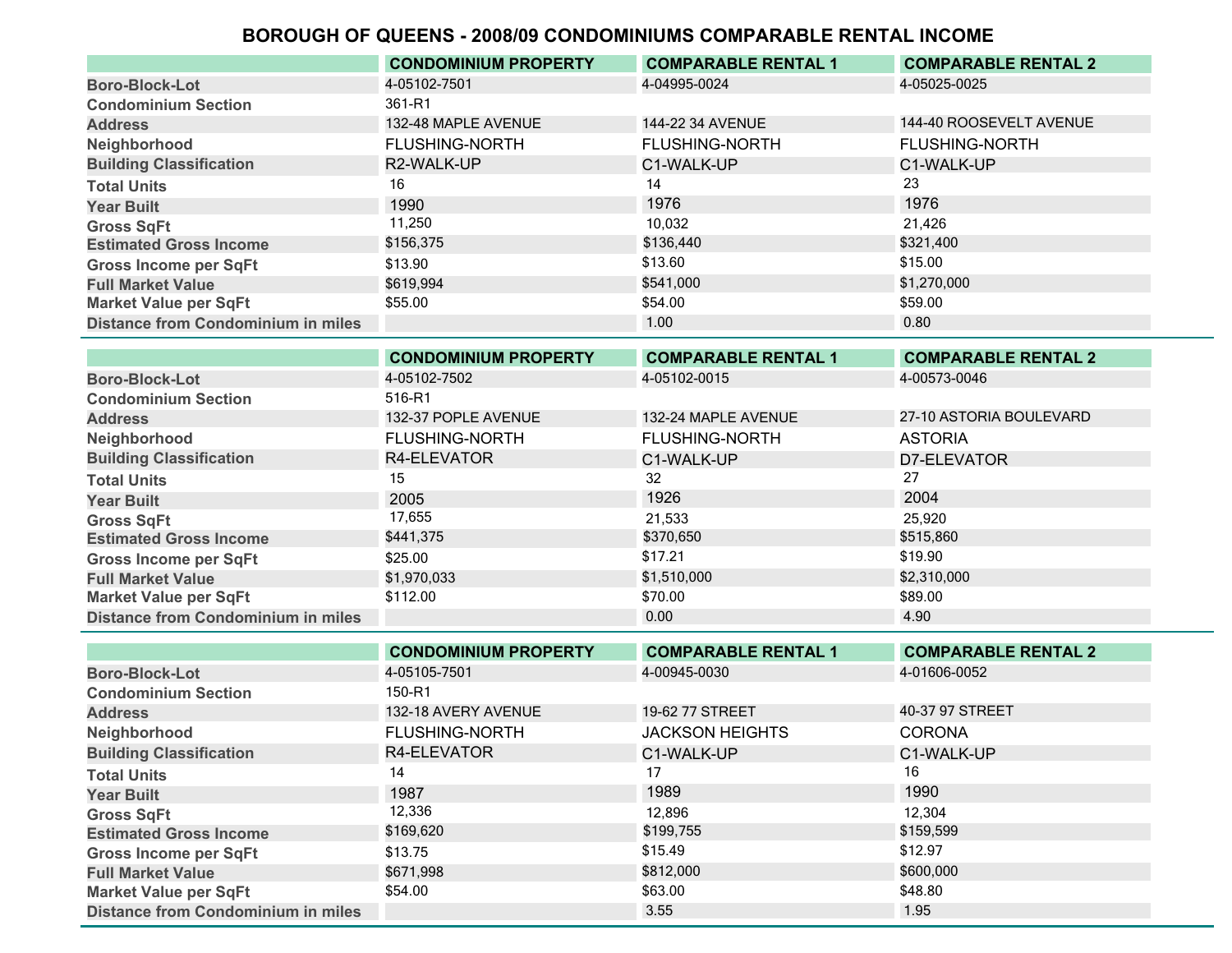|                                           | <b>CONDOMINIUM PROPERTY</b> | <b>COMPARABLE RENTAL 1</b> | <b>COMPARABLE RENTAL 2</b> |
|-------------------------------------------|-----------------------------|----------------------------|----------------------------|
| <b>Boro-Block-Lot</b>                     | 4-05122-7501                | 4-04994-0041               | 4-05046-0045               |
| <b>Condominium Section</b>                | 165-R1                      |                            |                            |
| <b>Address</b>                            | 134-46 MAPLE AVENUE         | 140-74 34 AVENUE           | 142-09 BARCLAY AVENUE      |
| Neighborhood                              | <b>FLUSHING-NORTH</b>       | <b>FLUSHING-NORTH</b>      | <b>FLUSHING-NORTH</b>      |
| <b>Building Classification</b>            | R4-ELEVATOR                 | D7-ELEVATOR                | D1-ELEVATOR                |
| <b>Total Units</b>                        | 27                          | 44                         | 42                         |
| <b>Year Built</b>                         | 1987                        | 1987                       | 1970                       |
| <b>Gross SqFt</b>                         | 23,951                      | 38,640                     | 38,657                     |
| <b>Estimated Gross Income</b>             | \$384,413                   | \$625,123                  | \$513,155                  |
| <b>Gross Income per SqFt</b>              | \$16.05                     | \$16.18                    | \$13.27                    |
| <b>Full Market Value</b>                  | \$1,560,004                 | \$2,540,000                | \$1,930,000                |
| <b>Market Value per SqFt</b>              | \$65.00                     | \$66.00                    | \$49.90                    |
| <b>Distance from Condominium in miles</b> |                             | 0.80                       | 0.40                       |

|                                           | <b>CONDOMINIUM PROPERTY</b> | <b>COMPARABLE RENTAL 1</b> | <b>COMPARABLE RENTAL 2</b> |
|-------------------------------------------|-----------------------------|----------------------------|----------------------------|
| <b>Boro-Block-Lot</b>                     | 4-05125-7501                | 4-05309-0003               | 4-06691-0011               |
| <b>Condominium Section</b>                | 119-R1                      |                            |                            |
| <b>Address</b>                            | 13-40 DAHLIA AVENUE         | 36-03 191 STREET           | 79-04 149 STREET           |
| Neighborhood                              | <b>FLUSHING-NORTH</b>       | <b>FLUSHING-NORTH</b>      | <b>FLUSHING-SOUTH</b>      |
| <b>Building Classification</b>            | R2-WALK-UP                  | C9-WALK-UP                 | C9-WALK-UP                 |
| <b>Total Units</b>                        | 48                          | 36                         | 42                         |
| <b>Year Built</b>                         | 1965                        | 1952                       | 1950                       |
| <b>Gross SqFt</b>                         | 37,660                      | 28,432                     | 30.981                     |
| <b>Estimated Gross Income</b>             | \$433,090                   | \$316,000                  | \$356,641                  |
| <b>Gross Income per SqFt</b>              | \$11.50                     | \$11.11                    | \$11.51                    |
| <b>Full Market Value</b>                  | \$1,530,005                 | \$1,110,000                | \$1,260,000                |
| <b>Market Value per SqFt</b>              | \$40.60                     | \$39.00                    | \$40.70                    |
| <b>Distance from Condominium in miles</b> |                             | 2.10                       | 2.35                       |

|                                           | <b>CONDOMINIUM PROPERTY</b> | <b>COMPARABLE RENTAL 1</b> | <b>COMPARABLE RENTAL 2</b> |
|-------------------------------------------|-----------------------------|----------------------------|----------------------------|
| <b>Boro-Block-Lot</b>                     | 4-05131-7501                | 4-04995-0024               | 4-05025-0025               |
| <b>Condominium Section</b>                | 125-R1                      |                            |                            |
| <b>Address</b>                            | 55-16 MAIN STREET           | 144-22 34 AVENUE           | 144-40 ROOSEVELT AVENUE    |
| Neighborhood                              | <b>FLUSHING-NORTH</b>       | <b>FLUSHING-NORTH</b>      | <b>FLUSHING-NORTH</b>      |
| <b>Building Classification</b>            | R2-WALK-UP                  | C1-WALK-UP                 | C1-WALK-UP                 |
| <b>Total Units</b>                        | 16                          | 14                         | 23                         |
| <b>Year Built</b>                         | 1986                        | 1976                       | 1976                       |
| <b>Gross SqFt</b>                         | 20,020                      | 10,032                     | 21.426                     |
| <b>Estimated Gross Income</b>             | \$278,278                   | \$136,440                  | \$321,400                  |
| <b>Gross Income per SqFt</b>              | \$13.90                     | \$13.60                    | \$15.00                    |
| <b>Full Market Value</b>                  | \$1,099,998                 | \$541,000                  | \$1,270,000                |
| <b>Market Value per SqFt</b>              | \$55.00                     | \$54.00                    | \$59.00                    |
| <b>Distance from Condominium in miles</b> |                             | 1.25                       | 0.95                       |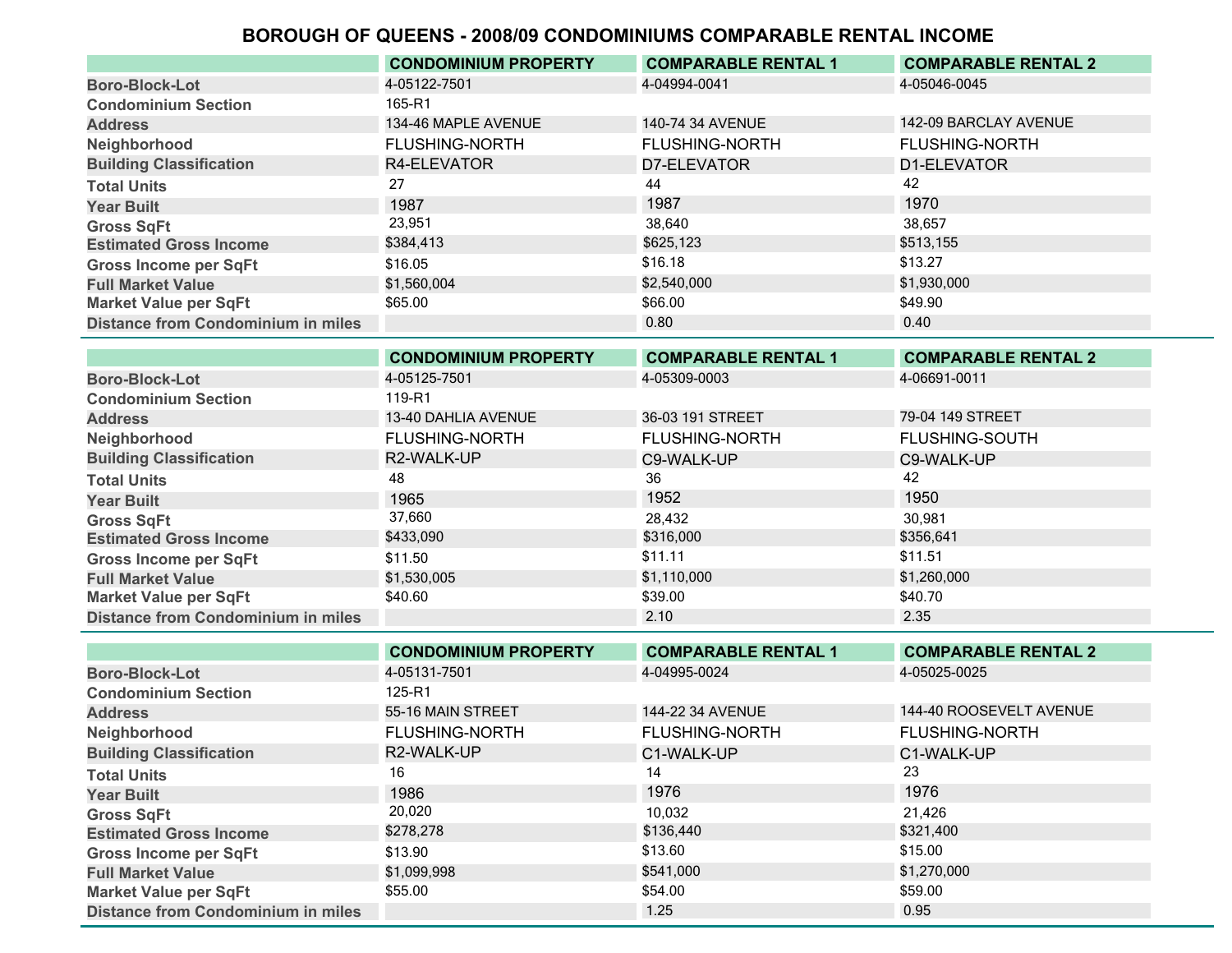|                                           | <b>CONDOMINIUM PROPERTY</b> | <b>COMPARABLE RENTAL 1</b> | <b>COMPARABLE RENTAL 2</b> |
|-------------------------------------------|-----------------------------|----------------------------|----------------------------|
| <b>Boro-Block-Lot</b>                     | 4-05134-7501                | 4-15624-0001               | 4-04994-0017               |
| <b>Condominium Section</b>                | 104-R1                      |                            |                            |
| <b>Address</b>                            | 42-20 KISSENA BOULEVARD     | 2-52 BEACH 14 STREET       | 140-16 34 AVENUE           |
| Neighborhood                              | <b>FLUSHING-NORTH</b>       | <b>FAR ROCKAWAY</b>        | <b>FLUSHING-NORTH</b>      |
| <b>Building Classification</b>            | R4-ELEVATOR                 | D1-ELEVATOR                | D3-ELEVATOR                |
| <b>Total Units</b>                        | 102                         | 196                        | 151                        |
| <b>Year Built</b>                         | 1985                        | 1980                       | 1985                       |
| <b>Gross SqFt</b>                         | 170,000                     | 163.737                    | 158,456                    |
| <b>Estimated Gross Income</b>             | \$2,380,000                 | \$2,293,851                | \$2,357,868                |
| <b>Gross Income per SqFt</b>              | \$14.00                     | \$14.01                    | \$14.88                    |
| <b>Full Market Value</b>                  | \$9,429,999                 | \$7,040,000                | \$9,350,000                |
| <b>Market Value per SqFt</b>              | \$55.00                     | \$43.00                    | \$59.00                    |
| <b>Distance from Condominium in miles</b> |                             | 11.80                      | 0.70                       |
|                                           |                             |                            |                            |

|                                           | <b>CONDOMINIUM PROPERTY</b> | <b>COMPARABLE RENTAL 1</b> | <b>COMPARABLE RENTAL 2</b> |
|-------------------------------------------|-----------------------------|----------------------------|----------------------------|
| <b>Boro-Block-Lot</b>                     | 4-05134-7502                | 4-05053-0011               | 4-05294-0013               |
| <b>Condominium Section</b>                | 246-R1                      |                            |                            |
| <b>Address</b>                            | 136-17 MAPLE AVENUE         | 147-25 SANFORD AVENUE      | 36-19 167 STREET           |
| Neighborhood                              | <b>FLUSHING-NORTH</b>       | <b>FLUSHING-NORTH</b>      | <b>FLUSHING-NORTH</b>      |
| <b>Building Classification</b>            | R4-ELEVATOR                 | D1-ELEVATOR                | D1-ELEVATOR                |
| <b>Total Units</b>                        | 68                          | 90                         | 65                         |
| <b>Year Built</b>                         | 1989                        | 1963                       | 1938                       |
| <b>Gross SqFt</b>                         | 89,200                      | 73.649                     | 70.569                     |
| <b>Estimated Gross Income</b>             | \$1,427,200                 | \$735,017                  | \$768,173                  |
| <b>Gross Income per SqFt</b>              | \$16.00                     | \$9.98                     | \$10.89                    |
| <b>Full Market Value</b>                  | \$5,800,000                 | \$2,480,000                | \$2,710,000                |
| <b>Market Value per SqFt</b>              | \$65.00                     | \$33.70                    | \$38.40                    |
| <b>Distance from Condominium in miles</b> |                             | 0.65                       | 1.55                       |
|                                           |                             |                            |                            |

|                                           | <b>CONDOMINIUM PROPERTY</b> | <b>COMPARABLE RENTAL 1</b> | <b>COMPARABLE RENTAL 2</b> |
|-------------------------------------------|-----------------------------|----------------------------|----------------------------|
| <b>Boro-Block-Lot</b>                     | 4-05135-7501                | 4-04995-0034               | 4-05025-0008               |
| <b>Condominium Section</b>                | 114-R1                      |                            |                            |
| <b>Address</b>                            | 136-24 MAPLE COURT          | 145-16 34 AVENUE           | 144-10 ROOSEVELT AVENUE    |
| Neighborhood                              | <b>FLUSHING-NORTH</b>       | <b>FLUSHING-NORTH</b>      | <b>FLUSHING-NORTH</b>      |
| <b>Building Classification</b>            | R4-ELEVATOR                 | D6-ELEVATOR                | D7-ELEVATOR                |
| <b>Total Units</b>                        | 48                          | 42                         | 84                         |
| <b>Year Built</b>                         | 1986                        | 1989                       | 1973                       |
| <b>Gross SqFt</b>                         | 62,720                      | 47,516                     | 65.292                     |
| <b>Estimated Gross Income</b>             | \$1,165,964                 | \$719,254                  | \$1,279,900                |
| <b>Gross Income per SqFt</b>              | \$18.59                     | \$15.14                    | \$19.60                    |
| <b>Full Market Value</b>                  | \$4,739,996                 | \$2,930,000                | \$5,720,000                |
| <b>Market Value per SqFt</b>              | \$76.00                     | \$62.00                    | \$88.00                    |
| <b>Distance from Condominium in miles</b> |                             | 0.80                       | 0.55                       |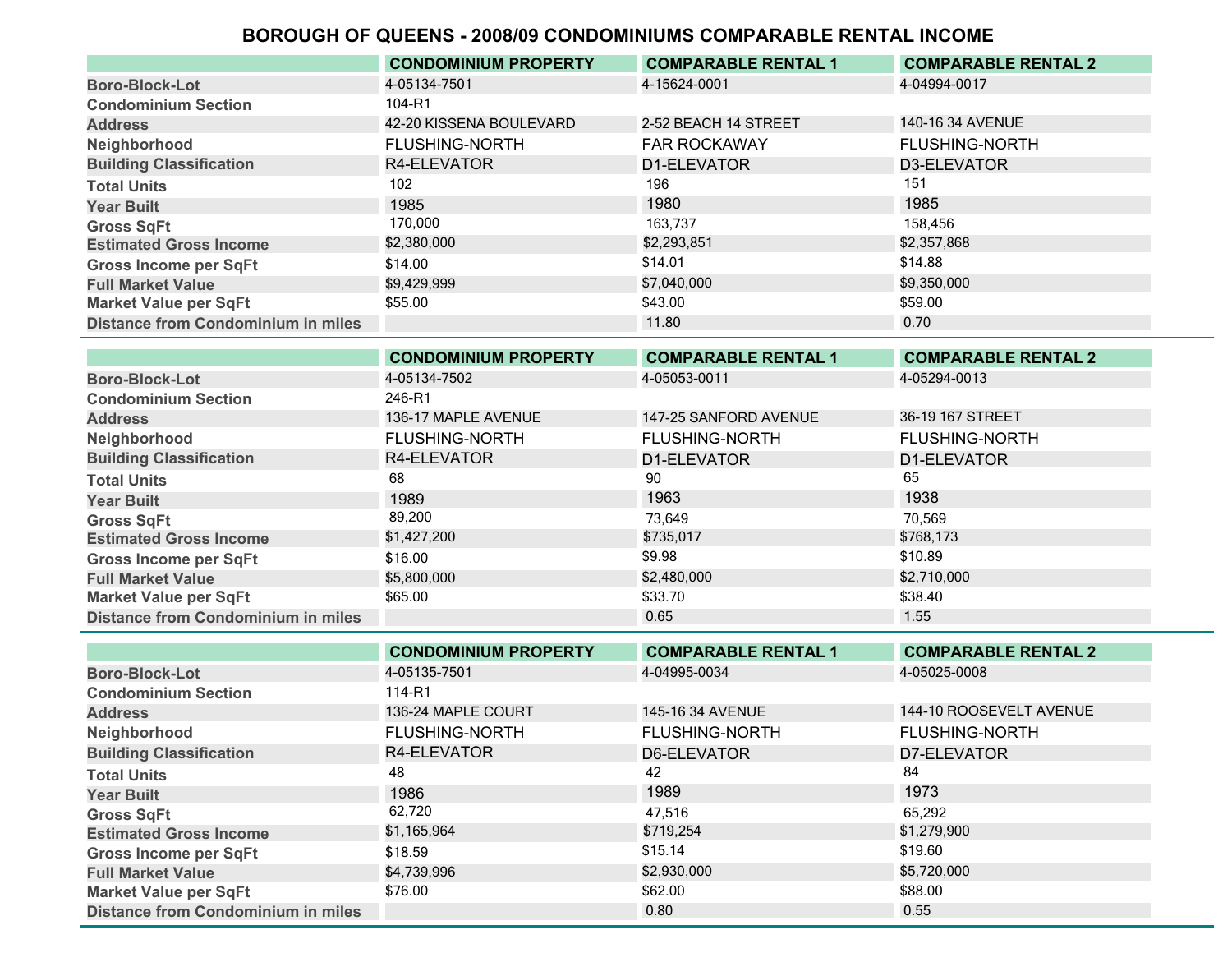|                                           | <b>CONDOMINIUM PROPERTY</b> | <b>COMPARABLE RENTAL 1</b> | <b>COMPARABLE RENTAL 2</b> |
|-------------------------------------------|-----------------------------|----------------------------|----------------------------|
| <b>Boro-Block-Lot</b>                     | 4-05137-7501                | 4-04994-0017               | 4-05145-0049               |
| <b>Condominium Section</b>                | 121-R1                      |                            |                            |
| <b>Address</b>                            | 138-35 ELDER AVENUE         | 140-16 34 AVENUE           | 138-52 ELDER AVENUE        |
| Neighborhood                              | <b>FLUSHING-NORTH</b>       | <b>FLUSHING-NORTH</b>      | <b>FLUSHING-NORTH</b>      |
| <b>Building Classification</b>            | R4-ELEVATOR                 | D3-ELEVATOR                | D7-ELEVATOR                |
| <b>Total Units</b>                        | 227                         | 151                        | 175                        |
| <b>Year Built</b>                         | 1986                        | 1985                       | 1988                       |
| <b>Gross SqFt</b>                         | 232,145                     | 158,456                    | 121.091                    |
| <b>Estimated Gross Income</b>             | \$3,482,175                 | \$2,357,868                | \$2,597,779                |
| <b>Gross Income per SqFt</b>              | \$15.00                     | \$14.88                    | \$21.45                    |
| <b>Full Market Value</b>                  | \$13,799,999                | \$9,350,000                | \$9,770,000                |
| <b>Market Value per SqFt</b>              | \$59.00                     | \$59.00                    | \$81.00                    |
| <b>Distance from Condominium in miles</b> |                             | 0.85                       | 0.15                       |
|                                           |                             |                            |                            |

|                                           | <b>CONDOMINIUM PROPERTY</b> | <b>COMPARABLE RENTAL 1</b> | <b>COMPARABLE RENTAL 2</b> |
|-------------------------------------------|-----------------------------|----------------------------|----------------------------|
| <b>Boro-Block-Lot</b>                     | 4-05137-7502                | 4-05053-0011               | 4-05294-0013               |
| <b>Condominium Section</b>                | 273-R1                      |                            |                            |
| <b>Address</b>                            | 137-10 FRANKLIN AVENUE      | 147-25 SANFORD AVENUE      | 36-19 167 STREET           |
| Neighborhood                              | <b>FLUSHING-NORTH</b>       | <b>FLUSHING-NORTH</b>      | <b>FLUSHING-NORTH</b>      |
| <b>Building Classification</b>            | R4-ELEVATOR                 | D1-ELEVATOR                | D1-ELEVATOR                |
| <b>Total Units</b>                        | 89                          | 90                         | 65                         |
| <b>Year Built</b>                         | 1961                        | 1963                       | 1938                       |
| <b>Gross SqFt</b>                         | 75,515                      | 73.649                     | 70.569                     |
| <b>Estimated Gross Income</b>             | \$970,367                   | \$735,017                  | \$768,173                  |
| <b>Gross Income per SqFt</b>              | \$12.85                     | \$9.98                     | \$10.89                    |
| <b>Full Market Value</b>                  | \$3,649,994                 | \$2,480,000                | \$2,710,000                |
| <b>Market Value per SqFt</b>              | \$48.30                     | \$33.70                    | \$38.40                    |
| <b>Distance from Condominium in miles</b> |                             | 0.65                       | 1.50                       |
|                                           |                             |                            |                            |

|                                           | <b>CONDOMINIUM PROPERTY</b> | <b>COMPARABLE RENTAL 1</b> | <b>COMPARABLE RENTAL 2</b> |
|-------------------------------------------|-----------------------------|----------------------------|----------------------------|
| <b>Boro-Block-Lot</b>                     | 4-05137-7503                | 4-05053-0011               | 4-05294-0013               |
| <b>Condominium Section</b>                | 390-R1                      |                            |                            |
| <b>Address</b>                            | 42-31 COLDEN STREET         | 147-25 SANFORD AVENUE      | 36-19 167 STREET           |
| Neighborhood                              | <b>FLUSHING-NORTH</b>       | <b>FLUSHING-NORTH</b>      | <b>FLUSHING-NORTH</b>      |
| <b>Building Classification</b>            | R4-ELEVATOR                 | D1-ELEVATOR                | D1-ELEVATOR                |
| <b>Total Units</b>                        | 72                          | 90                         | 65                         |
| <b>Year Built</b>                         | 1997                        | 1963                       | 1938                       |
| <b>Gross SqFt</b>                         | 77,117                      | 73,649                     | 70,569                     |
| <b>Estimated Gross Income</b>             | \$1,395,817                 | \$735,017                  | \$768,173                  |
| <b>Gross Income per SqFt</b>              | \$18.10                     | \$9.98                     | \$10.89                    |
| <b>Full Market Value</b>                  | \$5,680,012                 | \$2,480,000                | \$2,710,000                |
| <b>Market Value per SqFt</b>              | \$74.00                     | \$33.70                    | \$38.40                    |
| <b>Distance from Condominium in miles</b> |                             | 0.65                       | 1.50                       |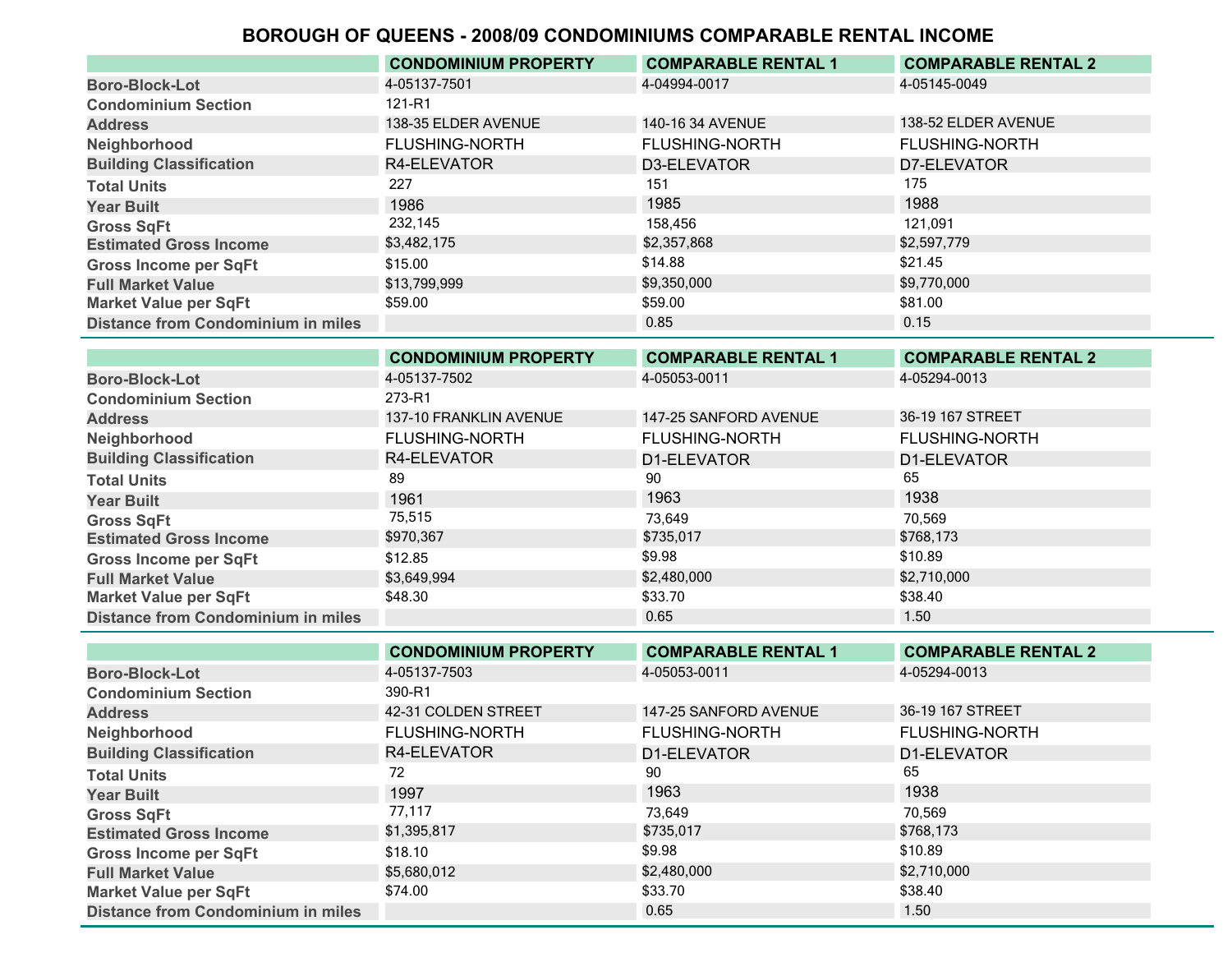|                                           | <b>CONDOMINIUM PROPERTY</b> | <b>COMPARABLE RENTAL 1</b> | <b>COMPARABLE RENTAL 2</b> |
|-------------------------------------------|-----------------------------|----------------------------|----------------------------|
| <b>Boro-Block-Lot</b>                     | 4-05180-7502                | 4-05046-0006               | 4-05046-0045               |
| <b>Condominium Section</b>                | 323-R1                      |                            |                            |
| <b>Address</b>                            | 42-22 UNION STREET          | 142-12 41 AVENUE           | 142-09 BARCLAY AVENUE      |
| Neighborhood                              | <b>FLUSHING-NORTH</b>       | <b>FLUSHING-NORTH</b>      | <b>FLUSHING-NORTH</b>      |
| <b>Building Classification</b>            | R4-ELEVATOR                 | D7-ELEVATOR                | D1-ELEVATOR                |
| <b>Total Units</b>                        | 32                          | 45                         | 42                         |
| <b>Year Built</b>                         | 1990                        | 1968                       | 1970                       |
| <b>Gross SqFt</b>                         | 36,336                      | 37,298                     | 38,657                     |
| <b>Estimated Gross Income</b>             | \$485,086                   | \$497,328                  | \$513,155                  |
| <b>Gross Income per SqFt</b>              | \$13.35                     | \$13.33                    | \$13.27                    |
| <b>Full Market Value</b>                  | \$1,819,996                 | \$1,870,000                | \$1,930,000                |
| <b>Market Value per SqFt</b>              | \$50.00                     | \$50.00                    | \$49.90                    |
| <b>Distance from Condominium in miles</b> |                             | 0.20                       | 0.20                       |
|                                           |                             |                            |                            |

|                                           | <b>CONDOMINIUM PROPERTY</b> | <b>COMPARABLE RENTAL 1</b> | <b>COMPARABLE RENTAL 2</b> |
|-------------------------------------------|-----------------------------|----------------------------|----------------------------|
| <b>Boro-Block-Lot</b>                     | 4-05186-7501                | 4-05053-0011               | 4-05294-0013               |
| <b>Condominium Section</b>                | 240-R1                      |                            |                            |
| <b>Address</b>                            | 43-55 KISSENA BOULEVARD     | 147-25 SANFORD AVENUE      | 36-19 167 STREET           |
| Neighborhood                              | <b>FLUSHING-NORTH</b>       | <b>FLUSHING-NORTH</b>      | <b>FLUSHING-NORTH</b>      |
| <b>Building Classification</b>            | R9-CONDOPS                  | D1-ELEVATOR                | D1-ELEVATOR                |
| <b>Total Units</b>                        | 56                          | 90                         | 65                         |
| <b>Year Built</b>                         | 1938                        | 1963                       | 1938                       |
| <b>Gross SqFt</b>                         | 53,000                      | 73.649                     | 70.569                     |
| <b>Estimated Gross Income</b>             | \$645,010                   | \$735,017                  | \$768,173                  |
| <b>Gross Income per SqFt</b>              | \$12.17                     | \$9.98                     | \$10.89                    |
| <b>Full Market Value</b>                  | \$2,420,000                 | \$2,480,000                | \$2,710,000                |
| <b>Market Value per SqFt</b>              | \$45.70                     | \$33.70                    | \$38.40                    |
| <b>Distance from Condominium in miles</b> |                             | 0.50                       | 1.30                       |

|                                           | <b>CONDOMINIUM PROPERTY</b> | <b>COMPARABLE RENTAL 1</b> | <b>COMPARABLE RENTAL 2</b> |
|-------------------------------------------|-----------------------------|----------------------------|----------------------------|
| <b>Boro-Block-Lot</b>                     | 4-05192-7501                | 4-00573-0046               | 4-05182-0009               |
| <b>Condominium Section</b>                | 510-R1                      |                            |                            |
| <b>Address</b>                            | 140-14 CHERRY AVENUE        | 27-10 ASTORIA BOULEVARD    | 140-26 FRANKLIN AVENUE     |
| Neighborhood                              | <b>FLUSHING-NORTH</b>       | <b>ASTORIA</b>             | <b>FLUSHING-NORTH</b>      |
| <b>Building Classification</b>            | R4-ELEVATOR                 | D7-ELEVATOR                | D1-ELEVATOR                |
| <b>Total Units</b>                        | 12                          | 27                         | 54                         |
| <b>Year Built</b>                         | 2005                        | 2004                       | 1999                       |
| <b>Gross SqFt</b>                         | 12,712                      | 25.920                     | 53.860                     |
| <b>Estimated Gross Income</b>             | \$241,528                   | \$515,860                  | \$926,507                  |
| <b>Gross Income per SqFt</b>              | \$19.00                     | \$19.90                    | \$17.20                    |
| <b>Full Market Value</b>                  | \$982,003                   | \$2,310,000                | \$3,770,000                |
| <b>Market Value per SqFt</b>              | \$77.00                     | \$89.00                    | \$70.00                    |
| <b>Distance from Condominium in miles</b> |                             | 5.40                       | 0.20                       |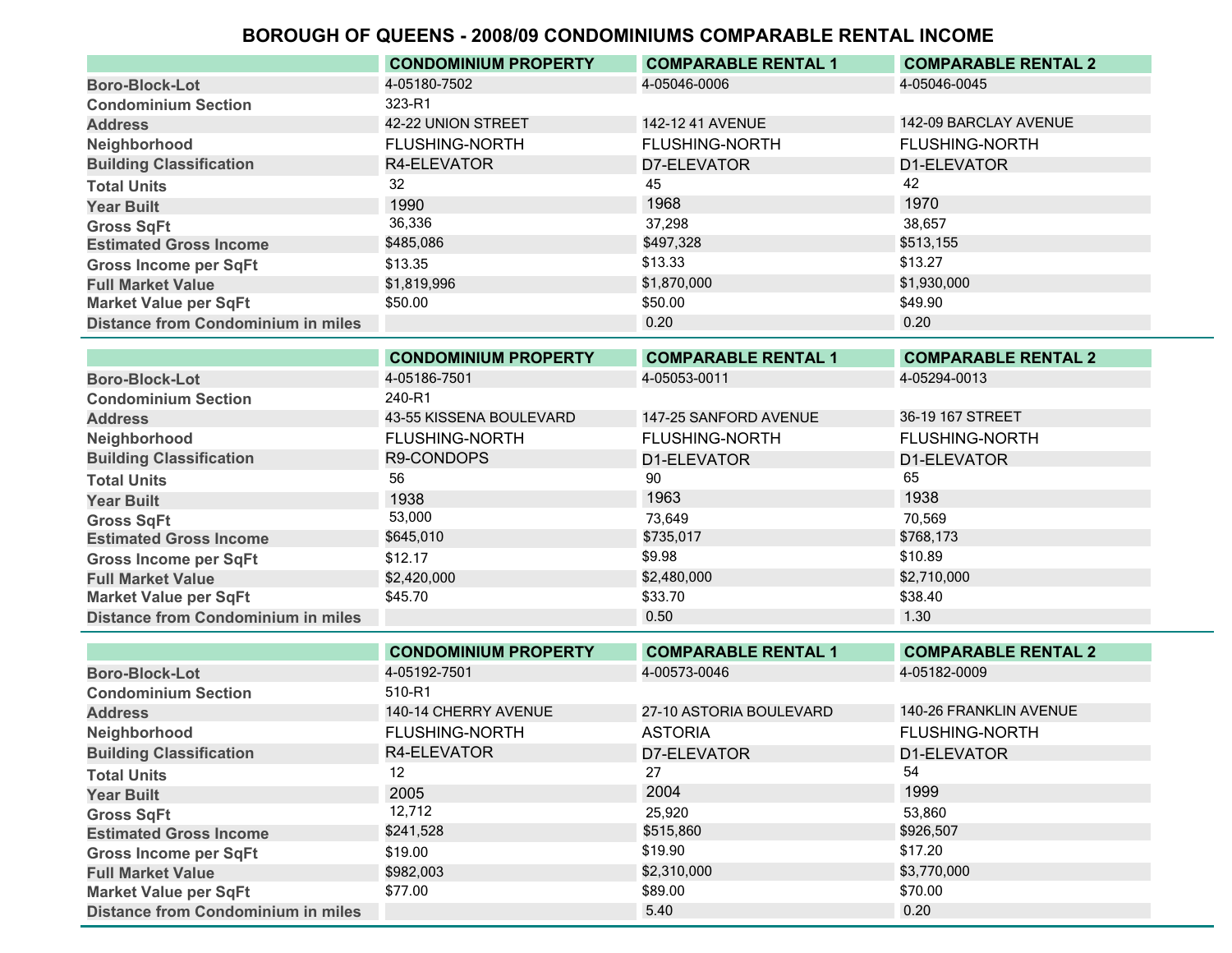|                                           | <b>CONDOMINIUM PROPERTY</b> | <b>COMPARABLE RENTAL 1</b> | <b>COMPARABLE RENTAL 2</b> |
|-------------------------------------------|-----------------------------|----------------------------|----------------------------|
| <b>Boro-Block-Lot</b>                     | 4-05193-7501                | 4-05053-0011               | 4-05294-0013               |
| <b>Condominium Section</b>                | 403-R1                      |                            |                            |
| <b>Address</b>                            | 43-73 UNION STREET          | 147-25 SANFORD AVENUE      | 36-19 167 STREET           |
| Neighborhood                              | <b>FLUSHING-NORTH</b>       | <b>FLUSHING-NORTH</b>      | <b>FLUSHING-NORTH</b>      |
| <b>Building Classification</b>            | R4-ELEVATOR                 | D1-ELEVATOR                | D1-ELEVATOR                |
| <b>Total Units</b>                        | 23                          | 90                         | 65                         |
| <b>Year Built</b>                         | 1999                        | 1963                       | 1938                       |
| <b>Gross SqFt</b>                         | 16,383                      | 73,649                     | 70,569                     |
| <b>Estimated Gross Income</b>             | \$254,264                   | \$735,017                  | \$768,173                  |
| <b>Gross Income per SqFt</b>              | \$15.52                     | \$9.98                     | \$10.89                    |
| <b>Full Market Value</b>                  | \$1,030,000                 | \$2,480,000                | \$2,710,000                |
| <b>Market Value per SqFt</b>              | \$63.00                     | \$33.70                    | \$38.40                    |
| <b>Distance from Condominium in miles</b> |                             | 0.50                       | 1.30                       |

|                                           | <b>CONDOMINIUM PROPERTY</b> | <b>COMPARABLE RENTAL 1</b> | <b>COMPARABLE RENTAL 2</b> |
|-------------------------------------------|-----------------------------|----------------------------|----------------------------|
| <b>Boro-Block-Lot</b>                     | 4-05193-7502                | 4-05102-0015               |                            |
| <b>Condominium Section</b>                | 501-R1                      |                            |                            |
| <b>Address</b>                            | 43-21 UNION STREET          | 132-24 MAPLE AVENUE        |                            |
| Neighborhood                              | <b>FLUSHING-NORTH</b>       | <b>FLUSHING-NORTH</b>      |                            |
| <b>Building Classification</b>            | R4-ELEVATOR                 | C1-WALK-UP                 |                            |
| <b>Total Units</b>                        | 24                          | 32                         |                            |
| <b>Year Built</b>                         | 2005                        | 1926                       |                            |
| <b>Gross SqFt</b>                         | 62,800                      | 21,533                     |                            |
| <b>Estimated Gross Income</b>             | \$1,012,964                 | \$370,650                  |                            |
| <b>Gross Income per SqFt</b>              | \$16.13                     | \$17.21                    |                            |
| <b>Full Market Value</b>                  | \$4,120,010                 | \$1,510,000                |                            |
| <b>Market Value per SqFt</b>              | \$66.00                     | \$70.00                    |                            |
| <b>Distance from Condominium in miles</b> |                             | 0.60                       |                            |

|                                           | <b>CONDOMINIUM PROPERTY</b> | <b>COMPARABLE RENTAL 1</b> | <b>COMPARABLE RENTAL 2</b> |
|-------------------------------------------|-----------------------------|----------------------------|----------------------------|
| <b>Boro-Block-Lot</b>                     | 4-05281-7501                | 4-04977-0017               | 4-04977-0021               |
| <b>Condominium Section</b>                | 481-R1                      |                            |                            |
| <b>Address</b>                            | 35-91 161 STREET            | 136-14 NORTHERN BOULEVARD  | 137-02 NORTHERN BOULEVARD  |
| Neighborhood                              | <b>FLUSHING-NORTH</b>       | <b>FLUSHING-NORTH</b>      | <b>FLUSHING-NORTH</b>      |
| <b>Building Classification</b>            | R4-ELEVATOR                 | D6-ELEVATOR                | D1-ELEVATOR                |
| <b>Total Units</b>                        | 70                          | 63                         | 71                         |
| <b>Year Built</b>                         | 1929                        | 2000                       | 2000                       |
| <b>Gross SqFt</b>                         | 53,175                      | 52.477                     | 67.324                     |
| <b>Estimated Gross Income</b>             | \$744,450                   | \$1,220,725                | \$1,241,455                |
| <b>Gross Income per SqFt</b>              | \$14.00                     | \$23.26                    | \$18.44                    |
| <b>Full Market Value</b>                  | \$2,949,998                 | \$5,460,000                | \$5,050,000                |
| <b>Market Value per SqFt</b>              | \$55.00                     | \$104.00                   | \$75.00                    |
| <b>Distance from Condominium in miles</b> |                             | 1.35                       | 1.35                       |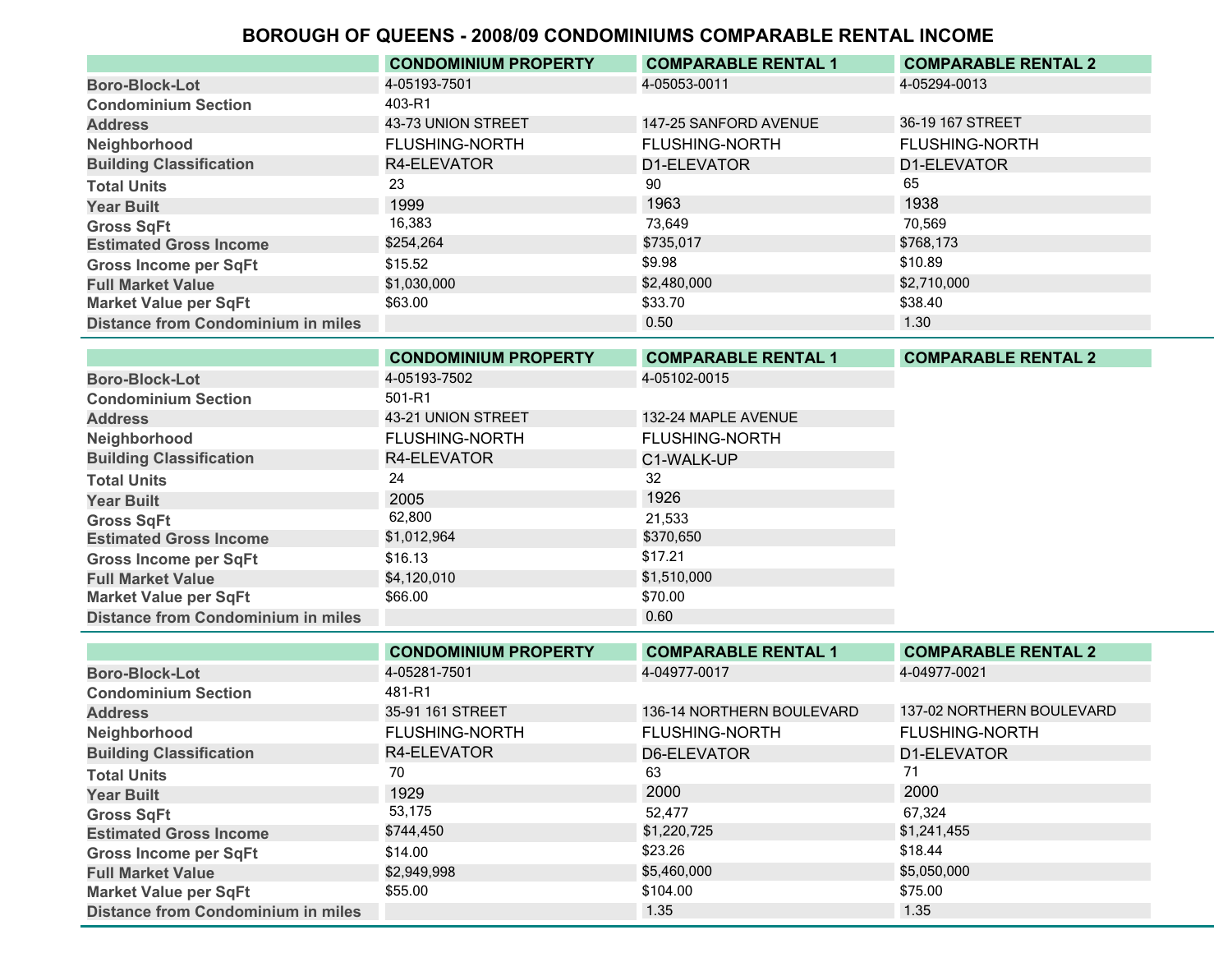|                                           | <b>CONDOMINIUM PROPERTY</b> | <b>COMPARABLE RENTAL 1</b> | <b>COMPARABLE RENTAL 2</b> |
|-------------------------------------------|-----------------------------|----------------------------|----------------------------|
| <b>Boro-Block-Lot</b>                     | 4-05294-7501                | 4-05050-0039               | 4-05022-0018               |
| <b>Condominium Section</b>                | 199-R1                      |                            |                            |
| <b>Address</b>                            | 36-20 168 STREET            | 144-90 41 AVENUE           | 143-18 38 AVENUE           |
| Neighborhood                              | <b>FLUSHING-NORTH</b>       | <b>FLUSHING-NORTH</b>      | <b>FLUSHING-NORTH</b>      |
| <b>Building Classification</b>            | R4-ELEVATOR                 | D1-ELEVATOR                | D1-ELEVATOR                |
| <b>Total Units</b>                        | 78                          | 101                        | 109                        |
| <b>Year Built</b>                         | 1937                        | 1972                       | 1971                       |
| <b>Gross SqFt</b>                         | 85,000                      | 79.602                     | 80.241                     |
| <b>Estimated Gross Income</b>             | \$1,139,000                 | \$1,064,316                | \$1,325,330                |
| <b>Gross Income per SqFt</b>              | \$13.40                     | \$13.37                    | \$16.52                    |
| <b>Full Market Value</b>                  | \$4,279,987                 | \$4,000,000                | \$5,390,000                |
| <b>Market Value per SqFt</b>              | \$50.00                     | \$50.00                    | \$67.00                    |
| <b>Distance from Condominium in miles</b> |                             | 1.10                       | 1.30                       |

|                                           | <b>CONDOMINIUM PROPERTY</b> | <b>COMPARABLE RENTAL 1</b> | <b>COMPARABLE RENTAL 2</b> |
|-------------------------------------------|-----------------------------|----------------------------|----------------------------|
| <b>Boro-Block-Lot</b>                     | 4-05301-7501                | 4-04995-0024               | 4-05051-0007               |
| <b>Condominium Section</b>                | 54-R1                       |                            |                            |
| <b>Address</b>                            | 170-20 CROCHERON AVENUE     | 144-22 34 AVENUE           | 41-39 PARSONS BOULEVARD    |
| Neighborhood                              | <b>FLUSHING-NORTH</b>       | <b>FLUSHING-NORTH</b>      | <b>FLUSHING-NORTH</b>      |
| <b>Building Classification</b>            | R2-WALK-UP                  | C1-WALK-UP                 | C1-WALK-UP                 |
| <b>Total Units</b>                        | 24                          | 14                         | 16                         |
| <b>Year Built</b>                         | 1981                        | 1976                       | 1977                       |
| <b>Gross SqFt</b>                         | 17,340                      | 10.032                     | 11.140                     |
| <b>Estimated Gross Income</b>             | \$244,320                   | \$136,440                  | \$168,370                  |
| <b>Gross Income per SqFt</b>              | \$14.09                     | \$13.60                    | \$15.11                    |
| <b>Full Market Value</b>                  | \$968.992                   | \$541,000                  | \$667,000                  |
| <b>Market Value per SqFt</b>              | \$56.00                     | \$54.00                    | \$60.00                    |
| <b>Distance from Condominium in miles</b> |                             | 1.45                       | 1.25                       |

|                                           | <b>CONDOMINIUM PROPERTY</b> | <b>COMPARABLE RENTAL 1</b> | <b>COMPARABLE RENTAL 2</b> |
|-------------------------------------------|-----------------------------|----------------------------|----------------------------|
| <b>Boro-Block-Lot</b>                     | 4-05315-7501                | 4-05306-0018               | 4-05417-0029               |
| <b>Condominium Section</b>                | 171-R1                      |                            |                            |
| <b>Address</b>                            | 36-21 193 STREET            | 35-09 191 STREET           | 43-11 159 STREET           |
| Neighborhood                              | <b>FLUSHING-NORTH</b>       | <b>FLUSHING-NORTH</b>      | <b>FLUSHING-NORTH</b>      |
| <b>Building Classification</b>            | R4-ELEVATOR                 | C1-WALK-UP                 | C1-WALK-UP                 |
| <b>Total Units</b>                        | 15                          | 16                         | 16                         |
| <b>Year Built</b>                         | 1986                        | 1928                       | 1927                       |
| <b>Gross SqFt</b>                         | 15,096                      | 17.213                     | 15,300                     |
| <b>Estimated Gross Income</b>             | \$206,815                   | \$235,000                  | \$174,953                  |
| <b>Gross Income per SqFt</b>              | \$13.70                     | \$13.65                    | \$11.43                    |
| <b>Full Market Value</b>                  | \$820,000                   | \$932,000                  | \$617,000                  |
| <b>Market Value per SqFt</b>              | \$54.00                     | \$54.00                    | \$40.30                    |
| <b>Distance from Condominium in miles</b> |                             | 0.10                       | 1.00                       |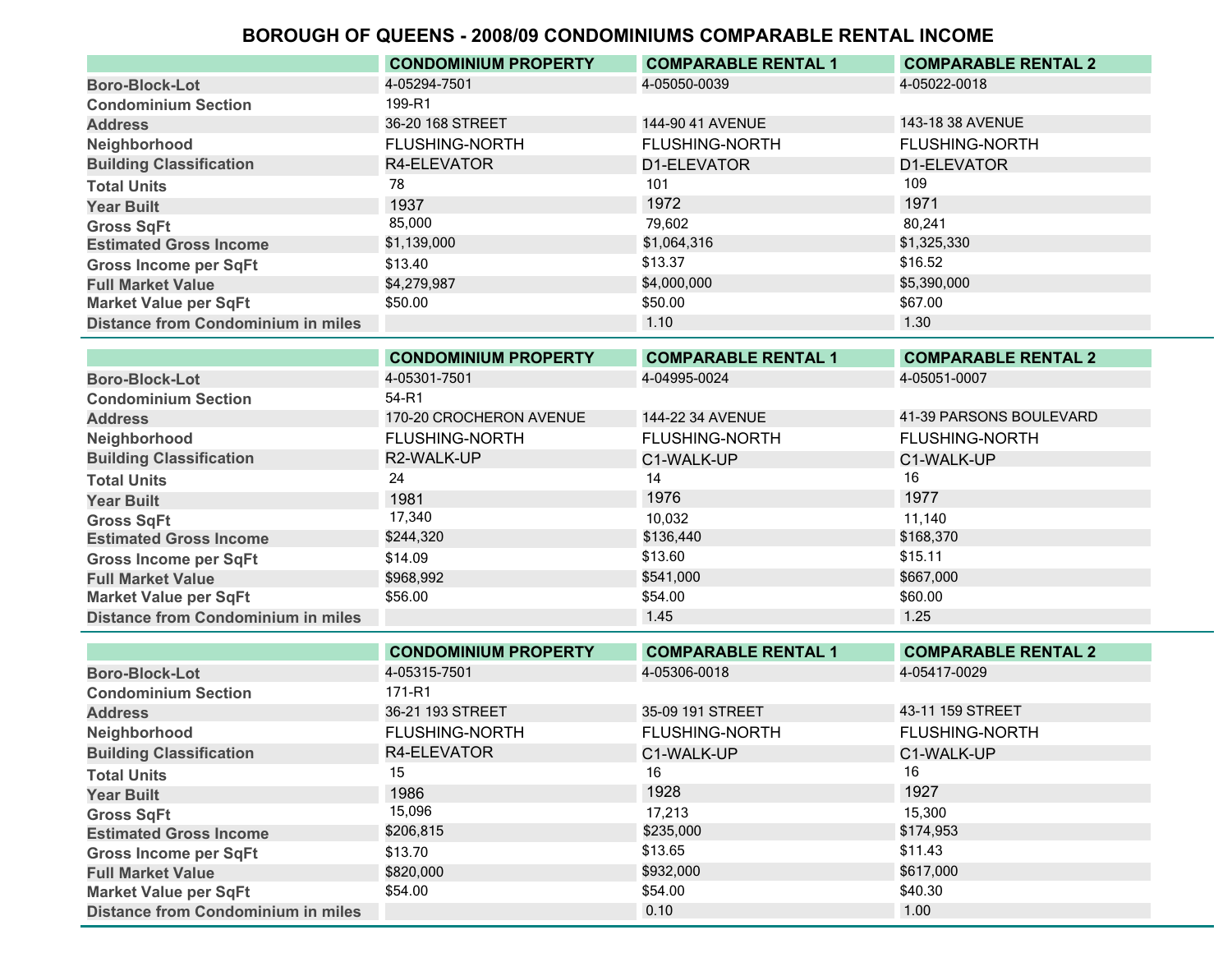|                                           | <b>CONDOMINIUM PROPERTY</b> | <b>COMPARABLE RENTAL 1</b> | <b>COMPARABLE RENTAL 2</b> |
|-------------------------------------------|-----------------------------|----------------------------|----------------------------|
| <b>Boro-Block-Lot</b>                     | 4-05333-7501                | 4-05005-0042               | 4-05025-0025               |
| <b>Condominium Section</b>                | 371-R1                      |                            |                            |
| <b>Address</b>                            | 160-21 SANFORD AVENUE       | 35-14 149 STREET           | 144-40 ROOSEVELT AVENUE    |
| Neighborhood                              | <b>FLUSHING-NORTH</b>       | <b>FLUSHING-NORTH</b>      | <b>FLUSHING-NORTH</b>      |
| <b>Building Classification</b>            | R2-WALK-UP                  | C1-WALK-UP                 | C1-WALK-UP                 |
| <b>Total Units</b>                        | 20                          | 14                         | 23                         |
| <b>Year Built</b>                         | 1991                        | 1996                       | 1976                       |
| <b>Gross SqFt</b>                         | 19,460                      | 10.500                     | 21.426                     |
| <b>Estimated Gross Income</b>             | \$272,440                   | \$150,583                  | \$321,400                  |
| <b>Gross Income per SqFt</b>              | \$14.00                     | \$14.34                    | \$15.00                    |
| <b>Full Market Value</b>                  | \$1,080,004                 | \$597,000                  | \$1,270,000                |
| <b>Market Value per SqFt</b>              | \$55.00                     | \$57.00                    | \$59.00                    |
| <b>Distance from Condominium in miles</b> |                             | 0.75                       | 0.75                       |

|                                           | <b>CONDOMINIUM PROPERTY</b> | <b>COMPARABLE RENTAL 1</b> | <b>COMPARABLE RENTAL 2</b> |
|-------------------------------------------|-----------------------------|----------------------------|----------------------------|
| <b>Boro-Block-Lot</b>                     | 4-05387-7501                | 4-05104-0027               |                            |
| <b>Condominium Section</b>                | 191-R1                      |                            |                            |
| <b>Address</b>                            | 42-58 157 STREET            | 132-54 POPLE AVENUE        |                            |
| Neighborhood                              | <b>FLUSHING-NORTH</b>       | <b>FLUSHING-NORTH</b>      |                            |
| <b>Building Classification</b>            | R4-ELEVATOR                 | D6-ELEVATOR                |                            |
| <b>Total Units</b>                        | 16                          | 33                         |                            |
| <b>Year Built</b>                         | 1987                        | 1990                       |                            |
| <b>Gross SqFt</b>                         | 13,000                      | 43.957                     |                            |
| <b>Estimated Gross Income</b>             | \$182,000                   | \$785,128                  |                            |
| <b>Gross Income per SqFt</b>              | \$14.00                     | \$17.86                    |                            |
| <b>Full Market Value</b>                  | \$721,001                   | \$3,190,000                |                            |
| <b>Market Value per SqFt</b>              | \$55.00                     | \$73.00                    |                            |
| <b>Distance from Condominium in miles</b> |                             | 1.25                       |                            |

|                                           | <b>CONDOMINIUM PROPERTY</b> | <b>COMPARABLE RENTAL 1</b> | <b>COMPARABLE RENTAL 2</b> |
|-------------------------------------------|-----------------------------|----------------------------|----------------------------|
| <b>Boro-Block-Lot</b>                     | 4-05390-7501                | 4-01261-0058               |                            |
| <b>Condominium Section</b>                | 146-R1                      |                            |                            |
| <b>Address</b>                            | 42-49 159 STREET            | 34-27 74 STREET            |                            |
| Neighborhood                              | <b>FLUSHING-NORTH</b>       | <b>JACKSON HEIGHTS</b>     |                            |
| <b>Building Classification</b>            | R2-WALK-UP                  | D3-ELEVATOR                |                            |
| <b>Total Units</b>                        | 20                          | 26                         |                            |
| <b>Year Built</b>                         | 1962                        | 1962                       |                            |
| <b>Gross SqFt</b>                         | 18,010                      | 17.256                     |                            |
| <b>Estimated Gross Income</b>             | \$288,160                   | \$293,756                  |                            |
| <b>Gross Income per SqFt</b>              | \$16.00                     | \$17.02                    |                            |
| <b>Full Market Value</b>                  | \$1,169,998                 | \$1,190,000                |                            |
| <b>Market Value per SqFt</b>              | \$65.00                     | \$69.00                    |                            |
| <b>Distance from Condominium in miles</b> |                             | 4.50                       |                            |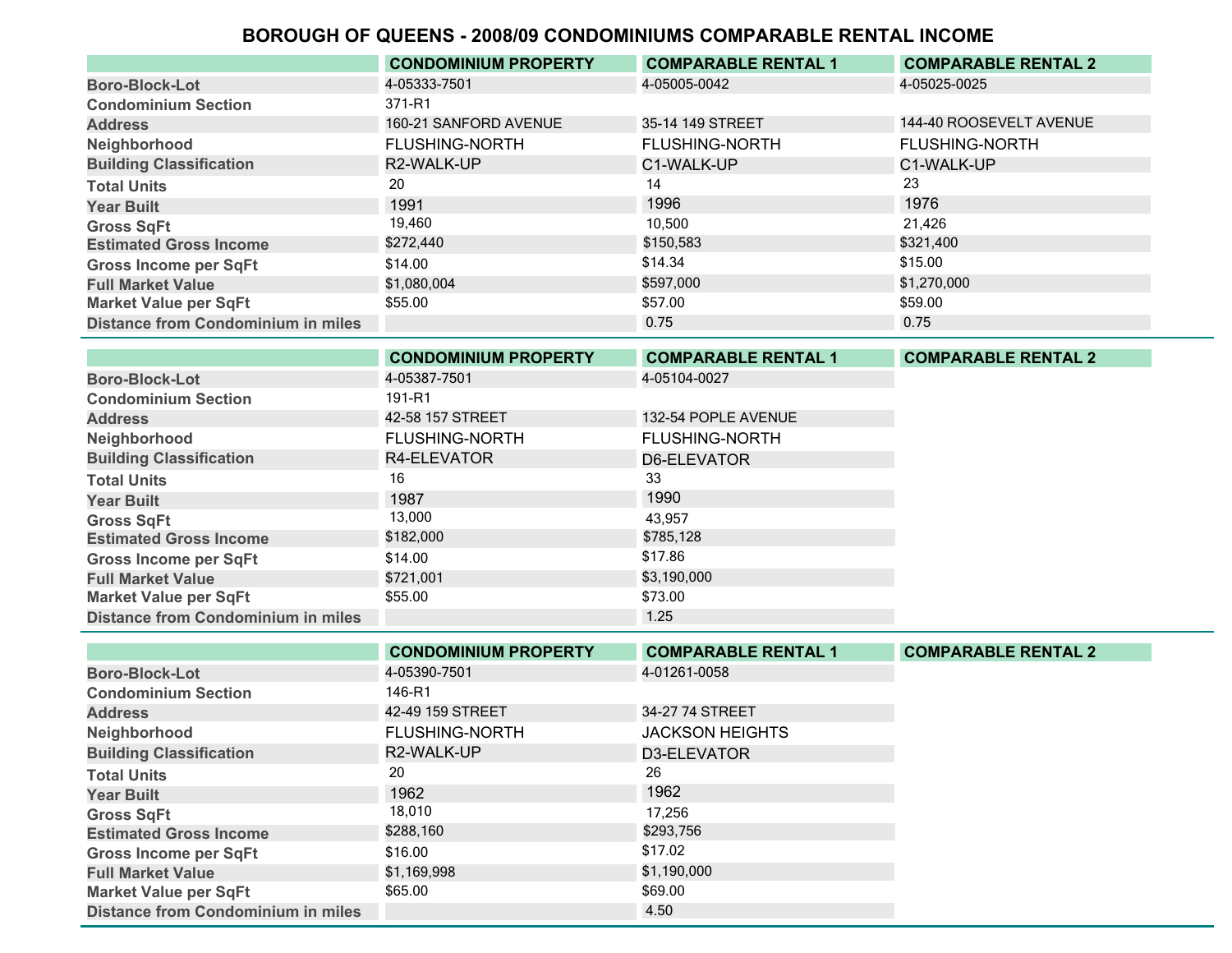|                                           | <b>CONDOMINIUM PROPERTY</b> | <b>COMPARABLE RENTAL 1</b> | <b>COMPARABLE RENTAL 2</b> |
|-------------------------------------------|-----------------------------|----------------------------|----------------------------|
| <b>Boro-Block-Lot</b>                     | 4-05415-7501                | 4-05104-0027               |                            |
| <b>Condominium Section</b>                | 195-R1                      |                            |                            |
| <b>Address</b>                            | 43-04 158 STREET            | 132-54 POPLE AVENUE        |                            |
| Neighborhood                              | <b>FLUSHING-NORTH</b>       | <b>FLUSHING-NORTH</b>      |                            |
| <b>Building Classification</b>            | R4-ELEVATOR                 | D6-ELEVATOR                |                            |
| <b>Total Units</b>                        | 17                          | 33                         |                            |
| <b>Year Built</b>                         | 1987                        | 1990                       |                            |
| <b>Gross SqFt</b>                         | 16,145                      | 43,957                     |                            |
| <b>Estimated Gross Income</b>             | \$226,030                   | \$785.128                  |                            |
| <b>Gross Income per SqFt</b>              | \$14.00                     | \$17.86                    |                            |
| <b>Full Market Value</b>                  | \$896,001                   | \$3,190,000                |                            |
| <b>Market Value per SqFt</b>              | \$55.00                     | \$73.00                    |                            |
| <b>Distance from Condominium in miles</b> |                             | 1.25                       |                            |

|                                           | <b>CONDOMINIUM PROPERTY</b> | <b>COMPARABLE RENTAL 1</b> | <b>COMPARABLE RENTAL 2</b> |
|-------------------------------------------|-----------------------------|----------------------------|----------------------------|
| <b>Boro-Block-Lot</b>                     | 4-05598-7501                | 4-05055-0016               | 4-05295-0019               |
| <b>Condominium Section</b>                | 49-R1                       |                            |                            |
| <b>Address</b>                            | 175-10 56 AVENUE            | 41-45 149 STREET           | 36-40 169 STREET           |
| Neighborhood                              | <b>FLUSHING-NORTH</b>       | <b>FLUSHING-NORTH</b>      | <b>FLUSHING-NORTH</b>      |
| <b>Building Classification</b>            | R2-WALK-UP                  | C1-WALK-UP                 | C1-WALK-UP                 |
| <b>Total Units</b>                        | 26                          | 11                         | 16                         |
| <b>Year Built</b>                         | 1982                        | 1982                       | 1976                       |
| <b>Gross SqFt</b>                         | 23,400                      | 6,931                      | 12,098                     |
| <b>Estimated Gross Income</b>             | \$415,116                   | \$122,960                  | \$107,060                  |
| <b>Gross Income per SqFt</b>              | \$17.74                     | \$17.74                    | \$8.85                     |
| <b>Full Market Value</b>                  | \$1,690,007                 | \$500,000                  | \$353,000                  |
| <b>Market Value per SqFt</b>              | \$72.00                     | \$72.00                    | \$29.20                    |
| <b>Distance from Condominium in miles</b> |                             | 1.70                       | 1.40                       |

|                                           | <b>CONDOMINIUM PROPERTY</b> | <b>COMPARABLE RENTAL 1</b> | <b>COMPARABLE RENTAL 2</b> |
|-------------------------------------------|-----------------------------|----------------------------|----------------------------|
| <b>Boro-Block-Lot</b>                     | 4-05598-7501                | 4-10823-0031               | 4-12311-0050               |
| <b>Condominium Section</b>                | 49-R2                       |                            |                            |
| <b>Address</b>                            | 175-32 56 AVENUE            | 195-24 JAMAICA AVENUE      | 156-01 NORTH CONDUIT AVEN  |
| Neighborhood                              | <b>FLUSHING-NORTH</b>       | <b>HOLLIS</b>              | <b>SPRINGFIELD GARDENS</b> |
| <b>Building Classification</b>            | R2-WALK-UP                  | C9-WALK-UP                 | C9-WALK-UP                 |
| <b>Total Units</b>                        | 52                          | 65                         | 46                         |
| <b>Year Built</b>                         | 1982                        | 1963                       | 1972                       |
| <b>Gross SqFt</b>                         | 46,800                      | 27.849                     | 31,365                     |
| <b>Estimated Gross Income</b>             | \$814,320                   | \$484,400                  | \$497,780                  |
| <b>Gross Income per SqFt</b>              | \$17.40                     | \$17.39                    | \$15.87                    |
| <b>Full Market Value</b>                  | \$3,310,037                 | \$1,970,000                | \$2,020,000                |
| <b>Market Value per SqFt</b>              | \$71.00                     | \$71.00                    | \$64.00                    |
| <b>Distance from Condominium in miles</b> |                             | 2.50                       | 5.10                       |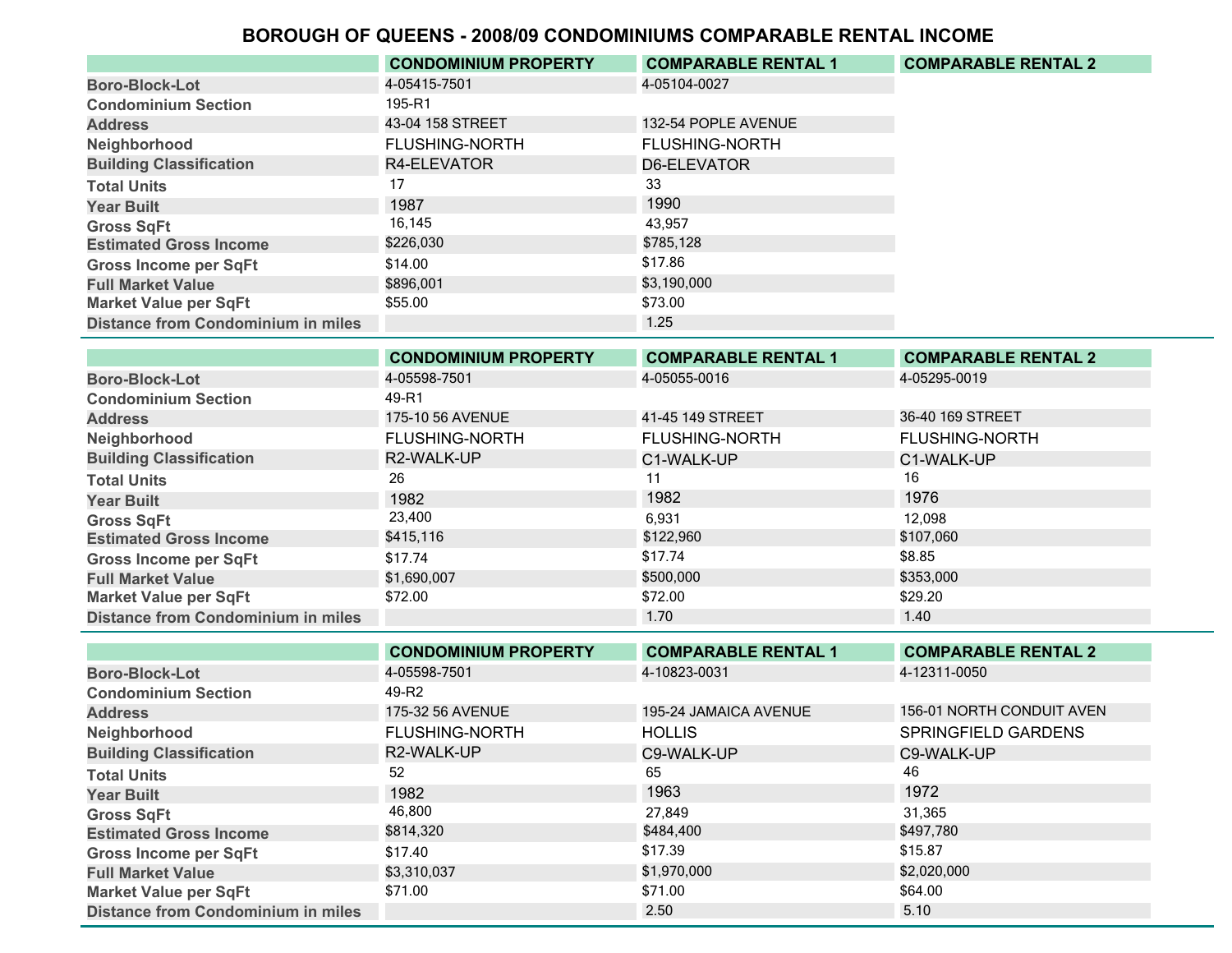|                                           | <b>CONDOMINIUM PROPERTY</b> | <b>COMPARABLE RENTAL 1</b> | <b>COMPARABLE RENTAL 2</b> |
|-------------------------------------------|-----------------------------|----------------------------|----------------------------|
| <b>Boro-Block-Lot</b>                     | 4-05598-7501                | 4-10823-0031               | 4-12311-0050               |
| <b>Condominium Section</b>                | 49-R3                       |                            |                            |
| <b>Address</b>                            | 5603A UTOPIA PARKWAY        | 195-24 JAMAICA AVENUE      | 156-01 NORTH CONDUIT AVEN  |
| Neighborhood                              | <b>FLUSHING-NORTH</b>       | <b>HOLLIS</b>              | SPRINGFIELD GARDENS        |
| <b>Building Classification</b>            | R2-WALK-UP                  | C9-WALK-UP                 | C9-WALK-UP                 |
| <b>Total Units</b>                        | 54                          | 65                         | 46                         |
| <b>Year Built</b>                         | 1982                        | 1963                       | 1972                       |
| <b>Gross SqFt</b>                         | 48,600                      | 27.849                     | 31.365                     |
| <b>Estimated Gross Income</b>             | \$845,640                   | \$484,400                  | \$497,780                  |
| <b>Gross Income per SqFt</b>              | \$17.40                     | \$17.39                    | \$15.87                    |
| <b>Full Market Value</b>                  | \$3,440,002                 | \$1,970,000                | \$2,020,000                |
| <b>Market Value per SqFt</b>              | \$71.00                     | \$71.00                    | \$64.00                    |
| <b>Distance from Condominium in miles</b> |                             | 2.50                       | 5.10                       |

|                                           | <b>CONDOMINIUM PROPERTY</b> | <b>COMPARABLE RENTAL 1</b> | <b>COMPARABLE RENTAL 2</b> |
|-------------------------------------------|-----------------------------|----------------------------|----------------------------|
| <b>Boro-Block-Lot</b>                     | 4-05598-7501                | 4-05005-0045               | 4-05293-0045               |
| <b>Condominium Section</b>                | 49-R4                       |                            |                            |
| <b>Address</b>                            | 5627A 184 STREET            | 35-20 149 STREET           | 166-15 DEPOT ROAD          |
| Neighborhood                              | <b>FLUSHING-NORTH</b>       | <b>FLUSHING-NORTH</b>      | <b>FLUSHING-NORTH</b>      |
| <b>Building Classification</b>            | R2-WALK-UP                  | C1-WALK-UP                 | C1-WALK-UP                 |
| <b>Total Units</b>                        | 16                          | 16                         | 16                         |
| <b>Year Built</b>                         | 1982                        | 1975                       | 1975                       |
| <b>Gross SqFt</b>                         | 14,400                      | 12,120                     | 13,549                     |
| <b>Estimated Gross Income</b>             | \$172,080                   | \$144,450                  | \$143,700                  |
| <b>Gross Income per SqFt</b>              | \$11.95                     | \$11.92                    | \$10.61                    |
| <b>Full Market Value</b>                  | \$607.000                   | \$509,000                  | \$486,000                  |
| <b>Market Value per SqFt</b>              | \$42.20                     | \$42.00                    | \$35.90                    |
| <b>Distance from Condominium in miles</b> |                             | 2.15                       | 1.45                       |

|                                           | <b>CONDOMINIUM PROPERTY</b> | <b>COMPARABLE RENTAL 1</b> | <b>COMPARABLE RENTAL 2</b> |
|-------------------------------------------|-----------------------------|----------------------------|----------------------------|
| <b>Boro-Block-Lot</b>                     | 4-05598-7501                | 4-05005-0045               | 4-05293-0045               |
| <b>Condominium Section</b>                | 49-R5                       |                            |                            |
| <b>Address</b>                            | <b>1830A 58 AVENUE</b>      | 35-20 149 STREET           | 166-15 DEPOT ROAD          |
| Neighborhood                              | <b>FLUSHING-NORTH</b>       | <b>FLUSHING-NORTH</b>      | <b>FLUSHING-NORTH</b>      |
| <b>Building Classification</b>            | R2-WALK-UP                  | C1-WALK-UP                 | C1-WALK-UP                 |
| <b>Total Units</b>                        | 14                          | 16                         | 16                         |
| <b>Year Built</b>                         | 1982                        | 1975                       | 1975                       |
| <b>Gross SqFt</b>                         | 12,600                      | 12.120                     | 13.549                     |
| <b>Estimated Gross Income</b>             | \$150,570                   | \$144,450                  | \$143,700                  |
| <b>Gross Income per SqFt</b>              | \$11.95                     | \$11.92                    | \$10.61                    |
| <b>Full Market Value</b>                  | \$531,000                   | \$509,000                  | \$486,000                  |
| <b>Market Value per SqFt</b>              | \$42.10                     | \$42.00                    | \$35.90                    |
| <b>Distance from Condominium in miles</b> |                             | 2.20                       | 1.50                       |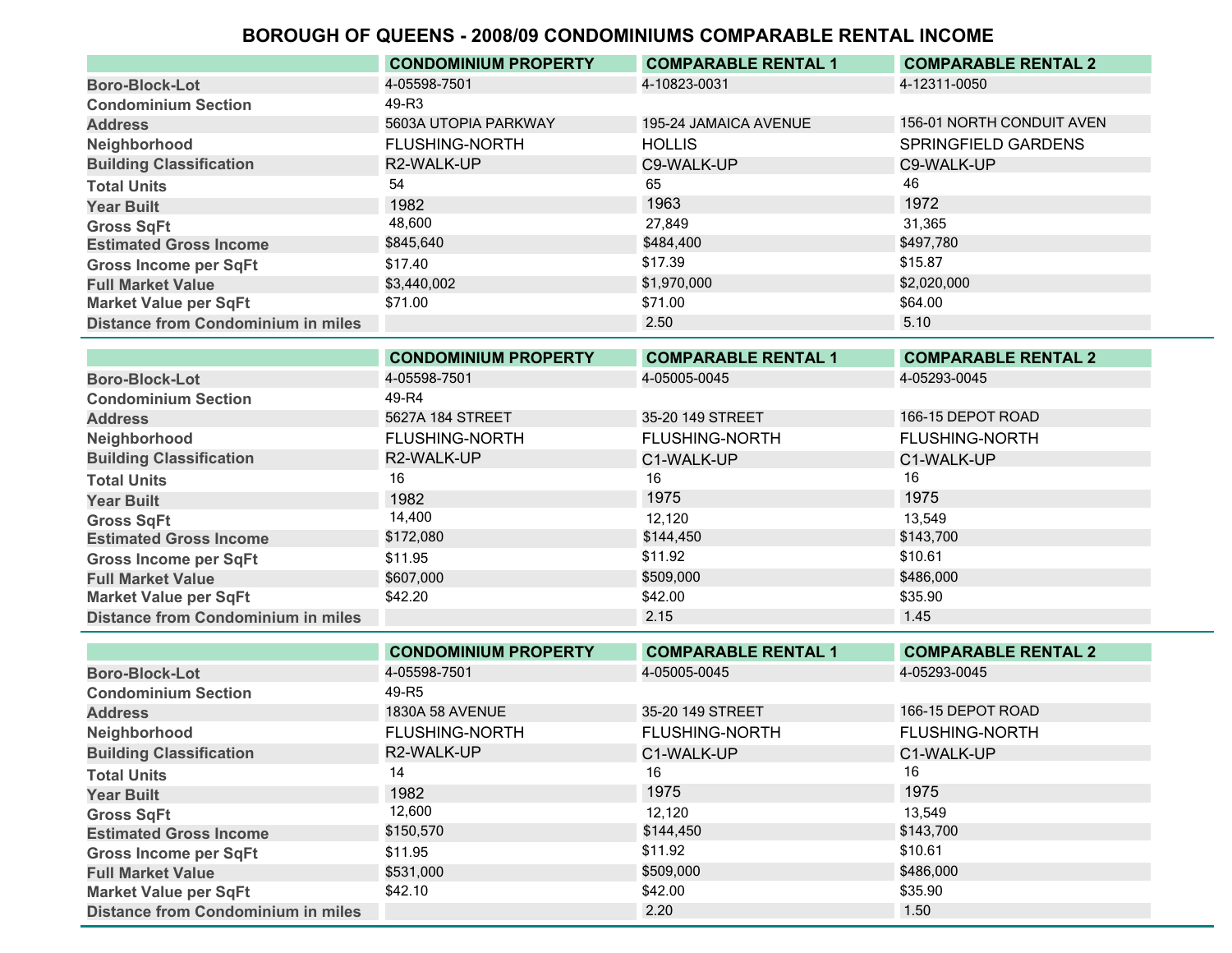|                                           | <b>CONDOMINIUM PROPERTY</b> | <b>COMPARABLE RENTAL 1</b> | <b>COMPARABLE RENTAL 2</b> |
|-------------------------------------------|-----------------------------|----------------------------|----------------------------|
| <b>Boro-Block-Lot</b>                     | 4-05598-7501                | 4-05005-0045               |                            |
| <b>Condominium Section</b>                | 49-R6                       |                            |                            |
| <b>Address</b>                            | 184-06 58 AVENUE            | 35-20 149 STREET           |                            |
| Neighborhood                              | <b>FLUSHING-NORTH</b>       | <b>FLUSHING-NORTH</b>      |                            |
| <b>Building Classification</b>            | R2-WALK-UP                  | C1-WALK-UP                 |                            |
| <b>Total Units</b>                        | 16                          | 16                         |                            |
| <b>Year Built</b>                         | 1982                        | 1975                       |                            |
| <b>Gross SqFt</b>                         | 14,400                      | 12.120                     |                            |
| <b>Estimated Gross Income</b>             | \$172,080                   | \$144,450                  |                            |
| <b>Gross Income per SqFt</b>              | \$11.95                     | \$11.92                    |                            |
| <b>Full Market Value</b>                  | \$606,992                   | \$509,000                  |                            |
| <b>Market Value per SqFt</b>              | \$42.20                     | \$42.00                    |                            |
| <b>Distance from Condominium in miles</b> |                             | 2.25                       |                            |

|                                           | <b>CONDOMINIUM PROPERTY</b> | <b>COMPARABLE RENTAL 1</b> | <b>COMPARABLE RENTAL 2</b> |
|-------------------------------------------|-----------------------------|----------------------------|----------------------------|
| <b>Boro-Block-Lot</b>                     | 4-05893-7501                | 4-05865-0118               |                            |
| <b>Condominium Section</b>                | 43-R1                       |                            |                            |
| <b>Address</b>                            | 209-90 23 AVENUE            | 16-66 BELL BOULEVARD       |                            |
| Neighborhood                              | <b>BAYSIDE</b>              | <b>BAYSIDE</b>             |                            |
| <b>Building Classification</b>            | R4-ELEVATOR                 | D3-ELEVATOR                |                            |
| <b>Total Units</b>                        | 543                         | 152                        |                            |
| <b>Year Built</b>                         | 1983                        | 1973                       |                            |
| <b>Gross SqFt</b>                         | 515,402                     | 147.700                    |                            |
| <b>Estimated Gross Income</b>             | \$9,174,155                 | \$2,625,686                |                            |
| <b>Gross Income per SqFt</b>              | \$17.80                     | \$17.78                    |                            |
| <b>Full Market Value</b>                  | \$37,299,978                | \$10,700,000               |                            |
| <b>Market Value per SqFt</b>              | \$72.00                     | \$72.00                    |                            |
| <b>Distance from Condominium in miles</b> |                             | 0.35                       |                            |

|                                           | <b>CONDOMINIUM PROPERTY</b> | <b>COMPARABLE RENTAL 1</b> | <b>COMPARABLE RENTAL 2</b> |
|-------------------------------------------|-----------------------------|----------------------------|----------------------------|
| <b>Boro-Block-Lot</b>                     | 4-05893-7501                | 4-05865-0118               |                            |
| <b>Condominium Section</b>                | 43-R2                       |                            |                            |
| <b>Address</b>                            | 209-90 23 AVENUE            | 16-66 BELL BOULEVARD       |                            |
| Neighborhood                              | <b>BAYSIDE</b>              | <b>BAYSIDE</b>             |                            |
| <b>Building Classification</b>            | R4-ELEVATOR                 | D3-ELEVATOR                |                            |
| <b>Total Units</b>                        | 100                         | 152                        |                            |
| <b>Year Built</b>                         | $\Omega$                    | 1973                       |                            |
| <b>Gross SqFt</b>                         | 89,015                      | 147.700                    |                            |
| <b>Estimated Gross Income</b>             | \$1,584,467                 | \$2,625,686                |                            |
| <b>Gross Income per SqFt</b>              | \$17.80                     | \$17.78                    |                            |
| <b>Full Market Value</b>                  | \$6,439,995                 | \$10,700,000               |                            |
| <b>Market Value per SqFt</b>              | \$72.00                     | \$72.00                    |                            |
| <b>Distance from Condominium in miles</b> |                             | 0.35                       |                            |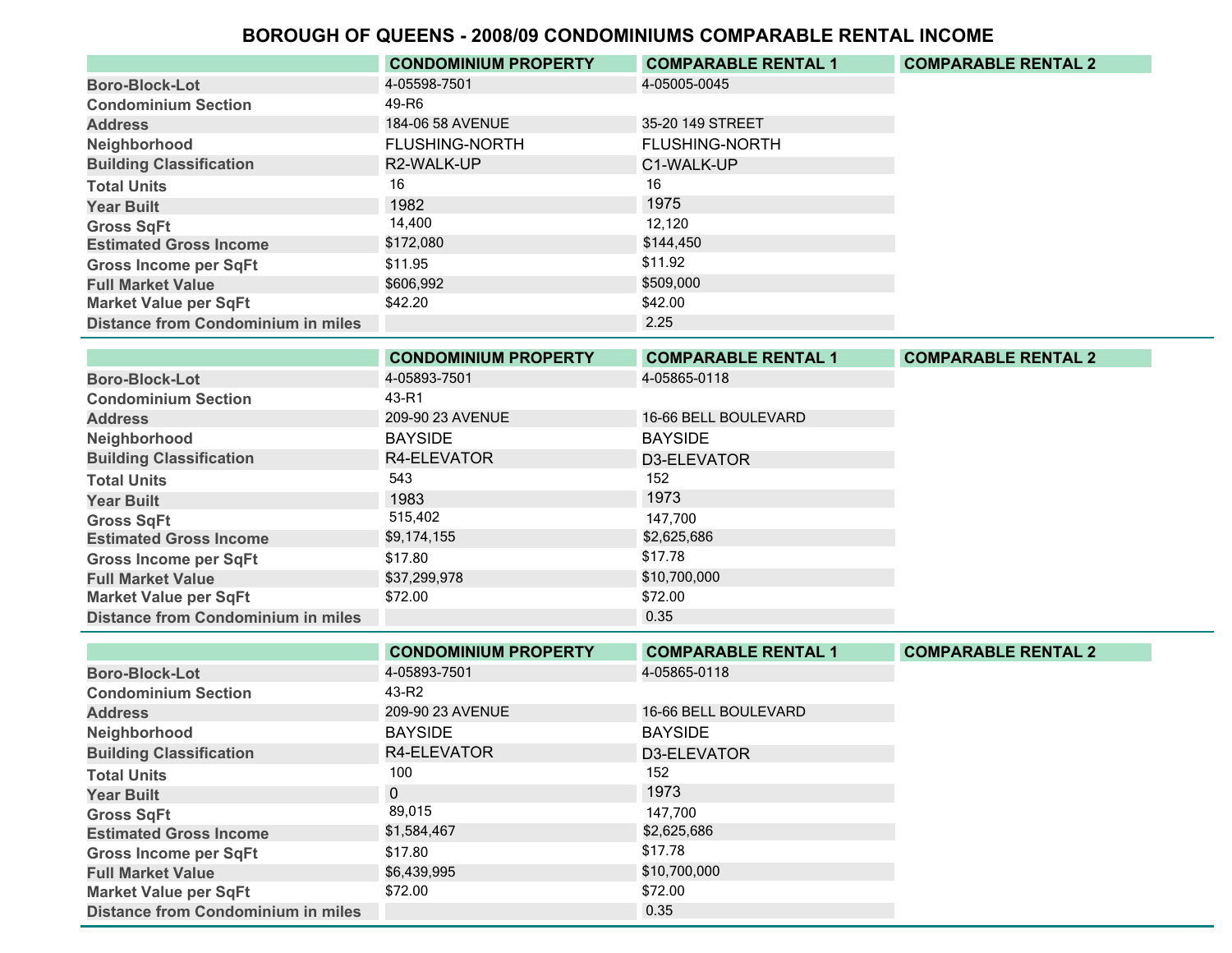|                                           | <b>CONDOMINIUM PROPERTY</b> | <b>COMPARABLE RENTAL 1</b> | <b>COMPARABLE RENTAL 2</b> |
|-------------------------------------------|-----------------------------|----------------------------|----------------------------|
| <b>Boro-Block-Lot</b>                     | 4-05893-7501                | 4-05865-0112               | 4-05865-0118               |
| <b>Condominium Section</b>                | 43-R3                       |                            |                            |
| <b>Address</b>                            | 209-90 23 AVENUE            | 16-70 BELL BOULEVARD       | 16-66 BELL BOULEVARD       |
| Neighborhood                              | <b>BAYSIDE</b>              | <b>BAYSIDE</b>             | <b>BAYSIDE</b>             |
| <b>Building Classification</b>            | R4-ELEVATOR                 | D3-ELEVATOR                | D3-ELEVATOR                |
| <b>Total Units</b>                        | 240                         | 152                        | 152                        |
| <b>Year Built</b>                         | 1983                        | 1973                       | 1973                       |
| <b>Gross SqFt</b>                         | 216,662                     | 147.700                    | 147.700                    |
| <b>Estimated Gross Income</b>             | \$3,856,583                 | \$2,539,788                | \$2,625,686                |
| <b>Gross Income per SqFt</b>              | \$17.80                     | \$17.20                    | \$17.78                    |
| <b>Full Market Value</b>                  | \$15,700,006                | \$10,300,000               | \$10,700,000               |
| <b>Market Value per SqFt</b>              | \$72.00                     | \$70.00                    | \$72.00                    |
| <b>Distance from Condominium in miles</b> |                             | 0.35                       | 0.35                       |

|                                           | <b>CONDOMINIUM PROPERTY</b> | <b>COMPARABLE RENTAL 1</b> | <b>COMPARABLE RENTAL 2</b> |
|-------------------------------------------|-----------------------------|----------------------------|----------------------------|
| <b>Boro-Block-Lot</b>                     | 4-05893-7501                | 4-05865-0112               | 4-05865-0118               |
| <b>Condominium Section</b>                | 43-R5                       |                            |                            |
| <b>Address</b>                            | 209-90 23 AVENUE            | 16-70 BELL BOULEVARD       | 16-66 BELL BOULEVARD       |
| Neighborhood                              | <b>BAYSIDE</b>              | <b>BAYSIDE</b>             | <b>BAYSIDE</b>             |
| <b>Building Classification</b>            | R4-ELEVATOR                 | D3-ELEVATOR                | D3-ELEVATOR                |
| <b>Total Units</b>                        | 138                         | 152                        | 152                        |
| <b>Year Built</b>                         | 1983                        | 1973                       | 1973                       |
| <b>Gross SqFt</b>                         | 124,491                     | 147,700                    | 147,700                    |
| <b>Estimated Gross Income</b>             | \$2,215,939                 | \$2,539,788                | \$2,625,686                |
| <b>Gross Income per SqFt</b>              | \$17.80                     | \$17.20                    | \$17.78                    |
| <b>Full Market Value</b>                  | \$9,010,009                 | \$10,300,000               | \$10,700,000               |
| <b>Market Value per SqFt</b>              | \$72.00                     | \$70.00                    | \$72.00                    |
| <b>Distance from Condominium in miles</b> |                             | 0.35                       | 0.35                       |

|                                           | <b>CONDOMINIUM PROPERTY</b> | <b>COMPARABLE RENTAL 1</b> | <b>COMPARABLE RENTAL 2</b> |
|-------------------------------------------|-----------------------------|----------------------------|----------------------------|
| <b>Boro-Block-Lot</b>                     | 4-05893-7501                | 4-05865-0112               | 4-05865-0118               |
| <b>Condominium Section</b>                | 43-R7                       |                            |                            |
| <b>Address</b>                            | 209-90 23 AVENUE            | 16-70 BELL BOULEVARD       | 16-66 BELL BOULEVARD       |
| Neighborhood                              | <b>BAYSIDE</b>              | <b>BAYSIDE</b>             | <b>BAYSIDE</b>             |
| <b>Building Classification</b>            | R4-ELEVATOR                 | D3-ELEVATOR                | D3-ELEVATOR                |
| <b>Total Units</b>                        | 16                          | 152                        | 152                        |
| <b>Year Built</b>                         | 1983                        | 1973                       | 1973                       |
| <b>Gross SqFt</b>                         | 17,949                      | 147,700                    | 147,700                    |
| <b>Estimated Gross Income</b>             | \$403,359                   | \$2,539,788                | \$2,625,686                |
| <b>Gross Income per SqFt</b>              | \$22.47                     | \$17.20                    | \$17.78                    |
| <b>Full Market Value</b>                  | \$1,800,000                 | \$10,300,000               | \$10,700,000               |
| <b>Market Value per SqFt</b>              | \$100.00                    | \$70.00                    | \$72.00                    |
| <b>Distance from Condominium in miles</b> |                             | 0.35                       | 0.35                       |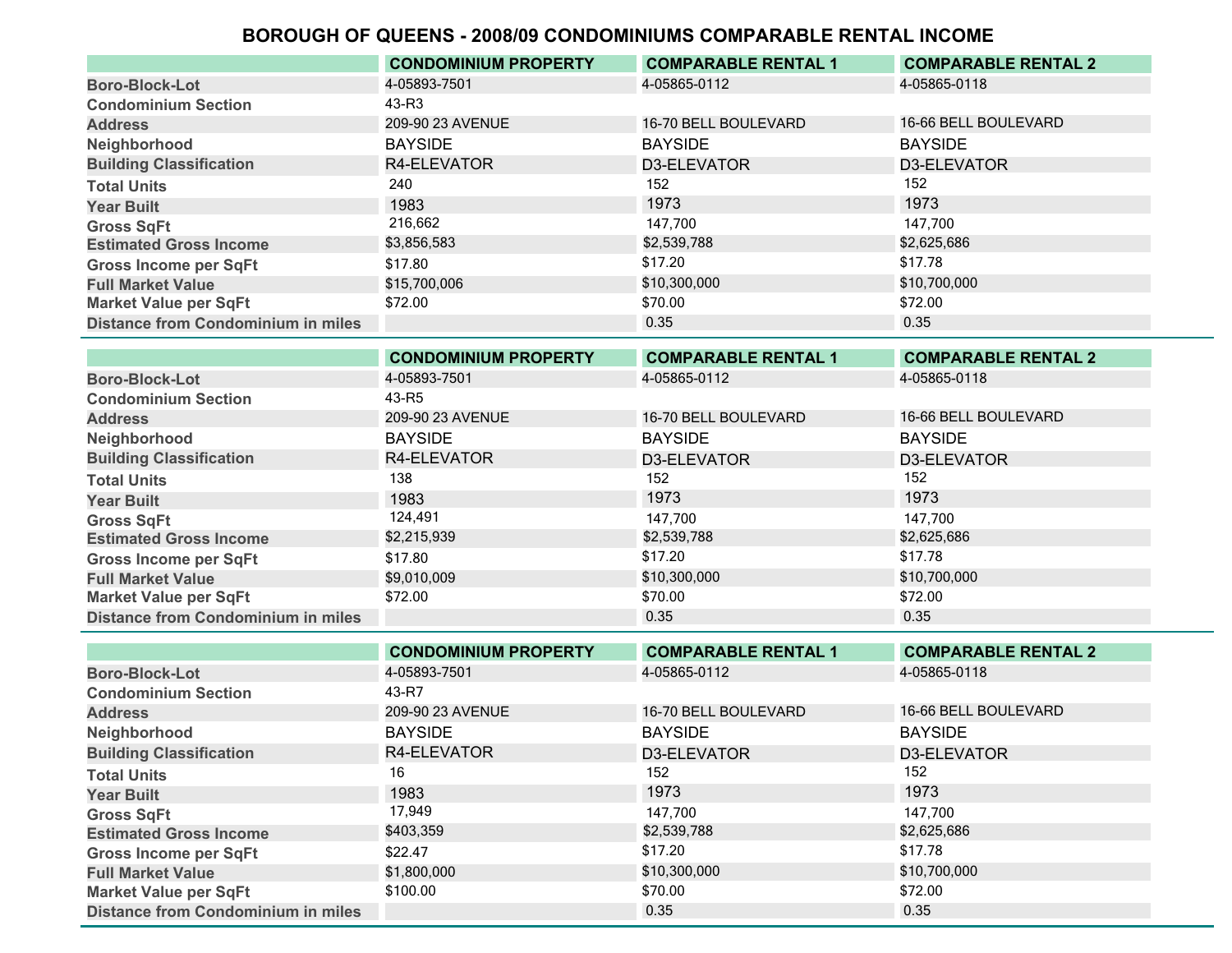|                                           | <b>CONDOMINIUM PROPERTY</b> | <b>COMPARABLE RENTAL 1</b> | <b>COMPARABLE RENTAL 2</b> |
|-------------------------------------------|-----------------------------|----------------------------|----------------------------|
| <b>Boro-Block-Lot</b>                     | 4-06284-7501                | 4-06021-0029               | 4-06024-0017               |
| <b>Condominium Section</b>                | 343-R1                      |                            |                            |
| <b>Address</b>                            | 213-02 42 AVENUE            | 198-39 JORDAN STREET       | 198-40 32 AVENUE           |
| Neighborhood                              | <b>BAYSIDE</b>              | <b>BAYSIDE</b>             | <b>BAYSIDE</b>             |
| <b>Building Classification</b>            | R4-ELEVATOR                 | C1-WALK-UP                 | C1-WALK-UP                 |
| <b>Total Units</b>                        | 47                          | 42                         | 46                         |
| <b>Year Built</b>                         | $\Omega$                    | 1924                       | 1931                       |
| <b>Gross SqFt</b>                         | 32,208                      | 36.000                     | 36,000                     |
| <b>Estimated Gross Income</b>             | \$515,328                   | \$420,071                  | \$454,587                  |
| <b>Gross Income per SqFt</b>              | \$16.00                     | \$11.67                    | \$12.63                    |
| <b>Full Market Value</b>                  | \$2,100,001                 | \$1,480,000                | \$1,710,000                |
| <b>Market Value per SqFt</b>              | \$65.00                     | \$41.10                    | \$47.50                    |
| <b>Distance from Condominium in miles</b> |                             | 1.20                       | 1.15                       |

|                                           | <b>CONDOMINIUM PROPERTY</b> | <b>COMPARABLE RENTAL 1</b> | <b>COMPARABLE RENTAL 2</b> |
|-------------------------------------------|-----------------------------|----------------------------|----------------------------|
| <b>Boro-Block-Lot</b>                     | 4-06542-7501                | 4-01251-0030               | 4-01275-0001               |
| <b>Condominium Section</b>                | 109-R1                      |                            |                            |
| <b>Address</b>                            | 152-72 MELBOURNE AVENUE     | 78-01 34 AVENUE            | 75-08 35 AVENUE            |
| Neighborhood                              | <b>FLUSHING-SOUTH</b>       | <b>JACKSON HEIGHTS</b>     | <b>JACKSON HEIGHTS</b>     |
| <b>Building Classification</b>            | R4-ELEVATOR                 | D1-ELEVATOR                | D1-ELEVATOR                |
| <b>Total Units</b>                        | 90                          | 96                         | 96                         |
| <b>Year Built</b>                         | 1963                        | 1950                       | 1950                       |
| <b>Gross SqFt</b>                         | 86,652                      | 90.950                     | 95.000                     |
| <b>Estimated Gross Income</b>             | \$875,185                   | \$878,328                  | \$955,386                  |
| <b>Gross Income per SqFt</b>              | \$10.10                     | \$9.66                     | \$10.06                    |
| <b>Full Market Value</b>                  | \$2,960,026                 | \$2,970,000                | \$3,230,000                |
| <b>Market Value per SqFt</b>              | \$34.20                     | \$32.70                    | \$34.00                    |
| <b>Distance from Condominium in miles</b> |                             | 4.05                       | 4.10                       |
|                                           |                             |                            |                            |

|                                           | <b>CONDOMINIUM PROPERTY</b> | <b>COMPARABLE RENTAL 1</b> | <b>COMPARABLE RENTAL 2</b> |
|-------------------------------------------|-----------------------------|----------------------------|----------------------------|
| <b>Boro-Block-Lot</b>                     | 4-06548-7501                | 4-09719-0002               | 4-01273-0001               |
| <b>Condominium Section</b>                | 148-R1                      |                            |                            |
| <b>Address</b>                            | 135 JEWEL AVENUE            | 84-10 141 STREET           | 73-12 35 AVENUE            |
| Neighborhood                              | <b>FLUSHING-SOUTH</b>       | <b>BRIARWOOD</b>           | <b>JACKSON HEIGHTS</b>     |
| <b>Building Classification</b>            | R2-WALK-UP                  | D1-ELEVATOR                | D1-ELEVATOR                |
| <b>Total Units</b>                        | 318                         | 291                        | 195                        |
| <b>Year Built</b>                         | 1950                        | 1958                       | 1940                       |
| <b>Gross SqFt</b>                         | 219,528                     | 357,885                    | 194,450                    |
| <b>Estimated Gross Income</b>             | \$2,656,288                 | \$3,893,904                | \$2,509,015                |
| <b>Gross Income per SqFt</b>              | \$12.10                     | \$10.88                    | \$12.90                    |
| <b>Full Market Value</b>                  | \$9,360,011                 | \$13,700,000               | \$9,430,000                |
| <b>Market Value per SqFt</b>              | \$42.60                     | \$38.30                    | \$48.50                    |
| <b>Distance from Condominium in miles</b> |                             | 1.10                       | 3.70                       |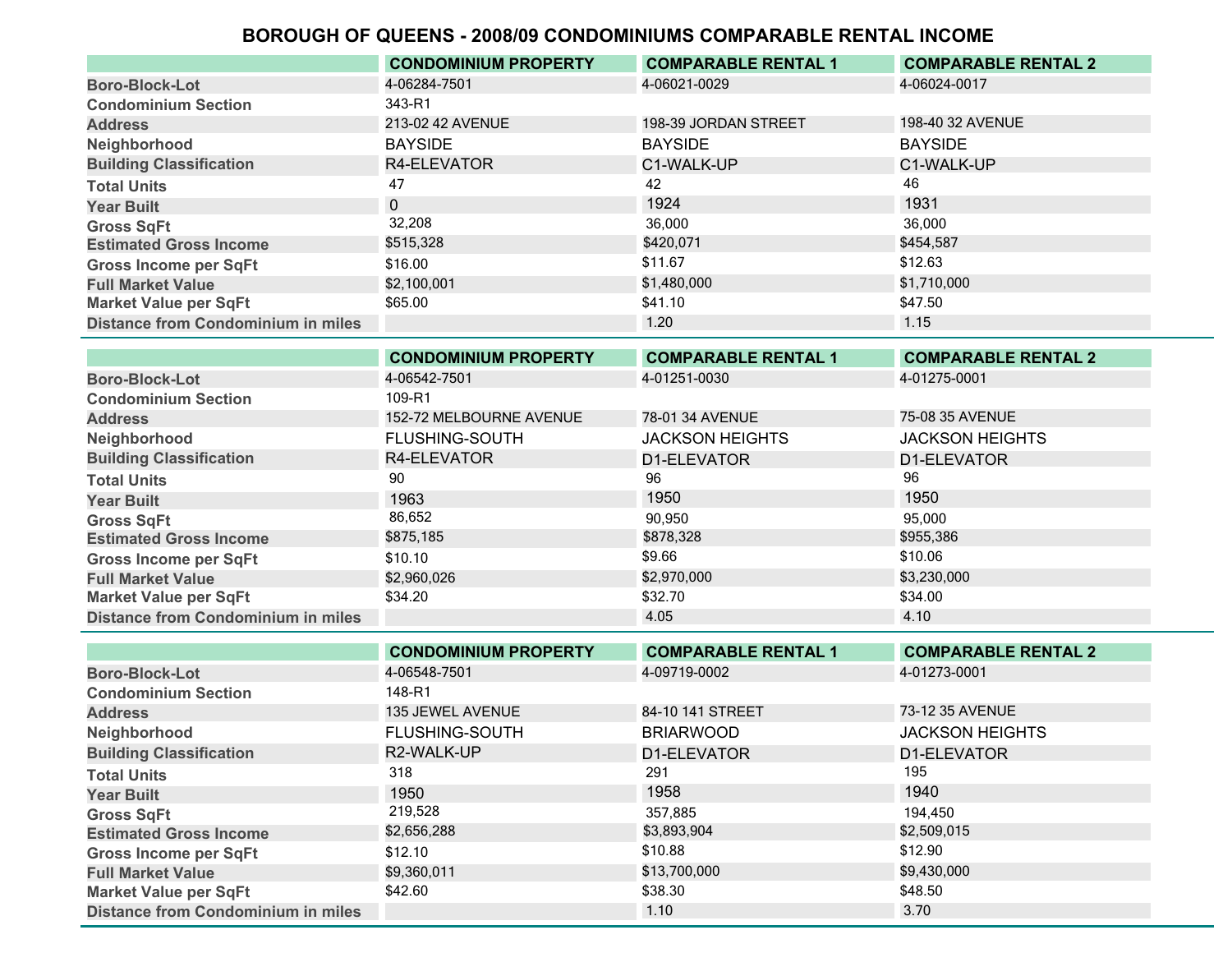|                                           | <b>CONDOMINIUM PROPERTY</b> | <b>COMPARABLE RENTAL 1</b> | <b>COMPARABLE RENTAL 2</b> |
|-------------------------------------------|-----------------------------|----------------------------|----------------------------|
| <b>Boro-Block-Lot</b>                     | 4-06797-7503                | 4-05182-0009               | 4-04954-0131               |
| <b>Condominium Section</b>                | 325-R1                      |                            |                            |
| <b>Address</b>                            | 158-13 72 AVENUE            | 140-26 FRANKLIN AVENUE     | 32-08 UNION STREET         |
| Neighborhood                              | <b>FLUSHING-SOUTH</b>       | <b>FLUSHING-NORTH</b>      | <b>FLUSHING-NORTH</b>      |
| <b>Building Classification</b>            | R4-ELEVATOR                 | D1-ELEVATOR                | D1-ELEVATOR                |
| <b>Total Units</b>                        | 71                          | 54                         | 27                         |
| <b>Year Built</b>                         | 1987                        | 1999                       | 1999                       |
| <b>Gross SqFt</b>                         | 51,125                      | 53,860                     | 35,100                     |
| <b>Estimated Gross Income</b>             | \$925,362                   | \$926,507                  | \$730,080                  |
| <b>Gross Income per SqFt</b>              | \$18.10                     | \$17.20                    | \$20.80                    |
| <b>Full Market Value</b>                  | \$3,760,003                 | \$3,770,000                | \$3,260,000                |
| <b>Market Value per SqFt</b>              | \$74.00                     | \$70.00                    | \$93.00                    |
| <b>Distance from Condominium in miles</b> |                             | 2.00                       | 2.85                       |

|                                           | <b>CONDOMINIUM PROPERTY</b> | <b>COMPARABLE RENTAL 1</b> | <b>COMPARABLE RENTAL 2</b> |
|-------------------------------------------|-----------------------------|----------------------------|----------------------------|
| <b>Boro-Block-Lot</b>                     | 4-07353-7501                | 4-06266-0001               | 4-06260-0001               |
| <b>Condominium Section</b>                | 228-R1                      |                            |                            |
| <b>Address</b>                            | 201-02 ROCKY HILL ROAD      | 205-02 42 AVENUE           | 202-02 42 AVENUE           |
| Neighborhood                              | <b>BAYSIDE</b>              | <b>BAYSIDE</b>             | <b>BAYSIDE</b>             |
| <b>Building Classification</b>            | R2-WALK-UP                  | C9-WALK-UP                 | C9-WALK-UP                 |
| <b>Total Units</b>                        | 27                          | 27                         | 27                         |
| <b>Year Built</b>                         | 1950                        | 1948                       | 1948                       |
| <b>Gross SqFt</b>                         | 18,600                      | 20,400                     | 20,400                     |
| <b>Estimated Gross Income</b>             | \$303,180                   | \$335,784                  | \$349,815                  |
| <b>Gross Income per SqFt</b>              | \$16.30                     | \$16.46                    | \$17.15                    |
| <b>Full Market Value</b>                  | \$1,229,997                 | \$1,370,000                | \$1,420,000                |
| <b>Market Value per SqFt</b>              | \$66.00                     | \$67.00                    | \$70.00                    |
| <b>Distance from Condominium in miles</b> |                             | 0.50                       | 0.45                       |

|                                           | <b>CONDOMINIUM PROPERTY</b> | <b>COMPARABLE RENTAL 1</b> | <b>COMPARABLE RENTAL 2</b> |
|-------------------------------------------|-----------------------------|----------------------------|----------------------------|
| <b>Boro-Block-Lot</b>                     | 4-07353-7501                | 4-12311-0050               | 4-04291-0005               |
| <b>Condominium Section</b>                | 228-R2                      |                            |                            |
| <b>Address</b>                            | 202-02 ROCKY HILL ROAD      | 156-01 NORTH CONDUIT AVEN  | 119-59 27 AVENUE           |
| Neighborhood                              | <b>BAYSIDE</b>              | SPRINGFIELD GARDENS        | <b>COLLEGE POINT</b>       |
| <b>Building Classification</b>            | R2-WALK-UP                  | C9-WALK-UP                 | C1-WALK-UP                 |
| <b>Total Units</b>                        | 38                          | 46                         | 26                         |
| <b>Year Built</b>                         | 1950                        | 1972                       | 1965                       |
| <b>Gross SqFt</b>                         | 26,190                      | 31,365                     | 21,060                     |
| <b>Estimated Gross Income</b>             | \$416,421                   | \$497,780                  | \$200,281                  |
| <b>Gross Income per SqFt</b>              | \$15.90                     | \$15.87                    | \$9.51                     |
| <b>Full Market Value</b>                  | \$1,690,001                 | \$2,020,000                | \$660,000                  |
| <b>Market Value per SqFt</b>              | \$65.00                     | \$64.00                    | \$31.30                    |
| <b>Distance from Condominium in miles</b> |                             | 5.80                       | 3.95                       |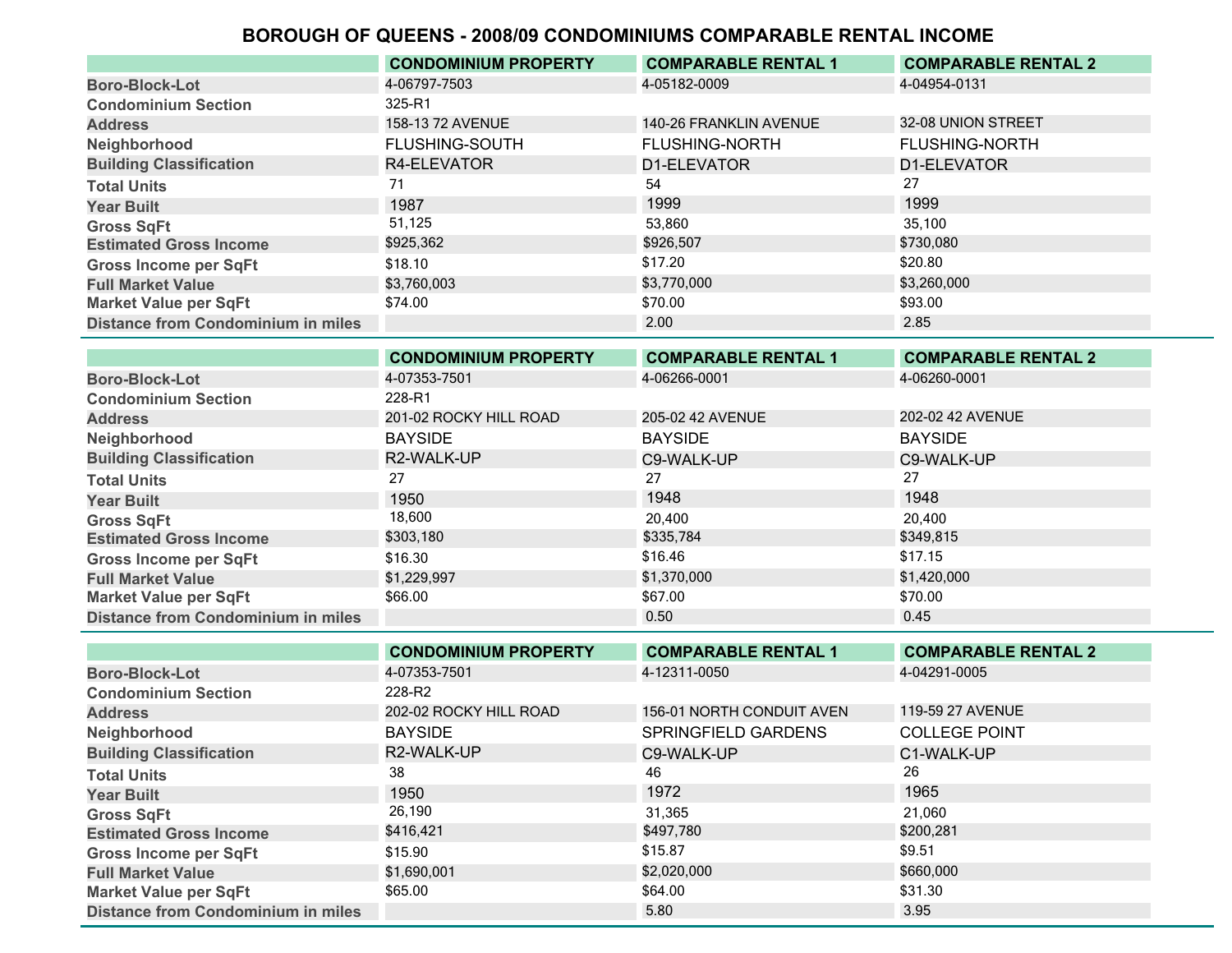|                                           | <b>CONDOMINIUM PROPERTY</b> | <b>COMPARABLE RENTAL 1</b> | <b>COMPARABLE RENTAL 2</b> |
|-------------------------------------------|-----------------------------|----------------------------|----------------------------|
| <b>Boro-Block-Lot</b>                     | 4-07674-7501                | 4-03156-0133               | 4-09631-0241               |
| <b>Condominium Section</b>                | 60-R1                       |                            |                            |
| <b>Address</b>                            | 67-27 CLOVERDALE BOULEVAR   | 98-05 67 AVENUE            | 123-60 83 AVENUE           |
| Neighborhood                              | <b>OAKLAND GARDENS</b>      | <b>REGO PARK</b>           | <b>KEW GARDENS</b>         |
| <b>Building Classification</b>            | R2-WALK-UP                  | D3-ELEVATOR                | D6-ELEVATOR                |
| <b>Total Units</b>                        | 179                         | 181                        | 217                        |
| <b>Year Built</b>                         | 1960                        | 1960                       | 1960                       |
| <b>Gross SqFt</b>                         | 212,533                     | 177.710                    | 196,393                    |
| <b>Estimated Gross Income</b>             | \$3,761,834                 | \$2,431,751                | \$4,064,173                |
| <b>Gross Income per SqFt</b>              | \$17.70                     | \$13.68                    | \$20.69                    |
| <b>Full Market Value</b>                  | \$15,300,020                | \$9,640,000                | \$18,200,000               |
| <b>Market Value per SqFt</b>              | \$72.00                     | \$54.00                    | \$93.00                    |
| <b>Distance from Condominium in miles</b> |                             | 5.90                       | 4.75                       |

|                                    | <b>CONDOMINIUM PROPERTY</b> | <b>COMPARABLE RENTAL 1</b> | <b>COMPARABLE RENTAL 2</b> |
|------------------------------------|-----------------------------|----------------------------|----------------------------|
| <b>Boro-Block-Lot</b>              | 4-08136-7502                | 4-03083-0079               |                            |
| <b>Condominium Section</b>         | 189-R1                      |                            |                            |
| <b>Address</b>                     | 40-01 LITTLE NECK PARKWAY   | 95-11 64 ROAD              |                            |
| Neighborhood                       | <b>LITTLE NECK</b>          | <b>REGO PARK</b>           |                            |
| <b>Building Classification</b>     | R9-CONDOPS                  | C1-WALK-UP                 |                            |
| <b>Total Units</b>                 | 63                          | 32                         |                            |
| <b>Year Built</b>                  | 1987                        | 1993                       |                            |
| <b>Gross SqFt</b>                  | 61,840                      | 27,907                     |                            |
| <b>Estimated Gross Income</b>      | \$992,532                   | \$467,120                  |                            |
| <b>Gross Income per SqFt</b>       | \$16.05                     | \$16.74                    |                            |
| <b>Full Market Value</b>           | \$4,040,000                 | \$1,900,000                |                            |
| <b>Market Value per SqFt</b>       | \$65.00                     | \$68.00                    |                            |
| Distance from Condominium in miles |                             | 7.10                       |                            |

|                                           | <b>CONDOMINIUM PROPERTY</b> | <b>COMPARABLE RENTAL 1</b> | <b>COMPARABLE RENTAL 2</b> |
|-------------------------------------------|-----------------------------|----------------------------|----------------------------|
| <b>Boro-Block-Lot</b>                     | 4-09046-7501                | 4-09086-0033               | 4-09021-0030               |
| <b>Condominium Section</b>                | 212-R1                      |                            |                            |
| <b>Address</b>                            | 97-52 75 STREET             | 84-23 103 AVENUE           | 95-25 85 STREET            |
| Neighborhood                              | OZONE PARK                  | <b>OZONE PARK</b>          | <b>OZONE PARK</b>          |
| <b>Building Classification</b>            | R2-WALK-UP                  | C1-WALK-UP                 | C1-WALK-UP                 |
| <b>Total Units</b>                        | 40                          | 18                         |                            |
| <b>Year Built</b>                         | 1988                        | 2002                       | 1981                       |
| <b>Gross SqFt</b>                         | 31,315                      | 17.021                     | 5,610                      |
| <b>Estimated Gross Income</b>             | \$405,529                   | \$181,432                  | \$80,672                   |
| <b>Gross Income per SqFt</b>              | \$12.95                     | \$10.66                    | \$14.38                    |
| <b>Full Market Value</b>                  | \$1,519,993                 | \$613,000                  | \$320,000                  |
| <b>Market Value per SqFt</b>              | \$48.50                     | \$36.00                    | \$57.00                    |
| <b>Distance from Condominium in miles</b> |                             | 0.50                       | 0.50                       |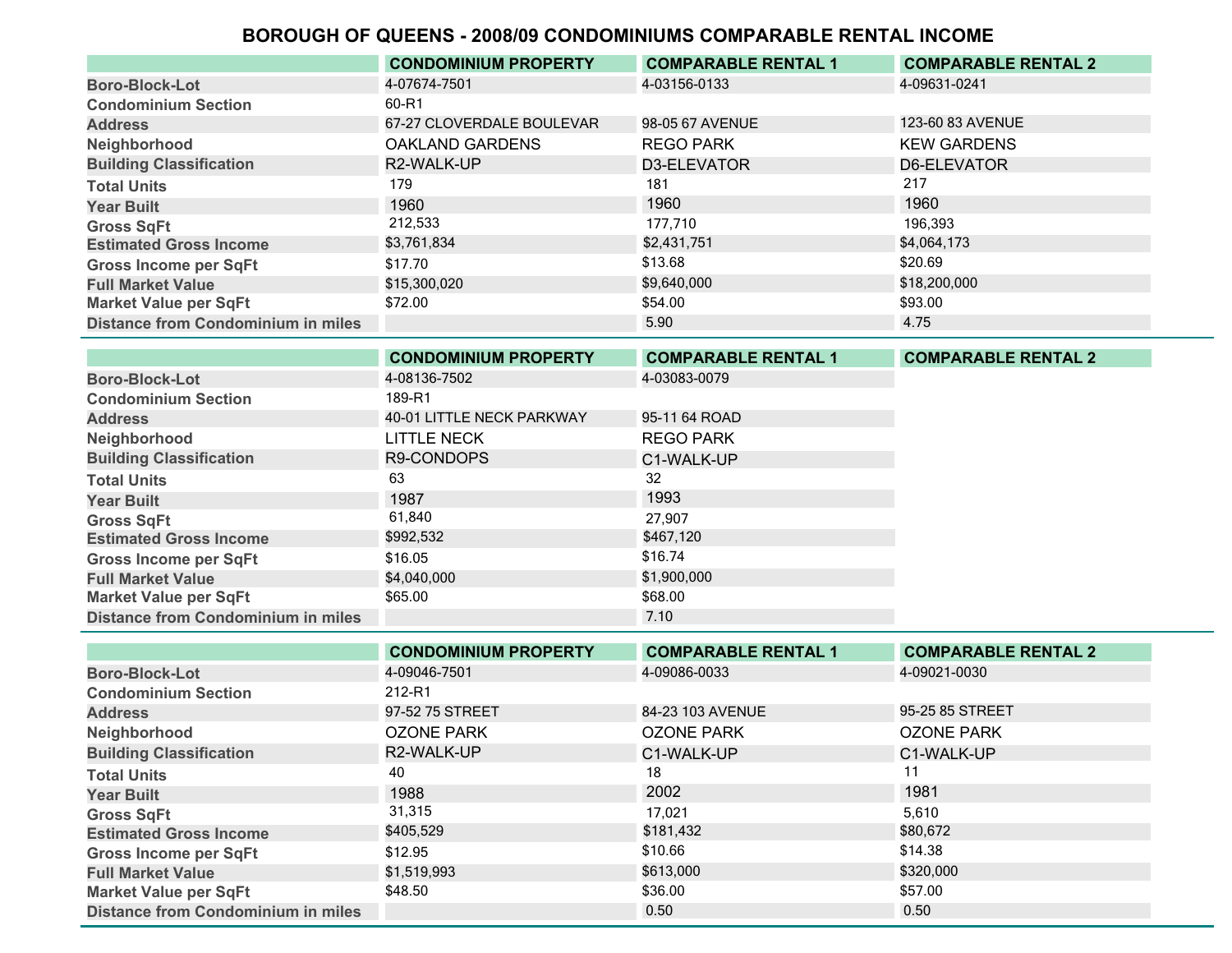|                                           | <b>CONDOMINIUM PROPERTY</b> | <b>COMPARABLE RENTAL 1</b> | <b>COMPARABLE RENTAL 2</b> |
|-------------------------------------------|-----------------------------|----------------------------|----------------------------|
| <b>Boro-Block-Lot</b>                     | 4-09177-7501                | 4-09181-0026               | 4-08877-0025               |
| <b>Condominium Section</b>                | 184-R1                      |                            |                            |
| <b>Address</b>                            | 84-10 101 STREET            | 101-16 86 AVENUE           | 90-17 85 ROAD              |
| Neighborhood                              | <b>WOODHAVEN</b>            | <b>WOODHAVEN</b>           | <b>WOODHAVEN</b>           |
| <b>Building Classification</b>            | R2-WALK-UP                  | C1-WALK-UP                 | C1-WALK-UP                 |
| <b>Total Units</b>                        | 15                          | 18                         | 12                         |
| <b>Year Built</b>                         | 1959                        | 1938                       | 1942                       |
| <b>Gross SqFt</b>                         | 12,208                      | 15.231                     | 11.500                     |
| <b>Estimated Gross Income</b>             | \$39,140                    | \$157,362                  | \$107,000                  |
| <b>Gross Income per SqFt</b>              | \$3.21                      | \$10.33                    | \$9.30                     |
| <b>Full Market Value</b>                  | \$120,000                   | \$532,000                  | \$353,000                  |
| <b>Market Value per SqFt</b>              | \$9.83                      | \$34.90                    | \$30.70                    |
| <b>Distance from Condominium in miles</b> |                             | 0.10                       | 0.35                       |

|                                           | <b>CONDOMINIUM PROPERTY</b> | <b>COMPARABLE RENTAL 1</b> | <b>COMPARABLE RENTAL 2</b> |
|-------------------------------------------|-----------------------------|----------------------------|----------------------------|
| <b>Boro-Block-Lot</b>                     | 4-09177-7501                | 4-09181-0026               | 4-08877-0025               |
| <b>Condominium Section</b>                | 184-R3                      |                            |                            |
| <b>Address</b>                            | 84-10 101 STREET            | 101-16 86 AVENUE           | 90-17 85 ROAD              |
| Neighborhood                              | <b>WOODHAVEN</b>            | <b>WOODHAVEN</b>           | <b>WOODHAVEN</b>           |
| <b>Building Classification</b>            | R2-WALK-UP                  | C1-WALK-UP                 | C1-WALK-UP                 |
| <b>Total Units</b>                        | 63                          | 18                         | 12                         |
| <b>Year Built</b>                         | 1959                        | 1938                       | 1942                       |
| <b>Gross SqFt</b>                         | 53,790                      | 15,231                     | 11,500                     |
| <b>Estimated Gross Income</b>             | \$554,037                   | \$157,362                  | \$107,000                  |
| <b>Gross Income per SqFt</b>              | \$10.30                     | \$10.33                    | \$9.30                     |
| <b>Full Market Value</b>                  | \$1,870,000                 | \$532,000                  | \$353,000                  |
| <b>Market Value per SqFt</b>              | \$34.80                     | \$34.90                    | \$30.70                    |
| <b>Distance from Condominium in miles</b> |                             | 0.10                       | 0.35                       |

|                                           | <b>CONDOMINIUM PROPERTY</b> | <b>COMPARABLE RENTAL 1</b> | <b>COMPARABLE RENTAL 2</b> |
|-------------------------------------------|-----------------------------|----------------------------|----------------------------|
| <b>Boro-Block-Lot</b>                     | 4-09231-7501                | 4-09234-0034               | 4-09260-0018               |
| <b>Condominium Section</b>                | 132-R1                      |                            |                            |
| <b>Address</b>                            | 83-09 LEFFERTS BOULEVARD    | 84-47 118 STREET           | 85-28 118 STREET           |
| Neighborhood                              | <b>KEW GARDENS</b>          | <b>KEW GARDENS</b>         | <b>KEW GARDENS</b>         |
| <b>Building Classification</b>            | R4-ELEVATOR                 | D1-ELEVATOR                | D1-ELEVATOR                |
| <b>Total Units</b>                        | 36                          | 41                         | 41                         |
| <b>Year Built</b>                         | 1928                        | 1939                       | 1931                       |
| <b>Gross SqFt</b>                         | 40,235                      | 40.700                     | 38,600                     |
| <b>Estimated Gross Income</b>             | \$519,031                   | \$433,240                  | \$350,700                  |
| <b>Gross Income per SqFt</b>              | \$12.90                     | \$10.64                    | \$9.09                     |
| <b>Full Market Value</b>                  | \$1,950,003                 | \$1,460,000                | \$1,160,000                |
| <b>Market Value per SqFt</b>              | \$48.50                     | \$35.90                    | \$30.10                    |
| <b>Distance from Condominium in miles</b> |                             | 0.15                       | 0.25                       |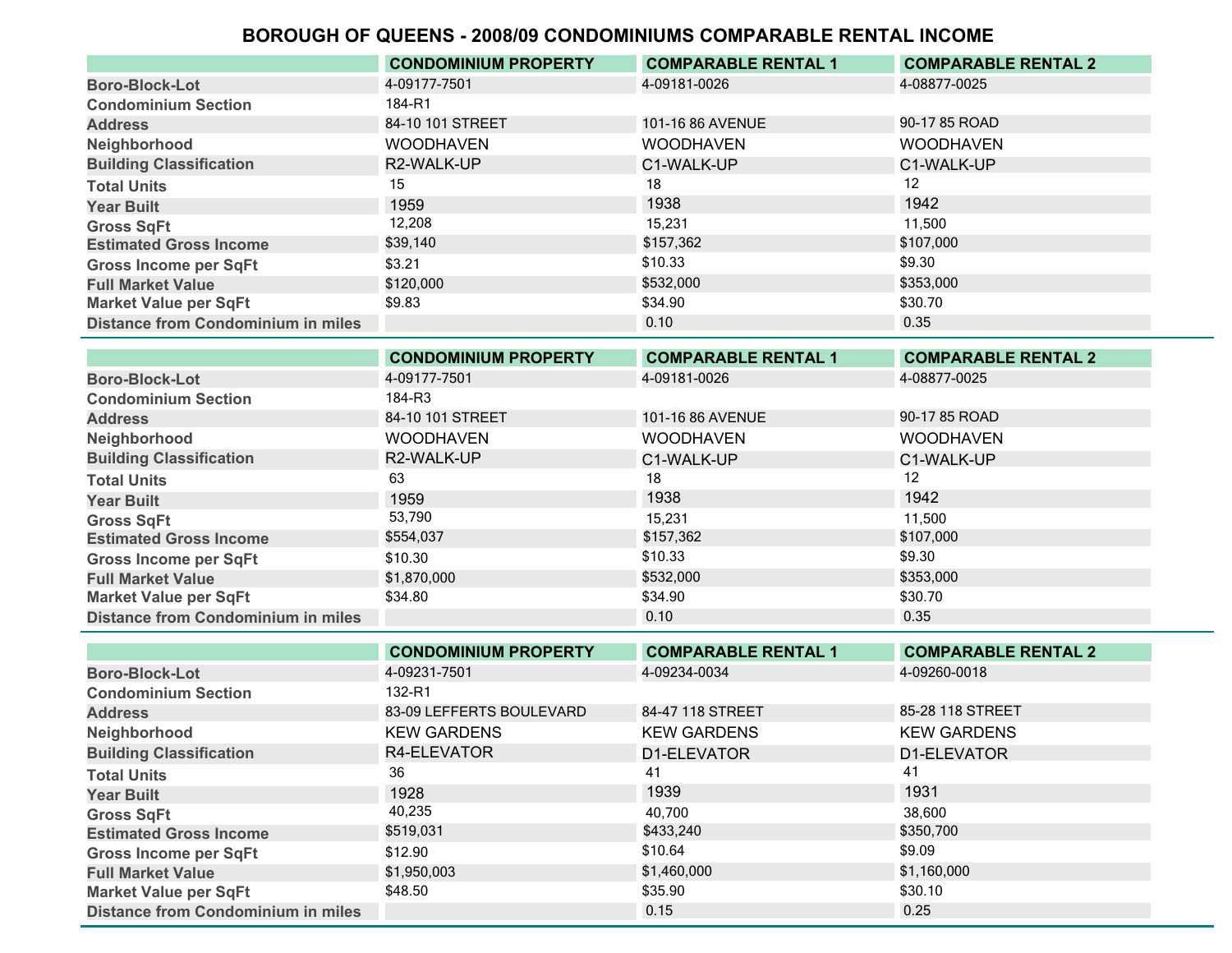| 4-04995-0024<br>4-09245-7501<br>4-01606-0052<br>48-R1<br>144-22 34 AVENUE<br>40-37 97 STREET<br>84-62 AUSTIN STREET<br><b>KEW GARDENS</b><br><b>CORONA</b><br><b>FLUSHING-NORTH</b><br>R2-WALK-UP<br>C1-WALK-UP<br>C1-WALK-UP<br>14<br>20<br>16<br>1976<br>1990<br>1982<br>16,275<br>12.304<br>10,032<br>\$219,712<br>\$136,440<br>\$159,599<br>\$12.97<br>\$13.60<br>\$13.50<br>\$541,000<br>\$600,000<br>\$826,000<br>\$54.00<br>\$51.00<br>\$48.80 |                                           | <b>CONDOMINIUM PROPERTY</b> | <b>COMPARABLE RENTAL 1</b> | <b>COMPARABLE RENTAL 2</b> |
|-------------------------------------------------------------------------------------------------------------------------------------------------------------------------------------------------------------------------------------------------------------------------------------------------------------------------------------------------------------------------------------------------------------------------------------------------------|-------------------------------------------|-----------------------------|----------------------------|----------------------------|
|                                                                                                                                                                                                                                                                                                                                                                                                                                                       | <b>Boro-Block-Lot</b>                     |                             |                            |                            |
|                                                                                                                                                                                                                                                                                                                                                                                                                                                       | <b>Condominium Section</b>                |                             |                            |                            |
|                                                                                                                                                                                                                                                                                                                                                                                                                                                       | <b>Address</b>                            |                             |                            |                            |
|                                                                                                                                                                                                                                                                                                                                                                                                                                                       | Neighborhood                              |                             |                            |                            |
|                                                                                                                                                                                                                                                                                                                                                                                                                                                       | <b>Building Classification</b>            |                             |                            |                            |
|                                                                                                                                                                                                                                                                                                                                                                                                                                                       | <b>Total Units</b>                        |                             |                            |                            |
|                                                                                                                                                                                                                                                                                                                                                                                                                                                       | <b>Year Built</b>                         |                             |                            |                            |
|                                                                                                                                                                                                                                                                                                                                                                                                                                                       | <b>Gross SqFt</b>                         |                             |                            |                            |
|                                                                                                                                                                                                                                                                                                                                                                                                                                                       | <b>Estimated Gross Income</b>             |                             |                            |                            |
|                                                                                                                                                                                                                                                                                                                                                                                                                                                       | <b>Gross Income per SqFt</b>              |                             |                            |                            |
|                                                                                                                                                                                                                                                                                                                                                                                                                                                       | <b>Full Market Value</b>                  |                             |                            |                            |
|                                                                                                                                                                                                                                                                                                                                                                                                                                                       | <b>Market Value per SqFt</b>              |                             |                            |                            |
| 4.20<br>3.60                                                                                                                                                                                                                                                                                                                                                                                                                                          | <b>Distance from Condominium in miles</b> |                             |                            |                            |

| <b>CONDOMINIUM PROPERTY</b> | <b>COMPARABLE RENTAL 1</b> | <b>COMPARABLE RENTAL 2</b> |
|-----------------------------|----------------------------|----------------------------|
| 4-09651-7501                | 4-09712-0102               | 4-09644-0001               |
| 215-R1                      |                            |                            |
| 85-15 MAIN STREET           | 141-35 85 ROAD             | 86-25 VAN WYCK EXPRESSWAY  |
| <b>BRIARWOOD</b>            | <b>BRIARWOOD</b>           | <b>BRIARWOOD</b>           |
| R9-CONDOPS                  | D1-ELEVATOR                | D3-ELEVATOR                |
| 223                         | 252                        | 201                        |
| 1966                        | 1951                       | 1960                       |
| 196,355                     | 179.072                    | 167.400                    |
| \$2,994,418                 | \$2,899,812                | \$2,637,782                |
| \$15.25                     | \$16.19                    | \$15.76                    |
| \$12,200,000                | \$11,800,000               | \$10,700,000               |
| \$62.00                     | \$66.00                    | \$64.00                    |
|                             | 0.20                       | 0.20                       |
|                             |                            |                            |

|                                           | <b>CONDOMINIUM PROPERTY</b> | <b>COMPARABLE RENTAL 1</b> | <b>COMPARABLE RENTAL 2</b> |
|-------------------------------------------|-----------------------------|----------------------------|----------------------------|
| <b>Boro-Block-Lot</b>                     | 4-09668-7501                | 4-09651-0061               | 4-09710-0094               |
| <b>Condominium Section</b>                | 251-R1                      |                            |                            |
| <b>Address</b>                            | 135-08 82 AVENUE            | 84-48 MANTON STREET        | 139-21 86 AVENUE           |
| Neighborhood                              | <b>BRIARWOOD</b>            | <b>BRIARWOOD</b>           | <b>BRIARWOOD</b>           |
| <b>Building Classification</b>            | R4-ELEVATOR                 | C7-WALK-UP                 | D1-ELEVATOR                |
| <b>Total Units</b>                        | 20                          | 30                         | 60                         |
| <b>Year Built</b>                         | 1990                        | 1928                       | 1959                       |
| <b>Gross SqFt</b>                         | 19,000                      | 21,220                     | 38,394                     |
| <b>Estimated Gross Income</b>             | \$285,000                   | \$287,450                  | \$607,701                  |
| <b>Gross Income per SqFt</b>              | \$15.00                     | \$13.55                    | \$15.83                    |
| <b>Full Market Value</b>                  | \$1,130,001                 | \$1,080,000                | \$2,470,000                |
| <b>Market Value per SqFt</b>              | \$59.00                     | \$51.00                    | \$64.00                    |
| <b>Distance from Condominium in miles</b> |                             | 0.35                       | 0.55                       |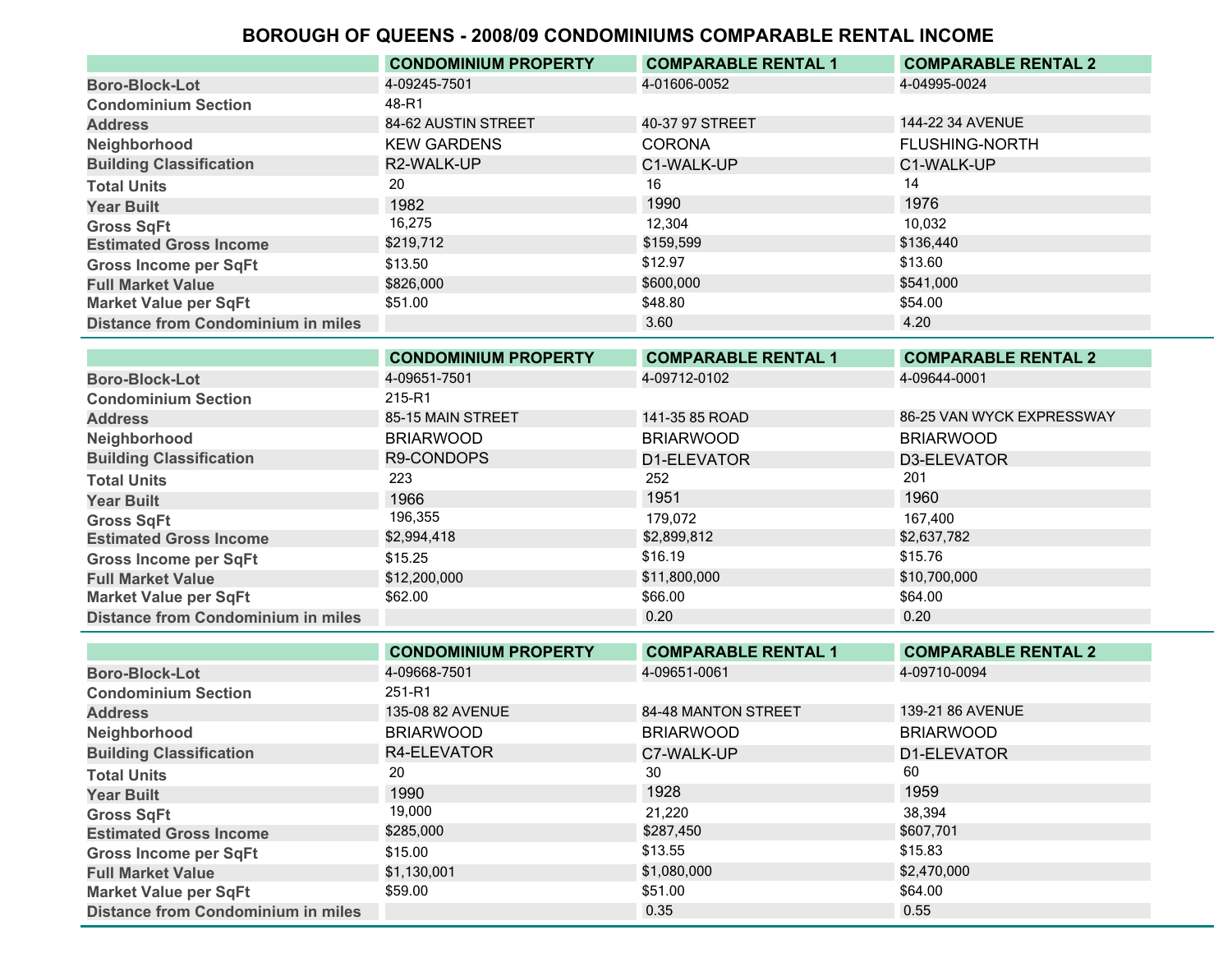|                                           | <b>CONDOMINIUM PROPERTY</b> | <b>COMPARABLE RENTAL 1</b> | <b>COMPARABLE RENTAL 2</b> |
|-------------------------------------------|-----------------------------|----------------------------|----------------------------|
| <b>Boro-Block-Lot</b>                     | 4-09736-7501                | 4-09660-0030               |                            |
| <b>Condominium Section</b>                | 520-R1                      |                            |                            |
| <b>Address</b>                            | 143-41 84 DRIVE             | 82-46 135 STREET           |                            |
| Neighborhood                              | <b>BRIARWOOD</b>            | <b>BRIARWOOD</b>           |                            |
| <b>Building Classification</b>            | R4-ELEVATOR                 | D1-ELEVATOR                |                            |
| <b>Total Units</b>                        | 53                          | 126                        |                            |
| <b>Year Built</b>                         | 2007                        | 1951                       |                            |
| <b>Gross SqFt</b>                         | 29,969                      | 103.842                    |                            |
| <b>Estimated Gross Income</b>             | \$0                         | \$1,454,335                |                            |
| <b>Gross Income per SqFt</b>              | \$0.00                      | \$14.01                    |                            |
| <b>Full Market Value</b>                  | \$6,580,083                 | \$5,770,000                |                            |
| <b>Market Value per SqFt</b>              | \$220.00                    | \$56.00                    |                            |
| <b>Distance from Condominium in miles</b> |                             | 0.50                       |                            |

|                                           | <b>CONDOMINIUM PROPERTY</b> | <b>COMPARABLE RENTAL 1</b> | <b>COMPARABLE RENTAL 2</b> |
|-------------------------------------------|-----------------------------|----------------------------|----------------------------|
| <b>Boro-Block-Lot</b>                     | 4-09937-7501                | 4-00620-0178               | 4-00573-0046               |
| <b>Condominium Section</b>                | 500-R1                      |                            |                            |
| <b>Address</b>                            | 178-36 WEXFORD TERRACE      | 25-16 33 STREET            | 27-10 ASTORIA BOULEVARD    |
| Neighborhood                              | <b>JAMAICA ESTATES</b>      | <b>ASTORIA</b>             | <b>ASTORIA</b>             |
| <b>Building Classification</b>            | R4-ELEVATOR                 | D3-ELEVATOR                | D7-ELEVATOR                |
| <b>Total Units</b>                        | 32                          | 11                         | 27                         |
| <b>Year Built</b>                         | 2006                        | 2004                       | 2004                       |
| <b>Gross SqFt</b>                         | 32,317                      | 11,596                     | 25.920                     |
| <b>Estimated Gross Income</b>             | \$672,193                   | \$241,197                  | \$515,860                  |
| <b>Gross Income per SqFt</b>              | \$20.80                     | \$20.80                    | \$19.90                    |
| <b>Full Market Value</b>                  | \$2,999,998                 | \$1,080,000                | \$2,310,000                |
| <b>Market Value per SqFt</b>              | \$93.00                     | \$93.00                    | \$89.00                    |
| <b>Distance from Condominium in miles</b> |                             | 8.00                       | 8.30                       |

|                                           | <b>CONDOMINIUM PROPERTY</b> | <b>COMPARABLE RENTAL 1</b> | <b>COMPARABLE RENTAL 2</b> |
|-------------------------------------------|-----------------------------|----------------------------|----------------------------|
| <b>Boro-Block-Lot</b>                     | 4-09944-7501                | 4-09937-0025               | 4-09884-0032               |
| <b>Condominium Section</b>                | 208-R1                      |                            |                            |
| <b>Address</b>                            | 180-16 WEXFORD TERRACE      | 178-60 WEXFORD TERRACE     | 86-15 AVA PLACE            |
| Neighborhood                              | <b>JAMAICA ESTATES</b>      | <b>JAMAICA ESTATES</b>     | <b>JAMAICA ESTATES</b>     |
| <b>Building Classification</b>            | R4-ELEVATOR                 | D1-ELEVATOR                | D1-ELEVATOR                |
| <b>Total Units</b>                        | 24                          | 73                         | 53                         |
| <b>Year Built</b>                         | 1986                        | 1956                       | 1963                       |
| <b>Gross SqFt</b>                         | 19,448                      | 57,186                     | 38.208                     |
| <b>Estimated Gross Income</b>             | \$320,892                   | \$882,995                  | \$658,216                  |
| <b>Gross Income per SqFt</b>              | \$16.50                     | \$15.44                    | \$17.23                    |
| <b>Full Market Value</b>                  | \$1,310,001                 | \$3,590,000                | \$2,680,000                |
| <b>Market Value per SqFt</b>              | \$67.00                     | \$63.00                    | \$70.00                    |
| <b>Distance from Condominium in miles</b> |                             | 0.15                       | 0.35                       |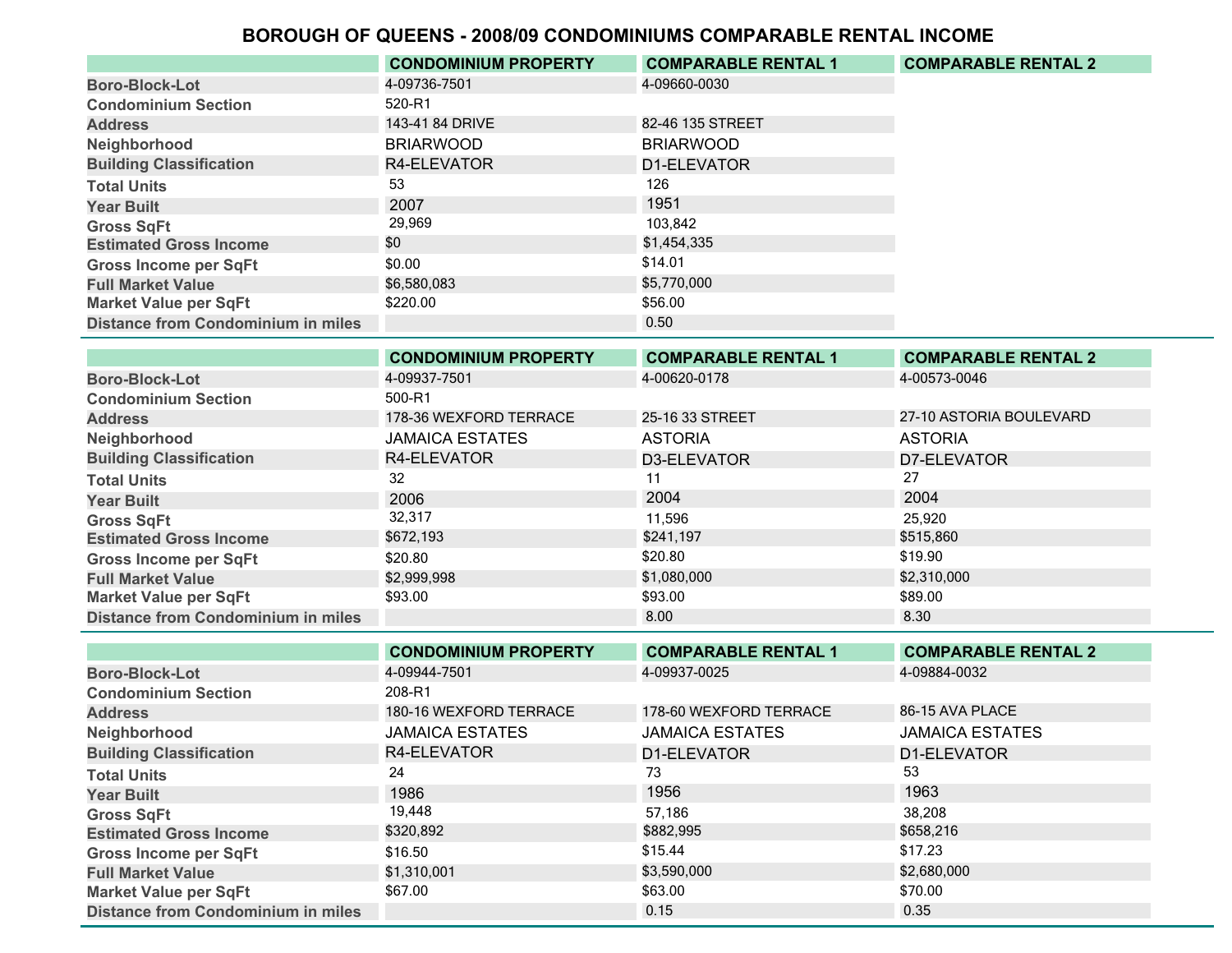|                                           | <b>CONDOMINIUM PROPERTY</b> | <b>COMPARABLE RENTAL 1</b> | <b>COMPARABLE RENTAL 2</b> |
|-------------------------------------------|-----------------------------|----------------------------|----------------------------|
| <b>Boro-Block-Lot</b>                     | 4-11417-7502                | 4-01909-0001               | 4-01756-0005               |
| <b>Condominium Section</b>                | $12-R1$                     |                            |                            |
| <b>Address</b>                            | 149-30 88 STREET            | 55-15 99 STREET            | 34-12 113 STREET           |
| Neighborhood                              | <b>HOWARD BEACH</b>         | <b>CORONA</b>              | <b>CORONA</b>              |
| <b>Building Classification</b>            | R4-ELEVATOR                 | D1-ELEVATOR                | D1-ELEVATOR                |
| <b>Total Units</b>                        | 150                         | 138                        | 132                        |
| <b>Year Built</b>                         | 1967                        | 1961                       | 1973                       |
| <b>Gross SqFt</b>                         | 199,444                     | 148.548                    | 133.542                    |
| <b>Estimated Gross Income</b>             | \$2,842,077                 | \$2,659,635                | \$1,374,147                |
| <b>Gross Income per SqFt</b>              | \$14.25                     | \$17.90                    | \$10.29                    |
| <b>Full Market Value</b>                  | \$11,300,003                | \$8,170,000                | \$3,880,000                |
| <b>Market Value per SqFt</b>              | \$57.00                     | \$55.00                    | \$29.10                    |
| <b>Distance from Condominium in miles</b> |                             | 4.85                       | 6.00                       |

|                                           | <b>CONDOMINIUM PROPERTY</b> | <b>COMPARABLE RENTAL 1</b> | <b>COMPARABLE RENTAL 2</b> |
|-------------------------------------------|-----------------------------|----------------------------|----------------------------|
| <b>Boro-Block-Lot</b>                     | 4-11431-7501                | 4-01756-0005               |                            |
| <b>Condominium Section</b>                | 1-R1                        |                            |                            |
| <b>Address</b>                            | 84-39 153 AVENUE            | 34-12 113 STREET           |                            |
| Neighborhood                              | <b>HOWARD BEACH</b>         | <b>CORONA</b>              |                            |
| <b>Building Classification</b>            | R4-ELEVATOR                 | D1-ELEVATOR                |                            |
| <b>Total Units</b>                        | 156                         | 132                        |                            |
| <b>Year Built</b>                         | $\Omega$                    | 1973                       |                            |
| <b>Gross SqFt</b>                         | 198,707                     | 133.542                    |                            |
| <b>Estimated Gross Income</b>             | \$2,831,574                 | \$1,374,147                |                            |
| <b>Gross Income per SqFt</b>              | \$14.25                     | \$10.29                    |                            |
| <b>Full Market Value</b>                  | \$11,200,001                | \$3,880,000                |                            |
| <b>Market Value per SqFt</b>              | \$56.00                     | \$29.10                    |                            |
| <b>Distance from Condominium in miles</b> |                             | 6.10                       |                            |

|                                           | <b>CONDOMINIUM PROPERTY</b> | <b>COMPARABLE RENTAL 1</b> | <b>COMPARABLE RENTAL 2</b> |
|-------------------------------------------|-----------------------------|----------------------------|----------------------------|
| <b>Boro-Block-Lot</b>                     | 4-11431-7502                | 4-01756-0005               |                            |
| <b>Condominium Section</b>                | $2-R1$                      |                            |                            |
| <b>Address</b>                            | 151-15 84 STREET            | 34-12 113 STREET           |                            |
| Neighborhood                              | <b>HOWARD BEACH</b>         | <b>CORONA</b>              |                            |
| <b>Building Classification</b>            | R4-ELEVATOR                 | D1-ELEVATOR                |                            |
| <b>Total Units</b>                        | 163                         | 132                        |                            |
| <b>Year Built</b>                         | $\Omega$                    | 1973                       |                            |
| <b>Gross SqFt</b>                         | 198,687                     | 133.542                    |                            |
| <b>Estimated Gross Income</b>             | \$2,831,289                 | \$1,374,147                |                            |
| <b>Gross Income per SqFt</b>              | \$14.25                     | \$10.29                    |                            |
| <b>Full Market Value</b>                  | \$11,200,001                | \$3,880,000                |                            |
| <b>Market Value per SqFt</b>              | \$56.00                     | \$29.10                    |                            |
| <b>Distance from Condominium in miles</b> |                             | 6.10                       |                            |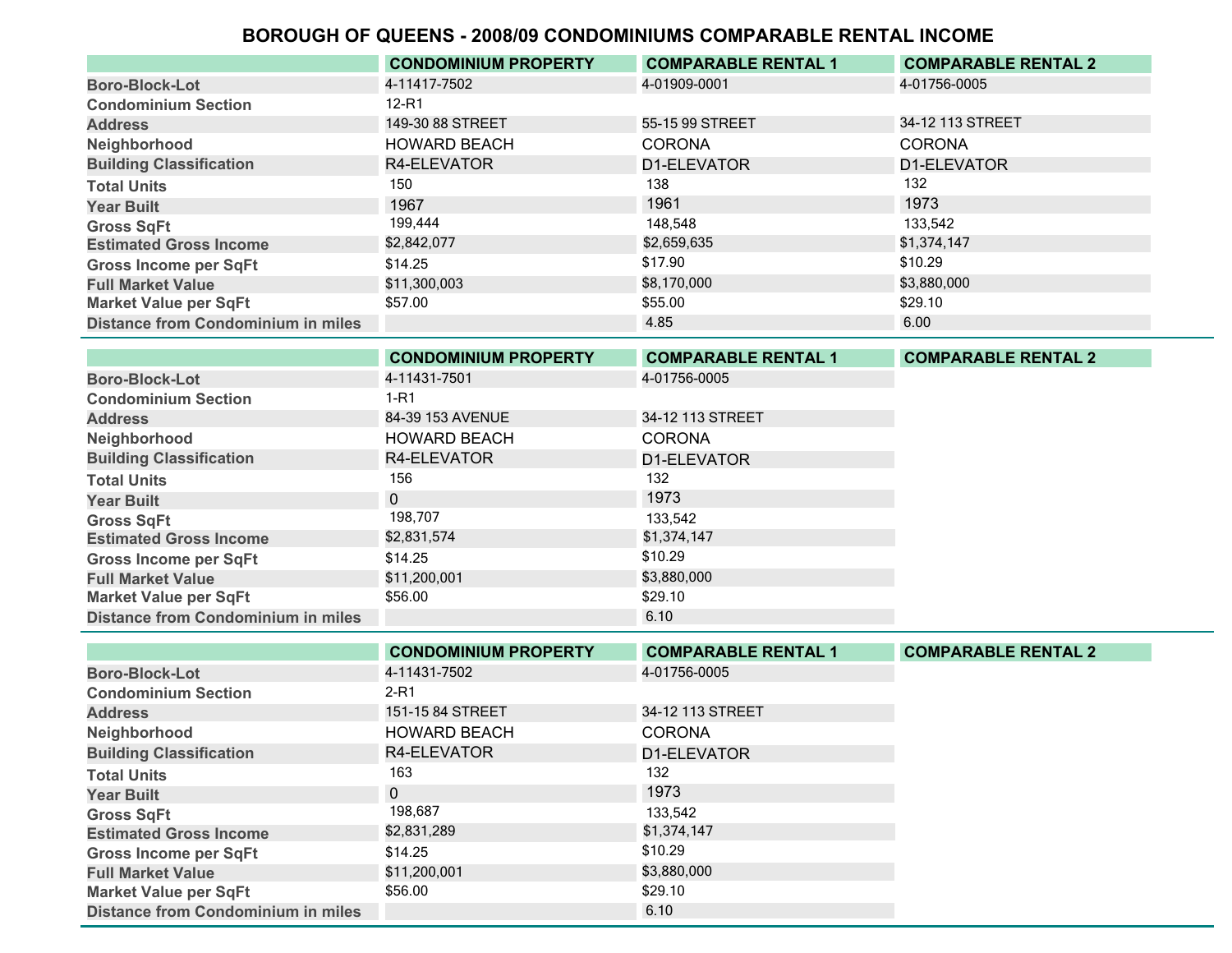|                                           | <b>CONDOMINIUM PROPERTY</b> | <b>COMPARABLE RENTAL 1</b> | <b>COMPARABLE RENTAL 2</b> |
|-------------------------------------------|-----------------------------|----------------------------|----------------------------|
| <b>Boro-Block-Lot</b>                     | 4-11440-7501                | 4-01956-0029               | 4-16226-0074               |
| <b>Condominium Section</b>                | 292-R1                      |                            |                            |
| <b>Address</b>                            | 78-10 153 AVENUE            | 60-15 CALLOWAY STREET      | 180 BEACH 117 STREET       |
| Neighborhood                              | <b>HOWARD BEACH</b>         | <b>CORONA</b>              | ROCKAWAY PARK              |
| <b>Building Classification</b>            | R2-WALK-UP                  | D1-ELEVATOR                | D1-ELEVATOR                |
| <b>Total Units</b>                        | 95                          | 67                         | 61                         |
| <b>Year Built</b>                         | 1977                        | 1965                       | 1960                       |
| <b>Gross SqFt</b>                         | 52,400                      | 74,300                     | 50,347                     |
| <b>Estimated Gross Income</b>             | \$707,400                   | \$1,292,275                | \$477,601                  |
| <b>Gross Income per SqFt</b>              | \$13.50                     | \$17.39                    | \$9.49                     |
| <b>Full Market Value</b>                  | \$2,660,031                 | \$3,970,000                | \$1,570,000                |
| <b>Market Value per SqFt</b>              | \$51.00                     | \$53.00                    | \$31.20                    |
| <b>Distance from Condominium in miles</b> |                             | 5.00                       | 6.00                       |
|                                           | <b>CONDOMINIUM PROPERTY</b> | <b>COMPARABLE RENTAL 1</b> | <b>COMPARABLE RENTAL 2</b> |
| <b>Boro-Block-Lot</b>                     | 4-11599-7501                | 4-11601-0001               | 4-11599-0028               |

| <b>DUIV-DIVUN-LUL</b>              | . 000 <i>.</i> 00 .       | .                 | .                         |
|------------------------------------|---------------------------|-------------------|---------------------------|
| <b>Condominium Section</b>         | 495-R1                    |                   |                           |
| <b>Address</b>                     | 109-18 LEFFERTS BOULEVARD | 109-05 120 STREET | 109-44 LEFFERTS BOULEVARD |
| Neighborhood                       | SOUTH OZONE PARK          | SOUTH OZONE PARK  | SOUTH OZONE PARK          |
| <b>Building Classification</b>     | R2-WALK-UP                | C1-WALK-UP        | C1-WALK-UP                |
| <b>Total Units</b>                 | 24                        | 27                | 33                        |
| <b>Year Built</b>                  |                           | 1930              | 1925                      |
| <b>Gross SqFt</b>                  | 19,200                    | 18.700            | 24.000                    |
| <b>Estimated Gross Income</b>      | \$266,880                 | \$306,867         | \$301,544                 |
| <b>Gross Income per SqFt</b>       | \$13.90                   | \$16.41           | \$12.56                   |
| <b>Full Market Value</b>           | \$1,059,998               | \$1,250,000       | \$1,130,000               |
| <b>Market Value per SqFt</b>       | \$55.00                   | \$67.00           | \$47.10                   |
| Distance from Condominium in miles |                           | 0.10              | 0.00 <sub>1</sub>         |

|                                           | <b>CONDOMINIUM PROPERTY</b> | <b>COMPARABLE RENTAL 1</b> | <b>COMPARABLE RENTAL 2</b> |
|-------------------------------------------|-----------------------------|----------------------------|----------------------------|
| <b>Boro-Block-Lot</b>                     | 4-15557-7501                | 4-15744-0007               | 4-15753-0072               |
| <b>Condominium Section</b>                | 179-R1                      |                            |                            |
| <b>Address</b>                            | <b>10-11 NAMEOKE STREET</b> | 29 BEACH 32 STREET         | 23-11 CORNAGA AVENUE       |
| Neighborhood                              | <b>FAR ROCKAWAY</b>         | <b>FAR ROCKAWAY</b>        | <b>FAR ROCKAWAY</b>        |
| <b>Building Classification</b>            | R4-ELEVATOR                 | D1-ELEVATOR                | D1-ELEVATOR                |
| <b>Total Units</b>                        | 64                          | 107                        | 76                         |
| <b>Year Built</b>                         | 1961                        | 1959                       | 1964                       |
| <b>Gross SqFt</b>                         | 73,060                      | 111,102                    | 78.600                     |
| <b>Estimated Gross Income</b>             | \$635,622                   | \$960,054                  | \$656,805                  |
| <b>Gross Income per SqFt</b>              | \$8.70                      | \$8.64                     | \$8.36                     |
| <b>Full Market Value</b>                  | \$2,100,011                 | \$3,160,000                | \$2,160,000                |
| <b>Market Value per SqFt</b>              | \$28.70                     | \$28.40                    | \$27.50                    |
| <b>Distance from Condominium in miles</b> |                             | 0.85                       | 0.45                       |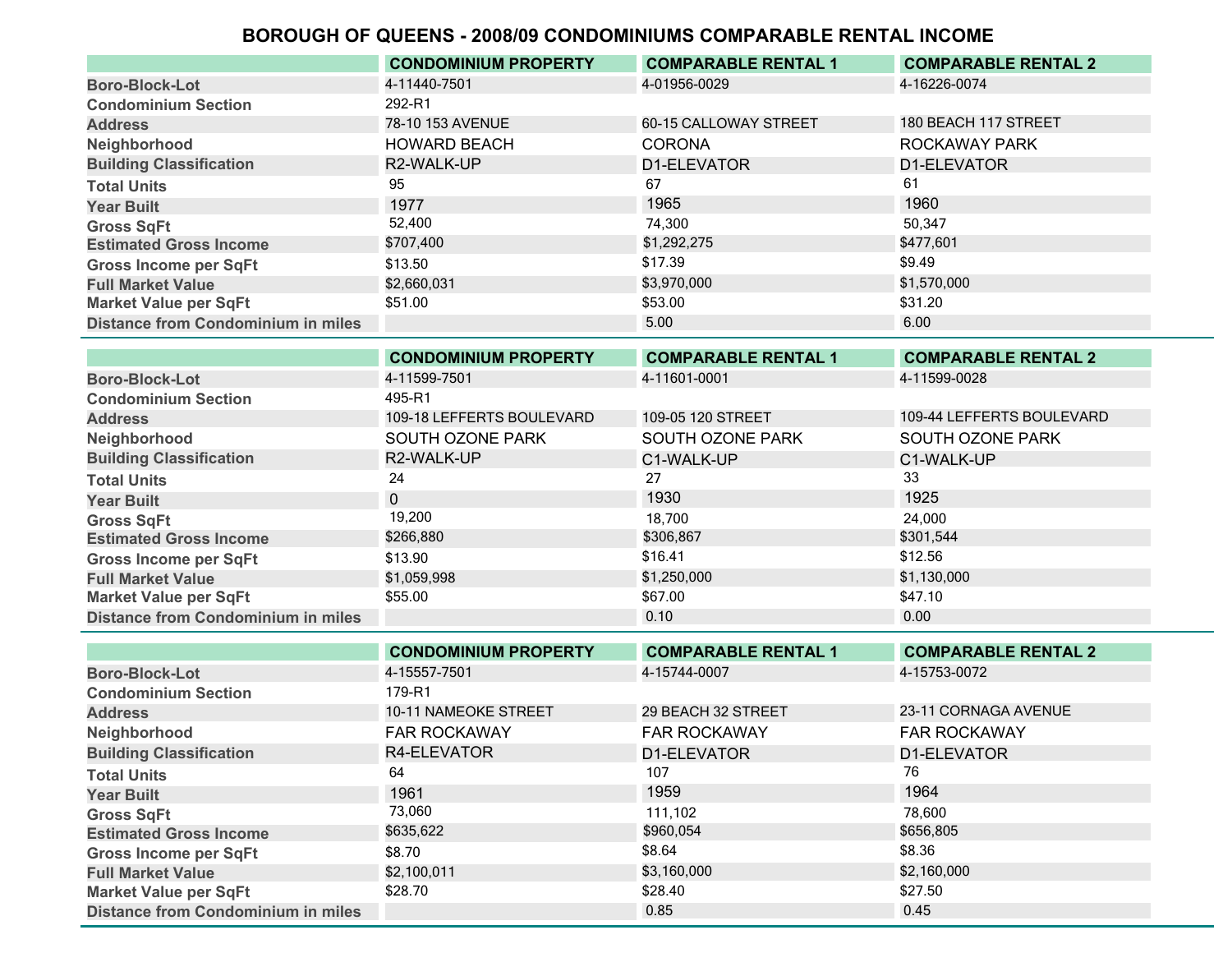|                                           | <b>CONDOMINIUM PROPERTY</b> | <b>COMPARABLE RENTAL 1</b> | <b>COMPARABLE RENTAL 2</b> |
|-------------------------------------------|-----------------------------|----------------------------|----------------------------|
| <b>Boro-Block-Lot</b>                     | 4-16113-7501                | 4-16151-0006               | 4-16232-0045               |
| <b>Condominium Section</b>                | 463-R1                      |                            |                            |
| <b>Address</b>                            | 2-21 BEACH 80 STREET        | 2-14 BEACH 96 STREET       | 122-20 OCEAN PROMENADE     |
| Neighborhood                              | <b>HAMMELS</b>              | HAMMELS                    | ROCKAWAY PARK              |
| <b>Building Classification</b>            | R4-ELEVATOR                 | D1-ELEVATOR                | D1-ELEVATOR                |
| <b>Total Units</b>                        | 66                          | 72                         | 72                         |
| <b>Year Built</b>                         | 2005                        | 2004                       | 1932                       |
| <b>Gross SqFt</b>                         | 93,315                      | 55.628                     | 64.920                     |
| <b>Estimated Gross Income</b>             | \$3,732,600                 | \$1,043,790                | \$558,216                  |
| <b>Gross Income per SqFt</b>              | \$40.00                     | \$18.76                    | \$8.60                     |
| <b>Full Market Value</b>                  | \$18,799,980                | \$4,250,000                | \$1,840,000                |
| <b>Market Value per SqFt</b>              | \$201.00                    | \$76.00                    | \$28.30                    |
| <b>Distance from Condominium in miles</b> |                             | 0.65                       | 2.05                       |

|                                           | <b>CONDOMINIUM PROPERTY</b> | <b>COMPARABLE RENTAL 1</b> | <b>COMPARABLE RENTAL 2</b> |
|-------------------------------------------|-----------------------------|----------------------------|----------------------------|
| <b>Boro-Block-Lot</b>                     | 4-16113-7502                | 4-03173-0022               | 4-09760-0025               |
| <b>Condominium Section</b>                | 462-R1                      |                            |                            |
| <b>Address</b>                            | 260 BEACH 81 STREET         | 102-02 QUEENS BOULEVARD    | 89-44 162 STREET           |
| Neighborhood                              | <b>HAMMELS</b>              | <b>REGO PARK</b>           | <b>JAMAICA</b>             |
| <b>Building Classification</b>            | R4-ELEVATOR                 | D7-ELEVATOR                | D3-ELEVATOR                |
| <b>Total Units</b>                        | 78                          | 21                         | 90                         |
| <b>Year Built</b>                         | 2005                        | 2002                       | 2003                       |
| <b>Gross SqFt</b>                         | 82,862                      | 20,000                     | 97.187                     |
| <b>Estimated Gross Income</b>             | \$3,314,480                 | \$454,865                  | \$2,222,000                |
| <b>Gross Income per SqFt</b>              | \$40.00                     | \$22.74                    | \$22.86                    |
| <b>Full Market Value</b>                  | \$16,699,997                | \$2,030,000                | \$9,930,000                |
| <b>Market Value per SqFt</b>              | \$202.00                    | \$102.00                   | \$102.00                   |
| <b>Distance from Condominium in miles</b> |                             | 9.70                       | 8.00                       |

|                                           | <b>CONDOMINIUM PROPERTY</b> | <b>COMPARABLE RENTAL 1</b> | <b>COMPARABLE RENTAL 2</b> |
|-------------------------------------------|-----------------------------|----------------------------|----------------------------|
| <b>Boro-Block-Lot</b>                     | 4-16173-7501                | 4-16151-0006               | 4-16229-0041               |
| <b>Condominium Section</b>                | 494-R1                      |                            |                            |
| <b>Address</b>                            | 100-04 SHORE FRONT PARKWA   | 2-14 BEACH 96 STREET       | <b>131 OCEAN PROMENADE</b> |
| Neighborhood                              | ROCKAWAY PARK               | <b>HAMMELS</b>             | ROCKAWAY PARK              |
| <b>Building Classification</b>            | R2-WALK-UP                  | D1-ELEVATOR                | D1-ELEVATOR                |
| <b>Total Units</b>                        | 78                          | 72                         | 48                         |
| <b>Year Built</b>                         | 2007                        | 2004                       | 1957                       |
| <b>Gross SqFt</b>                         | 98,222                      | 55,628                     | 35,159                     |
| <b>Estimated Gross Income</b>             | \$1,132,500                 | \$1,043,790                | \$363,086                  |
| <b>Gross Income per SqFt</b>              | \$11.53                     | \$18.76                    | \$10.33                    |
| <b>Full Market Value</b>                  | \$3,989,996                 | \$4,250,000                | \$1,230,000                |
| <b>Market Value per SqFt</b>              | \$40.60                     | \$76.00                    | \$35.00                    |
| <b>Distance from Condominium in miles</b> |                             | 0.30                       | 1.00                       |